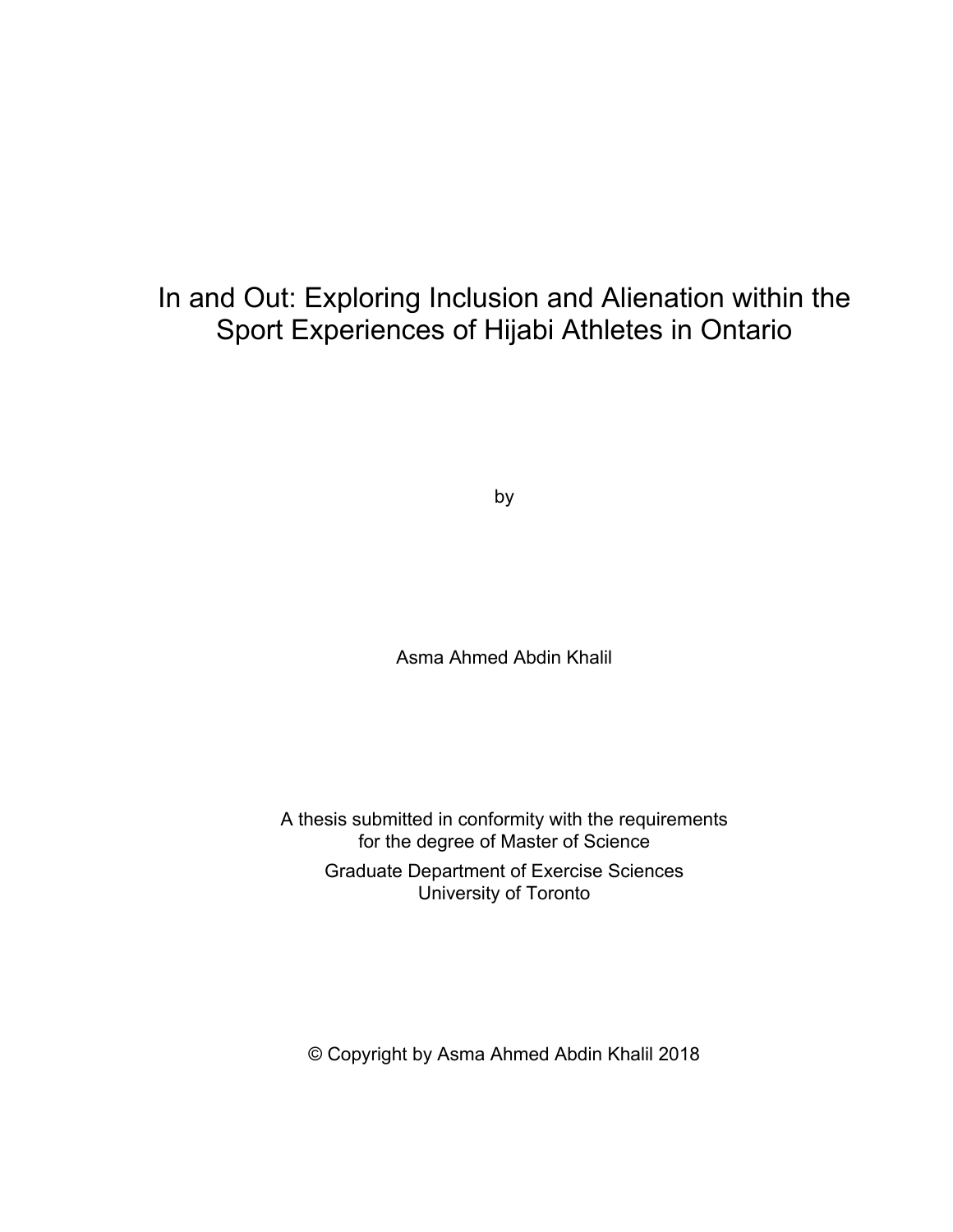# In and Out: Exploring Inclusion and Alienation within the Sport Experiences of Hijabi Athletes in Ontario

Asma Ahmed Abdin Khalil

Master of Science

Graduate Department of Exercise Sciences University of Toronto

2018

### Abstract

Western sport environments may create challenges for young Muslim women who choose to participate while adhering to their Islamic values and principles. In this way, participation in sport may serve to exclude young Muslim women when cultural and religious needs are not met. The purpose of this study was to explore how young Muslim women who wear the hijab experience inclusion or alienation due to their involvement in sport in Ontario. Data collection with seven Hijabi athletes consisted of semi-structured interviews and audio-diaries recorded over a one-month period to examine identity negotiation, social interactions with non-Muslim teammates and coaches, and the influence of broader discourses on the sport experiences of young Muslim women. Results pertained to solidarity as well as Islamophobic interactions with teammates, surveillance due to hypervisibility of the hijab, and behaviour modification. This research highlights the heterogeneity of Muslim women in Ontario and how they navigate sport experiences.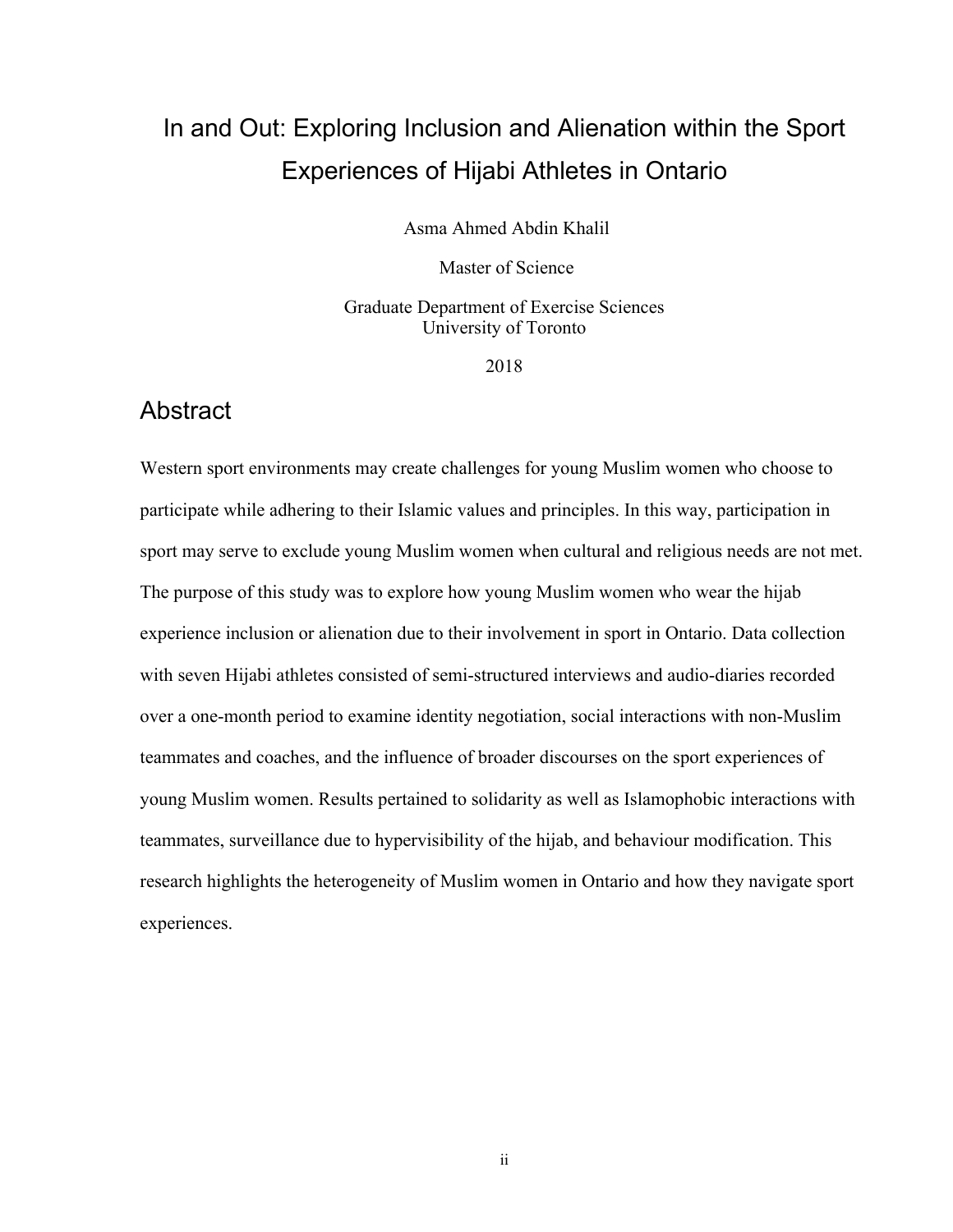# Acknowledgements

I am incredibly grateful for all the excitement, challenges and joy I have experienced these past two years. Alhamdulillah. I want to thank my wonderful research participants for the time and energy they put into this project. It has been an absolute pleasure getting to know and learn from all of you. You inspire me.

I also want to thank my supervisor and dear friend, Dr. Katherine Tamminen for supporting and always pushing me out of my comfort zone to think about things in a new way. I am so grateful for your passion and encouragement of this research study. To my committee members, Dr. Caroline Fusco and Dr. Simon Darnell, thank you for providing valuable insight and feedback throughout this process. I would also like to thank my external examiner, Dr. Elise Paradis for her thoughtful comments and suggestions.

Finally, thank you to my friends and family for putting up with me throughout this process. Mama and Baba, I love and appreciate your constant support more than I can explain. Ielaf, Fatooma, Hamoodi and Mustafa, thank you for being the best siblings and sounding board a stressed out graduate student could ever ask for. I would never have gotten here without you.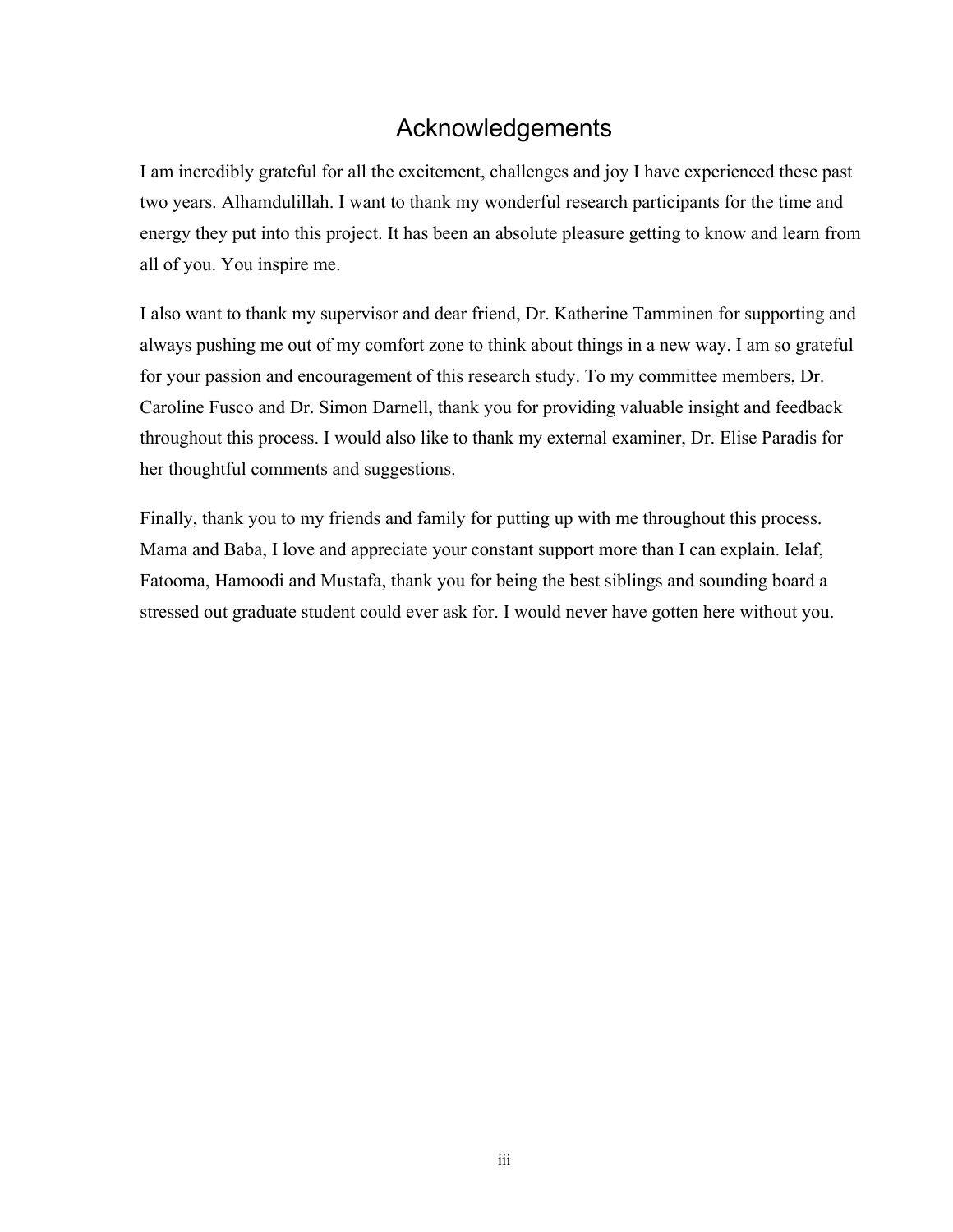| 1.1.1                                                                           |  |  |  |  |  |
|---------------------------------------------------------------------------------|--|--|--|--|--|
|                                                                                 |  |  |  |  |  |
|                                                                                 |  |  |  |  |  |
| 1.3.1                                                                           |  |  |  |  |  |
| 1.3.2                                                                           |  |  |  |  |  |
|                                                                                 |  |  |  |  |  |
| 1.4.1                                                                           |  |  |  |  |  |
| 1.4.2                                                                           |  |  |  |  |  |
|                                                                                 |  |  |  |  |  |
|                                                                                 |  |  |  |  |  |
|                                                                                 |  |  |  |  |  |
| 1.7.1                                                                           |  |  |  |  |  |
| Young Muslim women and social support from non-Muslim coaches/peers 23<br>1.7.2 |  |  |  |  |  |
|                                                                                 |  |  |  |  |  |
|                                                                                 |  |  |  |  |  |
| 2                                                                               |  |  |  |  |  |
|                                                                                 |  |  |  |  |  |
|                                                                                 |  |  |  |  |  |

# **Table of Contents**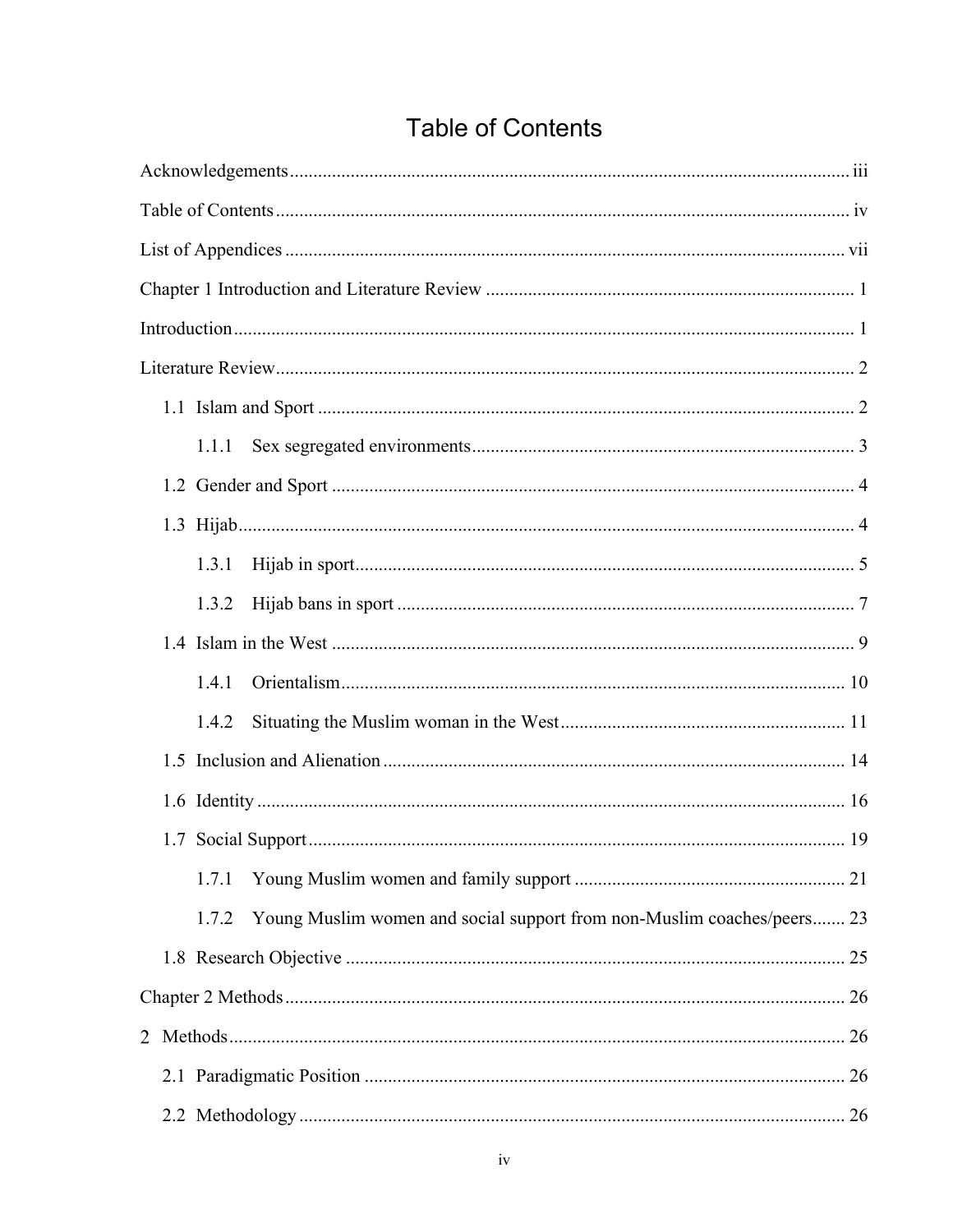|  | 2.6.1 |                                                                                |  |
|--|-------|--------------------------------------------------------------------------------|--|
|  |       |                                                                                |  |
|  |       |                                                                                |  |
|  |       |                                                                                |  |
|  |       |                                                                                |  |
|  | 3.1.1 |                                                                                |  |
|  |       |                                                                                |  |
|  | 3.2.1 |                                                                                |  |
|  |       |                                                                                |  |
|  |       |                                                                                |  |
|  | 3.4.1 |                                                                                |  |
|  | 3.4.2 |                                                                                |  |
|  | 3.4.3 |                                                                                |  |
|  | 3.4.4 |                                                                                |  |
|  |       |                                                                                |  |
|  |       |                                                                                |  |
|  |       |                                                                                |  |
|  | 4.1.1 |                                                                                |  |
|  | 4.1.2 |                                                                                |  |
|  |       |                                                                                |  |
|  |       | 4.3 Performing Identity: Behaviour Modification in Muslim and Sport Spaces  67 |  |
|  | 4.3.1 |                                                                                |  |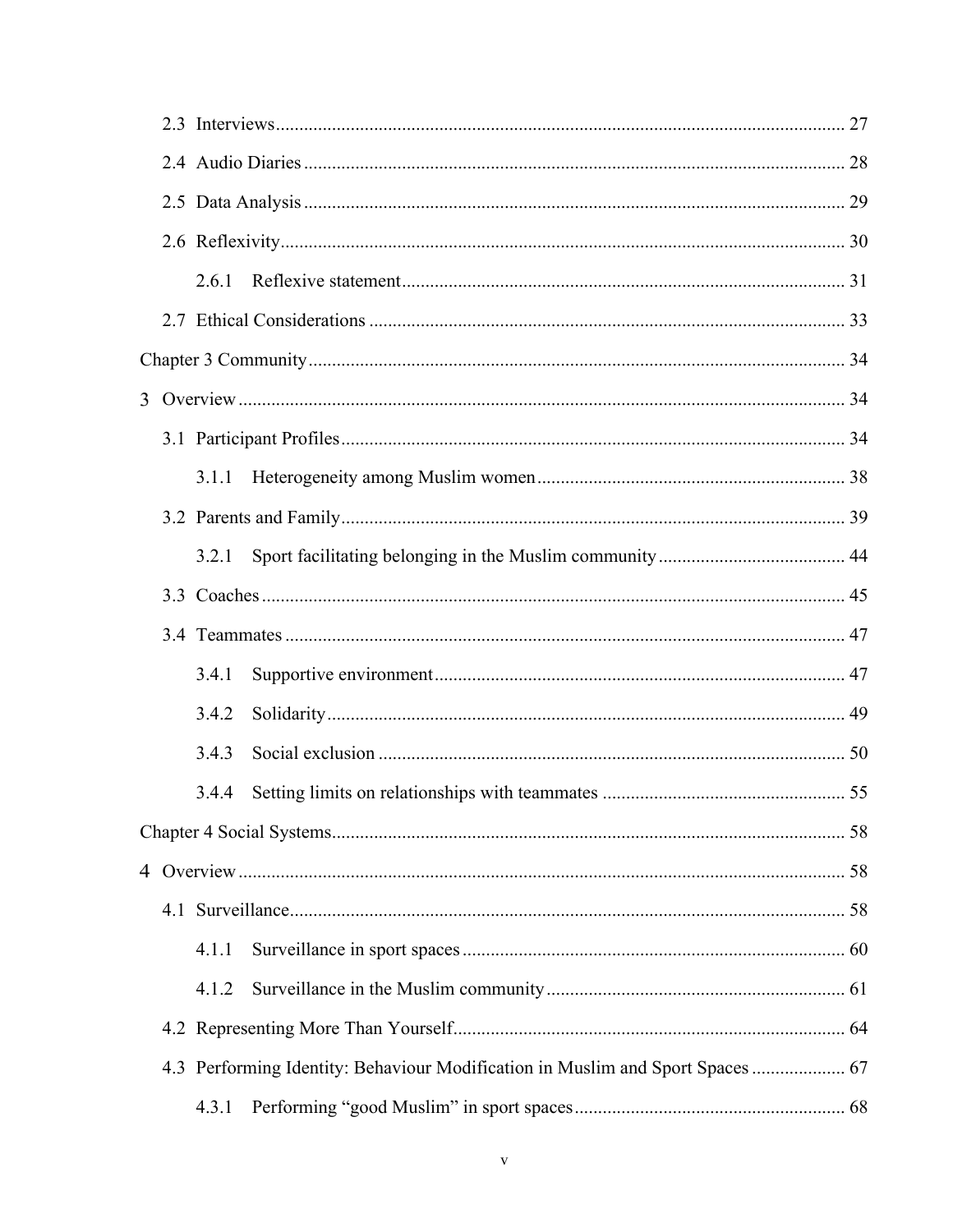|  |  | 5.2.1 |  |  |  |  |  |
|--|--|-------|--|--|--|--|--|
|  |  | 5.2.2 |  |  |  |  |  |
|  |  | 5.2.3 |  |  |  |  |  |
|  |  |       |  |  |  |  |  |
|  |  |       |  |  |  |  |  |
|  |  |       |  |  |  |  |  |
|  |  |       |  |  |  |  |  |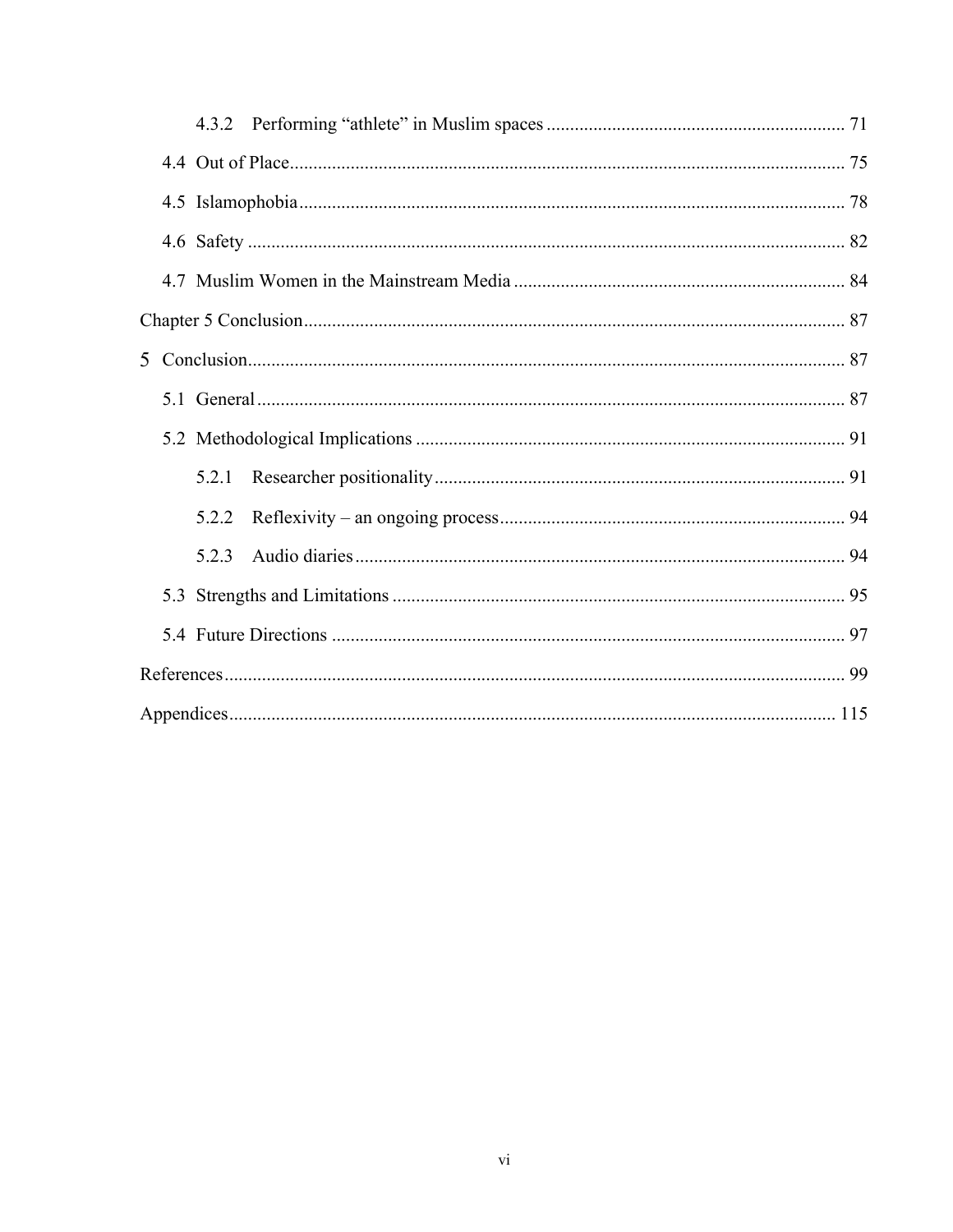# **List of Appendices**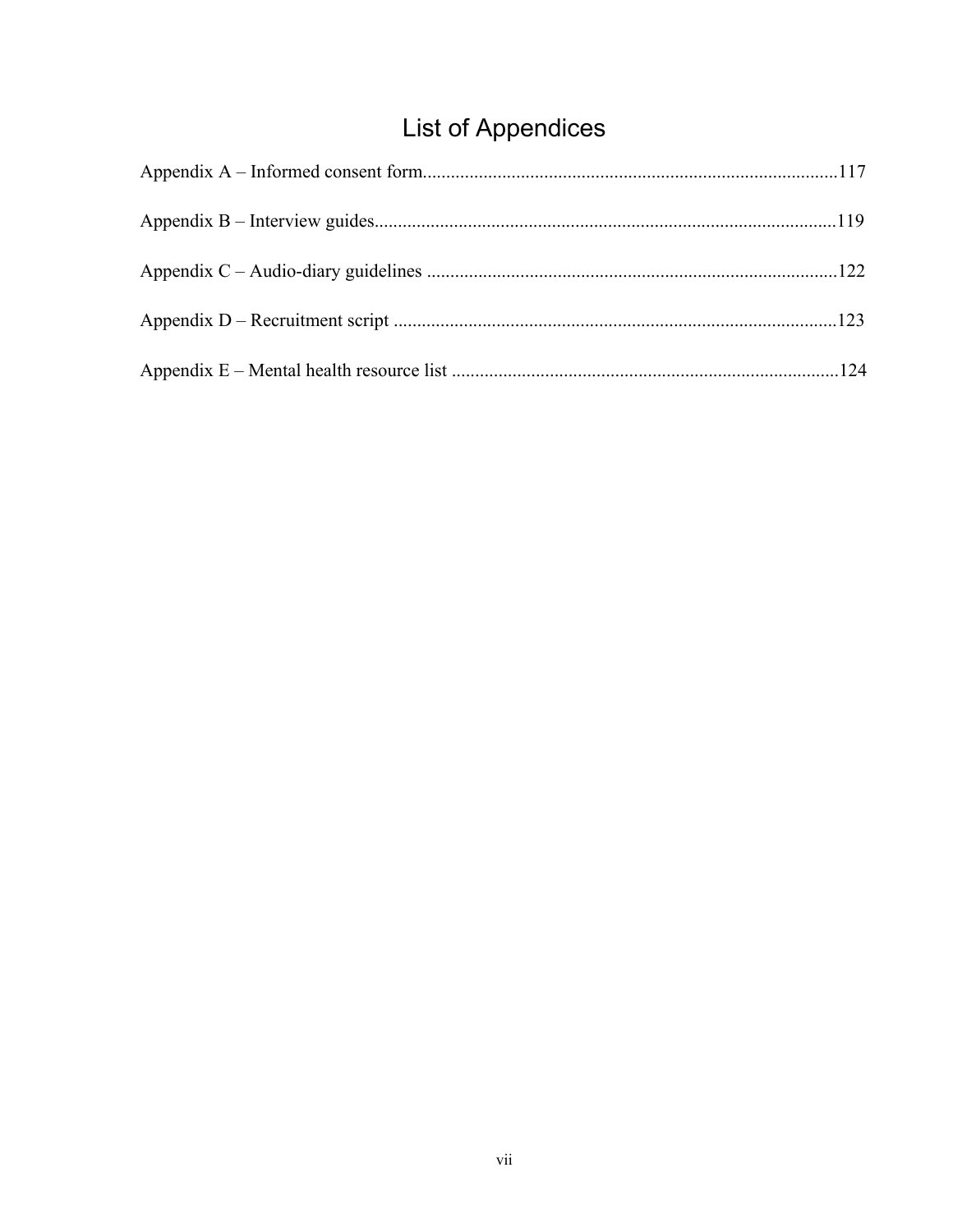# Chapter 1 Introduction and Literature Review

# Introduction

The positive effects of sport participation are well documented. Specifically, sport is associated with a number of positive psychosocial outcomes for youth, such as enhanced leadership skills, self-esteem, body image, and improved social relationships (Eime, Young, Harvey, Charity & Payne, 2013; Findlay & Coplan, 2008). For this reason, sport has often been used as a tool to foster inclusion (or integration) among immigrant youth and ethnic minority groups in Europe and North America (Spaaij, 2015; Walseth, 2008; Agergaard, 2011). Despite this positive goal of fostering a sense of belonging in certain communities, organizations hoping to implement sport programs for some populations may face additional challenges due to a lack of cultural awareness. These challenges include a lack of parental cooperation, culturally relevant sport opportunities or interest from participants. For Muslim women, Islamic values and adherence shape the way they approach sport. Therefore, participation in a sport context that is often aimed at the mainstream population may serve to exclude young Muslim women when cultural and religious needs are not met. Much of the research to date has focused on the lack of physical activity participation among young Muslim women, which has often been attributed to cultural and religious barriers (de Knop, Theeboom, Wittock & Martelaer, 1996). However, there is limited research that has examined the sport experiences of young Muslim women who are actively competing in a Western context. Therefore, the purpose of this research was to explore the ways in which young Muslim women experience inclusion and/or alienation within their sport involvement.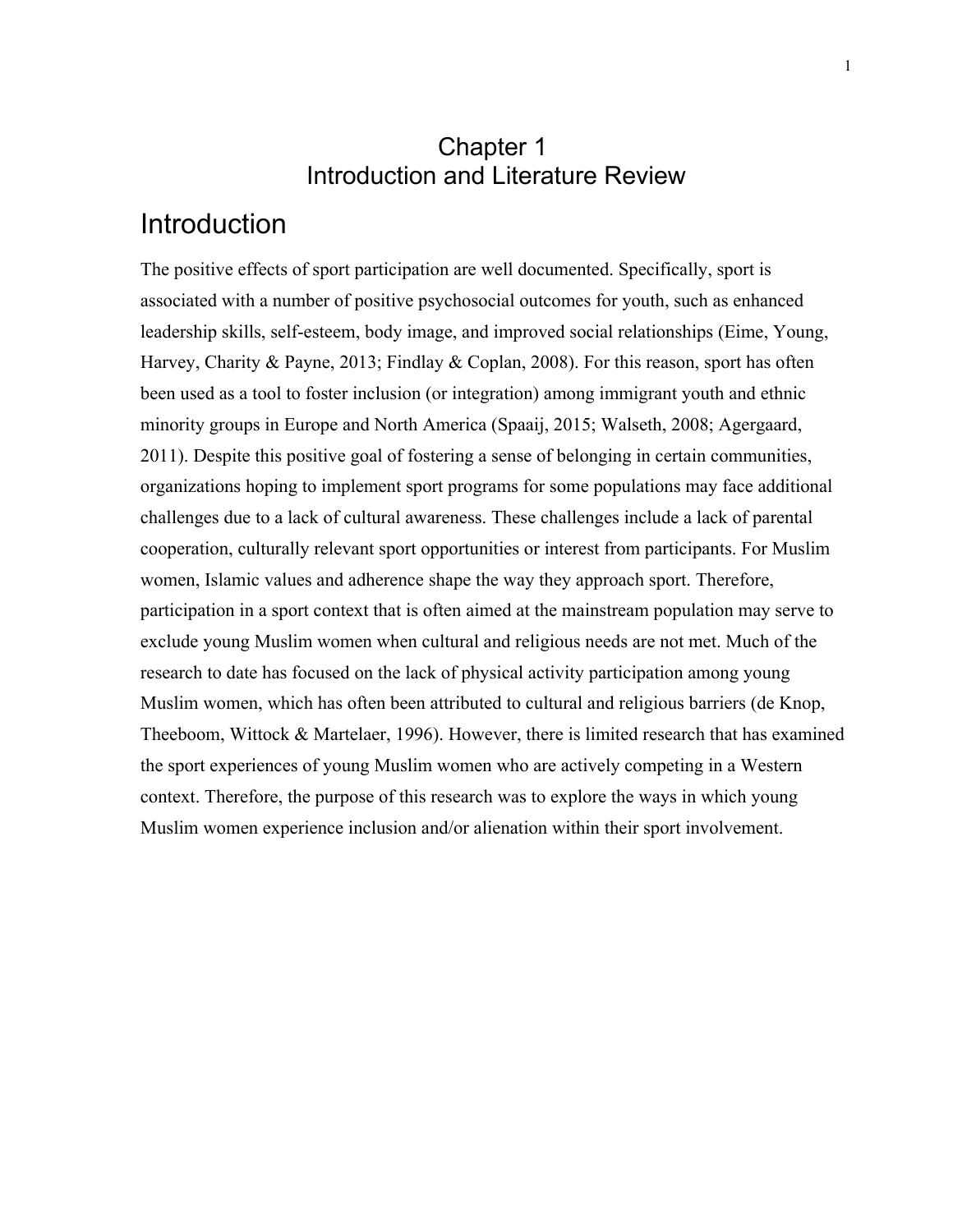# Literature Review

## 1.1 Islam and Sport

In the past twenty years, there was been an explosion in the literature on the sport experiences of Muslim women. Much of the research to date has focused on cultural and religious barriers that Muslim women face when accessing physical activity and sport. For this reason, it is important to first understand the position of sport in Islam, as well as how it is conceptualized in current literature. Islam is a way of life that emphasizes a holistic approach to health, including spiritual, intellectual and physical wellbeing (Daiman, 1994; Jawad, 1998). The Quran (the Islamic religious book) and Hadith (text concerning the life of the Prophet) contain examples that may be interpreted as advocating for physical activity (Sfeir, 1985). Specifically, the Hadith contain examples from the time of the Prophet describing children participating in swimming, shooting and horse-riding (Daiman, 1994). There is also a hadith about the Prophet racing with his wife and reports that some women fought alongside men, which implies that they would be physically fit and capable (Sfeir, 1985; Jawad, 1998). Physical activity and a physical education are also supported through religious texts and examples (Daiman, 1994; Jawad, 1998). However, for some Muslim women, there can be a conflict between participation in Western sport environments and Islamic values that advocate for modesty in dress and gender relations (Jawad, 1998). In this way, the public visibility of the body becomes an important concept in Islam (Seir, 1985). Therefore, women's participation in sport is contested because the dominant (Western/secular) sporting culture can lead to high visibility of women's bodies in public mixed-sex arenas. Accordingly, researchers have identified tensions between Islamic culture and physical education in secular societies since the early 1990s (Benn, 1996; Benn, Dagkas & Jawad, 2011; Carroll & Hollingshead, 1993). Research on sport and Muslim women in the West to date has centered on a lack of fit between Islamic values and Westernized ideals of sport (Ahmed, 2011); however, this body of research has been criticized for overlooking the implicit constraints that discriminate against Muslim women and instead insinuate that an inability to conform to a Western way of life is due to cultural and Islamic practices (Ahmed, 2011).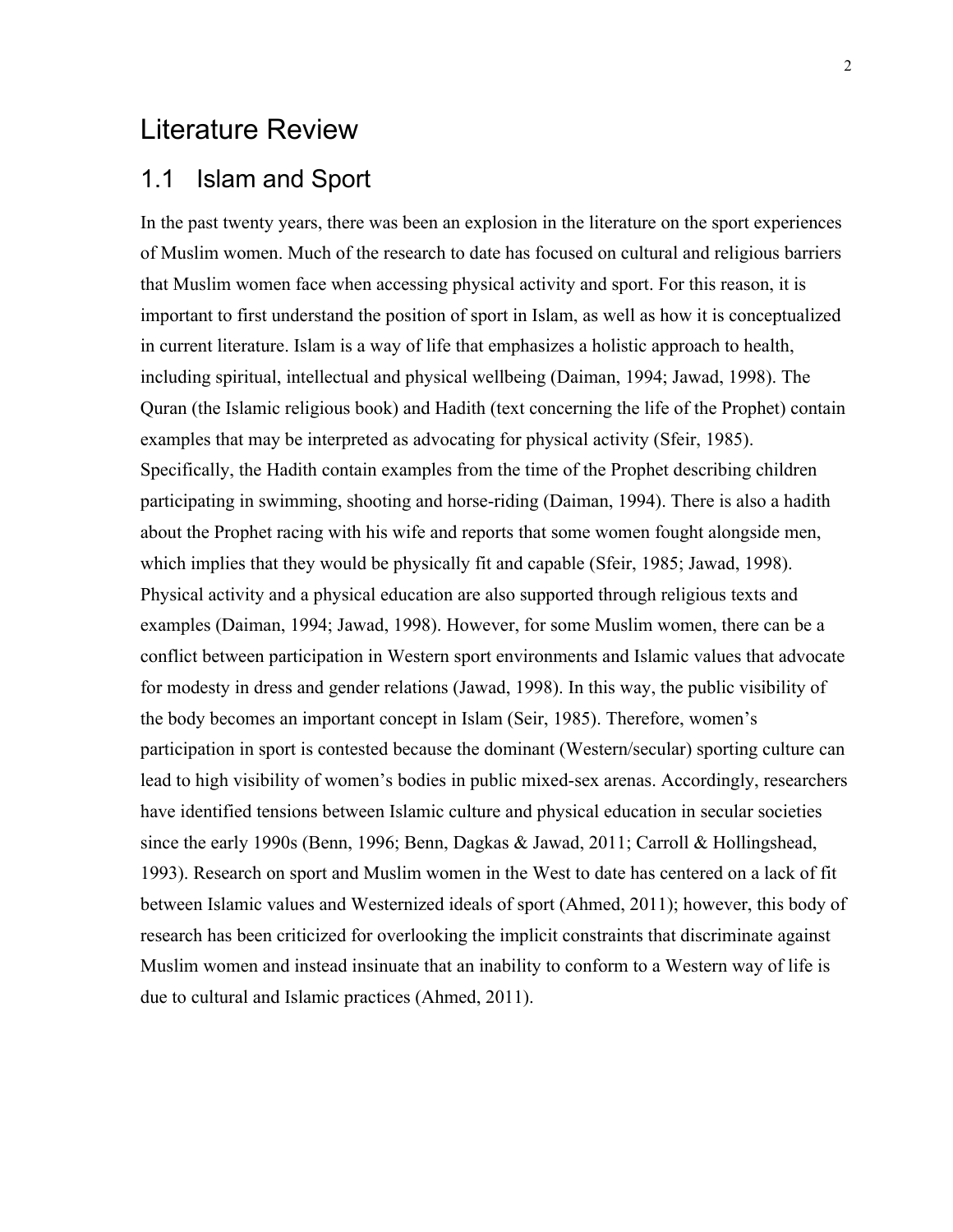#### 1.1.1 Sex segregated environments

Because the public visibility of the body is an issue of concern in Islam, the issue of sex segregation is pertinent to any examination of Muslim women in sport. While some Muslim women may be comfortable competing in mixed-sex sport environments, some women prefer, or are required by political or socio-cultural pressures, to avoid contact with individuals of the other sex after puberty (Esposito & Mogahed, 2007). This is a questioned site of religious and cultural views, and there are widely different opinions, religious views, and lived realities on this issue globally (Badran, 1995; Esposito & Mogahed, 2007). From the Islamic perspective, there is nothing either in the Quran or in the authentic Hadith that explicitly emphasizes segregation between the two sexes (Daiman, 1994; Esposito & Mogahed, 2007). However, conservative interpretations of Islamic texts in conjunction with cultural practices continue to prevent or restrict women from taking part in many aspects of life including physical activity (Daiman, 1994; Ahmad, 1992; Amara, 2008). Controlled access is also very important to some Muslim women in order to ensure their sense of privacy. For example, in a study of the physical activity experiences of young Muslim women in Ontario, many of the young women stated that they only felt comfortable participating in the women's only swimming hours when the windows were covered so they could not be seen by onlookers (Nakamura, 2002). In this way, it is clear that it is not simply a matter of programs being sex-segregated but there is also a need to control the access to that sport environment to provide Muslim women with the appropriate conditions for participation.

It is also important to recognize the heterogeneity of young Muslim women in terms of their religious adherence and how this will impact their approach to various sporting activities. In a study conducted in Norway, the role of religiosity in the physical education experiences of 21 young Muslim women was explored through the use of life story interviews (Walseth, 2015). All of these girls identified as Muslim although their degree of adherence to religious traditions (e.g. wearing the hijab) varied. It is interesting to note that the participants, particularly those who had grown up in Norway, were accustomed to the mixed-gender physical education and their experiences were similar to non-Muslim girls' (Walseth, 2015). However, religiosity played a large role in the mixed-gender swimming classes (Walseth, 2015). The girls' discomfort in certain gender-segregated sports was attributed to an embodiment of their faith and internalized religion (Walseth, 2015; Benn et al., 2011).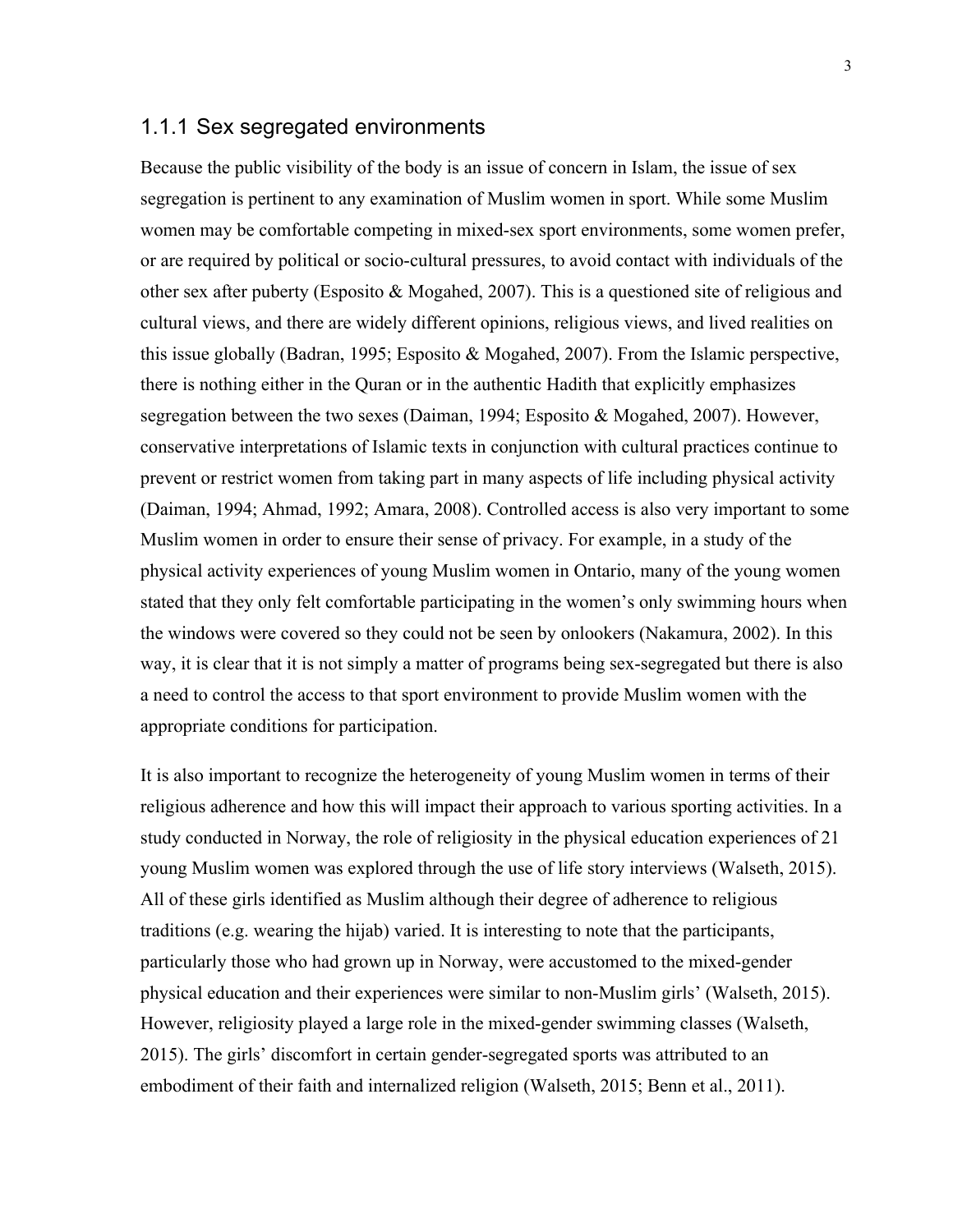Therefore, the issue of sex-segregation may be of more importance for some women and in certain sporting environments.

## 1.2 Gender and Sport

In addition to the Islamic principles which shape the way Muslim women experience sport, it is important to acknowledge the historically gendered ways in which women, more generally, have navigated sport spaces. The notion of femininity and what is considered socially and culturally acceptable for the female body is particularly relevant for the purpose of this thesis. Historically, certain character traits have been associated with a particular gender. For example, men may be considered to be naturally more aggressive and competitive while women are more docile and accommodating (Hargreaves, 1994). It is important to make the distinction that these characteristics are not biological qualities inherent to a particular sex, but are the result of the internalization of particular social and cultural norms (Hargreaves, 1994). For example, educating girls in school about home economics while boys are taught skilled trades, reinforces the notion that a women's role is as a housewife and a man's role is to provide for his family. These gendered roles are ever present within sport as well. It is often considered socially acceptable for women to compete in "feminine", and often sexualized, sports such as figure skating and volleyball whereas boxing or rugby are forbidden (Hargreaves, 1994). Women who transgress these gendered ideals are often ostracized and/or labeled as lesbians (Hargreaves, 1994). In many Muslim countries, presentation of the female body and participation in sport are very closely tied to the Quran and hadith (Mernissi, 1991). However, as noted earlier, the interpretations of these Islamic texts are subjective (Hamzeh, 2012; Mernissi, 1991). Therefore, the Muslim female body becomes a site of power and struggle as the predominantly male Muslim clerics interpret what is religiously acceptable (Mernissi, 1991; Sadr, 2012). This has profound implications for how Muslim women navigate their day-to-day experiences, but particularly in Western sport settings, where other dominating forces of Islamophobia and racism are present.

# 1.3 Hijab

It is impossible to discuss the experiences of Muslim women in sport, or any other sphere, without an examination of the hijab. Despite common misconceptions that the hijab refers to a headscarf, the Islamic concept of hijab has a more comprehensive meaning. It is mostly used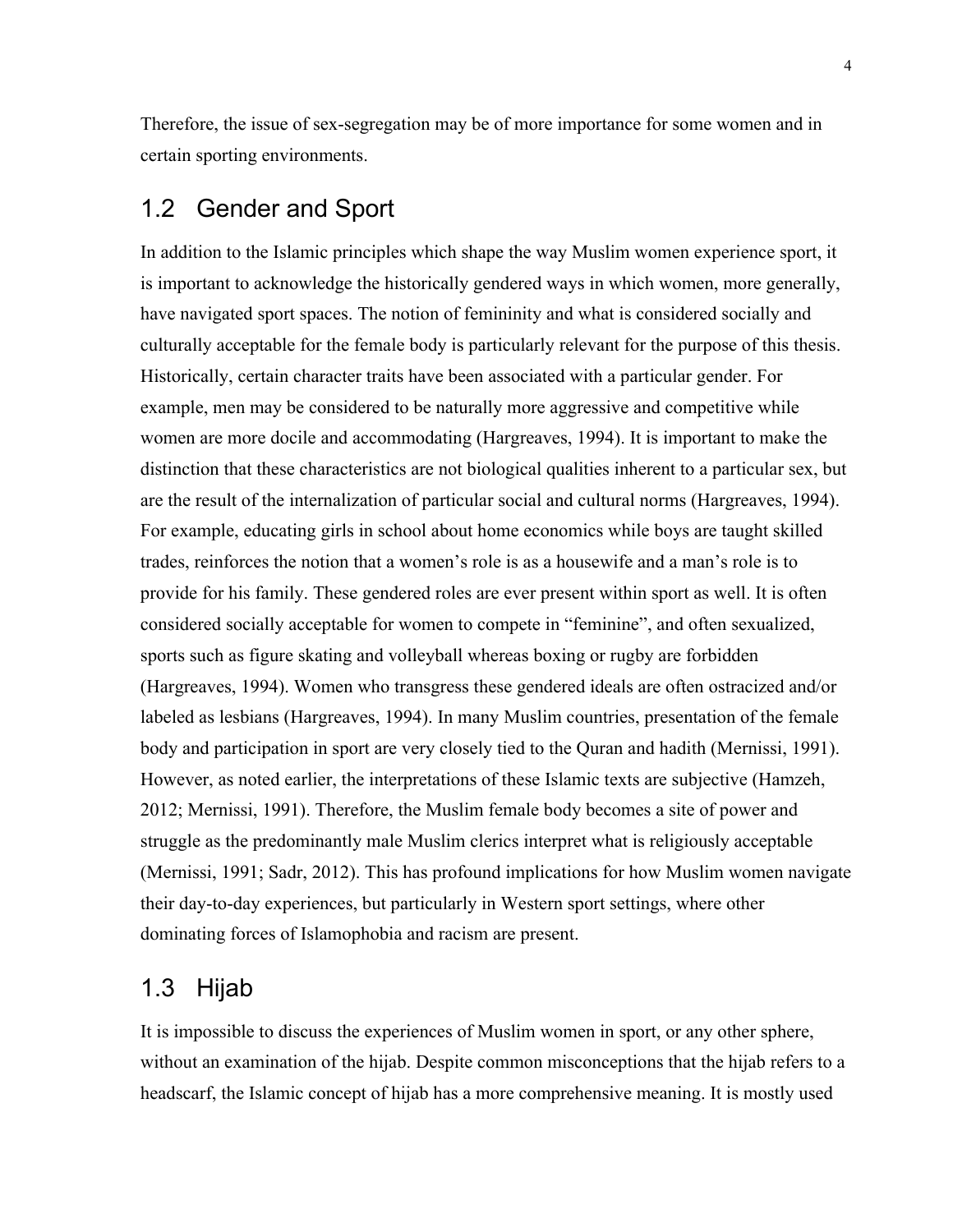to refer to the practice of covering the head, arms and legs. The term "hijab" is being used to distinguish it from other types of veils such as the burqa or niqab. Many Muslim women adopt the practice of wearing the hijab in accordance with their commitment to religious adherence and the practice of modesty (Badran, 1995; Amara, 2008), although this concept of modesty applies to both men and women. It is important to note that not all women who are Muslim wear the hijab or Islamic dress, and diverse political, economic, and social situations have been shown to influence Muslim women's choice in adopting this practice (Amara, 2008; Esposito & Mogahed, 2007). Islamic cultures share some unchanging factors such as adherence to the practices of the five pillars of faith, but Islamic cultures are also dynamic and there are differences in local contexts and lived interpretations of religious texts (Sfeir, 1985; Daiman, 1994). For example, there are countries that make the hijab compulsory and others that deny citizens the right to wear it in public (Amara, 2013). These different interpretations 1ead to differences in whether women believe it is an Islamic requirement to wear the hijab. Therefore, it is not a surprise that some people view the hijab as essential to religious fulfillment, while others may view the hijab as a political statement, while still others may see it as an oppressive obligation (Benn et al., 2011; Fekete, 2008).

#### 1.3.1 Hijab in sport

Specifically in the Western sporting world, the dominant body culture often stresses high visibility of male and female bodies in compliance with the dress code regulations of international sports federations (Benn & Ahmad, 2006; Amara, 2013). This may be problematic for some Muslim women who choose to observe their faith by wearing a hijab, long sleeves, or track pants instead of shorts. For this reason, the concept of embodied faith is particularly pertinent when studying the sport experiences of young Muslim women. The concept of embodiment of a physical identity acknowledges the social whole of the lived body (Benn et al., 2011; Garrett, 2004). When considering the manner in which sport brings the body to the forefront, it has been noted that the body is considered "inscribed with and vehicles of culture" (Benn et al., 2011; Garrett, 2004, pp. 141). This means that the body and its functions are learned, socially constructed, and act as a mechanism to communicate particular discourses. For example, the veiled female body may serve as a symbolic representation of the ideal Muslim woman, which then perpetuates normative beliefs about what it means to be a Muslim woman. In this way, the body acts as both a biological entity and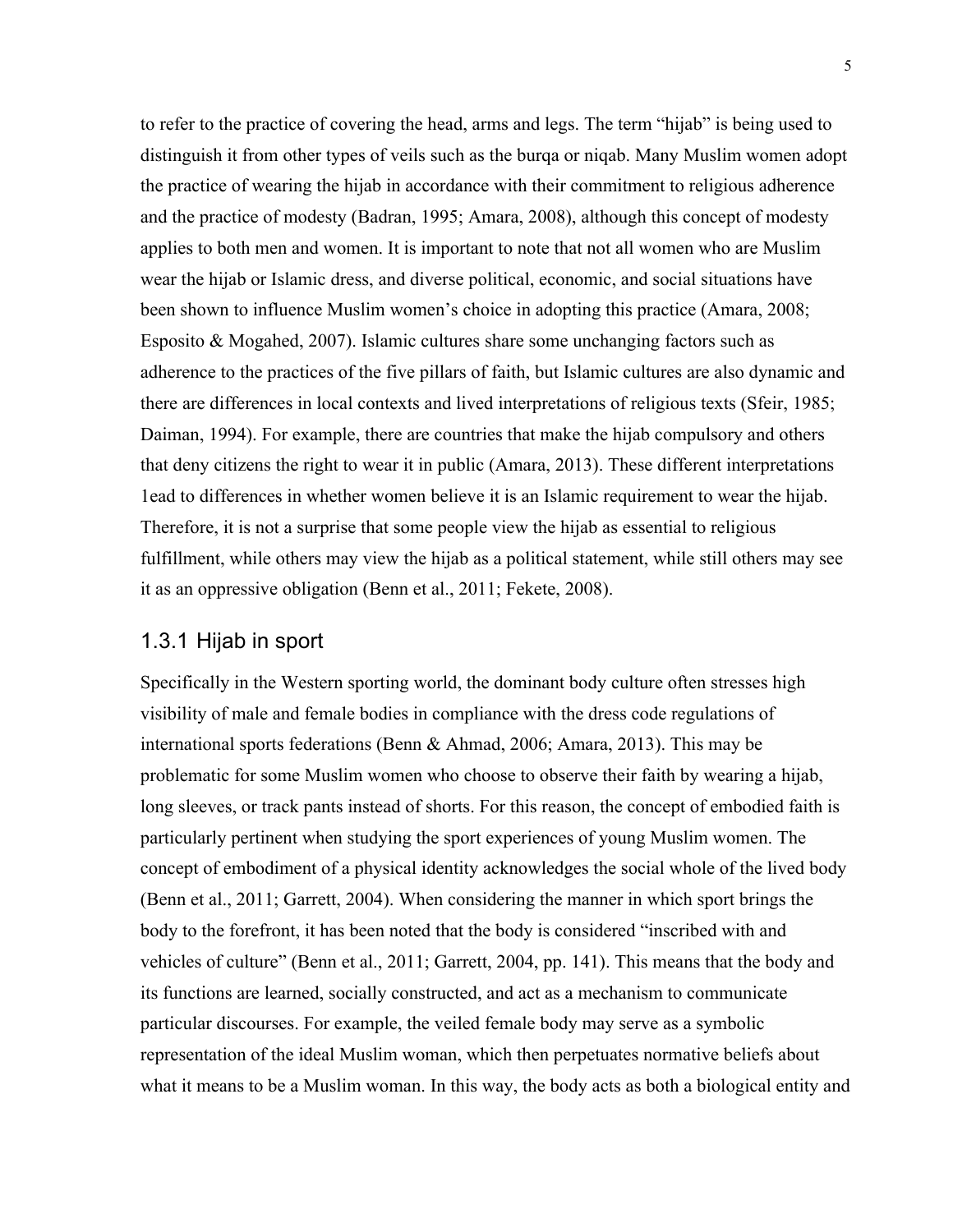a socially constructed phenomenon. Clothing is particularly important because it can function to highlight gender, class, ethnicity, and religion. It allows for public recognition and differentiation based on identity categories. Many Muslim women choose to embody their faith by wearing the hijab. In the literature on Muslim women in sport, faith is considered embodied in the sense that sperformance of the body, behaviour, and social interactions are considered essential to religious identity (Benn, 2009; Benn et al., 2011). Therefore, this concept represents the way in which faith, identity and body are interconnected in the lives of young Muslim women (Benn et al., 2011). This notion of embodied faith is also important in sport because some Muslim women may choose to participate in sport events with no special dress code requirements, while others will only take part provided their dress code for modesty is met, as evidenced by the Women's Islamic Games (Ahmad, 2011).

It is also important to recognize that for many Muslim women, the hijab may act as a gendering discourse (Hamzeh & Oliver, 2010). This "hijab discourse" refers to the way in which the visual hijab, or covering, is accompanied by a spatial and ethical hijab. The spatial hijab reflects the notion that the hijab acts as a boundary that controls female Muslim's behaviour in public spaces, while the ethical hijab reflects the concept of the hijab as the "protector" that keeps Muslim women away from things that are prohibited or *haram* (Hamzeh & Oliver, 2010). Hamzeh and Oliver call for a reconceptualization of the hijab in the sport literature which acknowledges this discourse that is working in relation with other racializing, gendering and sexualizing discourses in the lives of young Muslim women (Hamzeh & Oliver, 2012). Therefore, the hijab is an important and complex element in research concerning young Muslim women's experiences in sport.

For young Muslim women who choose to embody their faith by wearing the hijab, physical activity and sport may be seen as a challenge to their religious views (Benn et al., 2011). In Ahmad's (2011) research, attention was drawn to the discriminatory practices of British football organizations and investigated the place of hijab in this domain. This study used a social constructionist framework to study the experiences of the British Muslim Women's Football Team that represented Britain in the 2005 Women's Islamic Games. For some of the participants of this study, the hijab was viewed as a barrier to sport participation. Some of the participants did not feel that there was a place for hijab in British football due to FIFA hijab bans and university policies at the time (Ahmad, 2011). They also felt that they were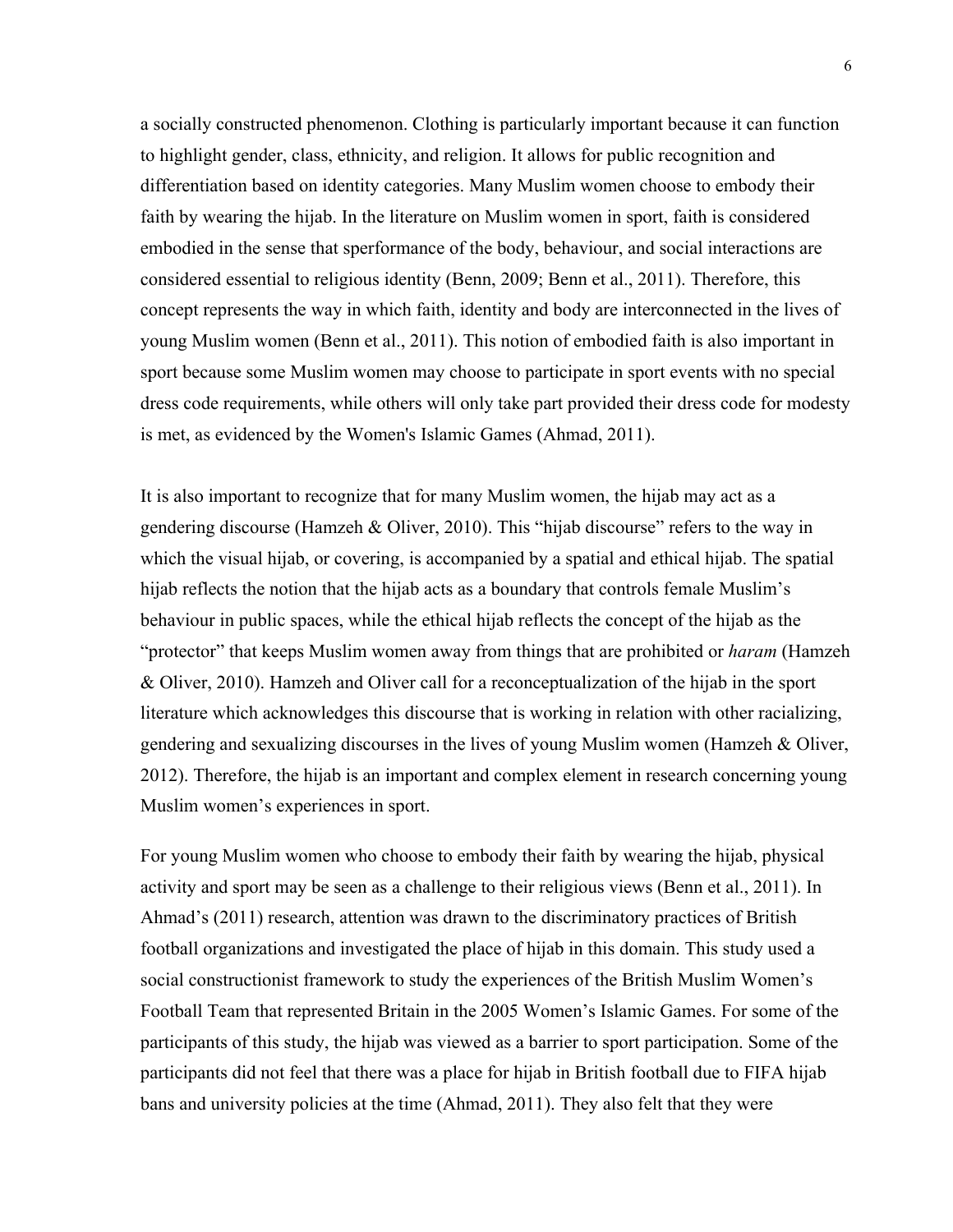challenging traditional cultural ideals by competing in football while wearing the hijab (Ahmad, 2011). The games became a safe space where religious identities were not threatened, and where the hijab did not represent a barrier. In this place, the women were able to hold on to their Muslim identity as well as rejecting cultural ideals of what it means to be a female foot player (Ahmad, 2011). Similarly, in a study conducted in Southern Ontario, participants listed the issue of modest dress as a limiting factor in their participation in sport and physical activity (Nakamura, 2002). These young women, between the ages of 17 and 21, stated that strict uniforms in school sports teams had often acted as a barrier to their participation in the past (Nakamura, 2002). This research indicates that the role of the hijab is extremely important in the sport experiences of Muslim women. For Muslim women who embody their faith by wearing the hijab, pressure to conform or remove the hijab may alienate or push them out of sport. The studies above explored cases in which the participants turned to Muslim or womenonly spaces in order to maintain their religious identity. To build on this body of research, this research study aimed to better understand these complex processes of negotiation as they occur by exploring the experiences of Muslim athletes as they competed in a Western context.

#### 1.3.2 Hijab bans in sport

The media has highlighted several cases that illustrate the tensions Muslim women may face when attempting to participate in sport while wearing the hijab. For example, within the sport of soccer, there have been numerous instances of female Muslim athletes being ordered off the field when they refused to remove their hijab. The president of the Quebec Soccer Federation reported that it was abiding with FIFA international rules which state that players and referees cannot wear religious symbols on the soccer field (FIFA, 2010). Additionally, in April 2010, FIFA banned the entire Iranian girls' youth national soccer team from competing in the Youth Olympic Games, citing two rules that prohibit the hijab: wearing religious symbols that have political, religious or personal statements, and wearing anything that may be dangerous to himself or another player (FIFA, 2010). In a 2011 paper, Ayub analyzed the broader implications of FIFA's decision. Specifically, the timing of the policy implementation was questioned as an anti-hijab sentiment was sweeping across Western nations (Ayub, 2011). It was also noted that to be true to these rules, players with visible tattoos that are religious or political should also be banned, though this has not been the case (Ayub, 2011). The lack of implementation of these rules as a blanket policy has caused FIFA's hijab ban to be perceived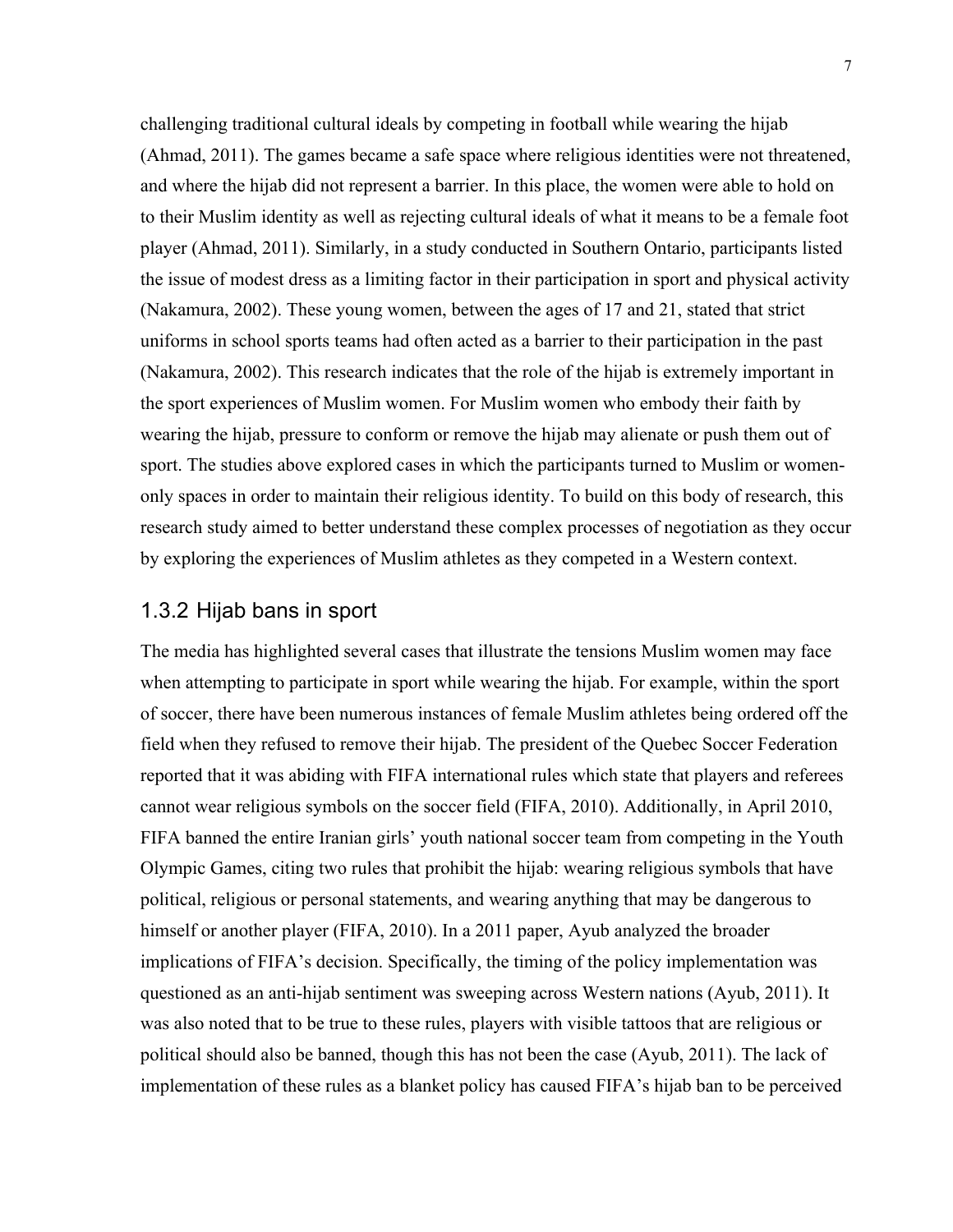as specifically targeting Muslim women. Hamzeh (2017) categorized this ban as a double hijabophobia, acknowledging the intersectionality of Islamophobic and sexist ideologies behind this ban. The colonialist hijabophobia dimension labels the Muslim female body as a site of danger and risk, while the Islamasist hijabophobia labels the Muslim female body as a symbol of the nation (Hamzeh, 2017; Jiwani, 2010). For Muslim women, particularly those competing at an international level, these sexist, Islamophobic bans overlap to exclude them from their sport. (Hamzeh, 2017).

A similar example was reported in 2009, when the Bahrain girls' basketball team was banned from competing at the Asian Youth Games. In a decision similar to FIFA's ruling, a tournament referee disqualified the team when players refused to remove their hijabs. After controversy arose from that event, FIBA's governing body ultimately decided that the hijab would not be permitted in any future FIBA sanctioned games. This FIBA ruling is also exemplified in the case of Bilqis Abdul-Quadir, a successful basketball student who played collegiate basketball for the University of Memphis. During her high school career, she broke both the male and female scoring records in Massachusetts; however, despite her success, she was prohibited from playing due to FIBA's rule. She began a campaign called "Muslim Girls Hoop Too" to encourage other Muslim girls to participate in sport and has worked to petition against the ban. Recently, in May 2017, FIBA overturned its hijab ban and will now allow headgear during its sanctioned games. Although her chance of playing basketball professionally is now gone, the tireless efforts of Muslim women, like Abdul-Quadir, who are pushed out of their sport, inspire and pave the way for other Muslim athletes. This example highlights the complex environment young Muslim women are navigating in order to participate in sport.

Particularly relevant in this examination of the hijab is Amara's (2013) work, which explored the position of Islam in Western societies and its impact on sport discourse. He stated that Muslim Europeans may view sport as a field to explore their multiple identities, whereas conservative-nationalist authorities may view sport as a field to protect from the over-visibility of Islamic identity (Amara, 2013). Therefore, the examination of Muslim women's experiences may be influenced by this Islamophobic and xenophobic attempt to prevent Islam from taking over Western sport spaces (Amara, 2013). For young Muslim women, alienation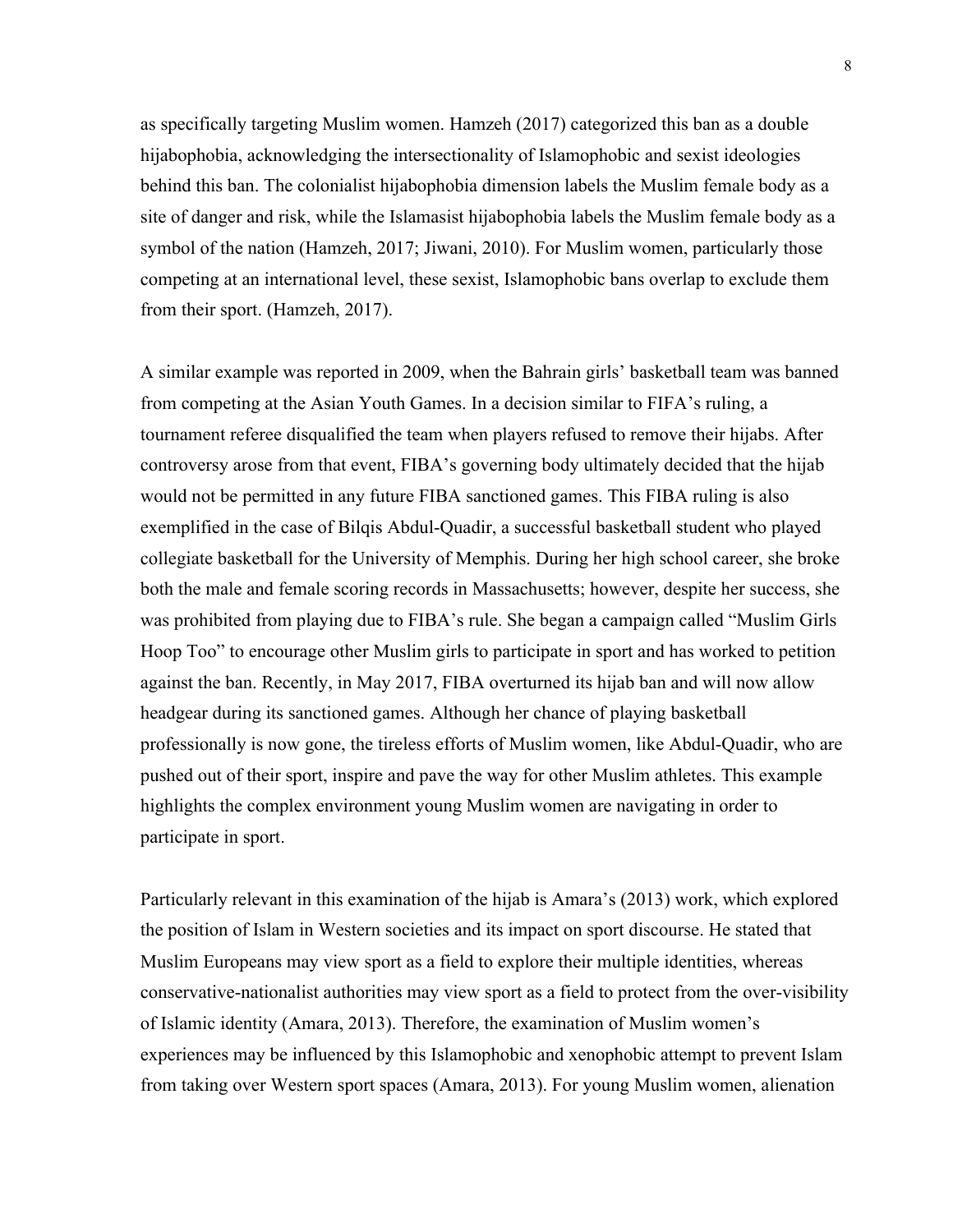may occur due to believing that they do not belong in Western sport environments. Consequently, this research study aimed to explore tensions that young Muslim women may face as they compete in order to better understand how broad discourses and political sentiments influence their sport experience<sup>1</sup>.

### 1.4 Islam in the West

1

An examination of the portrayal of Islam in the West is pertinent to any discussion on the experiences of Muslim women in sport. In the aftermath of 9/11, issues of religious integration, accommodation, and engagement of Muslims in the West resurged (el-Aswad, 2013; Rahman, Fung & Yeo, 2016). Images of Osama bin Laden were juxtaposed with images of George W Bush as he launched his campaign to protect and save the West, accompanying juxtapositions of 'us versus them', East versus West, freedom versus oppression, and Christianity versus Islam flooded the media (Jiwani, 2004; el-Aswad, 2013)<sup>2</sup>. The Bush administration passed a law on September 14, 2001 to authorize the use of military force against those responsible for the 9/11 attacks (The White House, Office of the Press Secretary, 2003). Through political media campaigns that framed Muslims as dangerous, violent and anti-Western values, the administration justified their invasion of Afghanistan, Iraq and Syria (Schmitt  $\&$  Shanker, 2005). In addition to debates on national security and terrorism, the status of women in Islam became a primary topic of interest and justification for interventions in Muslim countries (Haddad, 2007). In order to better understand the place of Islam in Western societies today, Orientalism and literature surrounding Muslim women in the West will be reviewed in the following sections.

 $<sup>1</sup>I$  use the term discourse to refer to ways of thinking that are expressed through language; what statements</sup> are/can be said about a particular topic and the attitudes, beliefs and practices that are conveyed (Foucault, 1979). Political sentiments here relates to the discursive practices engaged in by politicians and organizations.

 $2$  Osama bin Laden was the son of a Yemeni millionaire, born in Saudi Arabia. He was the leader of Al-Qaeda, a terrorist organization that was responsible for the September 11 attacks on the World Trade Center in New York. This attack was the justification for the "War on Terror", an international military campaign launched by the U.S government in 2001 by the Bush administration. He was killed by American soldiers in Pakistan in 2011, under the Obama administration.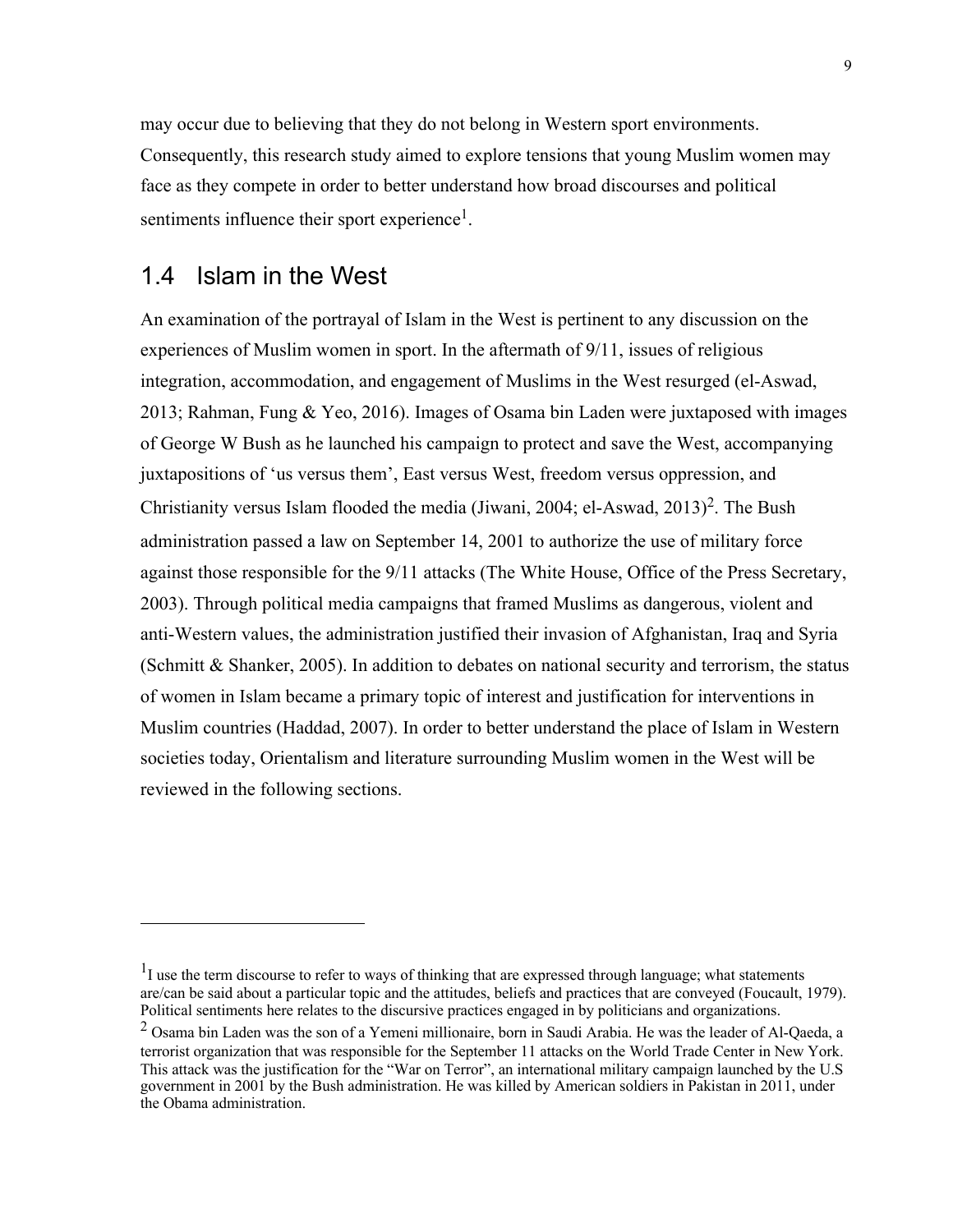#### 1.4.1 Orientalism

Said (1978) described the way in which the Occident (the "West") produced the concept of the Orient (the "East") in order to subjugate and control its resources. Said has argued that the origin of Orientalism can be traced back nearly a thousand years to the representation of the Christian crusades and particularly to the era of colonialism, which resulted in the political domination of the Orient and the surge of geopolitics based on economic interests. Orientalism is a comprehensive system of thought and scholarship which includes historians, sociologists and anthropologists alike (Said, 1978). Through an analysis of Western art and writings about the Orient, Said proposed that much of Western knowledge about the Orient, and Islam in particular, was based on affirming European identity rather than objective, intellectual inquiry. Essentially, through constructing the Other/Orient as inferior, barbaric, and illogical, European powers were able to affirm that they were superior, civilized, and logical (Said, 1978). In this way, Said argued that the subjugation of Muslim people and the control of their resources through colonialism and imperialism were seen as justifiable.

Considerable literature has documented examples of early Orientalism. For example, paintings of the Arab world by European artists in the 19<sup>th</sup> century often depict harems, vast expanses of sand, and mystery. In France in the early  $20<sup>th</sup>$  century, French entrepreneurs circulated postcards of Algerian women; these images were meant to depict the real, everyday lives of Algerian women as proof of their exotic and peculiar culture, but were actually photographs taken in a studio (Alloula, 1986). Therefore, the photographs may be a better representation of the French colonial perspective than of Algerian life. In this way, the Orient, and the Orientalized body, became an exemplification of all that the Occident found odd and abhorrent, yet exotic and captivating about the Orient (Haddad, 2004). Therefore, the Orientalized body came to symbolize difference and "otherness" which served to legitimize unequal power relations. Once again, the Orientalization and vilification of Islam by the West served to justify political, social and capital domination of the East (Said, 1978).

Contemporary mainstream media and Western scholarship have continued to portray Muslims in terms of their otherness (Lewis, 2003). Classical Orientalism has expanded and been modified to represent political Islamism and the fear of Islam (el-Aswad, 2013; Lewis, 2003). Today, global depictions of Muslims have centered around issues of Islamic jihadism,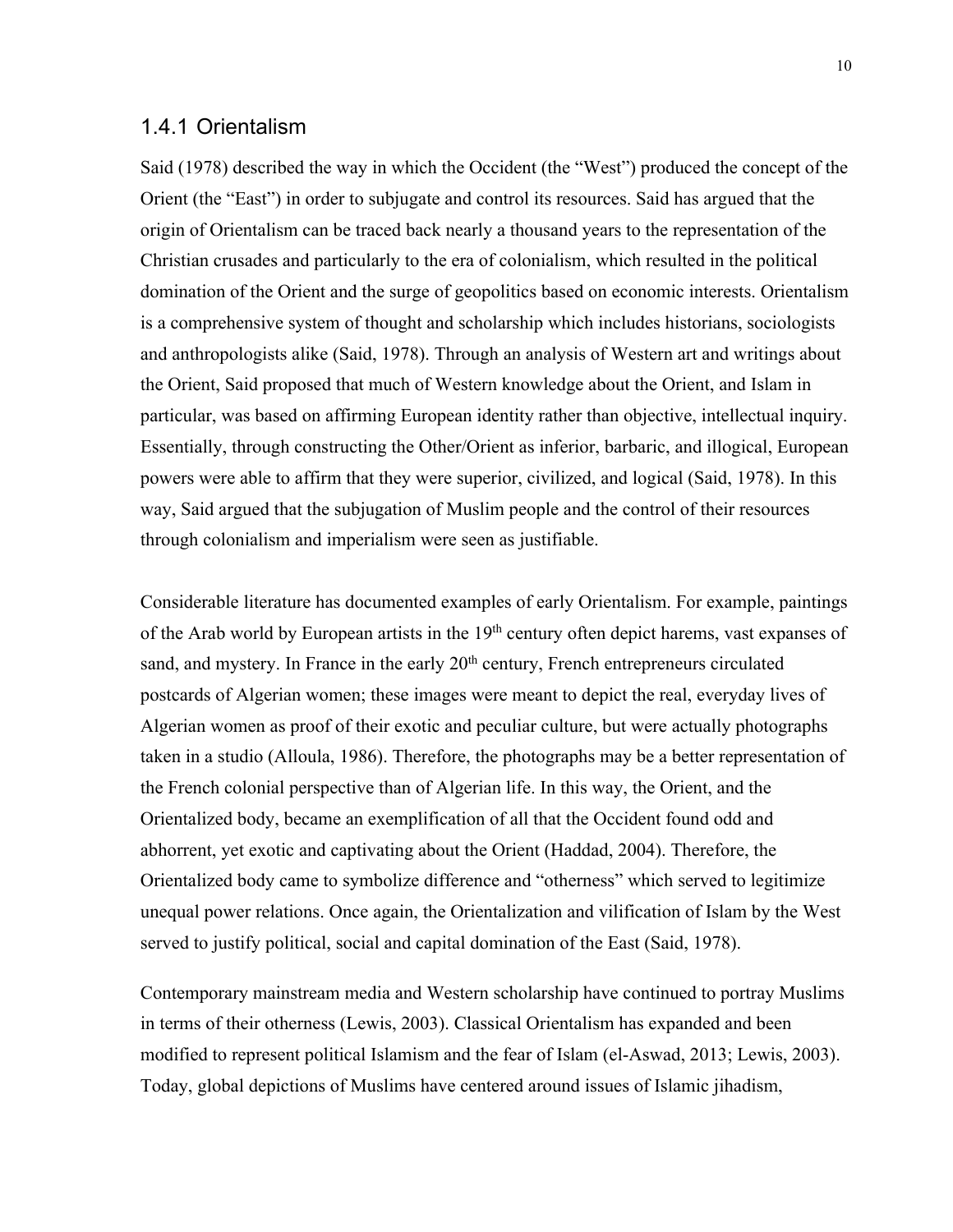fundamentalism, and global terrorism, which have incited Islamophobia, an irrational fear of Muslims (Esposito & Ibrahim, 2011; Gottshalk & Greenberg, 2008; Hamdon, 2010). This portrayal has exacerbated sociopolitical problems in the Muslim world as well as in the West, and a "New Orientalism" consists of representing Islam as of anti-democracy and antimodernity (Hamdon, 2010). The frequent images and news coverage of suicide bombings have become representative in the Western world for the Islamic "culture of death" (Asad, 2007; el-Aswad, 2013). Karim's (2000) analysis of Orientalist representations of Islam in contemporary media coverage further confirms Said's (1978) central tenets, including the portrayal of Muslim men as barbaric and regressive and Muslim women as oppressed and submissive. Additionally, contemporary Western media has been criticized for providing a simplistic interpretation of issues in Muslim countries which lack historical and cultural understanding (Karim, 2000).

#### 1.4.2 Situating the Muslim woman in the West

<u>.</u>

While many countries, such as Canada and Britain, maintain that multiculturalism is an important value, political rhetoric has placed emphasis on visible Islamic symbols as problematic signs of non-integration (Chakraborti & Zempi, 2012). In the 2015 Canadian federal election, Progressive Conservative Prime Minister Stephen Harper, who was running for re-election, pledged to establish a tip-line to report "barbaric cultural practices" and called the niqab "rooted in a culture that is anti-women" (Powers, 2015). Similarly, in 2011, in the United Kingdom, Conservative Prime Minister David Cameron stated that "state multiculturalism has failed" (BBC News, 2011). These sentiments have echoed the social cohesion agenda based on integration of Muslim minorities that has permeated politics in the West for some time<sup>3</sup>. Specifically, the issue of the veil, be it the hijab or niqab, has often been portrayed as an attack and threat on Western culture and values (Chakraborti & Zempi, 2012). In essence, the veil represents a visual element that in some Western ways of thinking conveys submission (Odeh, 1993; Haddad, 2007). For example, former French President Sarkozy

<sup>&</sup>lt;sup>3</sup> The U.K House of Commons released a report on social cohesion, in which they state: "The Committee felt that any cohesive society should also demonstrate the ability to integrate people from different ethnic backgrounds so that they can relate together in terms of where they live, their education, employment, and social/recreation spheres" (2004, p. 6)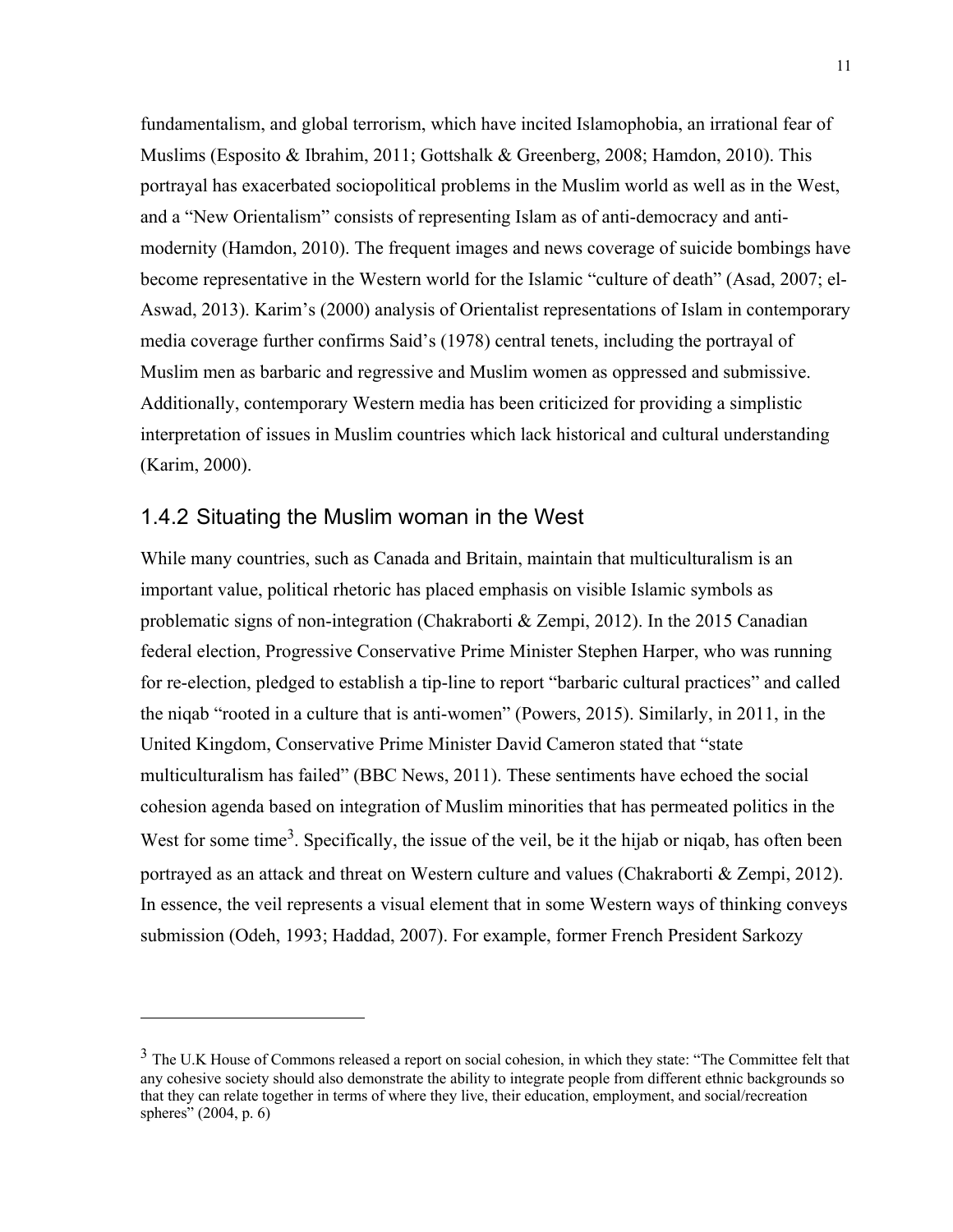repeatedly maintained that the veil is not welcome in France as it is a "sign of women's debasement" (Chakraborti & Zempi, 2012). The veil, according to some Western discourses and understandings, keeps Muslim women powerless and vulnerable. Therefore it is understood and is increasingly being represented as a symbol of the dehumanization of women (Chakraborti & Zempi; Yegenoglu, 1998). Islamophobic perceptions of Muslim coverings, be it the hijab, burkah or niqab, depict Muslim women as a homogenized group who are all "similarly oppressed" (Chakraborti & Zempi, 2012; Yegenoglu, 1998). Orientalized, Islamophobic<sup>4</sup> and xenophobic<sup>5</sup> assumptions about Islam as an uncivilized religion justify the stereotypes of the barbarism of Muslim men, and therefore, the submission of Muslim women (Haddad, 2007). This association between the veil and Orientalized beliefs about Muslim women fuels the belief that they are oppressed and bound by tradition, which is another dominant feature in the discourse surrounding Muslim women (Yegenoglu, 1998; Jiwani, 2004). Within Western popular media, this feature often serves to underpin the 'rescue' motif in which "the white male explorer seeks to rescue the imperiled woman of colour and save her from the brutality of cultural traditions" (Jiwani, 2004, p. 270). Interestingly, as Jiwani (2004) noted White, Western feminism has also been criticized by feminists of color for adopting this rescue motif. In a 1992 essay, Burton explored the relationship between British feminists and Indian women in the early 18th century. She noted that most middle-class feminists did not view women from the "East" as equals but rather as individuals needing saving by their liberated British "sisters" (Burton, 1992). Jiwani (2004) notes that the rescue motif is also evident in the reaction of Western feminists to the experiences of Afghan women. They were viewed as victims of barbaric, violent Muslim men, who required saving. This discourse is also quite prevalent within the field of sport for development, which aims to liberate and empower Muslim women through physical activity programs. For example, in Harkness's (2012) ethnographic account of a female Muslim football team in Iraqi Kurdistan, the author states, "Females in the Middle East remain 'captives in a society which instructs them to be

<u>.</u>

 $4$  Islamophobia is a term that emerged in the  $20<sup>th</sup>$  century to refer to anti-Muslim sentiment, bigotry and hatred. Although often linked with racism, as the portray and perception of "Muslimness" is often associated with brown and Arab bodies (Miles & Brown, 2003).

<sup>&</sup>lt;sup>5</sup> Xenophobia, the distrust and hatred of foreign people and the desire to remove them one's state, is also an important term to center within this work as Muslims and racialized individuals have long been positioned as foreign and "Other".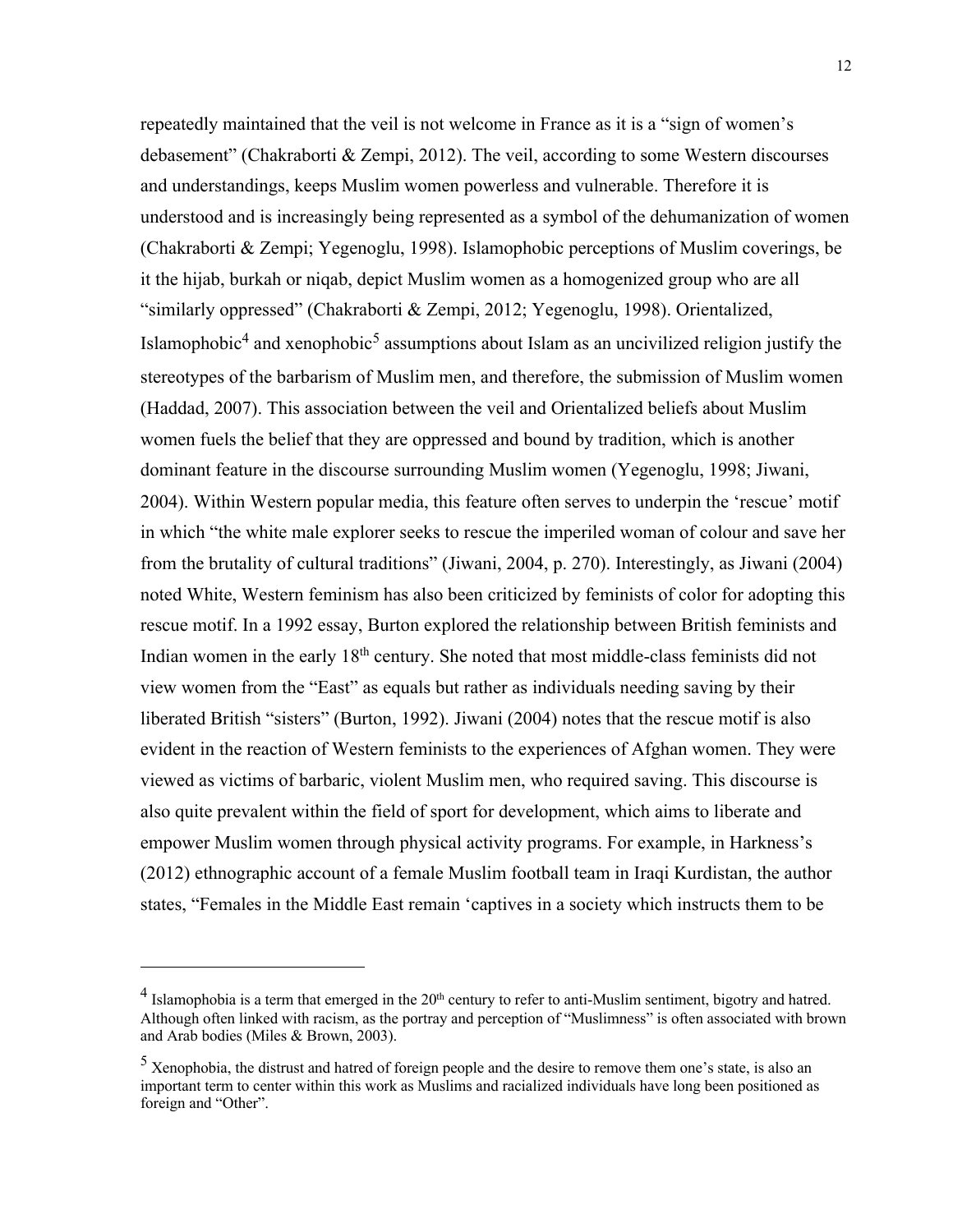obedient, economically dependent on men and confined to housework and procreation'" (Harkness, 2012, p. 729). I would argue that this is a homogenous and Orientalized representation of the "Middle East" as juxtaposed with Western societies. This quote and analysis plays into Orientalized stereotypes of Muslim women and serves to perpetuate the rescue motif in which these oppressed participants need to be liberated from their backward cultural traditions.

It is also important to note that much of the sport literature to date has focused on the low levels of sport participation among Muslim women, which has most often been attributed to religious and cultural barriers. By indicating that restrictions lie in cultural and Islamic practices that limit Muslim women, the stereotype of the Muslim women in need of rescuing is perpetuated. This view overlooks issues such as Islamophobia, racism, and classism that may discriminate against Muslim women and instead focuses on culture and Islam as forces that keep them oppressed. Additionally, this Orientalized, Islamophobic and xenophobic perspective perpetuates the idea that all Muslim women, and their experiences, are the same. Thus, this current research aims to address this rescue motif in the sport psychology literature by acknowledging the autonomy of Muslim women and the diversity of their experiences. It also important to note that from this Orientalized and Islamophobic perspective, Muslim women who wear the hijab, or other Muslim coverings, in the public sphere represent a visible 'threat' to Western ideals of secularism and equality which may be implicated in their daily lives (Chakraborti & Zempi, 2012). For example, in France, there was widespread opposition to the niqab and political rhetoric expressed this in humanitarian discourses of "liberating" Muslim women from the "oppression" of their backward culture (Williamson & Khiabany, 2010). Legislation which prohibited the wearing of the face veil, niqab, in public places in France was passed in 2011. Unfortunately, this often leads to additional problems for Muslim women who must now choose between being true to their beliefs or breaking the law.These sentiments of rescuing the Muslim women from backward cultural practices have been echoed in recent political discussions in numerous Western countries, such as Australia, the United States, Canada, and the U.K.

Muslim women who choose to wear religious coverings in Western, non-Muslim countries are instantly identifiable in public as Muslims, which may make them more susceptible to targeted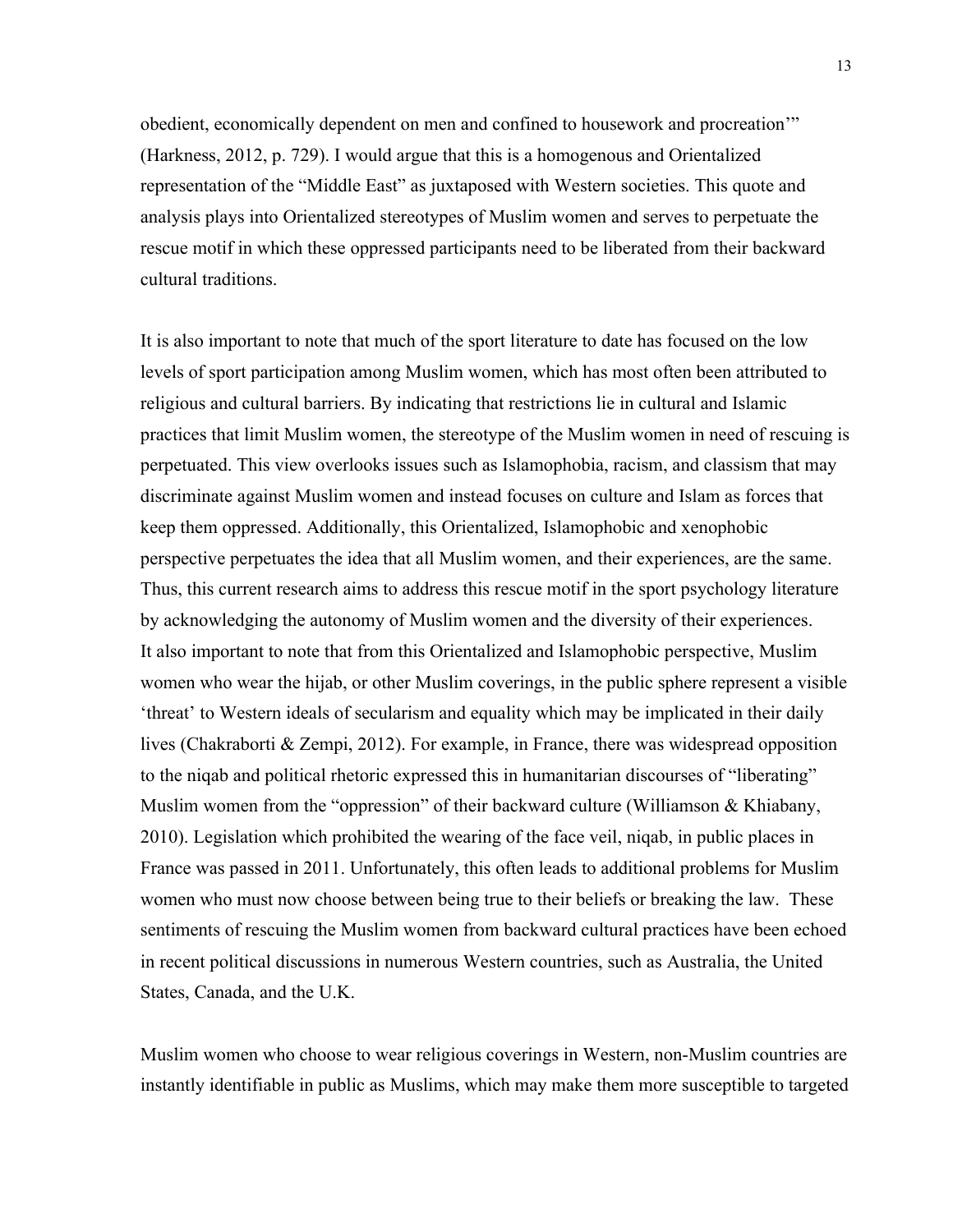victimization (Chakraborti & Zempi, 2012; Iganski, 2008). This victimization, which may consist of verbal or physical attacks, of veiled Muslim women is considered to "hurt more than ordinary crimes as they are an attack upon the victim's core identity" (Chakraborti & Zempi, 2012, p. 272). Particularly with the rise of alt-right movements in the West, women who choose to wear a veil "are publicly branding themselves as Muslims at a time when such a label carries the potential fear of making them vulnerable to open hostility" (Afshar, Aitken & Franks, 2005, p. 262). There is also literature to support that these assumptions give rise to Islamophobia by acting as a mechanism to construct difference (Chakraborti & Garland, 2009; Iganski, 2008; Chakraborti & Zempi, 2012). The veil thus becomes an ideological means where Islamophobic attacks against Muslim women are justified and expected (Klaus  $\&$ Kassel, 2005; Charkraborti & Zempi, 2012).

### 1.5 Inclusion and Alienation

<u>.</u>

It is clear that the experiences of Muslim women in the West are complicated due to social, political and ideological discourses that frame them as "other" and "alien"<sup>6</sup>. These alienating and potentially violent discourses are integral to understanding the lived experiences of Muslim women. An examination of the sport experiences of Muslim women in the West cannot be adequately conducted if removed from this broader understanding. Therefore, this research study aims to explore whether sport in these complex contexts may lead to the inclusion or alienation of young Muslim women in the West. In order to do so, social inclusion and alienation must be defined. Social inclusion is a complex and multidimensional phenomenon (Donnelly, 1996; Bailey, 2005) that refers to notions of belonging, recognition and acceptance of the diversity of individuals in order to allow everyone the opportunity to participate equally in society (Donnelly & Coakley, 2002). The Laidlaw Foundation identify five critical dimensions of social inclusion. They are: valued recognition, human development, involvement and engagement, proximity, and material well-being (Donnelly & Coakley, 2002). In the Canadian Senate's report (2013) on social affairs, the committee stated, "social inclusion refers to the ability, of an individual or group of individuals, to participate in the

 $<sup>6</sup>$  I use the term ideology to refer to a system of ideals or beliefs, which justify particular social hierarchies. This</sup> would include Islamophobic and racist discourses in the West.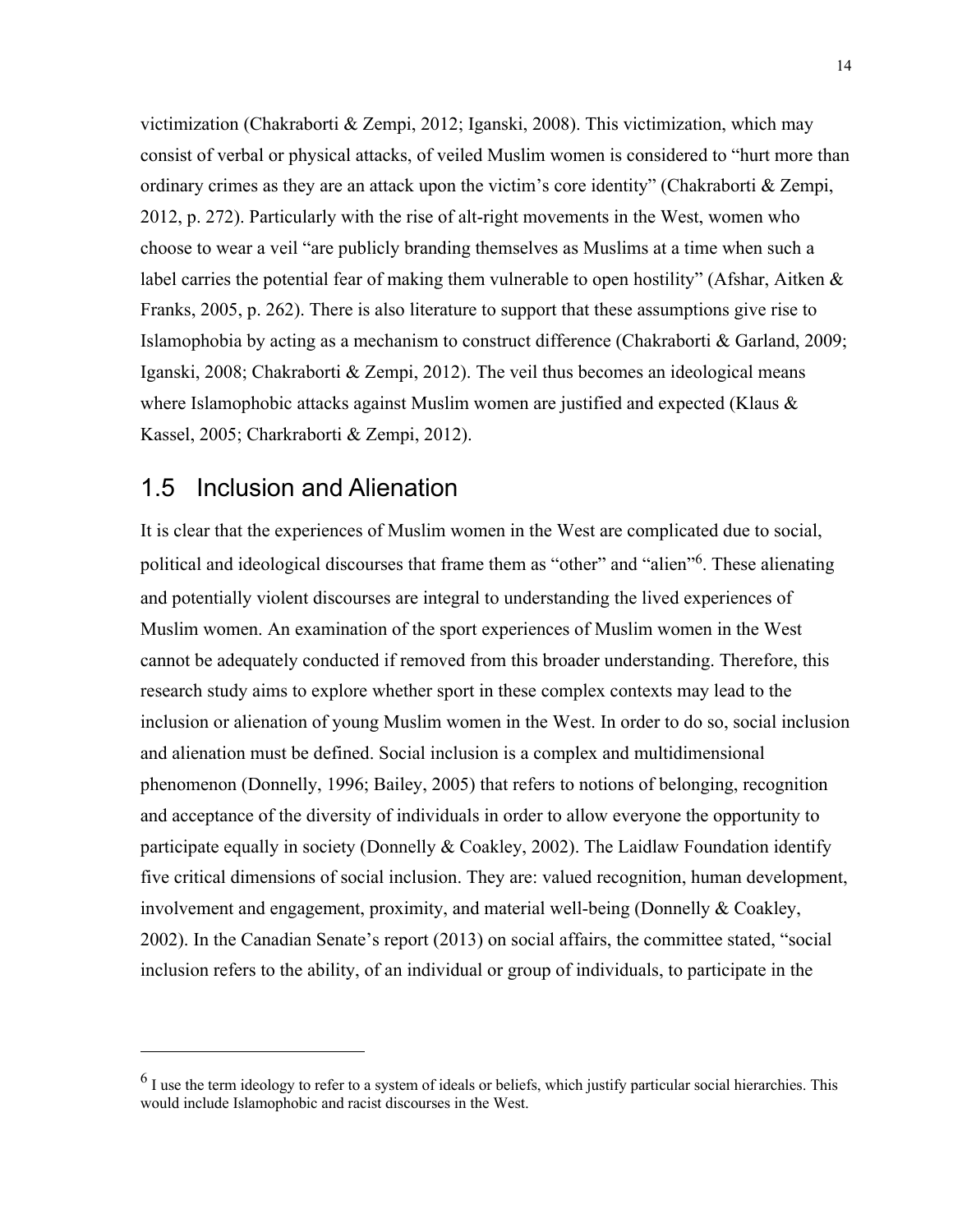social and economic lives of their communities and to have their contributions acknowledged. It also involves access to tools – such as education –that enable participation and a set of shared rights, values and responsibilities that bind people together in a cohesive society" (p. 7). Similar to Donnelly & Coakley's definition, the core of social inclusion is understood to be that diversity, whether on the basis of religion, culture, race, or gender, must be recognized and valued. It is important to contrast this with social integration which is a dominant framework in the use of sport among young Muslim women and ethnic minority youth (Walseth  $\&$ Fasting, 2004; Walseth, 2006a; Spaiij, 2015). Social integration refers to the movement of minority groups into mainstream societies through processes such as adoption of the common language, social norms, and values of that society. Integration, I would argue, is akin to assimilation and may result in the further alienation of young Muslim women as they struggle to maintain their cultural and religious identities.

The concept of alienation is also a complicated one that has been conceptualized in many ways. One way to understand this phenomenon is through Durkheim's (1897) description of anomie. According to Durkheim, the desires and self-interests of human beings can only be held in check by a collective conscience, a common social bond that is expressed by the ideas, values, norms, beliefs, and ideologies of a culture (Durkheim, 1897). However, due to increasing divisions of labour and rapid social change, the collective conscience of societies and identification with the wider community weakens (Durkheim, 1897). This leads to anomie, a condition in which individuals experience unhappiness, social unrest, and stress due to the weakening of a collective conscience and social bonds (Durkheim, 1897). Durkheim also distinguished between two types of solidarity: mechanical and organic. Mechanical solidarity occurs in earlier societies which are relatively homogenous where there are high levels of social and moral integration (Durkheim, 1897). Organic solidarity, on the other hand, occurs as societies become more complex, wherein individuals have more specialized roles and therefore become more dissimilar from the group. The collective conscience in this society is therefore weakened and anomie will likely occur. For young Muslim women in the West who have seemingly contradictory identities (Eastern and Western), anomie may occur as they struggle to maintain a strong bond and identification with both communities. For example, young Muslim women who identify as athletes may feel that they are dissimilar from members of their ethnic and religious communities. The ensuing tensions that may occur when they challenge the boundaries and norms of their Muslim identity may result in further alienation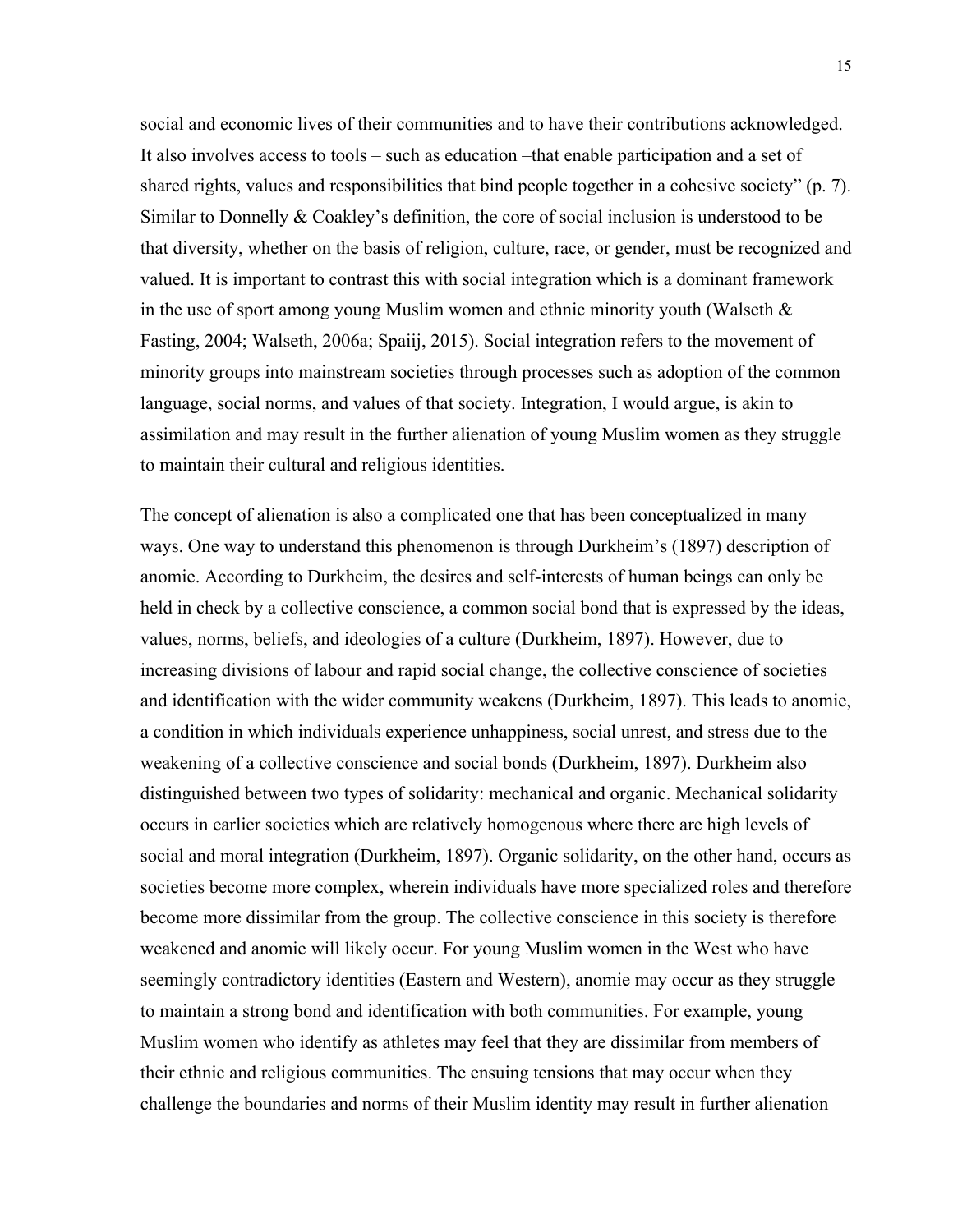and weakening bonds. Conversely, they may also feel alienated and dissimilar from their athletic community due to their identification with a Muslim identity. There is limited research which has examined concepts of inclusion and alienation among Muslim women competing in a Western context. Therefore, the purpose of this research study was to examine this notion of inclusion or alienation from various communities by better understanding the process of identity negotiation that young Muslim women may undergo when competing in sport in a Western context.

## 1.6 Identity

It is imperative to discuss the concept of identity in order to understand inclusion or alienation in the sport experiences of young Muslim women. Identity, particularly social identity, can be conceptualized in a multitude of ways. On Hall's (2000) writings on cultural identity, he stated: "Identities are never unified and, in late modern times, increasingly fragmented and fractured; never singular but multiply constructed across different, often intersecting and antagonistic discourses, practices and positions. They are subject to a radical historicisation and are constantly in the process of change and transformation" (p. 17). This definition implies that the meaning of an ethnic or religious belonging to a group is not static and will change in different contexts. Even though we might feel like the same person, we represent ourselves differently to others in different contexts because we are positioned differently by social expectations (Walseth, 2006b). These different positions and multiple identities can lead to identity conflicts (Hall, 2000). Therefore, this concept of identity is one based on an understanding of identity as ever changing, rooted in a particular context, and constructed through difference (Hall, 2000), because identities are constructed within specific discourses that are products of difference and exclusion. It is particularly important to define identity within this interdisciplinary work as I draw on both behavioural and sociocultural theories to better understand how Muslim women negotiate their personal identities as well as how their identities are constructed through larger discourses about Islam, femininity and normative sport culture.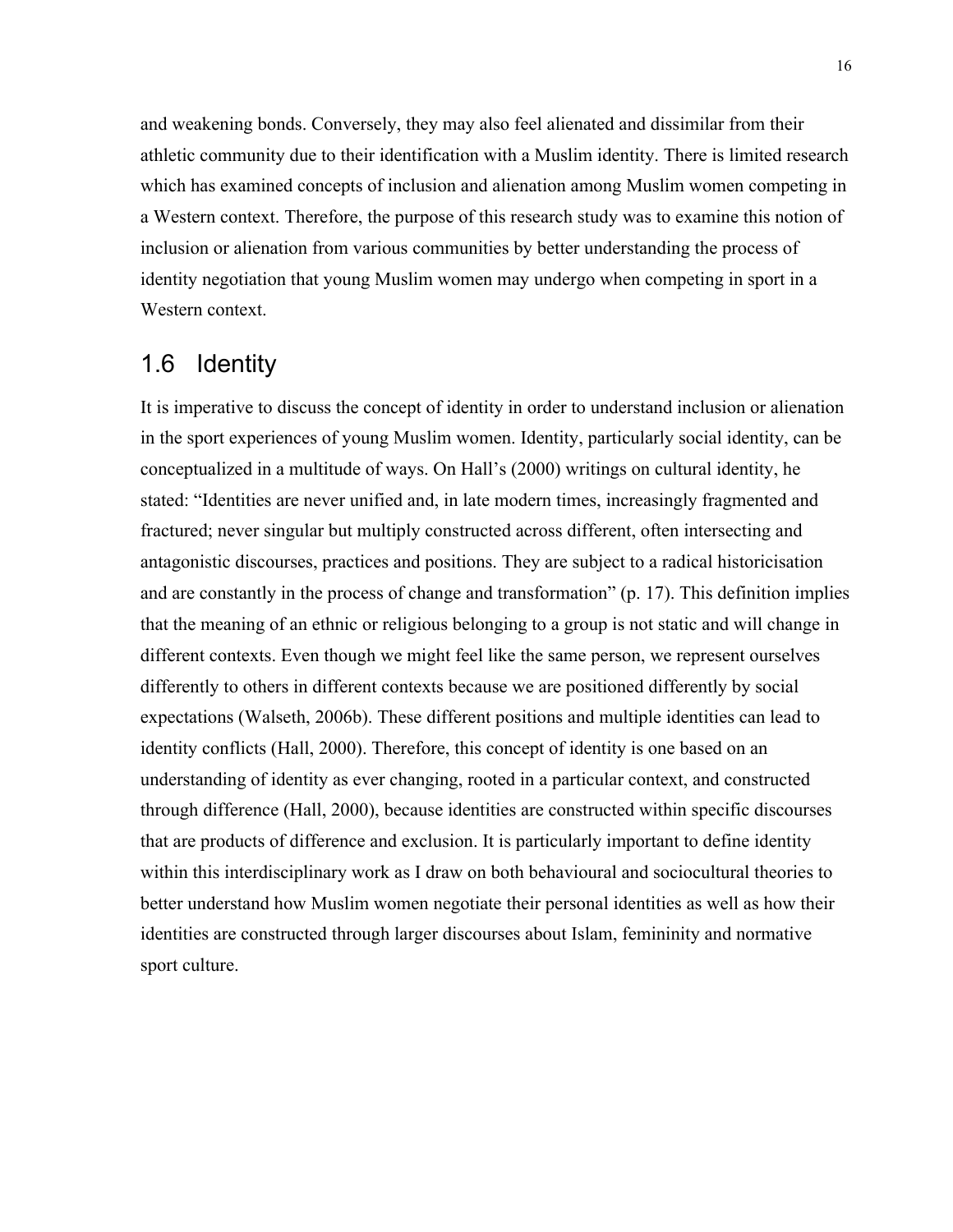For the purpose of this research, identity is understood to be socially constructed rather than as a stable, inherent condition. It is also important to note that it is often in relation to the Other<sup>7</sup>, to what someone is not, that identity is often constructed (Hall, 2000). As outlined by Said's work on Orientalism, it is through identifying the Other, that one is able to create and solidify their sense of self. Thus, identities are able to function because of their capability to exclude or leave out a different group (Hall, 2000). This is particularly relevant in the study of Muslim women who are negotiating between identities that have historically been viewed as contradictory. Identifying as Western and athletic may lead them to being excluded from their identity as Muslim, and identifying as a Muslim may lead them to being excluded from their identity as Western and athletic. Thus, this research study aims to better understand the process of identity negotiation that young Muslim athletes may undertake when participating in sport in Canada.

According to Andersson (2002), 'identity work' consists of the everyday behaviours and thoughts related to issues of belonging and non-belonging to a social group. This concept demonstrates the ways in which individuals negotiate the various implicit and explicit moral traditions and values that are demanded by particular groups (Andersson, 2002). These processes of negotiation and self-reflection were observed to play a significant role in the experiences of ethnic minority youth in Norway as they participated in sport (Andersson, 2002). Walseth (2006b) also employed the notion of identity work to better understand the dynamic aspect of identity construction of 21 young Muslim women with immigrant backgrounds living in Norway. This study emphasized how young Muslim women's identity work, in relation to sport, was centered around their religious and ethnic collective identities. A central focus of the study was on how young women's experiences of sport and physical activity changed throughout their lives. Three types of responses were displayed: being situated clearly within their ethnic identity, challenging the boundaries of their ethnic identity, and emphasizing religion rather than ethnicity (Walseth, 2006b). Firstly, the young women who positioned themselves clearly within the framework of their ethnic identities were often

1

 $<sup>7</sup>$  The "Other" refers to someone who has been labeled as belonging to a subordinate or marginalized social</sup> categorization. For example, within Orientalist theory, the Orient was identified as the "Other", the non-European self. This identity was constructed in reference to normative ideals and understandings of White as superior.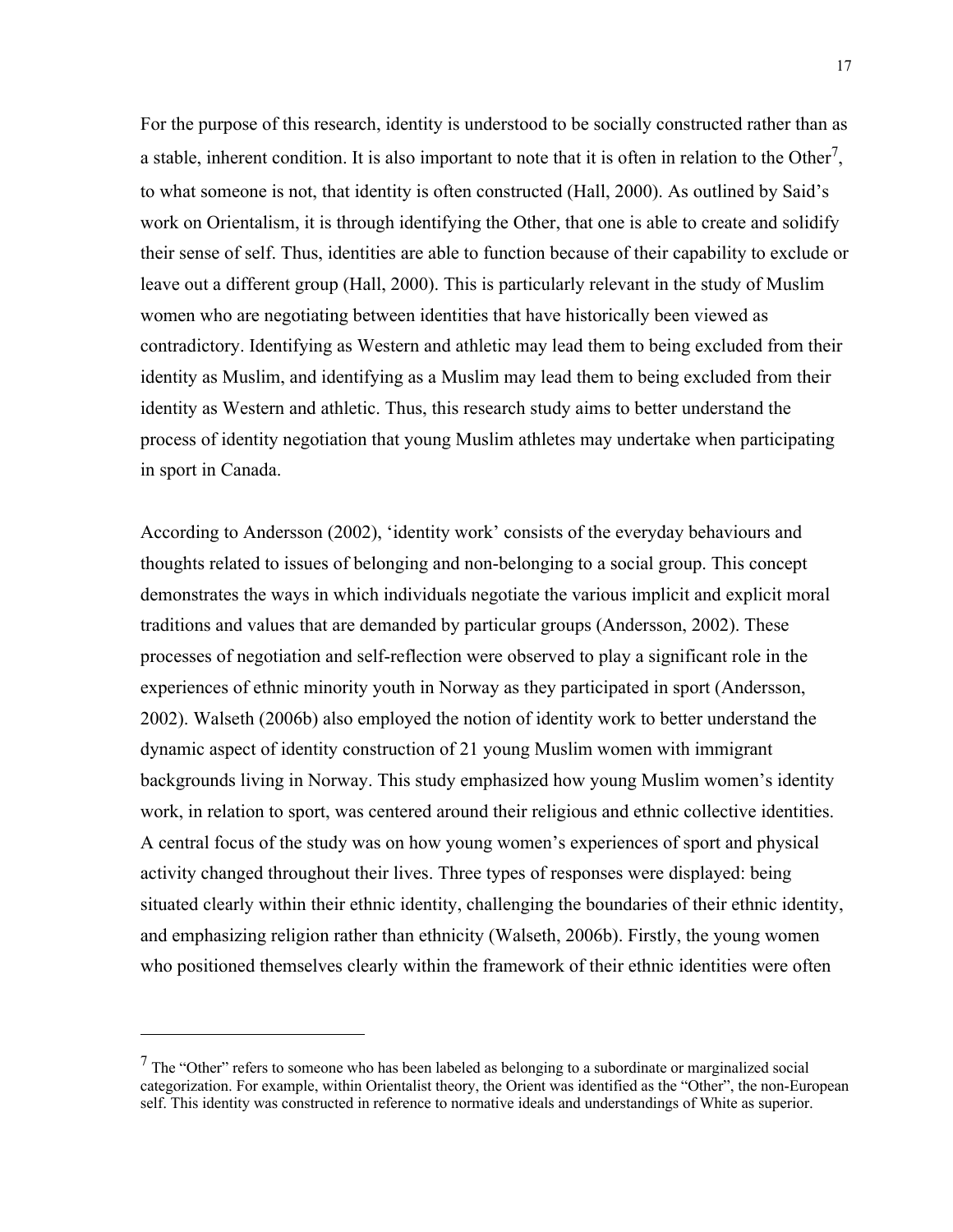not interested in sport because doing sport was not seen as a respectable femininity (Walseth, 2006b). Secondly, the young women who challenged the ideal of femininity by participating in sport were often reprimanded or harassed by family and community members as they engaged in sport (Walseth, 2006b). Finally, those who regarded Islam as a more important source of identification than ethnicity were able to participate in sport comfortably because they believed it to be consistent with the health aspects of Islamic beliefs (Walseth, 2006b).

The concept of identity work and the research in this area is relevant to this study for a number of reasons. First, it highlights the diversity among young women who all identify as being Muslim. Second, it provides preliminary evidence that young Muslim women may experience friction from their cultural community when they place more value on their identity as athletes. This may lead to feelings of alienation from their cultural community due to their involvement in sport. It is important to note that this study focused on how young Muslim women negotiated their cultural and religious identities to justify their physical activity and sport participation. It did not explore how young Muslim women may negotiate their athletic identity and what it means to be a female Muslim athlete in a Western sport context. Therefore, this current study aimed to address this gap in the literature by exploring how young Muslim women challenge the boundaries of their athletic identity as well as their cultural and religious identities.

It is interesting to note that in Alamri's (2015) study, one Muslim teacher from a coeducational school noted that there are great misunderstandings among female Muslim students and their families about the difference between Islamic teaching and ethnic culture. While there is research to suggest that ethnic cultures are the key driving force behind lack of sport participation of Muslim girls (Walseth, 2006b; Kay, 2006), the narratives of the female Muslim students in this study suggest that it is their common Islamic identity which plays the most significant role (Alamri, 2015). This is important because it further demonstrates the heterogeneity in the experiences of young Muslim women in sport. It also emphasizes the significance of a common Islamic identity on the sport experiences of young Muslim women in sport; however, women who have a common Islamic identity may still demonstrate diversity in their interpretation and adherence to Islamic traditions. In a study of a group of young Muslim women in Australia, identity negotiation also occurred as the soccer team practiced for their tournament (Palmer, 2009). Specifically, the young women used their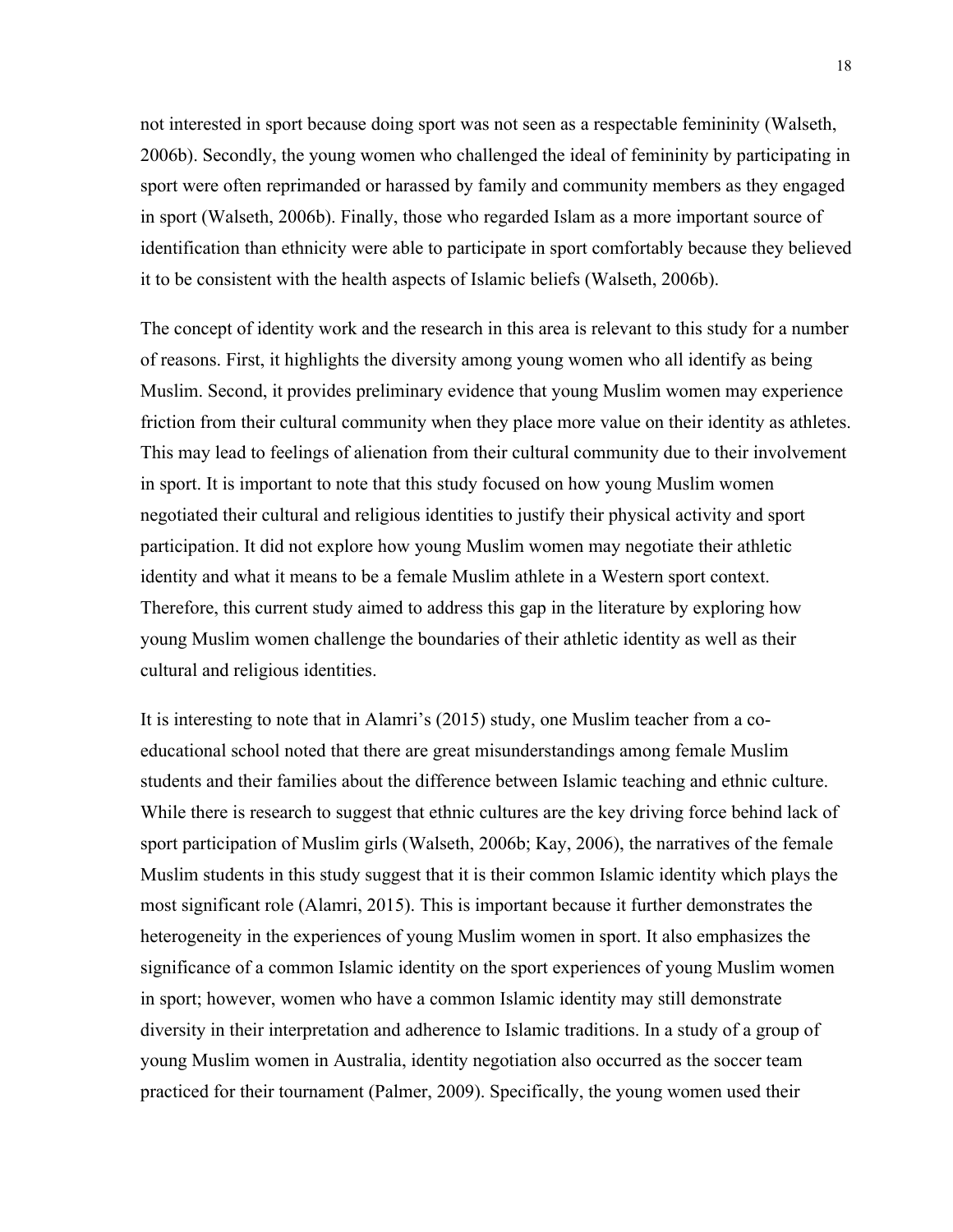shared experience of playing sport to establish a cultural identity that both affirmed and challenged Islamic traditions. It was noted that the participants demonstrated great diversity in their interpretation of Islam and this created tension as they negotiated their identities, which were often conflicting (Palmer, 2009). Participation in the soccer team allowed the young women to express more Australian aspects of their identity, such as playing Western music, removing their hijab and exposing their hair, arms and legs during practice (Palmer, 2009). During the carnival, at the end of the season, they reinforced Islamic aspects of their identity by dressing more modestly and showcasing their Somali culture (Palmer, 2009).

A theory that is particularly helpful in understanding this phenomenon is Goffman's (1959) analysis of "Presentation of Self in Everyday Life." Goffman used the imagery of the theatre to describe how individuals attempt to control the impressions that others have of them by changing their appearance or behaviour (Goffman, 1959). During social interactions, he proposed there is a front stage where positive aspects of the self are performed, and a back stage where individuals can prepare for their role (Goffman, 1959). For the participants in Palmer's (2009) study, soccer practice was observed to be the "back stage" where girls could practice different roles, and the carnival became the performative "front stage" where they could perform for the broader community (Palmer, 2009). This further illustrates the dynamic process of shaping one's identity. This concept of using the Muslim-only practice as a "back stage" environment is relevant for this current research study where young Muslim women are actively competing in a non-Muslim setting. Therefore, they may not have a "back stage" practice environment in which they can practice different roles with their teammates. This study, (Palmer, 2009), and much of the research to date, has focused on the sport experiences of Muslim women within their own communities, which greatly limits our understanding of the processes of identity negotiation of young Muslim women who are stepping outside their cultural or religious communities to compete in sport. This current research study aims to address this gap in the literature.

## 1.7 Social Support

Various social agents can influence the experiences of young Muslim women in sport, and it is therefore important to consider the ways in which other individuals may influence sport participation, identity, and alienation or inclusion among young Muslim women. Social support is one framework through which to examine these influences. Specifically, for young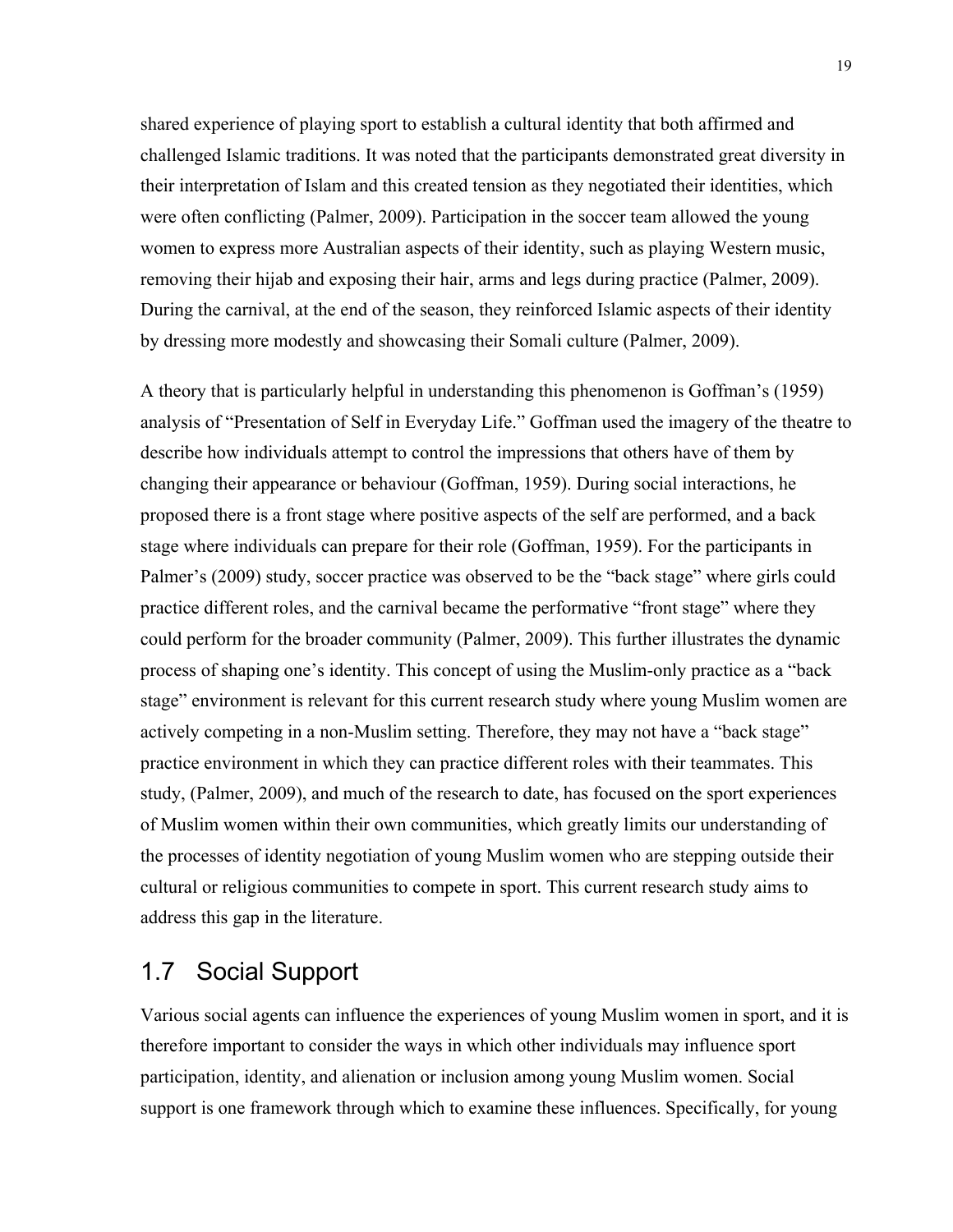Muslim women, social support may act as an important buffer against the stress of navigating these complex processes of identity negotiation. Social support refers to an individual's belief that help is available from other people in different situations (Cobb, 1976). In a broad sense, it refers to social interactions that are intended to produce positive outcomes. There is wide agreement in the sport psychology literature that social support is a multidimensional construct (Cobb, 1976; Thoits, 1982); however, there is a large variety in the terminology used to describe these dimensions. For the purposes of this research, it is helpful to distinguish between structural and functional aspects of social support. Structural social support refers to the social networks that an individual has, while functional social support refers to the resources that those networks provide (Rodriguez & Cohen, 1998). The social support literature further distinguishes between three main types of functional social support: emotional, instrumental, and informational (Rodriguez & Cohen, 1998; Langford, Bowsher, Maloney & Lillis, 1997). Emotional support includes expressions of trust, compassion and caring; instrumental support includes the provision of material aid such as finances or transportation; and informational support includes provision of information intended to help an individual cope with difficulties or stress (Rodriguez & Cohen, 1998).

Within the sport literature, there is evidence to suggest that athletes who are facing adversity, such as coach conflicts, bullying and abuse, may benefit from social support (Tamminen, Holt & Neely, 2013). Specifically, social support from coaches, parents and peers has been identified as a key resource for athletes (Sheridan, Coffee & Lavallee, 2014; Jowett & Poczwardowski, 2007). Coaches are observed to play a critical role in facilitating strong bonds between athletes, and positively impacting motivation and sport enjoyment (Côté & Fraser-Thomas, 2007; Jowett & Poczwardowski, 2007). Parental support also plays a key role in the experiences of athletes, particularly in youth sport. There is literature to support a positive relationship between parental support and athlete motivation in sport (Ullrich-French & Smith, 2006). Parental support and the promotion of a task-involving climate (i.e., a climate which emphasizes self-improvement, learning and individual effort), is also associated with athletes persisting in sport (Le Bars, Gernigon & Ninot, 2009). Therefore, this research aims to explore the social support that is available to young Muslim women in sport to better understand their experiences.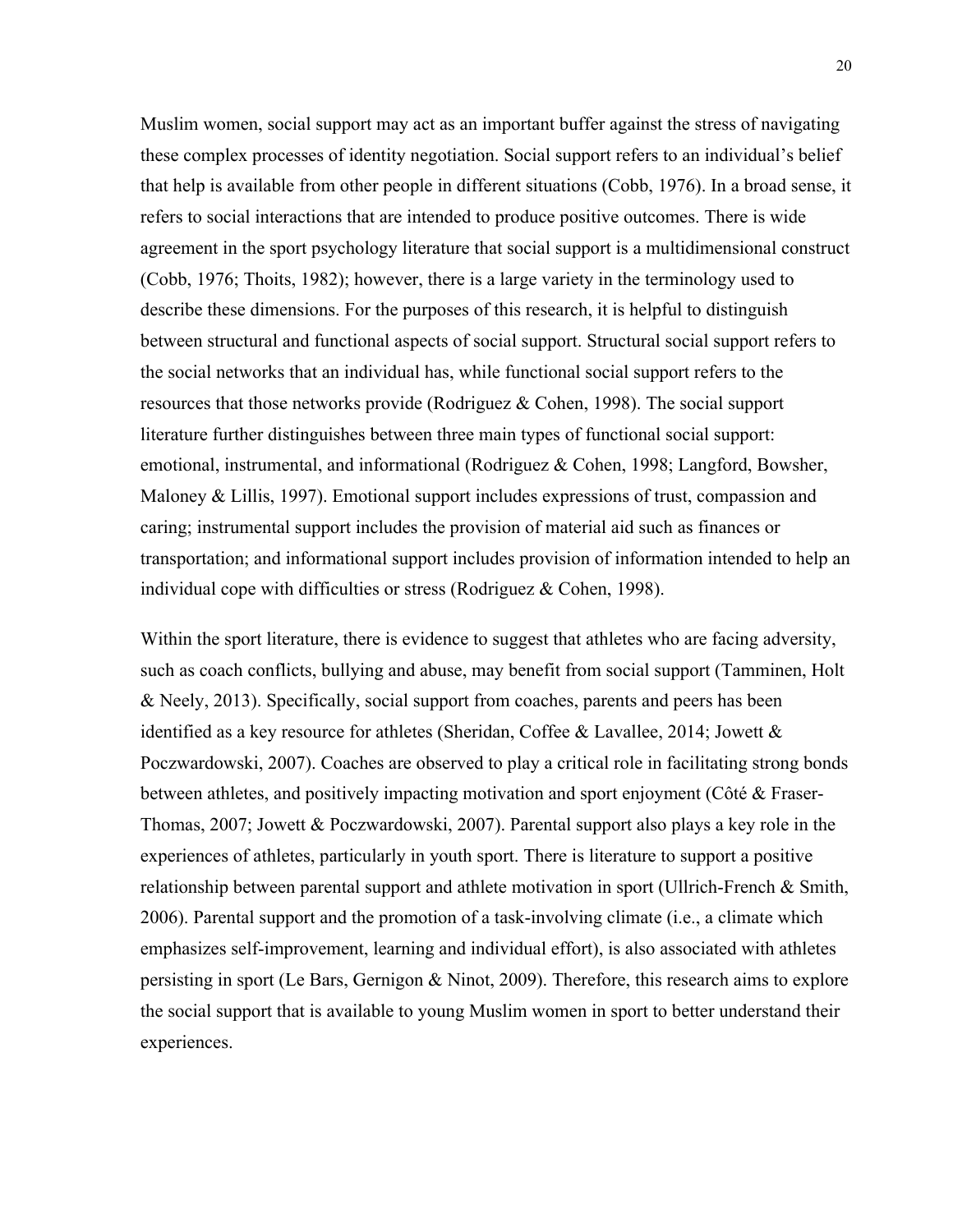### 1.7.1 Young Muslim women and family support

Much of the current literature pertaining to social support in the lives of young Muslim women who are engaging in sport revolves around parental influence on sport participation. Religious and cultural adherence influences the day-to-day experiences of young Muslim women, particularly those who may deal with pressure from their families to adopt and maintain their cultural identity (Benn & Pfister, 2013). Kay (2006) maintains that a Muslim family exerts a tremendous influence over its members, shaping customary behaviours and beliefs, which may impact Muslim women's sport participation. Specifically, parents may be reluctant to allow their daughters to participate in sport when it defies Islamic values and traditions, unless there are changes in the way of sport is currently provided (Dagkas, Benn & Jawad, 2010). In the literature it has been noted that some Muslim girls give up certain sports (i.e., swimming, dance, gymnastics) when they reach puberty due to parental pressures when Islamic values of modesty cannot be met (Kleindienst-Cachay, 2011). Even in countries where there are no formal bans on wearing the hijab, broader Western norms within sport environments may cause Muslim girls to drop out of sport altogether or to participate in a more 'covered' sport such as martial arts or fencing (Kleindienst-Cachay, 2011; Kay, 2006). For example, in Germany, a well-known karate sportswoman reported that at the onset of puberty she had given up swimming as a sport because of her father's wishes and instead decided to compete in martial arts because the uniform confirmed to the norms of her community, regarding modesty (Kleindienst- Cachay, 2011). This example demonstrates how a lack of parental or familial support may lead to young Muslim women dropping out of their sport. It also highlights the way in which gendered and cultural norms about femininity shape the sport experiences of young Muslim women.

The importance of family support was also observed in a study conducted within a football club for Muslim and Christian girls in Palestine (Gieß-Stüber, Kremers, Luft & Schaller, 2011). The families of these young girls supported their decision to participate in the club but they maintained the cultural belief that the activities of women and girls required the approval of their nearest male relatives. Changes in a family's structure was observed to have sudden and grave outcomes for young women, as exemplified by the case of one of the Muslim players (Gieß-Stüber et al., 2011). When one participant's religiously moderate father died, she was no longer able to play football without a hijab because, in addition to having to cover her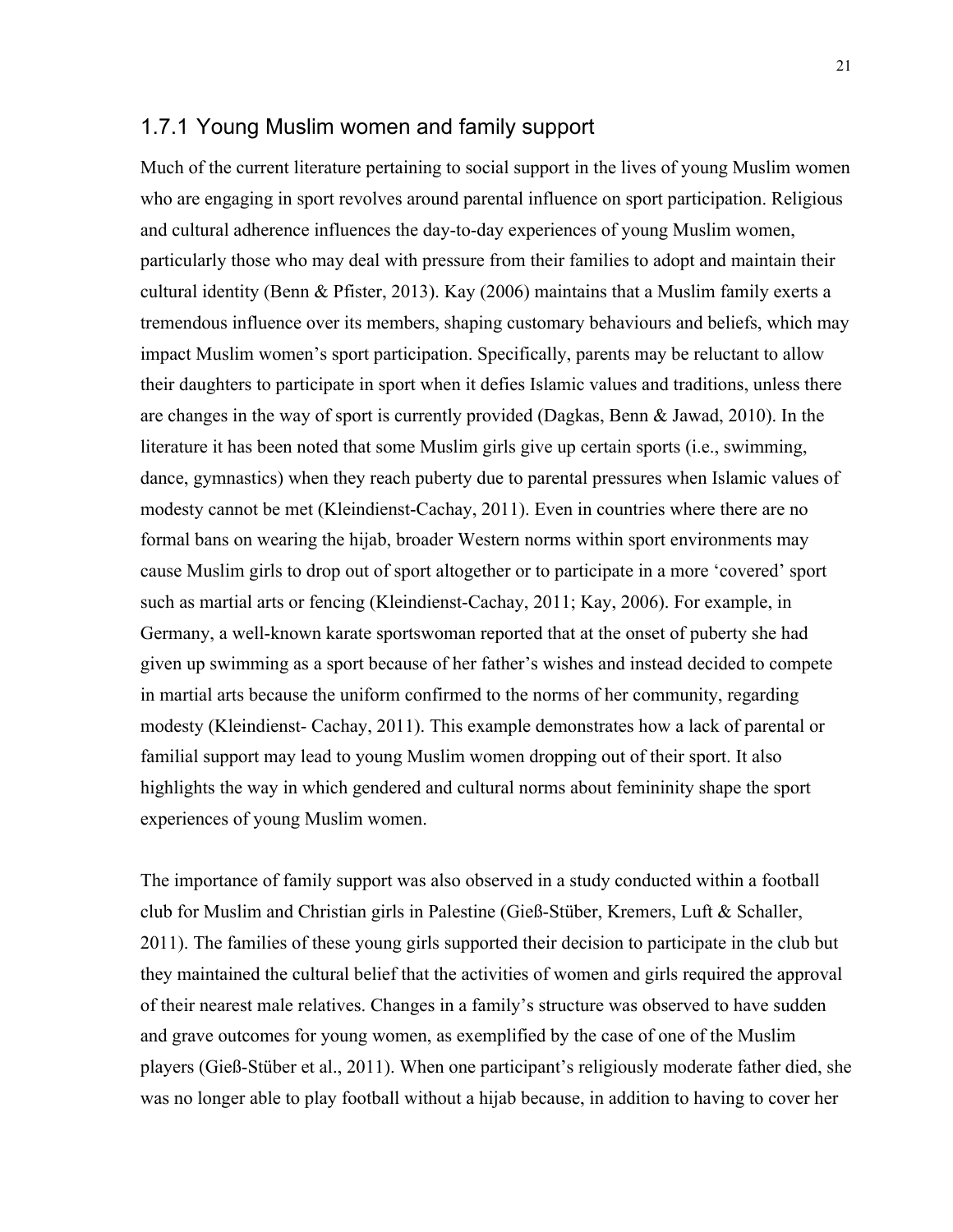hair, her uncle did not allow her to go out without the supervision by a male relative (Gieß-Stüber et al., 2011). In contrast, some other Muslim girls in the football club were allowed to wear shorts and shirts for sports. There is literature that suggests that older people, particularly those residing in rural areas, are inclined to hold more traditional views than young people (Velloso, 1996), which may impact the social support provided to young Muslim athletes. Members of the aforementioned football club frequently recounted comments made by their grandparents or elders regarding their feat that sport would lead to masculinization of the girls and subsequently impair their chances of future marriage (Gieß-Stüber et al., 2011). This research highlights the way in which gendered norms surrounding the role of women in Muslim Palestinian communities affect the social support, or lack thereof, that young Muslim women receive from their families and community members. The football club's mistreatment of these girls, by overlooking these ingrained cultural norms, demonstrates a failure to acknowledge sport as experienced by non-Western women. This is extremely important for my current research study because a lack of social support may also lead to feelings of alienation as young Muslim women begin to feel isolated and unsupported within their communities.

A lack of support from families of young Muslim women was also echoed in Kay's (2006) work with South Asian Muslim girls in the U.K. For these young women, their families played a key decision making-role in their daughters' sport participation to ensure that it did not transgress religious or cultural ideals. Furthermore, the broader ethnic community played a role in influencing the parent's decisions, and ultimately the young women's participation (Kay, 2006). Similarly, Palmer (2009) described how the sport experiences of Somali girls, as they planned and practiced for a football tournament, were influenced by the girls' family support. Palmer noted that the girls commented on the importance and need to cover their bodies and maintain modestly while playing soccer, although this was often expressed as parental disapproval rather than their own desire to maintain religious requirements (Palmer, 2009).

It is important to note that researchers in this area have focused on overall family influence rather than social support more specifically. There is a dearth in the literature on young Muslim women in sport that uses theories of social support to understand their experiences. The studies reviewed above do not distinguish between the types of social support that are available (or in this case, absent) in the sport lives of young Muslim women but rather draw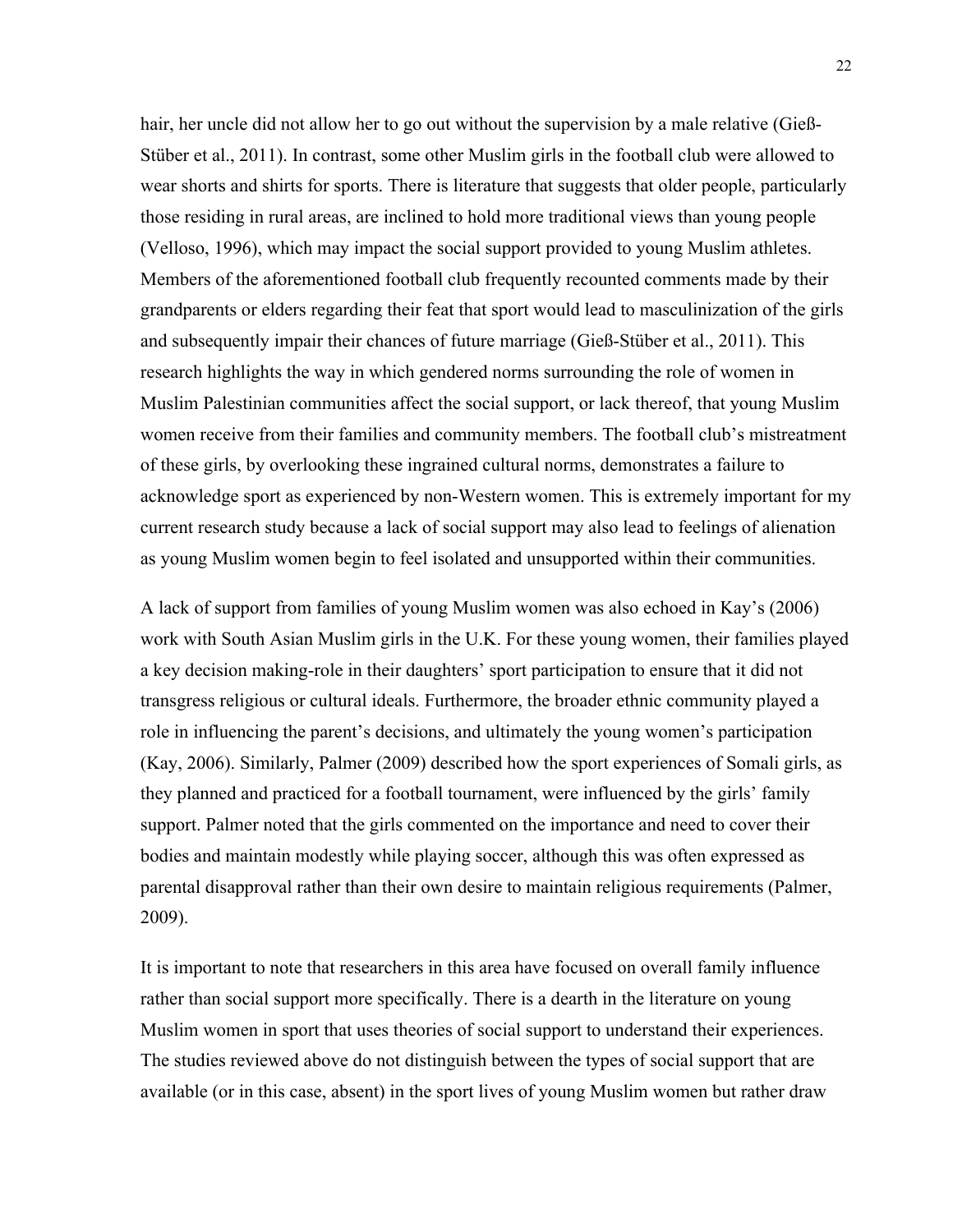broad conclusions about families' support. Therefore, my research aimed to address this gap in the literature by inquiring about emotional, instrumental, and informational social support. Additionally, the research to date has focused on the lack of parental support despite noting that some parents supported their daughters' decision to compete in sport (Walseth, 2006b; Kay, 2006). In order to build on this area of research, this current study aims to highlight the social support available to young Muslim as well as any lack of support in order to provide a more diverse and complex understanding of this issue.

### 1.7.2 Young Muslim women and social support from non-Muslim coaches/peers

The effect of social support, or lack thereof, on the sport experiences of Muslim girls has thus far focused on the influence of the family and broader ethnic community. There is not currently much research on the role of social support from non-Muslim teammates or coaches. However, in Ahmad's (2011) study conducted with the British Women's Football team which competed in the Islamic Games, participants commented on their sport experiences in university prior to joining the Muslim league, which included some information about the influence of their coaches. Many of the players on the team had both the desire and talent necessary to play at higher levels, but their coach expressed the notion that hijab could not be incorporated into elite level British football (Ahmad, 2011). One participant also stated that it was difficult enough to fight university personnel to get them to tolerate the hijab, so she could not see herself continuing with the sport once she graduated (Ahmad, 2011). In Nakamura's (2002) study, some of the girls expressed their negative experiences during compulsory P.E classes due to teachers' displeasure with alterations to the school uniform. Additionally, some girls cited a lack of accommodation by coaches as the reason that they dropped out of school sport teams (Nakamura, 2002). Thus, coaches and teachers appear to play an important role in the sport experiences of young Muslim women.

Alamri (2015) also suggested that schools and teachers' "ignorance" of the Muslim students' Islamic needs was a common theme that emerged in a case study of co-educational and singlesex schools in Australia. The girls reported that teachers refused to give them a break during Ramadan, in order to be consistent with their treatment of non-Muslim students in the class. Interestingly, teachers acknowledged and confirmed this point of view because they believed that expectations of students should be the same, regardless of their religious beliefs or cultural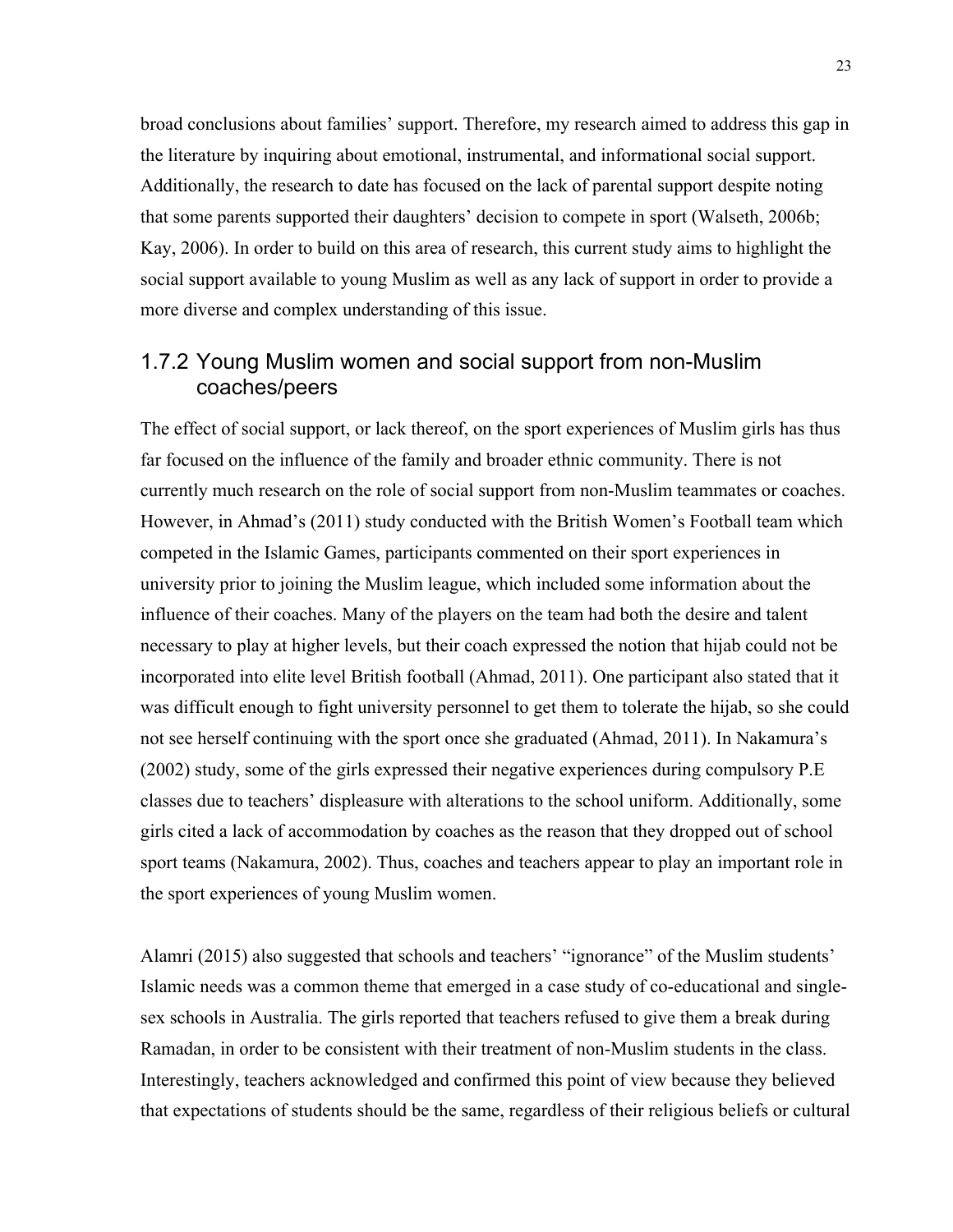background (Alamri, 2015). This lack of understanding created friction between the two groups. Additionally, female Muslim students in this study reported that their non-Muslim friends lacked awareness about Islam and therefore did not understand their unwillingness to participate in some sport activities (Alamri, 2015). Female Muslim students also reported that they often felt they needed to explain their actions to their non-Muslim friends which exposed them to racist and prejudicial encounters (Alamri, 2015). This is important as it suggests that some young Muslim women may feel unsupported by their friends, peers, and teachers in sporting environments. Unfortunately, Alamri's study indicated that there was ignorance and potential racist encounters but did not explore how this affected the young Muslim students' sport participation. Thus, it is important that this research study addressed this gap in the literature by exploring how young Muslim women made sense of and responded to this lack of social support from non-Muslim teammates and coaches. Additionally, it is important to note that what Alamri described as "ignorance" instead reflects larger issues of Islamophobia and xenophobia. It is impossible to separate the experiences of these students from the larger political and social context. Therefore, the purpose of this research was to understand how young Muslim women understand and experience Islamophobia in Western sport contexts.

In summary, the research to date has focused on cultural and religious barriers that young Muslim women may face in participating in physical activity. There is a dearth of literature that explores the experiences of young Muslim women actively participating in sport within a Western context. Much of the research has focused on community level sport and increasing the physical activity levels of this community (Palmer, 2009; Walseth & Fasting, 2004). Therefore, this current study aims to provide new insight by focusing on the experiences of young Muslim women who are engaged in competitive sport in Canada. A particular focus of the research to date has been on issues of social integration and how identification with Islamic and cultural values may restrict young Muslim women from being more active in the West (Walseth & Fasting, 2004; Walseth, 2006a). Thus, the current study proposes to expand this identity literature by exploring aspects of the dominant Western sporting context which may serve to exclude young Muslim women. Regarding social support, the focus of past research has centred on the social influence from parents and the broader ethnic community (Kay, 2006), which has frequently been cited as a barrier for young Muslim women to engage in physical activity. However, the different types of social support available to young Muslim women have not been explored. Furthermore, the social support, or lack thereof, from non-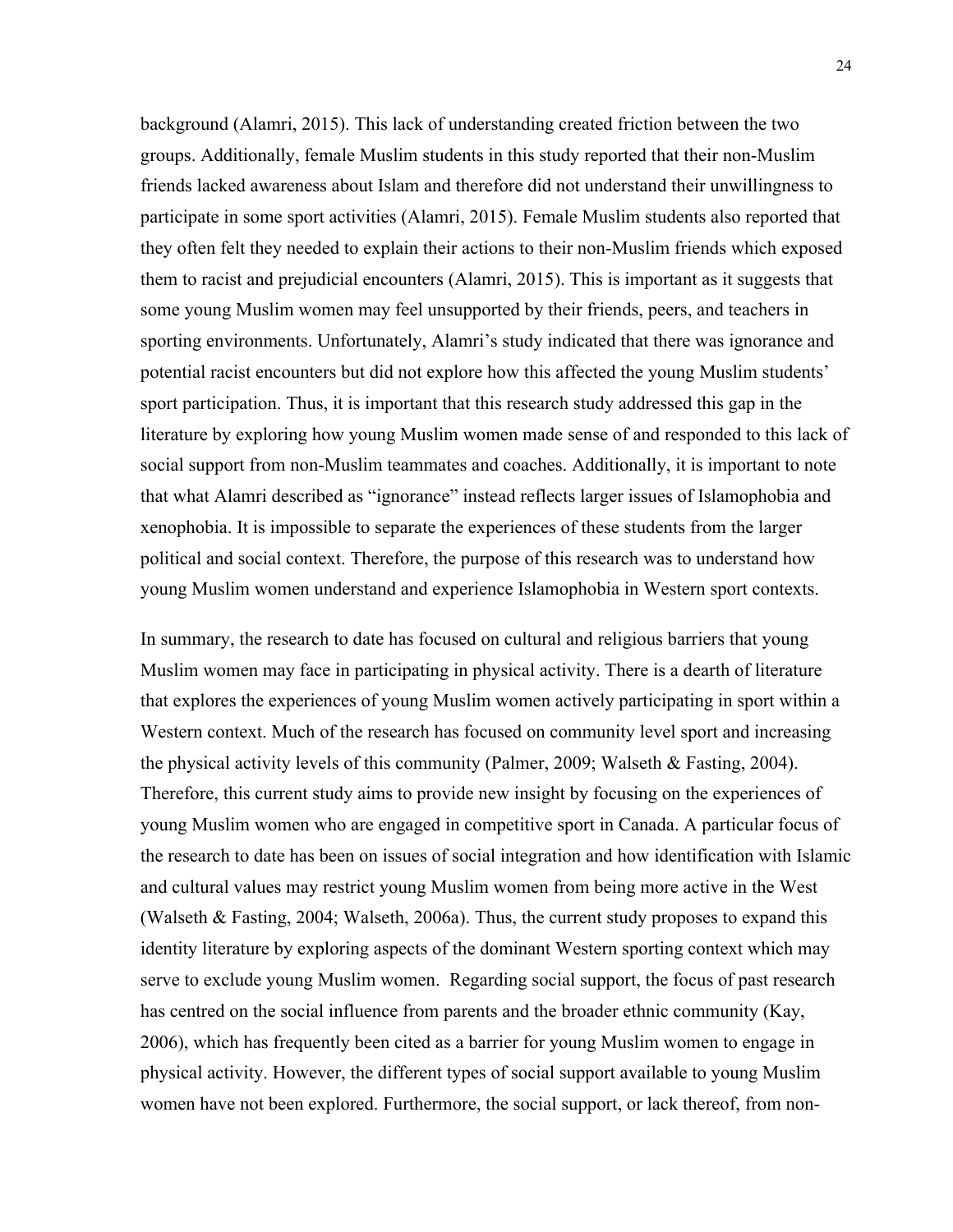Muslim teammates and coaches has also been overlooked in many of these studies. This research study aims to address this gap in literature by exploring different types of social support as well as considering non-Muslim sources of social support. Finally, sport is a valueladen environment, which may serve to include or alienate young Muslim women. Broader policies and discourses surrounding Muslim women in the West will likely have an influence on their sport experience. Therefore, this research will explore how Orientalized views of Muslim women may contribute to inclusion or alienation for young Muslim women.

# 1.8 Research Objective

The purpose of this research study is to explore how young Muslim women who wear the hijab may experience inclusion or alienation due to their involvement in sport in Canada. The specific research questions are: 1) How do young Muslim women negotiate their identity in relation to their sport involvement? 2) How does social support, or lack thereof, from teammates, coaches, and parents affect the sport experiences of young Muslim women? and 3) How does the place of Islam in the West affect the ways in which young Muslim women navigate their sport experiences in Canada?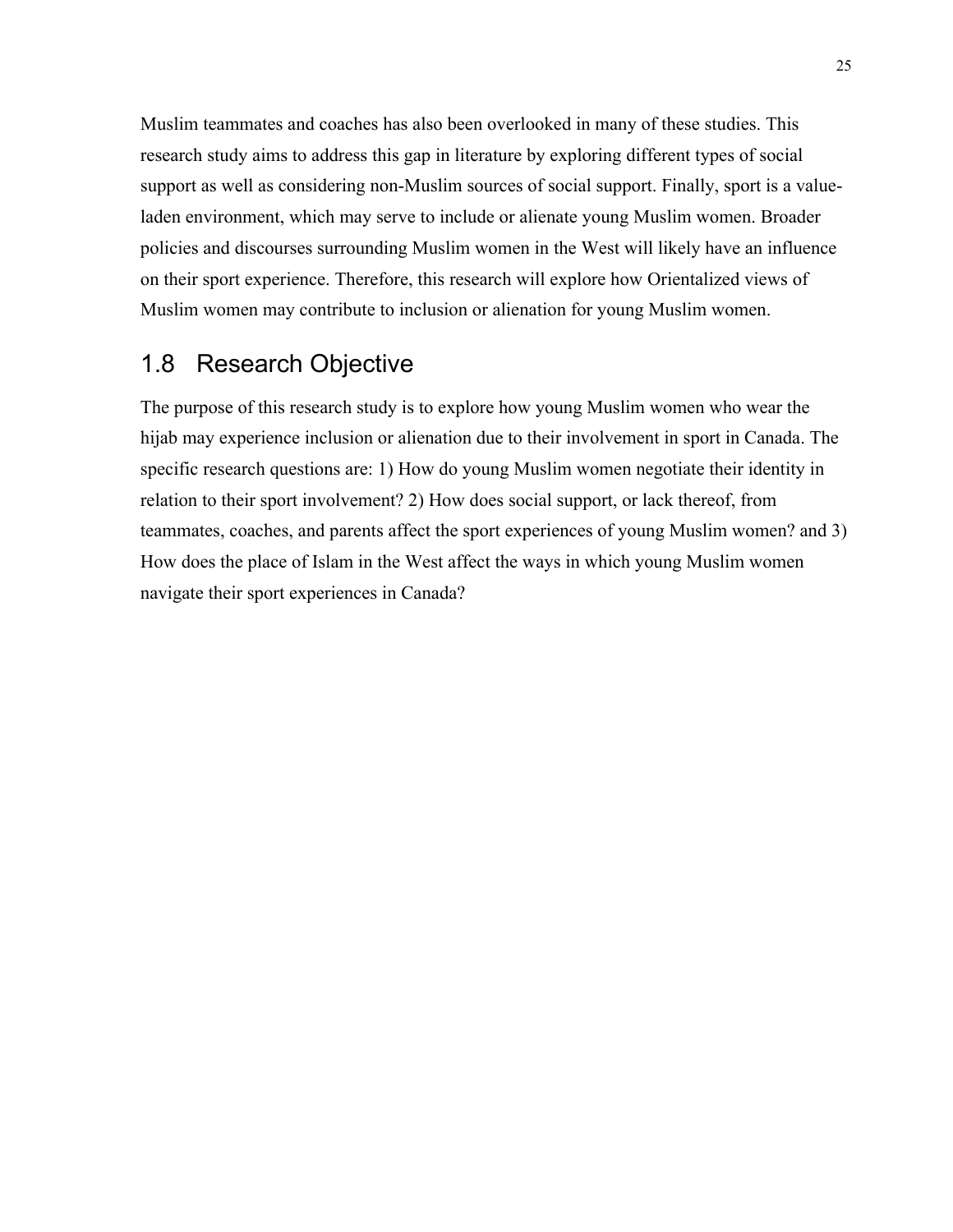# Chapter 2 Methods

#### $\overline{2}$ Methods

# 2.1 Paradigmatic Position

The aim of this research was to explore the sport experiences of young Muslim women and how they may experience inclusion or alienation in relation to broader social processes; therefore, a qualitative study was conducted from a social constructionist paradigmatic position. Social constructionism acknowledges that knowledge and meaning are historically and culturally constructed through social processes (Schwandt, 2003). Therefore, this paradigmatic approach helped to provide a deeper understanding of how young Muslim women socially construct and ascribe meaning to their sport experiences within a specific social and historical context. Social constructionists adhere to a relativist ontology which maintains that reality is actively constructed by participants, rather than construing an objectively distinct reality (Pascale, 2011). Accordingly, the goal of the researcher was to understand the multiple realities of the participants (Sparkes & Smith, 2014). Additionally, social constructionism posits that meanings are not simply given, but are actively constructed in specific contexts and through social interaction with others (Schwandt, 2003). For this reason, a subjectivist epistemological position was adopted when undertaking this research. Epistemology refers to the way in which knowledge is collected, and this subjectivist position acknowledges that the researcher and the participants will play active roles in constructing the knowledge generated in this research study (Lincoln, Lynham & Guba 2011). Therefore, my goal as the researcher was to enter the world of these young Muslim women and form a meaningful relationship with them in order to better understand their perspectives (Charmaz, 2004).

# 2.2 Methodology

I used a multiple case study approach to study the experiences of seven young Muslim women, between the ages of 16 and 26 years old (Stake, 1995). In order to get a comprehensive understanding of how young Muslim women experience inclusion or alienation due to their sport involvement, multiple interactions with participants was deemed necessary. Therefore, data collection included both semi-structured interviews and audio-diaries.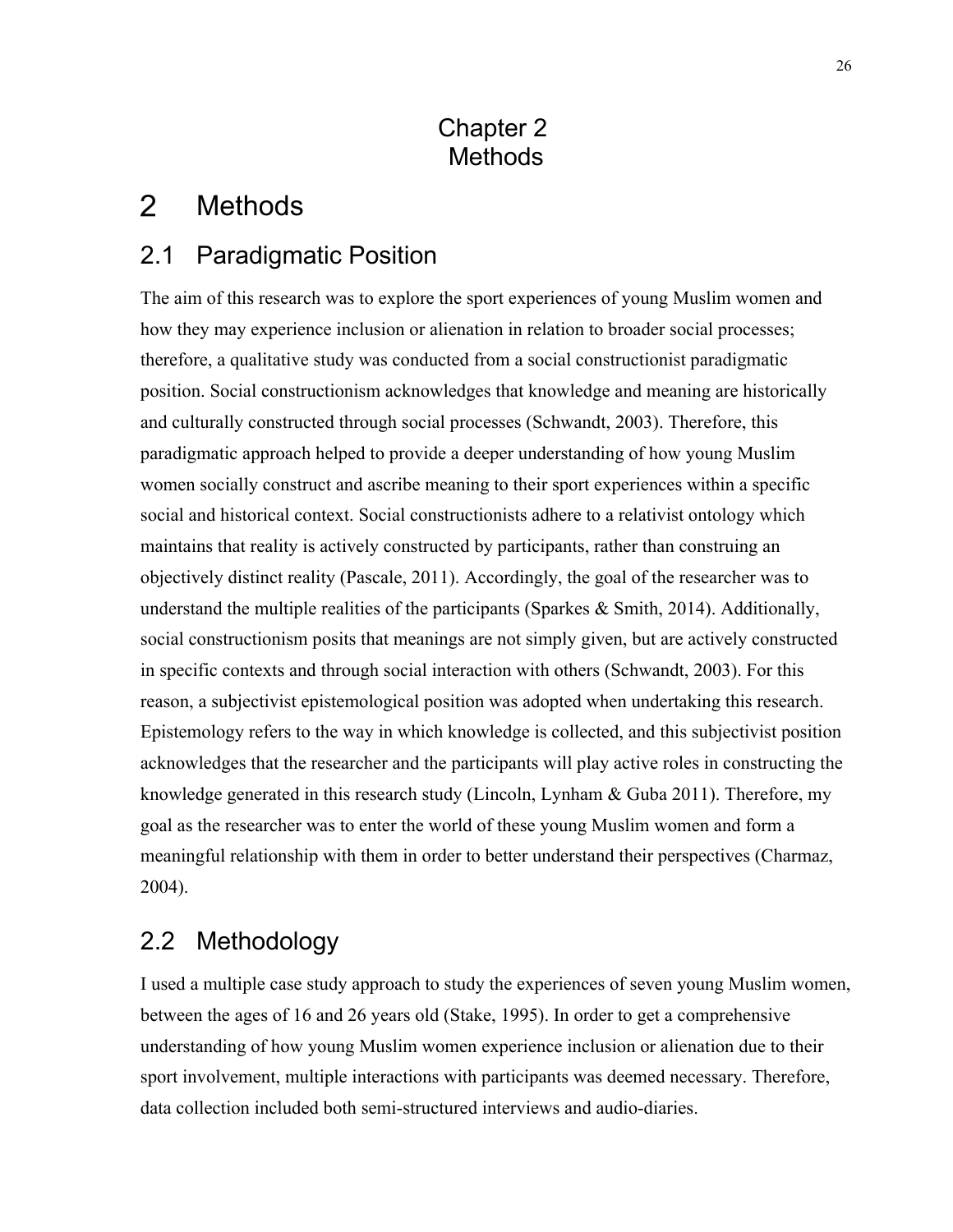Following ethical approval from the University of Toronto's Office of Research Ethics, seven young Muslim women participating in a variety of sports were recruited to participate in this study, beginning September 2017. I made initial contact with Muslim youth groups in the GTA whose female members were actively involved in sport, and some participants were recruited from these groups. A recruitment script was also circulated on social media websites and Muslim Link, an online hub for Muslim events. Participation was not limited to any denomination of Islam. Two of the participants disclosed that they were Shia'a and the other five were Sunni. However, this was not a main focus of this research study. In order to be included in the study, participants had to self-identify as being Muslim and be actively participating in a mainstream sport setting while wearing the hijab (i.e., participants playing sport in a Muslim league were not included). This is because the focus of the study was on the experiences of young Muslim women competing in a Western context. Furthermore, the social support received from non-Muslim teammates and coaches is a major component of this research and would be best understood with participants who had experiences outside of a Muslim-only league. Due to the fact that previous research has typically focused on individuals competing in the same team or sport, this research aimed to include participants from a wide range of sports. The athletes who participated in this study play soccer, basketball, Muay Thai, volleyball and dodgeball. This wider sampling was used to better portray the diversity of experiences that athletes may have due to the nature of their participation in different sports (i.e., soccer versus swimming). Athletes were informed that they would be asked to complete two interviews as well as audio-diaries for the span of one month.

### 2.3 Interviews

Semi-structured interviews were conducted with the Muslim female athletes at the beginning and end of a one-month period. Interview questions were asked to inquire about their sport background, their identity as Muslim female athletes, social interactions, as well as how their sport experiences may have been impacted by broader policies and discourses surrounding Muslim women in the West (see Appendix B). Analysis of the initial interviews provided additional insights to help inform questions that were included in the follow-up interview. The use of semi-structured interviews was chosen as a method of data collection to allow participants to share information relevant to the topic while still allowing participants the freedom to express themselves (Sparkes & Smith, 2014). This method allowed participants to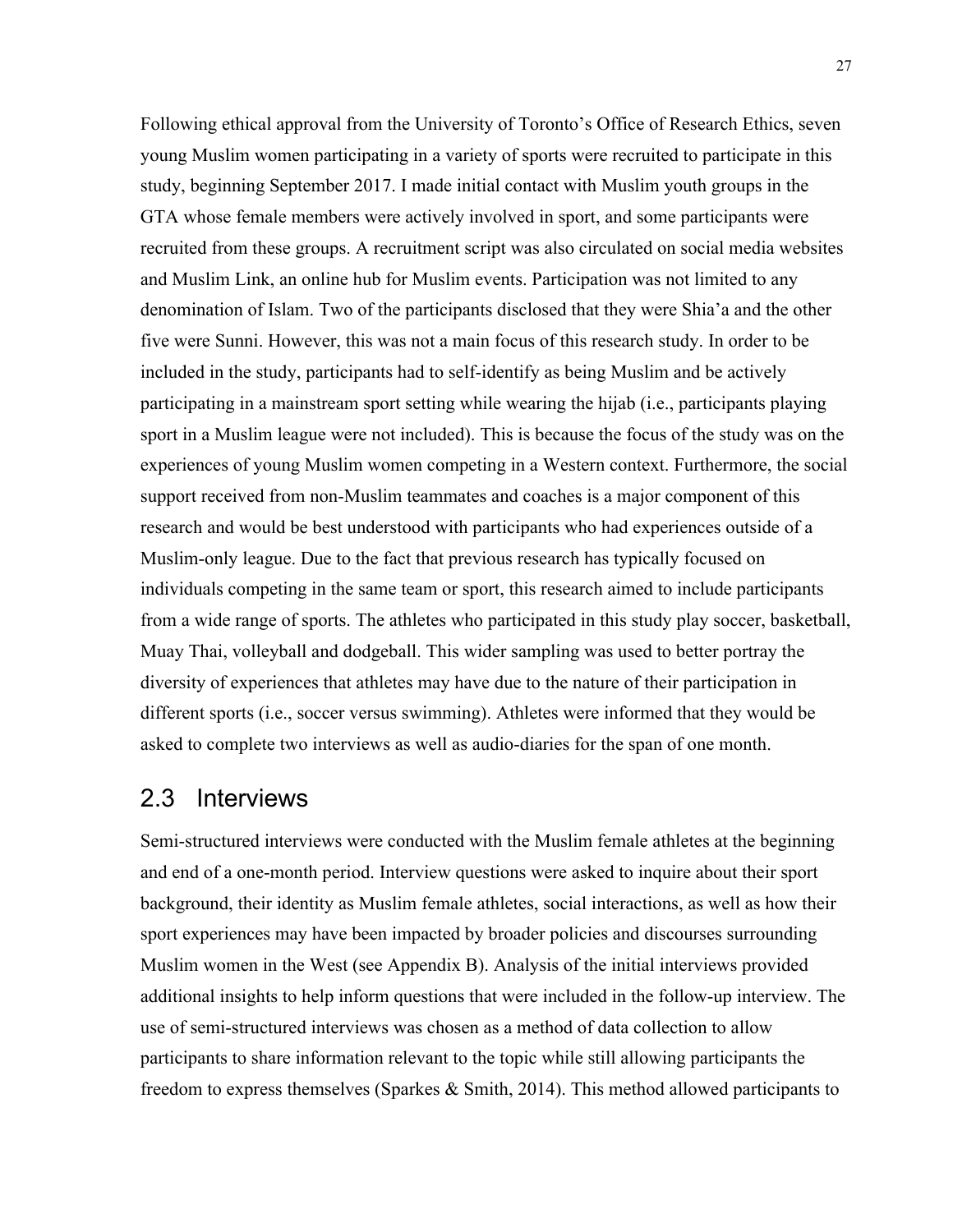reveal more about their experiences, which provided me with more in-depth information about their experiences (Sparkes & Smith, 2014). The interview guide served as an interview protocol, containing several open-ended and clarifying questions (Morse & Richards, 2002). The interviews were conducted in a setting of the participants' choice and were audio-recorded and transcribed verbatim.

### 2.4 Audio Diaries

Participants were also asked to record audio diaries (approximately 2 per week) for the span of one month while they were in their competitive sport season. These audio-diaries were recorded after practices or games and allowed participants to reflect on their interactions with teammates, coaches and players. Audio-diaries can be used to help the researcher develop new insights into how participants make sense of their world. By asking participants to record diary entries after being in a sport environment, this method allows the researcher to capture their experiences prospectively (Monrouxe, 2009). This was valuable for the current research because it provided access to information that the participants may have forgotten to mention in the interview or that they may have considered irrelevant at the time. For example, by asking participants in an audio diary entry to describe the sport environment or the conversations that they had with their coach during a specific game, they were able to provide a more comprehensive description of their experience than in an interview alone. The process of self-reflection through the use of audio-diaries is also beneficial to better understand how the participants make sense of their experiences. Audio-diaries were chosen, rather than a written journal, due to the ease in completion that is associated with this method (Markham  $\&$ Couldry, 2007). Additionally, audio-diary entries tend to be less structured and allow participants to reflect on a particular issue in great depth (Markham & Couldry, 2007). This was particularly helpful because this research aimed to explore how the participants are making sense of their social interactions and experiences in sport.

Each participant was given an audio-recorder and asked to record two diary entries per week, after a practice or game. The audio-diary prompts inquired about the participants' experience during practice, a description of the space/activities, how they felt during the practice and what interactions they had with their teammates and coaches (see Appendix C). Participants were asked to record the entries in a private setting to ensure confidentiality. Additionally, once the researcher collected the audio-diary entries, they were kept on a password-protected computer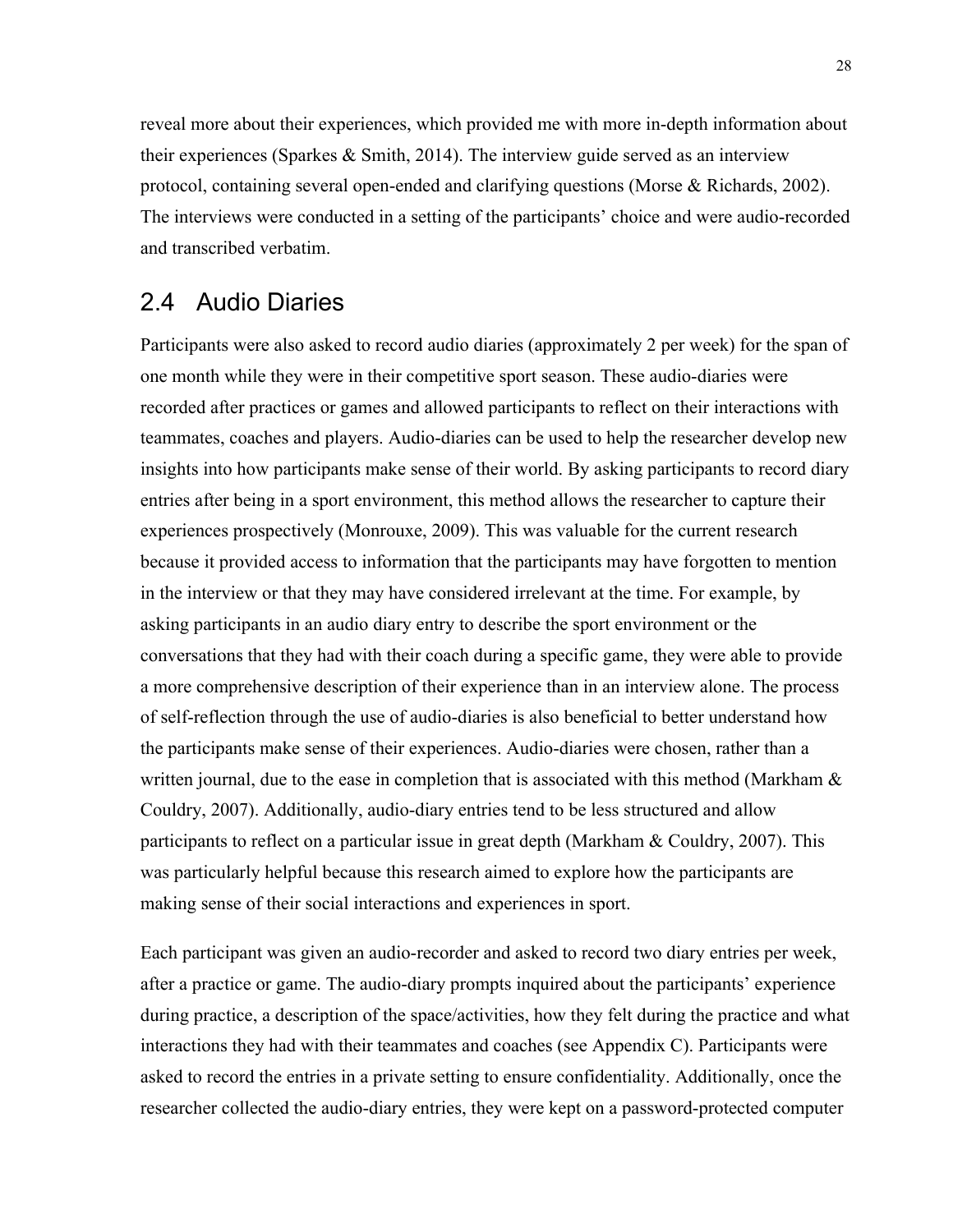and deleted from the audio-recorder. Some of the participants were a bit weary of using the audio-recorder and worried that they may accidentally delete the recording. They were more comfortable with the recording applications on their phone and instead decided to record the audio-diaries that way.

### 2.5 Data Analysis

A thematic analysis was used to identify, interpret, and report patterns in the interview and audio-diary data (Braun  $&$  Clarke, 2006). This method of analysis was chosen due to its emphasis on interpretation, which allows for both social and psychological interpretations of data (Braun & Clarke, 2006). As the focus of this research was to understand how young Muslim women make sense of their sport experiences as well as how larger social processes contribute to that construction, this analysis was particularly useful. Thematic analysis also requires an in-depth examination of the data and acknowledges that themes do not simply emerge from the data, but rather are actively identified and selected by the researcher in order contextualize the data (Braun & Clarke, 2006). Additionally, this method is flexible regarding sample size, data collection method, and theoretical approaches (Braun & Clarke, 2006). There are six main phases of thematic analysis outlined by Braun and Clarke (2006): familiarizing oneself with the data, creating initial codes, searching for themes throughout the data, reviewing all of the themes, defining and naming themes, and finally producing the report. After conducting each interview, I listened to the audio recordings and jotted down notes about emerging themes and recurring thoughts. This formed the basis of the questions that I asked in the follow-up interview as well as initial codes during the data analysis process. For example, some participants talked about how they felt "seen" or very visible when they were playing sport. Within my follow-up interviews, I asked them if they to expand on this concept and whether they experienced this phenomenon in Muslim as well as sport spaces. The conversations we had during this process eventually led to the creation of "Surveillance" as a main theme.

I then began to transcribe the interviews and audio diaries as they were collected and read them multiple times to familiarize myself with the data. To create initial codes, I analyzed each participant's interviews and audio diaries individually before looking across cases. I uploaded the transcripts into NVivo, to help facilitate this process. I read the transcripts and identified how participants talked about navigating sport spaces, their social interactions and how they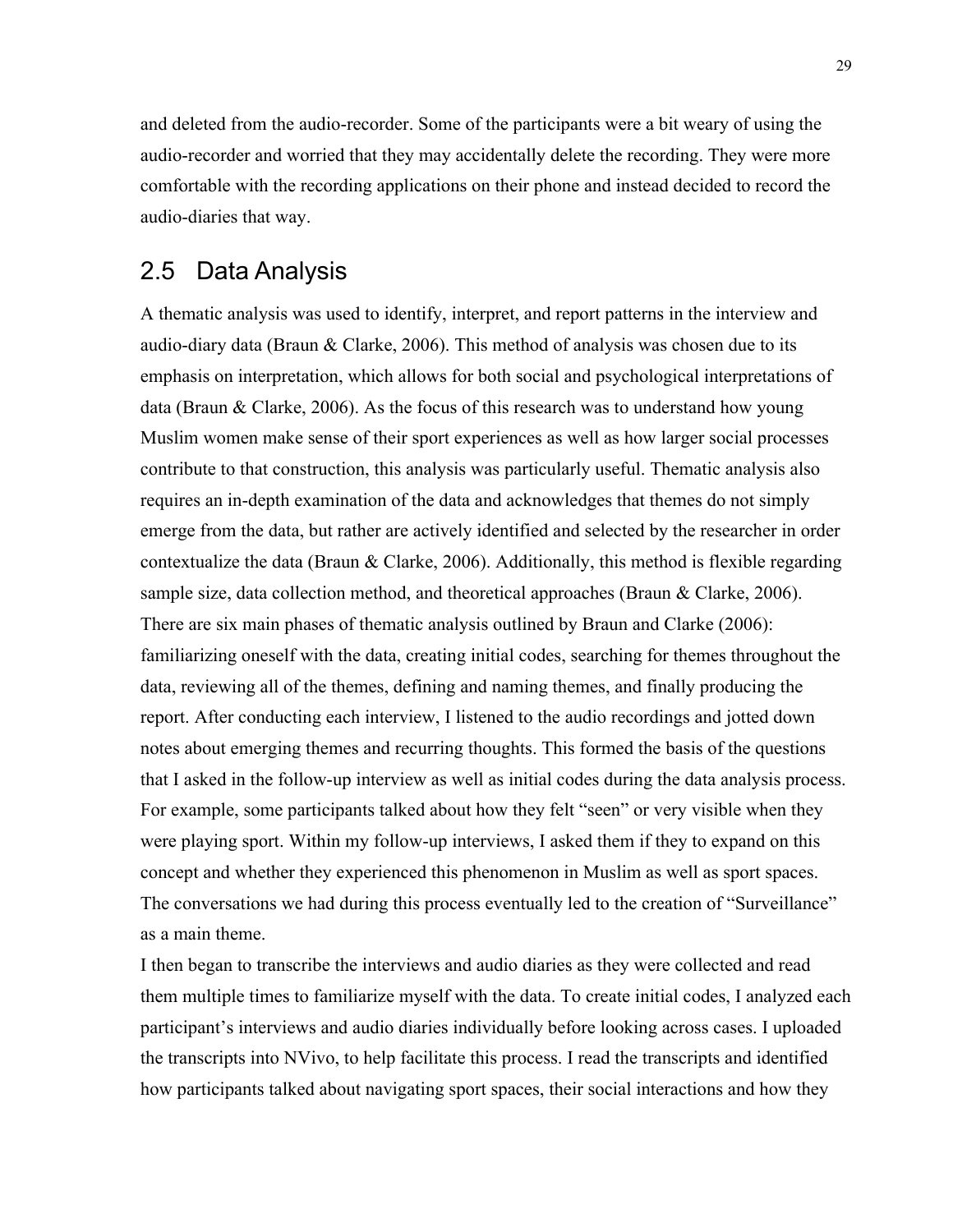understood their identity as Muslims and athletes. There were many codes generated during this phase and they were quite descriptive in nature (e.g. "playing sport in the Muslim community", "singled out because of the hijab" and "sport attire"). I then shifted to formulating more abstract ideas as I began to consider the social contexts in which this data was generated. During this time, I began to think about Quranic verses and hadiths that "fit" the data. I was surprised by how many times participants would allude to a hadith or even quote a particular verse as they made sense of their experiences. Therefore, I realized that it would be important to incorporate and center Islam in the creation and presentation of the themes. This phase of searching for themes was also supplemented by conversations with my thesis supervisor who acted as a critical friend and provided alternative interpretations of the data (Foulger, 2010). During this phase, many of the initial codes were collapsed together due to their similarity to generate themes. For example, "feeling obvious in sport spaces" and "being watched" were eventually combined into a higher order theme of "surveillance". Other themes were developed as I began to notice the nuance in how participants talked about their experiences. For example, a general theme of "social support from teammates" was expanded to include "solidarity" and "facilitating a supportive environment". At this time, I began to review all of the themes I had created and switched to analyzing across cases to identify connections and the themes that I felt were most salient in the experiences of the participants. As I finalized the names of the themes, I decided to include both the Arabic text and English translation of various verses from the Quran and hadiths to better represent my participants experiences.

## 2.6 Reflexivity

Due to the active role that I adopted as a researcher, it was important to be reflexive and acknowledge the influence that I had on the data constructed during this process. As I am operating from a social constructionist paradigmatic position, I acknowledge that truth is relative and our reality is constructed within a social context (Hammersley & Gomm, 1997). The individual factors and assumptions that we hold as researchers will undoubtedly shape our decisions and interpretations throughout the research process. Within this paradigm, there is a focus on maintaining a "disciplined subjectivity" in which we recognize that bias is unavoidable and often necessary when conducting research but should not be excessive or wield an unwarranted influence on the research process (Wolcott, 1995, pp. 157). Researchers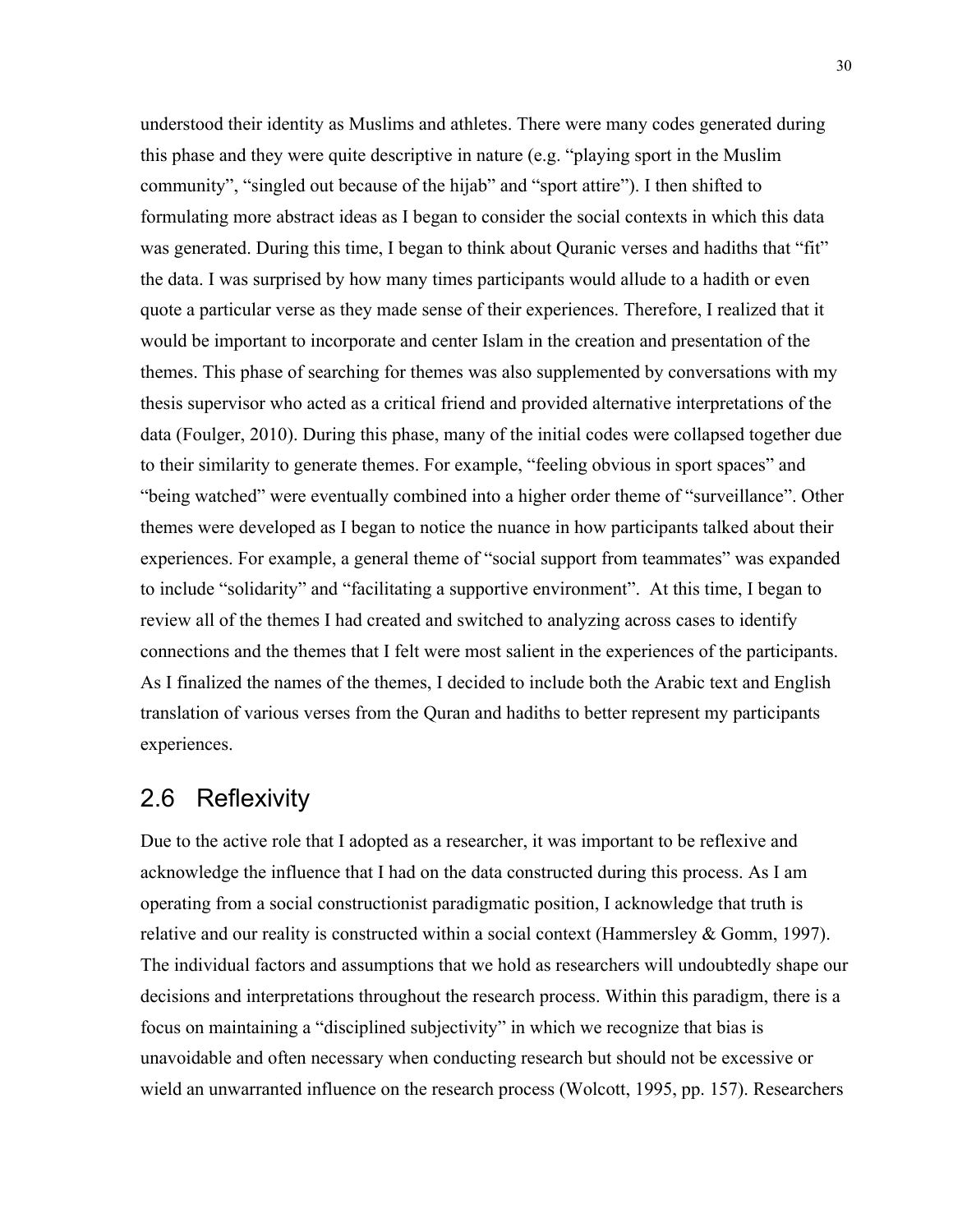are therefore encouraged to systematically monitor and engage in reflection to avoid producing and interpreting data that is full of personal projection (Peshkin, 1988).

Therefore, I decided to keep a journal throughout this research process to document my experience and think critically about the assumptions and past experiences that I bring to the table. This process of self-reflexivity was extremely important to ensure that I actively and critically acknowledged my position as both an outsider (as a researcher) and an insider (as a Muslim woman) in this research. I also had regular conversations with my supervisory committee members to acknowledge and monitor my subjectivity. Through these discussions, supervisory committee members acted as critical friends to ensure that I was keeping an open mind and exploring different theories and interpretations of the participants' experiences (Sparkes & Smith, 2014). The following is an initial reflexive statement that described my position prior to data collection and analysis of this research.

#### 2.6.1 Reflexive statement

It was my first time going swimming since I began wearing the hijab. My parents had enrolled my sister and me in swimming classes years before but it had proved to be too costly. The condo we lived in at the time had a swimming pool but it was outdoors and I felt completely exposed to the peering eyes of anyone who walked by. On this day, however, we had decided to take a long bus ride to my sister's friend's condo that had an indoor pool. Instead of the bathing suit that I had worn when I was younger, my thirteen-year old body was clad in swimming leggings and a long sleeve shirt that my parents had purchased after a painstaking search of Islamic clothing stores in the Greater Toronto Area (GTA). My sister wore a matching outfit. As my sister's friend let us into the pool, I remember breathing a sigh of relief as I realized the pool was relatively empty. I felt awkward and uncomfortable slipping into the pool for the first time in ages and did not want a huge audience. There were two women and a man laughing and talking in the shallow end. With a shy smile and nod, we entered the shallow end on the opposite side from them. They returned neither the nod or the smile, and simply stared at my sister and me. "It's okay", my sister reassured me. "They've probably just never seen someone swim in a hijab before."

I turned my back to the group but I could feel the heat of their gaze on my back. I felt uncomfortable. I felt unsafe. Faking a smile, we began to float, recalling what we had learned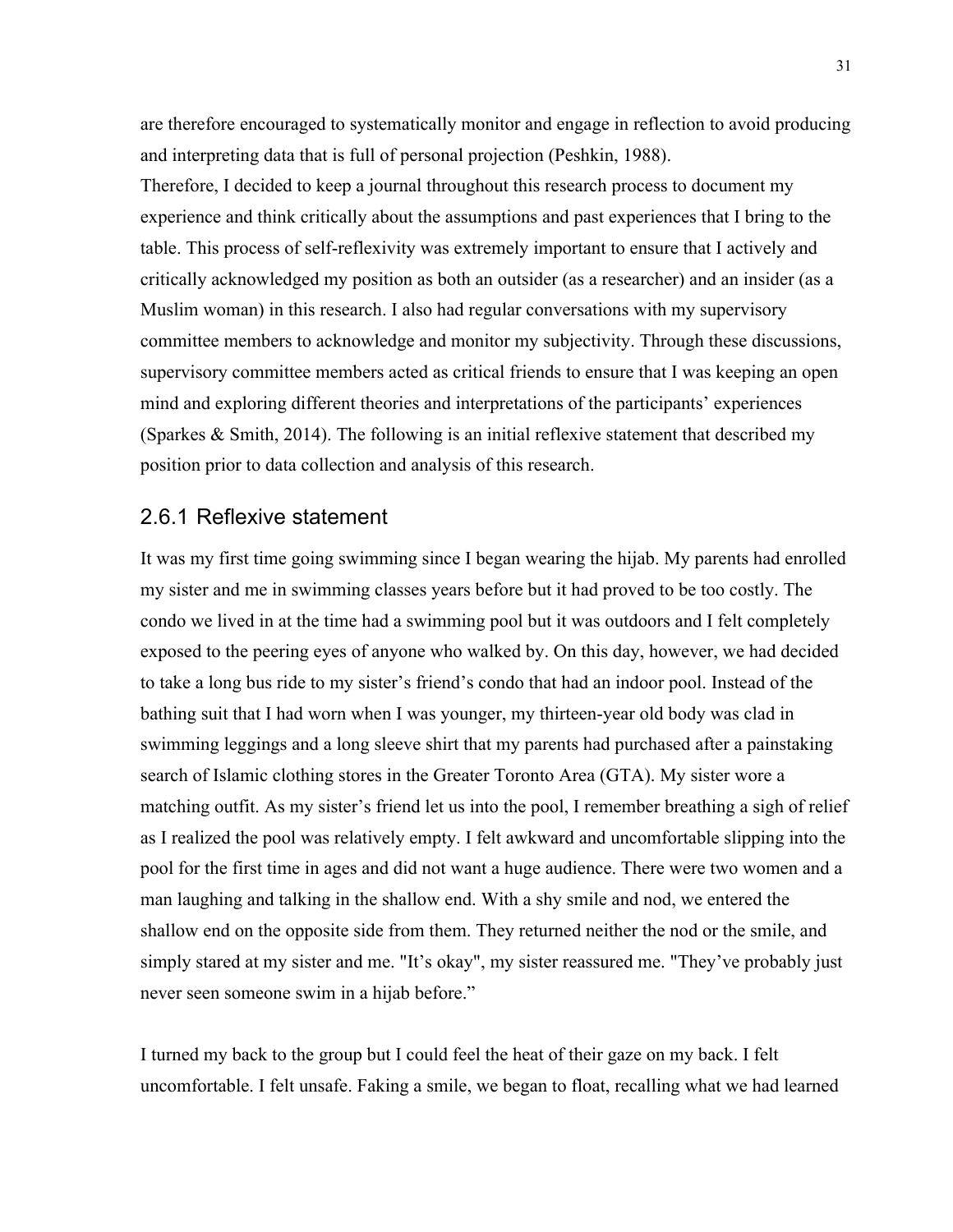in our swimming classes so long ago. I noticed that the trio had moved and were now treading in the deep end, their gaze never leaving our bodies. We were swimming for about 5 minutes when I noticed that one of the women had left the pool. The lifeguard walked to where we were swimming and quietly asked us to leave. Shocked and confused, my sister's friend asked why. She was a resident in the condo, paid for the services and was allowed to have guests. The lifeguard struggled to find an answer and kept looking uncertainly to the other swimmers. She informed us that there had been a complaint and some residents felt uncomfortable swimming in the pool with us. When asked why we had to leave if someone else felt uncomfortable, the lifeguard floundered for an answer and said she would have to talk to management. She returned a few minutes later with a security guard and informed us that we had to leave because we were wearing clothing that was not "swimming" approved. Our leggings and shirts were made out of Lycra but our hijabs were not. I remember wanting to argue that one of the other women swimming was wearing a t-shirt, but by that time, I was tired and struggling to fight back tears.

We were escorted out of the pool by the security guard. I felt like a criminal. I felt different. I felt like I did not belong. Similarly, while wearing a long-sleeve underneath my basketball jersey hadn't bothered me before, it now reminded me that I looked different from all of my teammates, that I was different and alien in that environment. While I still loved wearing my hijab, I now understood that I lived in a world where it would not always be perceived as a personal and individual choice. And, although that swimming pool experience did not stop me from being physically active altogether, it took me five years before I was able to step back into a swimming pool.

I still believe in the power of sport. My personal experiences on sport teams helped me build lasting friendships and increase my self-confidence. But I also understand that sport can be a venue that is hostile and alienating. In the lives of young Muslim women who are facing and battling oppressive forces that aim to define what they should wear, how they should behave and which spaces their bodies can occupy, sport can play a much more complex role. Due to my past experience, I want to explore this complex relationship to better understand young Muslim women's experiences in hopes of facilitating new understandings to inform research and practice.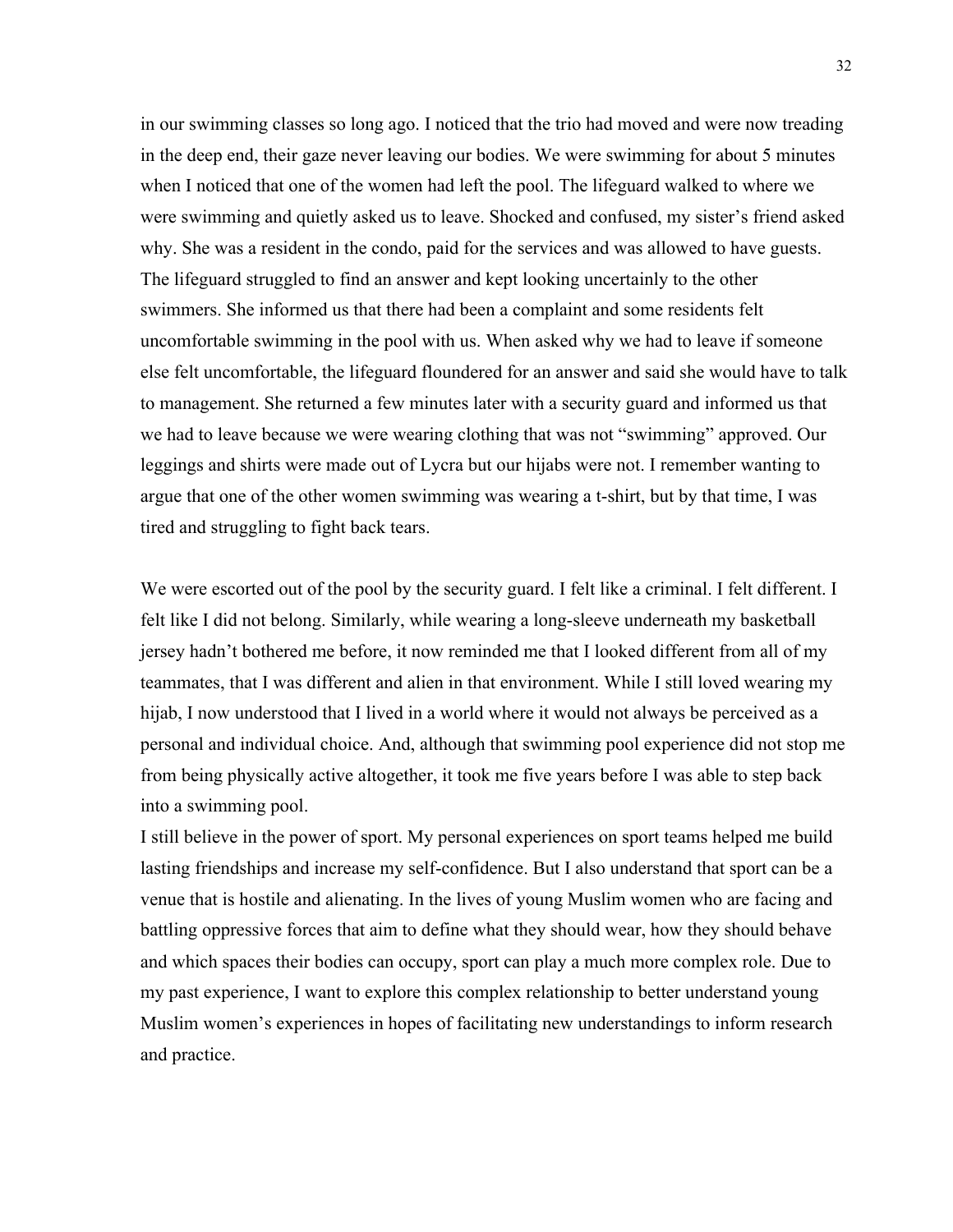## 2.7 Ethical Considerations

This study conformed to protocol submitted to the University of Toronto's Research Ethics Office (ORE). Accordingly, participants were informed that their participation was completely voluntary and they provided informed consent form prior to beginning this research study. As participants were asked to discuss feelings of alienation, there was a possibility that they might experience psychological discomfort or distress. Therefore, the researcher provided all participants with a list of culturally sensitive resources during the initial semi-structured interview. Additionally, they were made aware that they were able to withdraw from the study at any point in time. All interview data and audio-diaries were kept on a password-protected computer. As this process of data collection was on-going, participants were informed that they were able to withdraw their audio-diaries until they have been analyzed in order to give them control of their personal information. The audio-diaries recordings were deleted once they had been transcribed; all personally identifying information was removed from transcripts, and participants were asked to choose pseudonyms in order to maintain anonymity.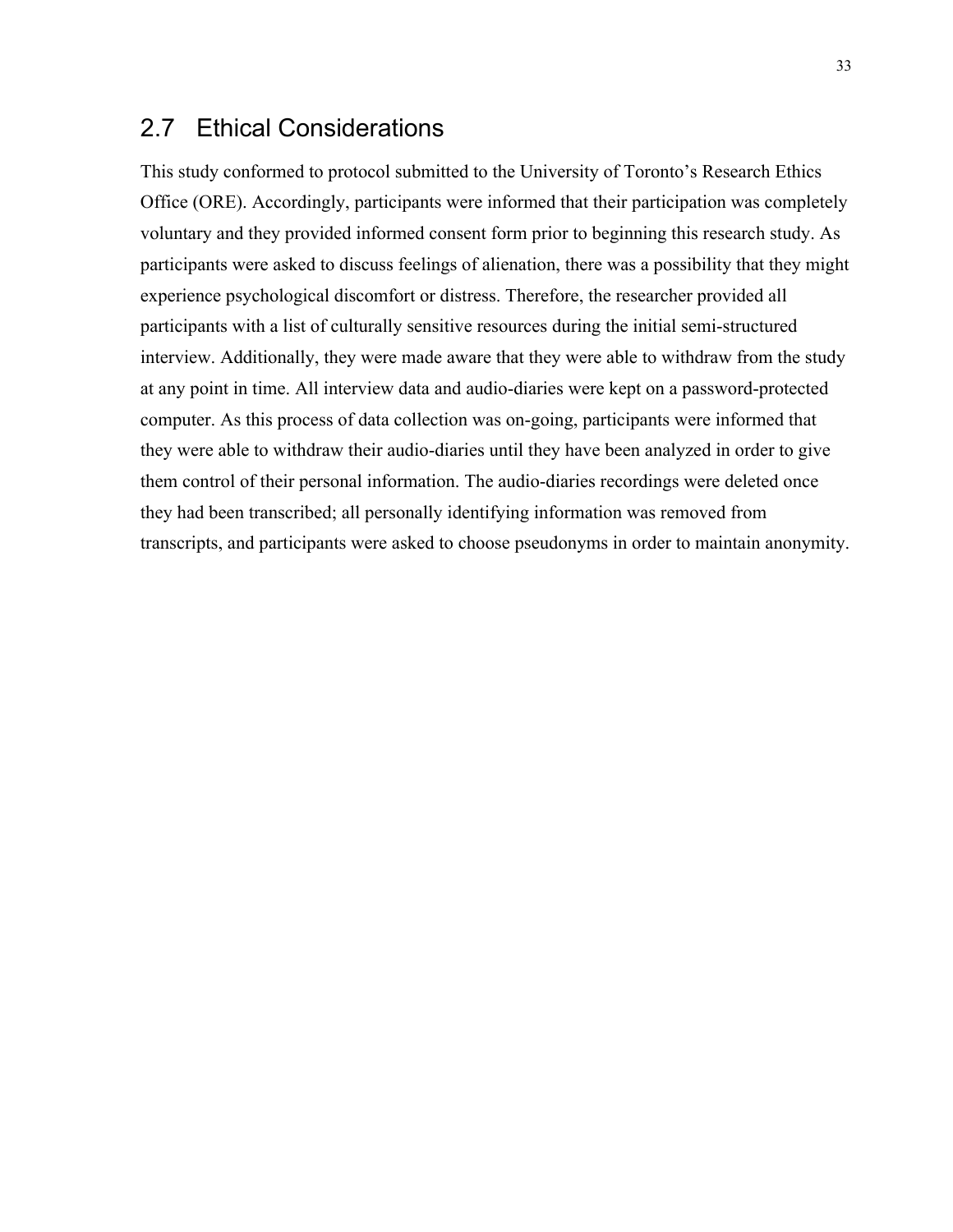# Chapter 3 **Community**

#### 3 **Overview**

The results and discussion sections are organized into two main chapters: Community and Social Systems. This chapter on Community begins with a profile for each participant. Following the participant profiles, there is a note on the diversity of the participants of this study. The results and discussion are then presented, simultaneously, in three main sections. The first section deals with social interactions that participants had with their parents, family and broader Muslim community. The second section deals with the participants' relationships with their coaches. The final section describes their relationship with their non-Muslim teammates.

## 3.1 Participant Profiles

Sarah is a 24-year-old Muay Thai fighter, born and raised in Toronto. Her mother is a White Canadian who converted to Islam when she was 30 years old. Her father is Ghanaian-Canadian who left the family when Sarah was approximately 13 years old. Her extended family are White, non-Muslims but her mother, a nurse, raised her and her younger sister as Muslims. Sarah began wearing the hijab when she was nine years old and maintains that going to a high school with many other Hijabi students gave her a sense of community. Regarding her sport participation, Sarah did not participate in organized sport or consider herself an athlete, with the exception of horseback riding for a few years when she was younger. When she was 19 years old, Sarah saw a movie about kickboxing and decided to sign up for a free trial at a gym near her house. She was hooked. A year later, she had her first fight and has been competing ever since. She has had seven sanctioned fights and is pursuing her goal of competing professionally.

Mel is a 20-year-old university student, born and raised in Ontario and currently living in Mississauga. Both of her parents are Egyptian-Canadian and she has one younger brother. Mel grew up playing numerous sports, including karate, swimming, and basketball. She is a licenced swim instructor and lifeguard. Her father is very physically active and they have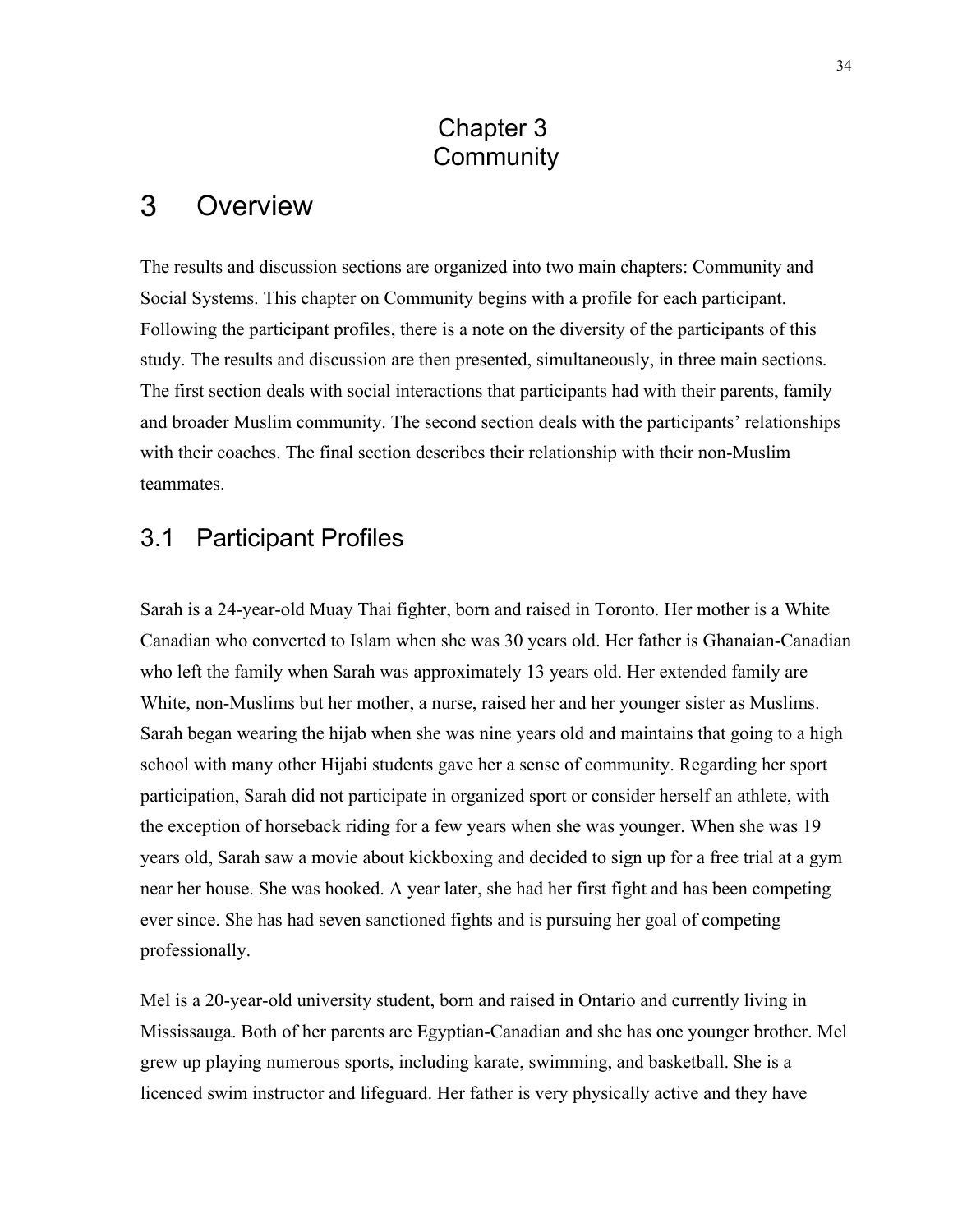bonded over years of playing sports together. When she was in middle school, her family moved out of Toronto and she began attending an Islamic school for the first time. She did not find that there was a lot of interest in female sports at the school and eventually stopped playing on organized teams. She had continued to play recreationally in her Islamic school but missed the competitive aspect of sport. Upon entering university, Mel decided to try out for a competitive basketball league. She initially felt uncomfortable and worried about her decreased fitness levels, due to years of being out of sport. For the past year, she has been readjusting and falling back in love with basketball. She hopes to be an inspiration to other Muslim girls and show them that they can play, no matter their age or past sport experiences.

Joy is a 26-year old college student who plays soccer on her school's varsity team. She was born in Tanzania but moved to Dubai with her parents when she was four years old. Her younger sister was born in Dubai a few years later. Her mother is a Portuguese Catholic and her father is a Tanzanian Muslim. A self-titled "tomboy", Joy was captain of her high school basketball and soccer teams, in addition to playing volleyball and running track. However, soccer firmly has the number one spot in her heart. She played throughout high school and for a team in Sharjah, UAE, that was coached by Diego Maradona<sup>8</sup> before deciding to focus on her university studies full-time. Her family moved to Canada in 2013, which is when she began playing for her college team, as well as other recreational leagues in the GTA. Soccer, school, and work keep her very busy, which often limits the time she has to spend with her family. However, her parents both played national field hockey for Tanzania, so they understand the struggle and sacrifices she makes for her sport.

Maia is a 16-year-old student, born and raised in Ontario. Both of her parents are Pakistani-Canadians who grew up in Canada. She has three brothers and a cat she adores. After attending Islamic school since junior kindergarten, she decided to transfer to a school in the Catholic district school board for high school. Sport is very important for her – she wanted to attend a school that prioritized athletics and have the chance to attend OFSAA. The Ontario Federation of School Athletic Associations is the second largest association of its kind in North America.

<u>.</u>

<sup>8</sup> Diego Maradona is a former Argentine retired professional football (soccer) player and manager. He was named joint FIFA player of the  $20<sup>th</sup>$  century with Pelé.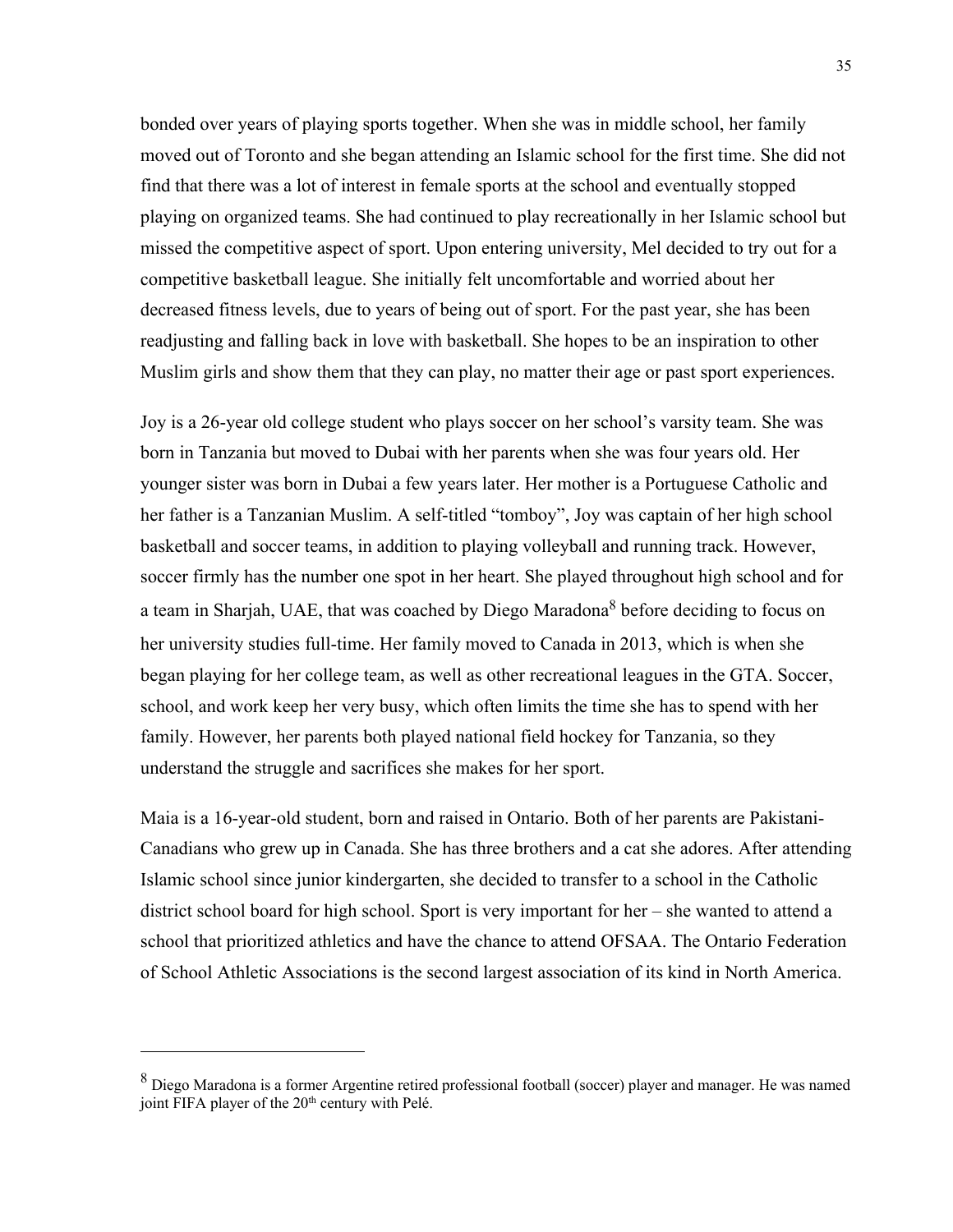She comes from a very athletic family. Both of her parents played varsity level sports in university – her father played basketball and volleyball, her mother played soccer. Her brothers all play sports competitively as well. She grew up doing gymnastics, basketball, swimming, and soccer. She played competitive basketball and soccer for the past few years but has decided to focus her attention and energy on soccer. Her goal is to become the first hijabi athlete to play soccer for Canada.

Laila is a 20-year old university student who is studying international development. In addition to her love for public service, she is an avid writer and athlete. She comes from a very closeknit family. Her mother is an Italian Canadian who converted to Islam, and her father is Indian Muslim. She has two younger siblings, who she tries to spend as much time with as possible. She considers her family to be quite physically active, particularly when it comes to spending time outdoors. She plays competitive soccer and basketball but has also started playing volleyball on a recreational intramural team at school. Soccer was the sport she played most seriously when she was younger – a fact she attributes to her father who grew up playing soccer in England. Her father coached the competitive (rep) soccer teams that she and her siblings played on when they were younger. When she was entering high school, she had the opportunity to go to a school that was well known for its athletic program. However, she made a last-minute decision and switched to a school that was more multicultural and did not emphasize athletics as strongly. She had grown up playing sport in predominantly White leagues and neighbourhoods and wanted to play in a more culturally diverse environment. Diversity is important to her and has made her sport experience all the more enjoyable.

Tasnim is a 16-year old high school student who was born and raised in London, Ontario. Both of her parents are Egyptian Canadian and come from large families. She has two younger siblings, a brother and sister. They were all introduced to basketball when they were in Islamic school, after which her passion for the sport grew and she continued playing basketball in a house league outside of school. She has also been playing competitive, club basketball for the past two years. She also plays on her high school basketball team and had the privilege of attending OFSAA this year. Tasnim has always wanted to attend OFSAA and was able to do just that when her team won their district championships. Although she decided to attend public school rather than continue at her Islamic high school, she maintains close friendships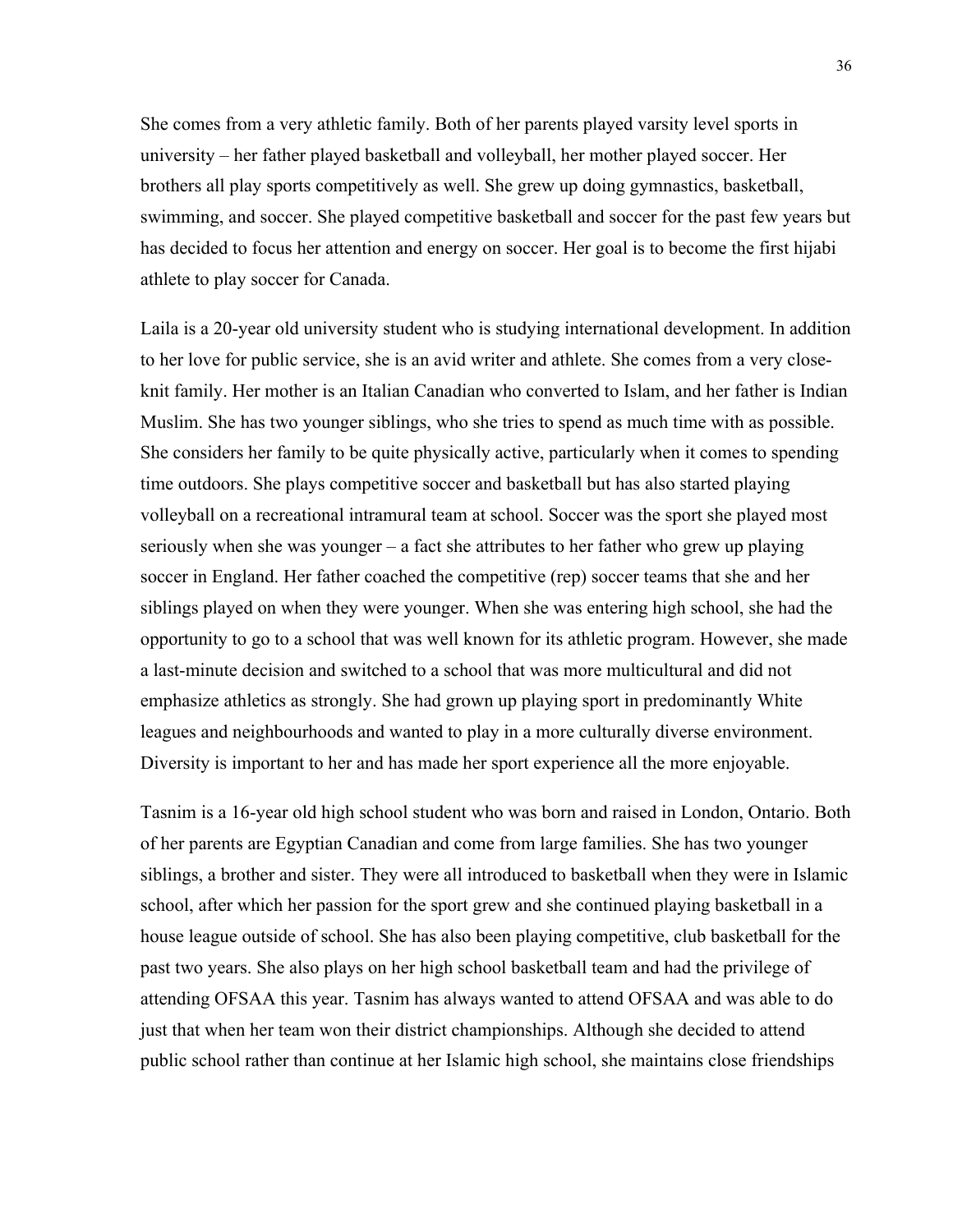with her Muslim friends. She has a large extended family that she adores and a tight-knit Muslim community in London, Ontario.

Khadija is a 19-year-old international student who is studying at a university in Toronto. She was born and raised in Dubai, UAE. She came to Canada two years ago with her mother and two sisters, who are also studying at the university level as well. She currently plays in a competitive dodgeball league with a team of friends from her University orientation week committee. Describing herself as clumsy and a nerd in her childhood, Khadija's decision to participate in the dodgeball league came as a huge surprise to her family and herself. Her physical activity and sport backgrounds were quite limited when she was living in Dubai despite many girls-only options and support from her parents. She describes orientation week as an event that forced her out of her comfort zone and encouraged her to explore new experiences. Sport and physical activity, in the form of dodgeball as well as working out at her condo gym, have presented many challenges in relation to sport attire and uncomfortable Western practices. However, these experiences have also increased her confidence and have allowed her to make new friends and connections.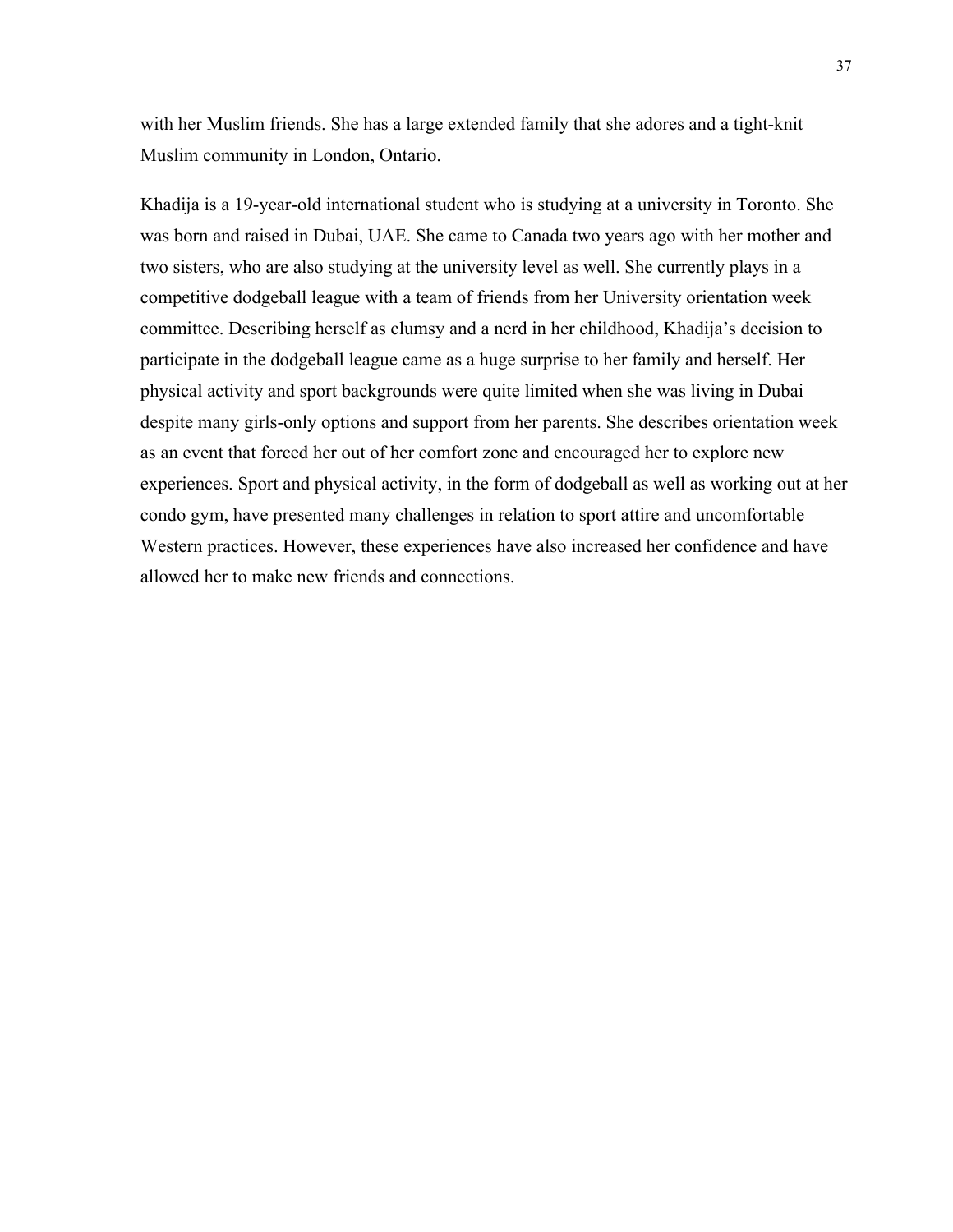#### 3.1.1 Heterogeneity among Muslim women



*O people! Behold, We have created you all out of a male and a female, and have made you into nations and tribes, so that you might come to know one another. Verily, the noblest of you in the sight of God is the one who is most deeply conscious of Him. Surely God is All-Knowing, All-Aware.*

Prior to presenting the results and discussion, I feel that it is important to take a moment to acknowledge and appreciate the diversity that exists within the Muslim community. I set out to recruit anyone who identified as being visibly Muslim and who was competing in sport. As a result, the participants who approached me to take part in this study were from a diverse set of cultural, religious and sport communities. Two of my participants were Shiaa Muslim, while the other six were Sunni, from various sects. Some of the participants were immigrants to Canada, others were born here and others still had parents who were born here in Canada. These different generations of immigrant experiences resulted in differing sport experiences, which will be evident in the following sections. Additionally, some of the participants had parents who were both born Muslim, some who had converted to Islam and one participant had a parent who was not Muslim. They also come from diverse cultural backgrounds (Egyptian, Pakistani, Italian, to name a few). All of these wonderfully diverse identities play a role and shape the experiences that these young women have in sport.

As I have read literature on Muslim women and sport over the past few years, I have been struck by researchers' decision to homogenously sample "South Asian" women or "Arab women" and then make generalizations about the experiences of Muslim women as a whole. The Muslim community is extremely diverse. As a reminder of this, the verse above from Surah al Hujurat (chapter 49) of the Quran is often quoted to remind Muslims of the beautiful diversity that exists in the human race. The implication here is that there are many different nations and ethnicities, and we have a duty to respect and be acquainted with one another. In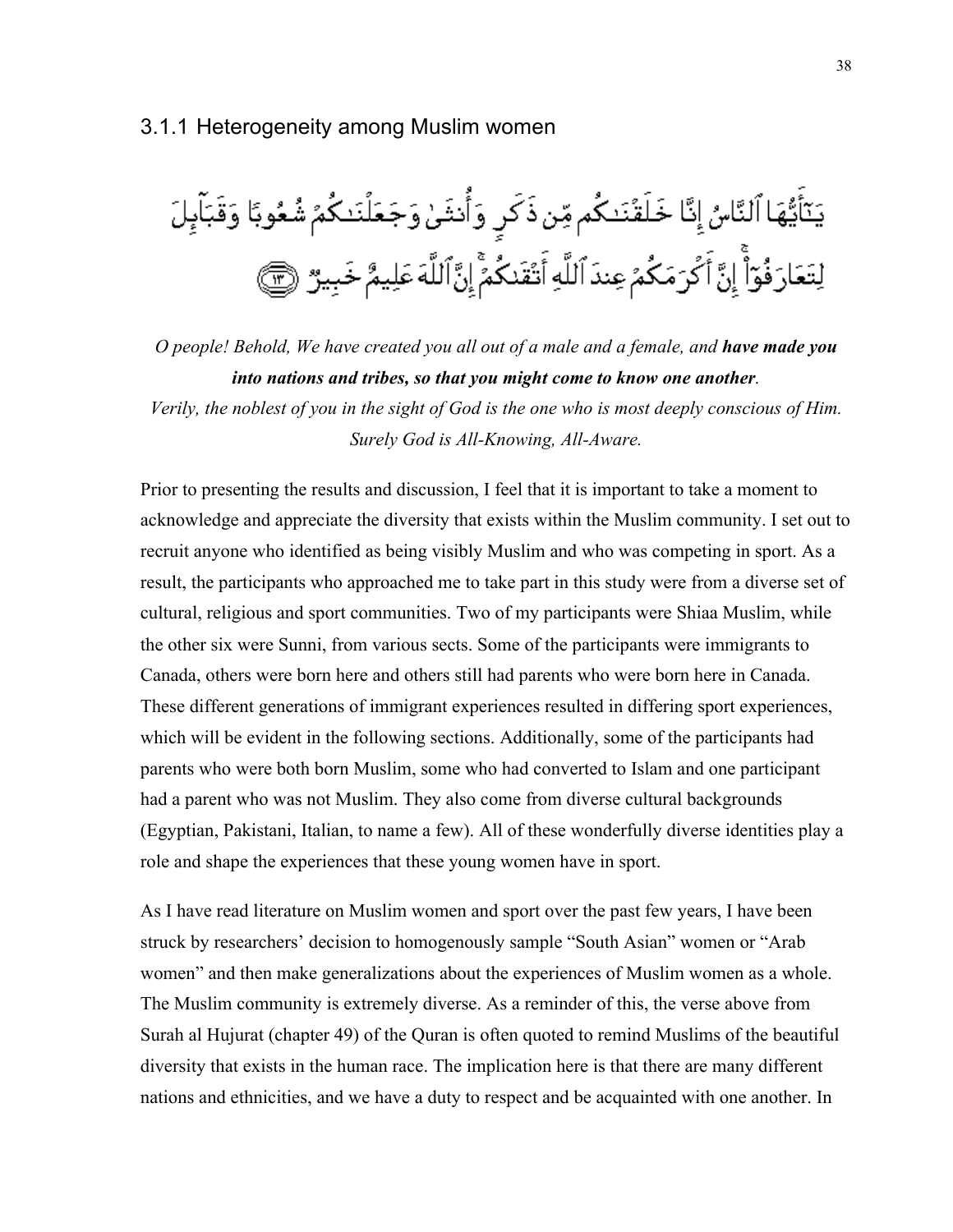multi-cultural countries like Canada, this diversity lends itself to some rich (and complicated) experiences. In the following sections, I hope to present a vivid description of how these seven young Muslim women navigate their sport experiences, here in Canada.

## 3.2 Parents and Family

# ﴾ وَقَضَىٰ رَبُّكَ أَلَّا تَعْمُدُواْ إِلَّآ إِيَّاهُ وَبِٱلْوَٰلِدَيْنِ إِحْسَنِنَّا ۚ إِمَّا يَبِلُغَنّ عِندَكَ ٱلْكِبَرَ أَحَدُهُمَآ أَوۡ كِلَاهُمَا فَلَا نَقُل لَّهُمَآ أَفٍّ وَلَا نَهُرُهُمَا وَقُل لَّهُمَا فَوۡلَاكُ كَ رِيمَا ۞

*"And your Lord has decreed that you worship none but Him. And that you be dutiful to your parents. If one of them or both of them attain old age in your life, say not to them a word of disrespect, nor shout at them but address them in terms of honour." (Quran 17:23)*

The relationship between parent and child is one of the most significant aspects in Islam. In many verses of the Quran, such as the one above, respect and honour for one's parents is mentioned right after worshipping God. The participants of this study frequently spoke of the importance of their parents, and family, in their day-to-day life. Interestingly, most participants spoke of their childhood sport experiences as a family affair. Laila talked about how her parents were not only supportive of her pursuits in sport, but were the reason why she and her siblings were so physically active:

I mean my parents have always pushed us into sports, [they] had always made sure we're doing things. So, my sister and I are both – we're both always very athletic. My brother just joined the cross-country team and he plays basketball as well in a house league kind of thing, and soccer in the summers. So, we're all very active. And then my parents – my dad plays soccer and then my mom doesn't play sports as much but she runs a lot, does a lot of CrossFit, bootcamp, stuff like that. (Laila, 20, Interview 1)

For Laila, sport is something that was ingrained in her family structure. She talked about how her family loved to be outdoors and physically active together. Her father's love of soccer was the main driving force behind her playing rep for a number of years. Mel also talked about her father's role in encouraging her to be physically active. She said, "My dad is really active, and then he encourages us, we'll go to the YMCA every week… I got all my sports stuff from my dad" (Mel, 20, Interview 1). Tasnim also described physical activity and sport as something her family does together: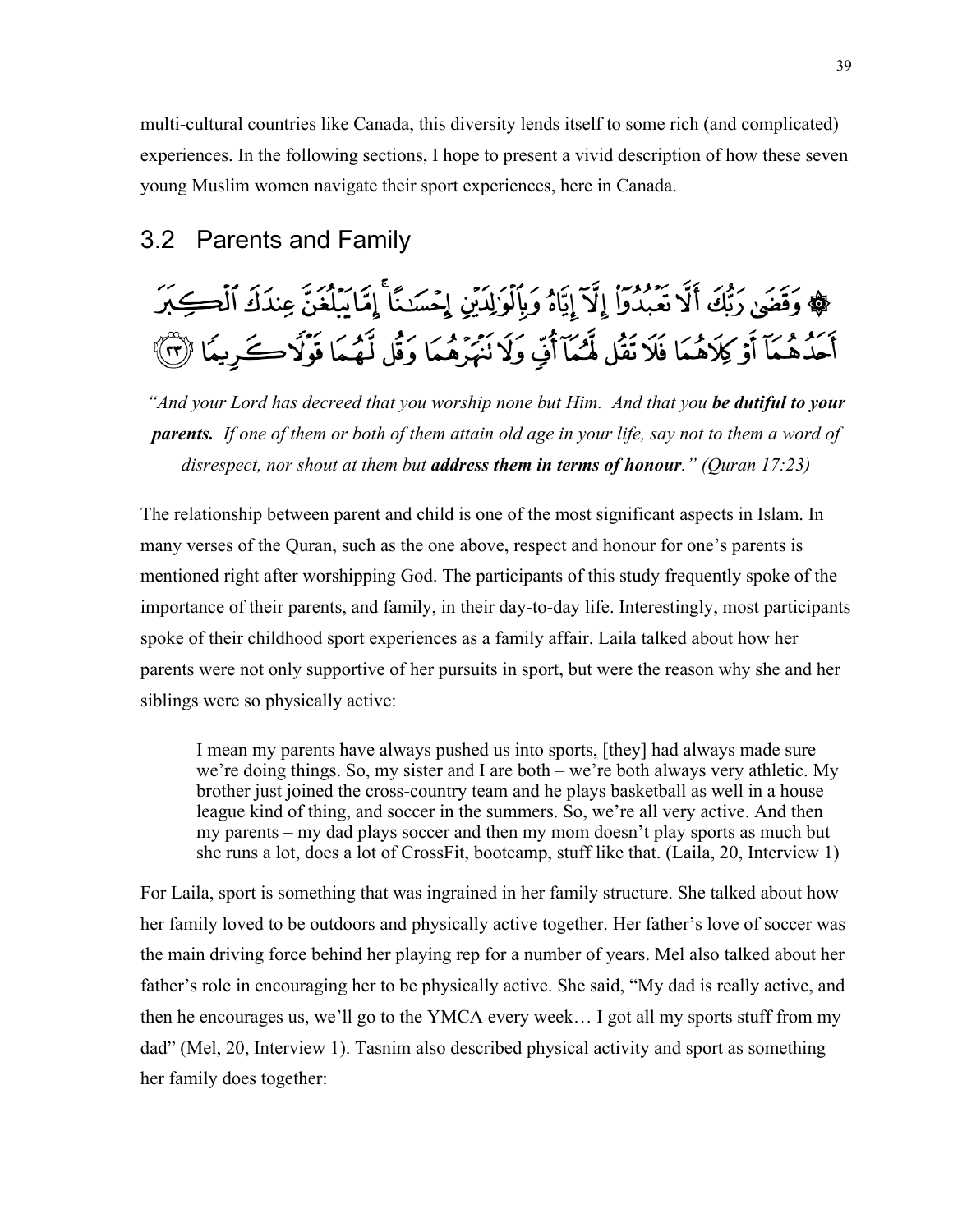All my cousins, like, my cousins living in Toronto and Hamilton, and then I also have cousins here and in the U.S. They're all,– they all play sports. My cousins in Hamilton are really big on squash. But also, like, basketball's just like a thing that we do altogether when they come over. Like, everyone kind of just plays even if they don't know how to. Like, we have  $a - we$  got a basketball net at my grandparents' house here. (Tasnim, 16, Interview 1).

Maia also highlighted the importance of her family's sport experience and understood it to be the reason they were so supportive of her athletic career:

My dad has been – both my parents, they've been playing sports forever. My mom's a soccer girl and my dad's a basketball, volleyball person… My mom played for U of T 'cause she went there. And then my dad played basketball at Waterloo and volleyball, and then he played for Iceland- the basketball league. And then just sometimes now recreationally on Wednesday nights he'll go play. And then my mom is in a women's league and she'll play. (Maia, 16, Interview 1)

In Kay's (2006) work on the significance of family influence on young Muslim women's sport experience, it was noted that family views on physical activity and the role of women were key determinants of a daughter's sport participation. Recent literature from Europe, specifically from Norway and Denmark, has reported a common pattern of fathers supporting their daughter's participation, while their mothers were less likely to do so (Agergaard, 2016; Strandbu, 2005). Similar to the current study, the fathers had been very active as children and youth, which led to their promoting of this active lifestyle to their children (Agergaard, 2016). However, participants in the current study also cited their mothers as key supportive agents in their sport and physical activity experiences. This may be due to the fact that the participants in this study had parents who were born in Canada or immigrated here when they were very young. Second generation immigrants may have more time, money, and resources for sport activities than recent or first-generation immigrants (Nielsen, 2013). For many of the participants, their mothers also had sport experiences in Canada to draw upon, which may have influenced their willingness to support their daughters' sport careers.

Maia also pointed out that her parents had faced some difficulties with their own parents' feelings toward their sport careers:

My grandparents weren't like that. They weren't that supportive. They were, like, "You know, why are you spending so much doing this stuff that may not benefit you?" They didn't really understand it as to why it was worth their time… My cousin, he could have played on scholarship to Michigan State but they didn't let him. He had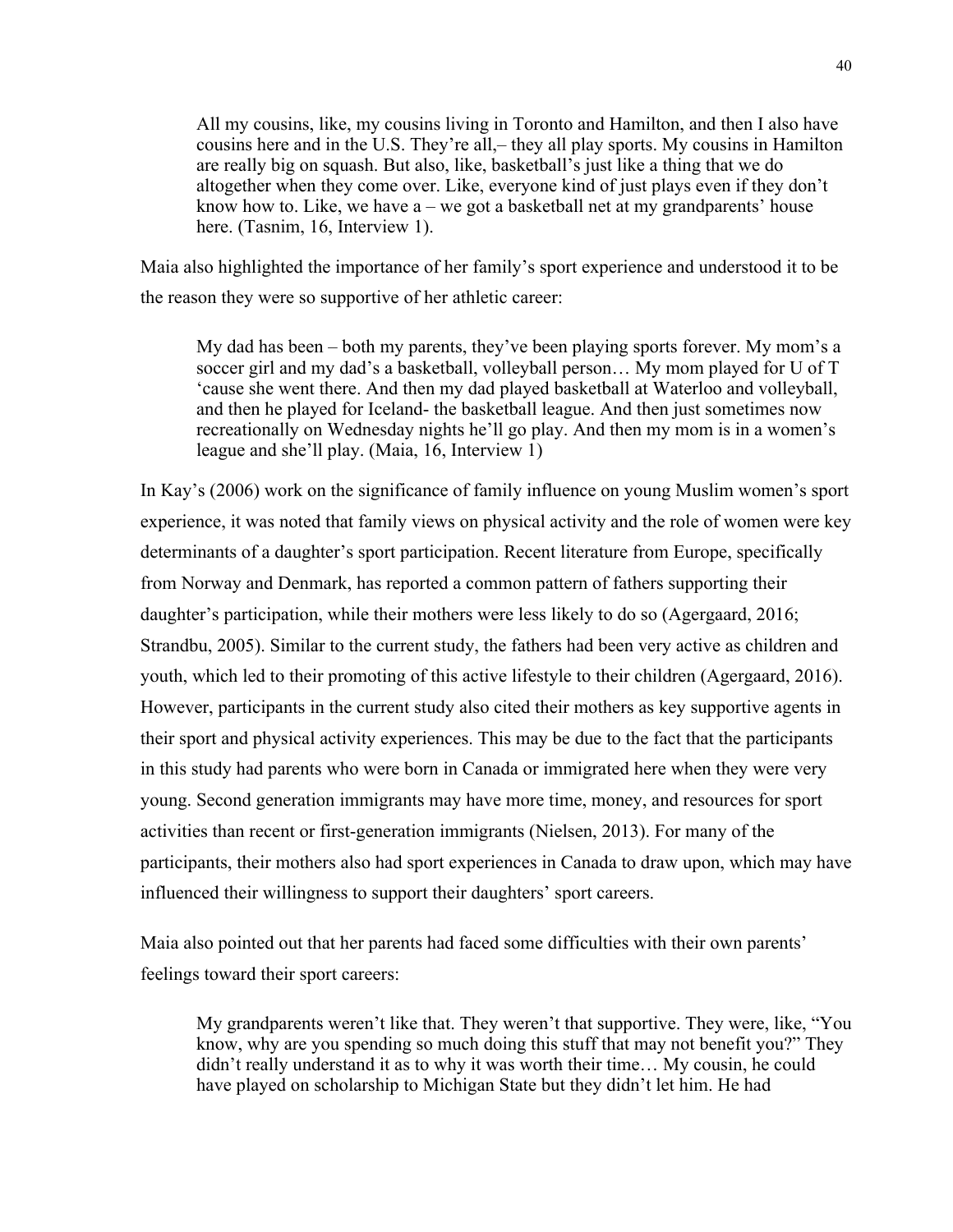scholarship offers, he was an amazing basketball player… my dad was furious. (Maia, 16, Interview 1)

She felt that a huge part of why her parents were so supportive of her sport endeavours was related to their own experience fighting for the ability to compete. She recounted stories of her father having to turn down a sport scholarship because his parents did not want him to "waste his time" on sports. For this reason, Maia felt that he ensured that she was able to pursue her sport career in whatever way she wants. She also talked about this supportive environment that her parents provide in relation to her decision to quit gymnastics:

[My parents] are really supportive about it. When I wanted to stick with one sport, my parents were like, "Okay." I'd been thinking about it for a while 'cause it was starting to become a lot for me… At my highest – kind of the most sports I was playing per year, consisted of swimming, basketball, soccer, and gymnastics. When I dropped gym - I loved it, but my parents were like the outfits at the time - the world wasn't so open about it. I would wear shorts but I think in competitive, the boards were not as open to it as they are now - of people wearing a bit more covered clothing. So [my parents] were like, "That's gonna be a barrier for you." Like, "Okay you know what, I see where you're going with this." So I just stuck to soccer and basketball, and swimming occasionally. (Maia, 16, Interview 1)

Maia's parents understood that she wanted to excel in her sport, and they therefore supported her decision to focus her time and energy on soccer and basketball. It is interesting to note that her decision on which sport to drop was related to issues of modesty and sport attire in gymnastics. She talked about how her parents were supportive in providing her with as many modest alternatives as possible, but acknowledged that she would be continuously facing that barrier if she continued with gymnastics. This supports previous research, which demonstrated the way in which Muslim women may be pushed out of Western sport due to structural and institutional barriers when Islamic requirements of modesty are not met (Pfister, 2010; Benn et al., 2011)**.**

Laila also talked about the instrumental support her parents provided her in relation to her sport attire. She noted that they were very emotionally supportive about her athletic career and always cheered her on, but also went out of their way to make sure she had sport attire that made her feel comfortable when competing:

My parents have always been like great with the uniform and trying to find me the best accommodations they can. And it was always me who felt very like uncomfortable. Back in the day, I had a full like tights, long sleeve, and so my parents – I don't even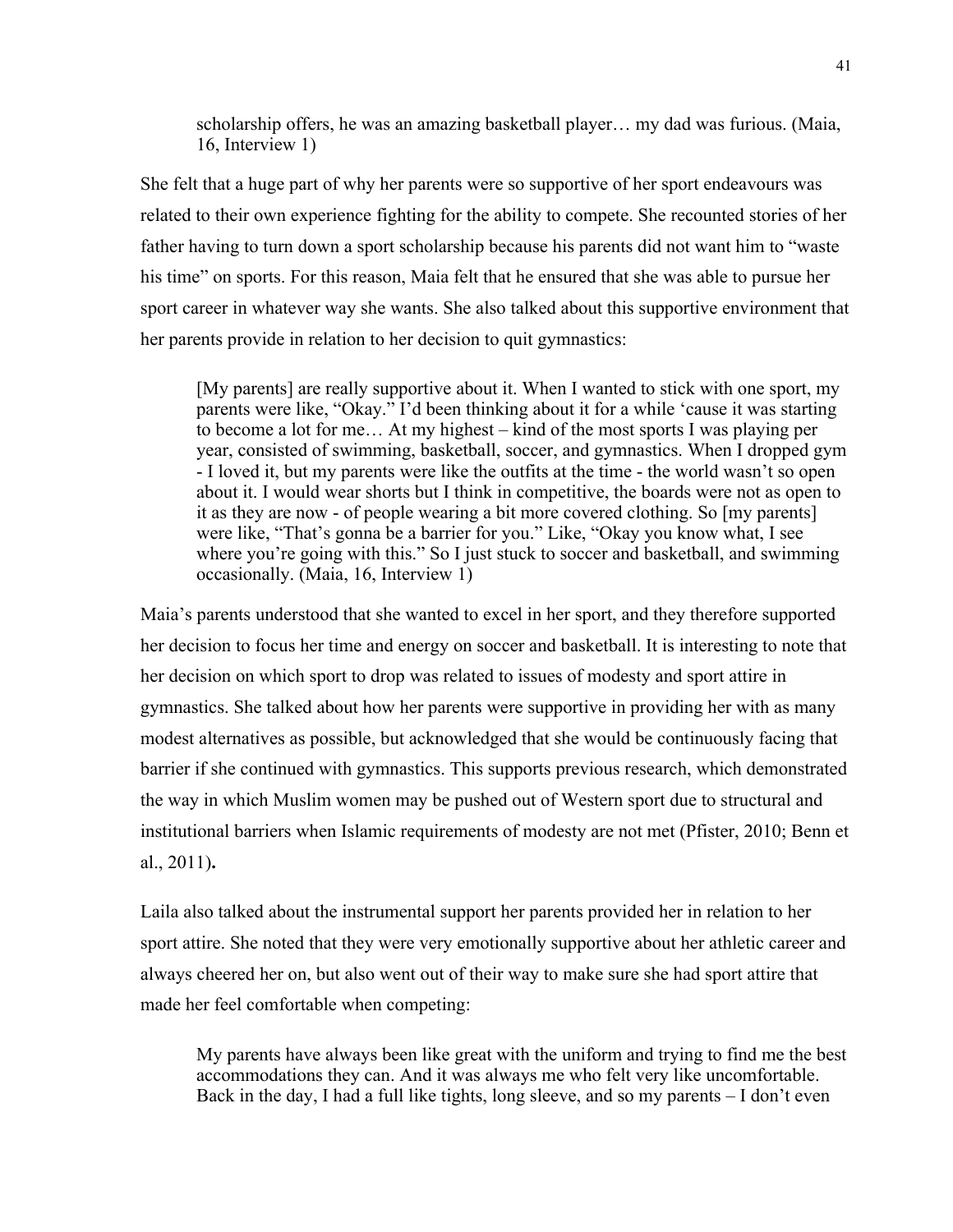know how they found those, [if they] bought it off eBay or found someone to make it… They would try to do the best that they could for me. Umm so it was never like you know, "Buy the cheapest thing that you can and put it under" it was like, "No, we're gonna find you good quality things." So I always appreciated that. (Laila, 20 Interview 2)

They ensured she had modest, good quality clothing that she felt comfortable competing in. For Laila, this really highlighted their support and commitment for her sport career. Instrumental support was also described by Tasnim when she reflected on all of the commuting back and forth that her parents do for her basketball games:

They've taken their time and driven me, [they] drive me everywhere (laughter). Like last year for club, my basketball practice was like half an hour away… So like, I don't know, they've just been doing a lot of driving with like my brother and my sister playing club as well. (Tasnim, 16, Interview 2)

Sarah describes how she relies on her mother for emotional support rather than instrumental support:

She's very emotionally supportive, growing up like she would always like  $-1$ 've called her many times when I've been like leaving the gym, frustrated. She's always very supportive and if I call her and I'm like, "I got really beat up today, and I'm really upset" then she'll talk to me about it, you know? Like she's always helpful… As for this sport itself I don't think she's ever said anything negative about me doing it. I was kind of surprised when I started fighting - I thought she would be upset. She doesn't really care as long as I don't get injured. (Sarah, 24, Interview 1)

When I asked her to elaborate further on her mother's feelings of Muay Thai specifically, she said:

I think she thinks that being healthy is Islamic. You know like I think she feels that as long as we're not going overboard and like pushing ourselves to an unhealthy point that we're following the Sunnah. (Sarah, 24, Interview 1)

For Sarah, she felt that her mother's social support stemmed from an Islamic understanding of health as a moral duty in order to follow the Sunnah (the prophetic tradition). Based on this understanding, she felt that her mother's support of the sport would be conditional if she was badly injured. This is supported by sport literature conducted in the UK which noted that parents may be reluctant to allow their daughters to participate in sport, unless there are changes in the way sport is provided in order to accommodate religious requirements (Dagkas, Benn & Jawad, 2010).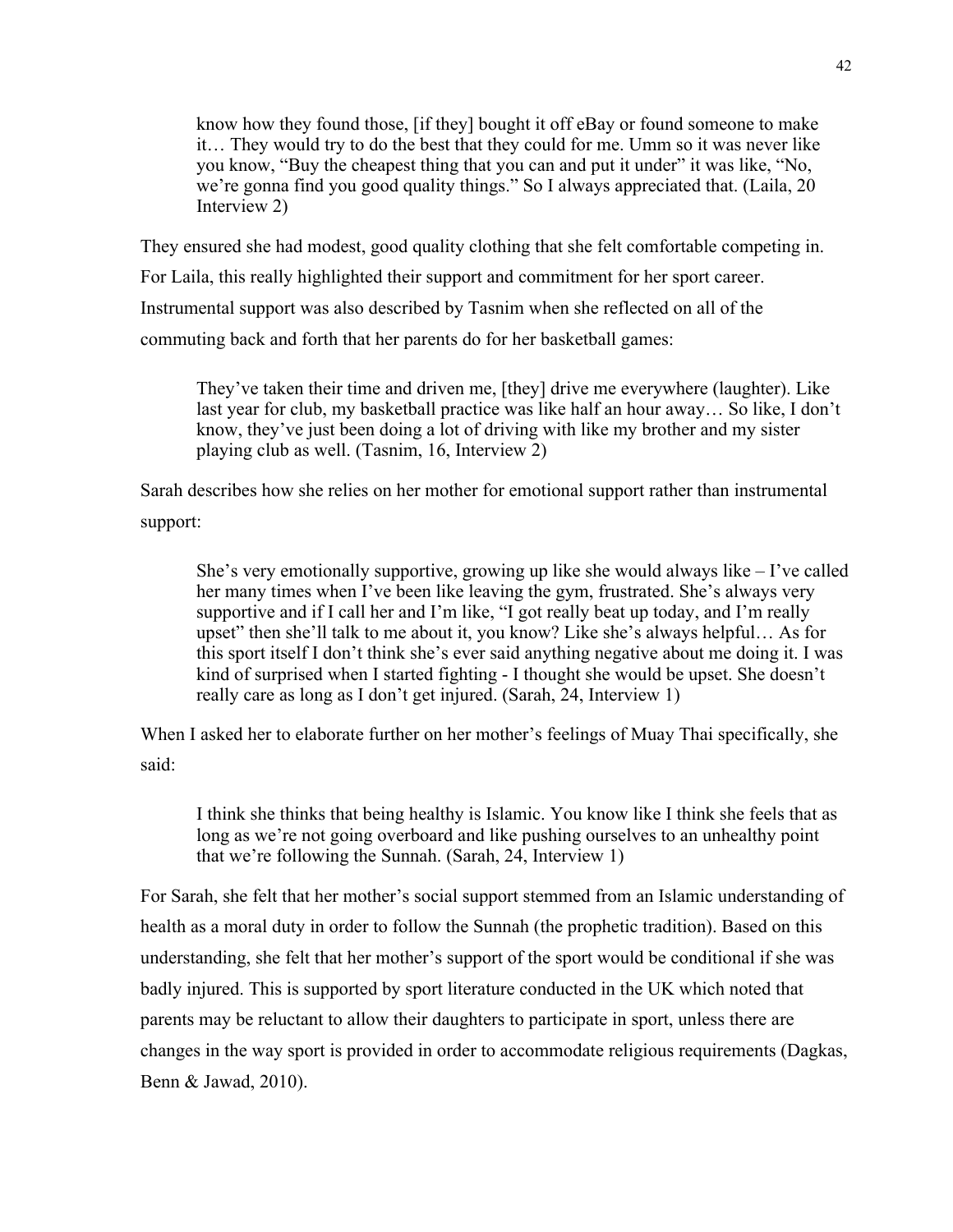Khadija also talked about her parent's support of her physical activity as conditional when she said:

I get a lot of support from both of them because they both did, at one point in their lives at least, enjoyed gyming a lot. My mom's like, just 'be careful.' Cause there's that whole like sports culture that she is aware of and doesn't really like. And umm like for example in hockey, just there's a reputation that comes with the players and she wants me to like steer clear of that… But yeah she was always supportive but - she'd support to the point until something happens. (Khadija, 19, Interview 2)

Despite her parents understanding and supporting her desire to be physically active, they were wary of potentially un-Islamic aspects of Western sport. She talked about her mother warning her away from social events involving alcohol, aggressive male players, and inappropriate contact with male teammates. She also said that she knew her mother was supportive of her sport experiences on the condition that Islamic requirements are met.

Khadija also said that not all of her extended family members were very understanding of her sport experience. Therefore, she often selectively chose what information she shared with certain members of her extended family:

If it ever does come up, there are certain family members who I'll like be a tell-all to, like 'oh you know we were playing against an all-male team and they were so annoying about getting us all out, and you know, physically pinned me with a softball. Foamball, it hurt.' Umm but then there are certain family member who I'll just be like 'oh yeah I'm playing dodgeball and umm it's great' and I'd walk out of the conversation. There's no extremist in our family like ideology. But at the same time, if certain family members were like 'oh so she's on a team with guys playing against guys' it would create drama and create a lot of biases in the family… my uncles would - they wouldn't really say anything 'cause my uncles are fairly like, live and let live, but the aunties would go straight to my mom and not hold back. I don't want that to happen to my mom 'cause it's happened before (Khadija, 19, Interview 2).

Khadija's quote reflects findings from previous literature on the experiences of South Asian Muslim women in the U.K. (Kay, 2006). It was noted that the broader ethnic community played a role in influencing the parent's decisions, and ultimately the young women's participation in sport (Kay, 2006). It is important to note that for Khadija, her decision to engage in sport has repercussions for her mother. Therefore, Khadija needed to consider how the simple act of engaging in sport may affect not only her, but her loved ones as well. This has interesting implications for sport research, which has traditionally focused on the way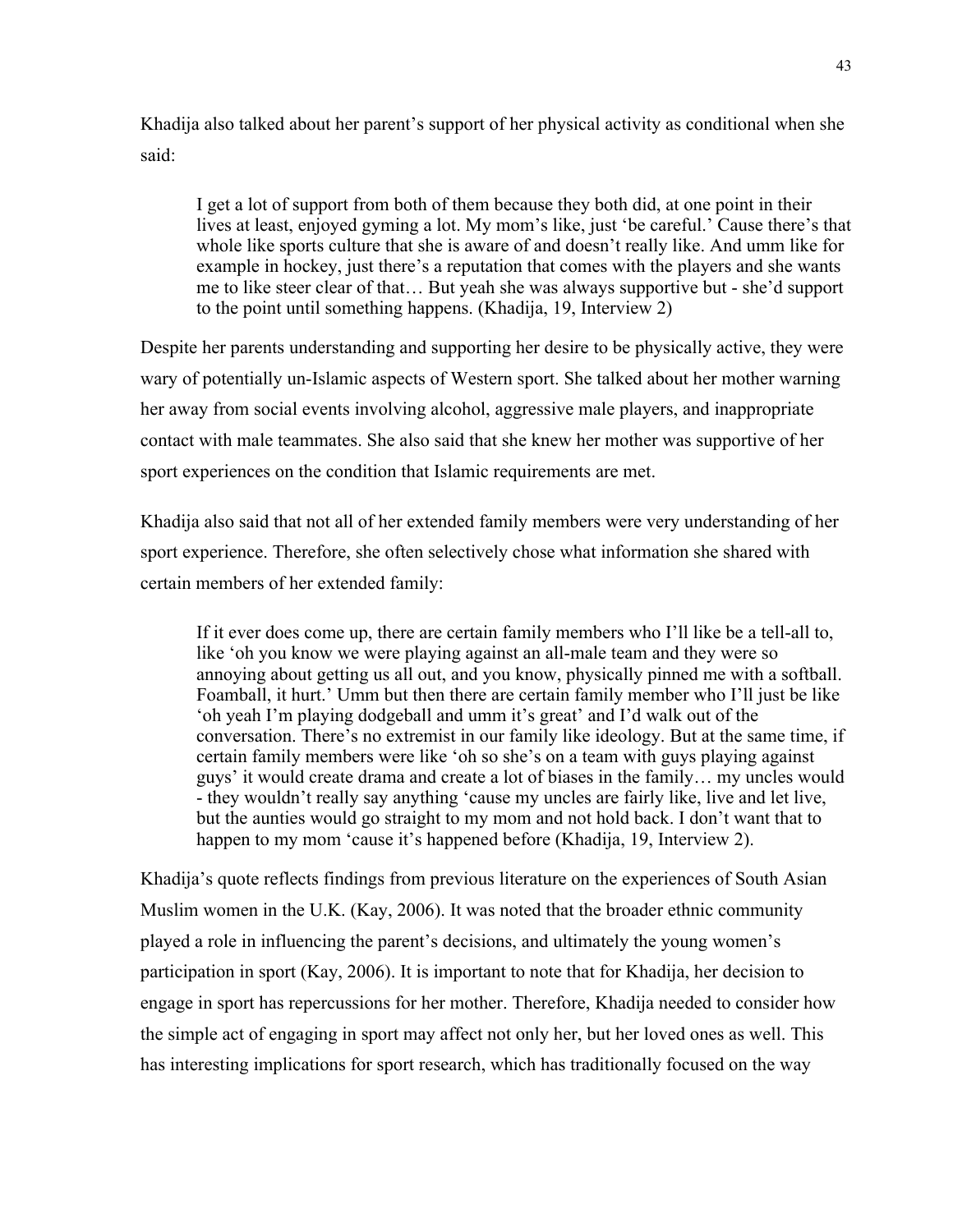family affected the sport experiences of Muslim women but has overlooked the influence of one's sport experience on the personal and social lives of those closest to them.

In our interviews, Joy also talked about the resistance she faced from some members of her extended family, who were not initially supportive of her soccer career. She recounted that through playing and challenging her male relatives, she was able to earn her extended family's respect and support:

So we'd go on trips and [my male family members] were all football players and everything. So, we'd start playing and they were like, "Okay, so, she's not that bad" you know. So I started getting a little bit more respect and stuff and then I'd joke around with the uncles and whatever while we're watching soccer. All the aunties are like making tea and I'm there with the boys. Eventually they became very supportive until today… So things changed, for sure. (Joy, 26, Interview 1)

Joy felt that she had to earn her family's respect and support in relation to her ability as a soccer player. During our interviews, she often talked about how her aunts felt that she was not feminine enough and wanted her to wear dresses and fit in with the girls. They often expressed their frustration at her desire to play soccer with her male family members. It was only after a few family trips in her teenage years where she was able to showcase her skill that she felt her extended family really began to respect and support her athletic career.

## 3.2.1 Sport facilitating belonging in the Muslim community

Participants also described positive experiences that they had in the Muslim community due to their identities as athletes. Sport was described as a way that brought them together with certain subgroups within their Muslim community. Maia described being a part of a Muslim women's soccer league with her mother and how building friendships there played a vital role in establishing her love for sport. Mel also described her love of playing basketball with her Muslim friends:

I feel more comfortable with Muslim women because like, they understand everything you're gonna say. And also you can use your Muslim language, like for example at ISNA, everyone says 'wallahi, inshallah'. Everyone just uses the Muslim slang and then now in [my university sport league], I try to throw that stuff and I was like, oh wait, wrong audience, I can't. So especially in sports, you can use that stuff where it's like… just like the social aspect of it. And it's kind of better with Muslims because like I don't know, they understand. Like, 'oh you have to pause to pray' for example. (Mel, 20, Interview 1)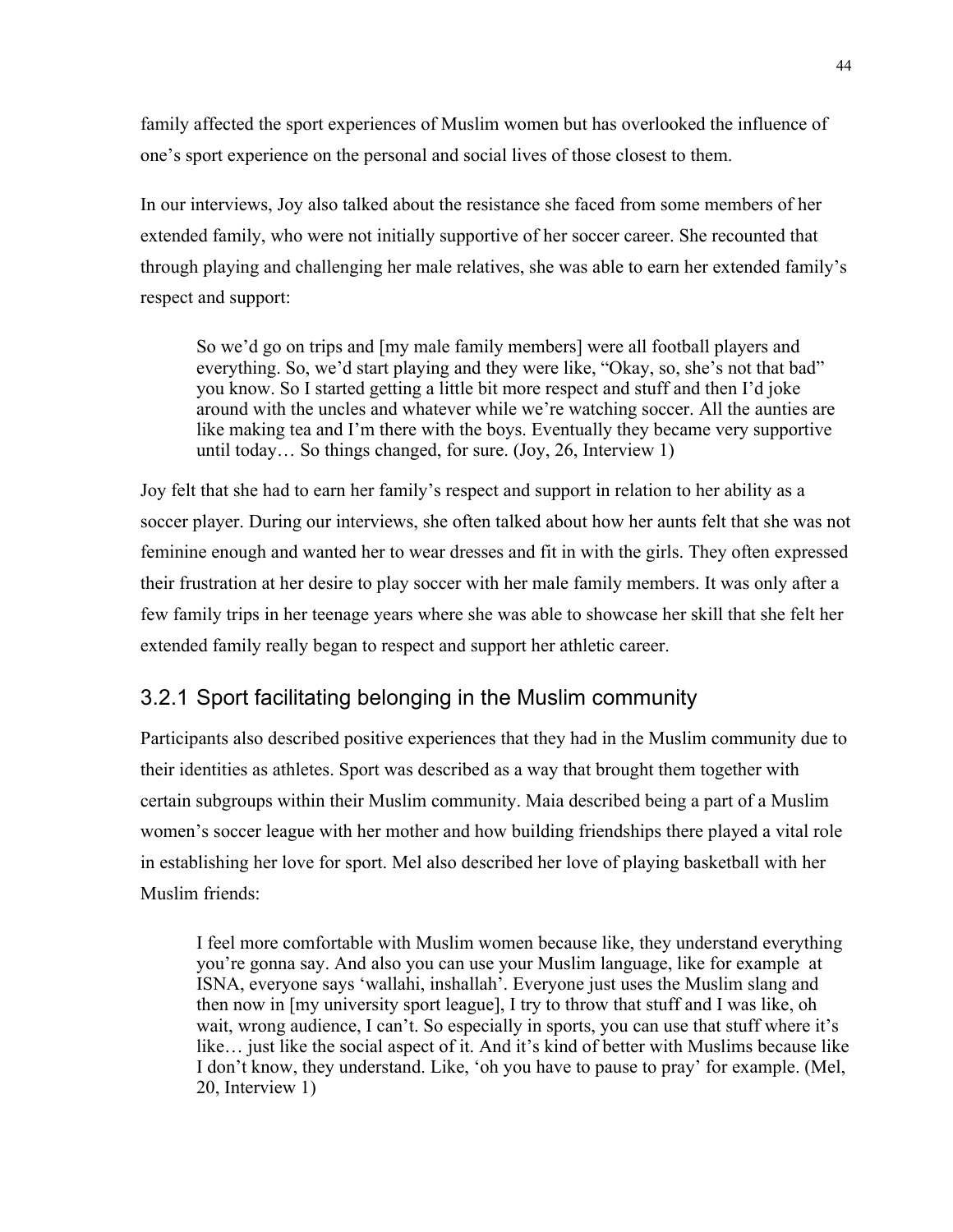This notion of sport fostering belonging for Hijabi athletes in the Muslim community was also expressed by Laila's quote:

The place that I feel most belong to that community is when I'm playing soccer because, yeah we're just playing soccer and there's always something to talk about after the game, versus just being in a mosque and running into someone… It's been a nice experience so far. And yeah, it's nice to like start making more, making friends and connections in that religious space. (Laila, 20, Interview 1)

Laila, who is White-passing and a recent Hijabi, often talked about the difficulty feeling welcomed or feeling as though she belonged in specific religious spaces. She was always very conscious off the differences between herself and members of her community. The quote above illustrates the way in which her identity as an athlete allowed her to feel accepted and a part of the Muslim community.

## 3.3 Coaches

Coaches played an important role in shaping the sport experiences of participants. Maia talked about how her coach always treated her the same as her other teammates, which contributed to her feeling as an insider on the team:

Practicing, I feel no different. We all wear the same uniforms, we all are coached by the same person, we all do the same thing. Umm we're all yelled at the same by our coach (laughter). We're all like praised for whatever we do on the field by my coach. (Maia, 16, Interview 2)

For Maia, she really appreciated when coaches focused on the game and did not make her feel like she stood out. Laila, on the other hand, preferred when coaches asked questions to help establish a relationship that was not purely focused on the sport:

Like the coaches that I've had more recently, they'll ask, after a practice or a game, they'll ask you like a random question or if they see your parents in the audience, they might ask you about your family, things like that. They're interested in knowing [about you] and that also helps you create a better connection with them and feel more positive then about playing for them and playing on that team. (Laila, 20, Interview 1)

This was more important for Laila because she is White-passing and often felt that she identified differently from what people would expect. Therefore, she appreciated being able to share more about herself and build a more substantial connection with her coaches. After attending a high school and competing for clubs that were very White, she often felt that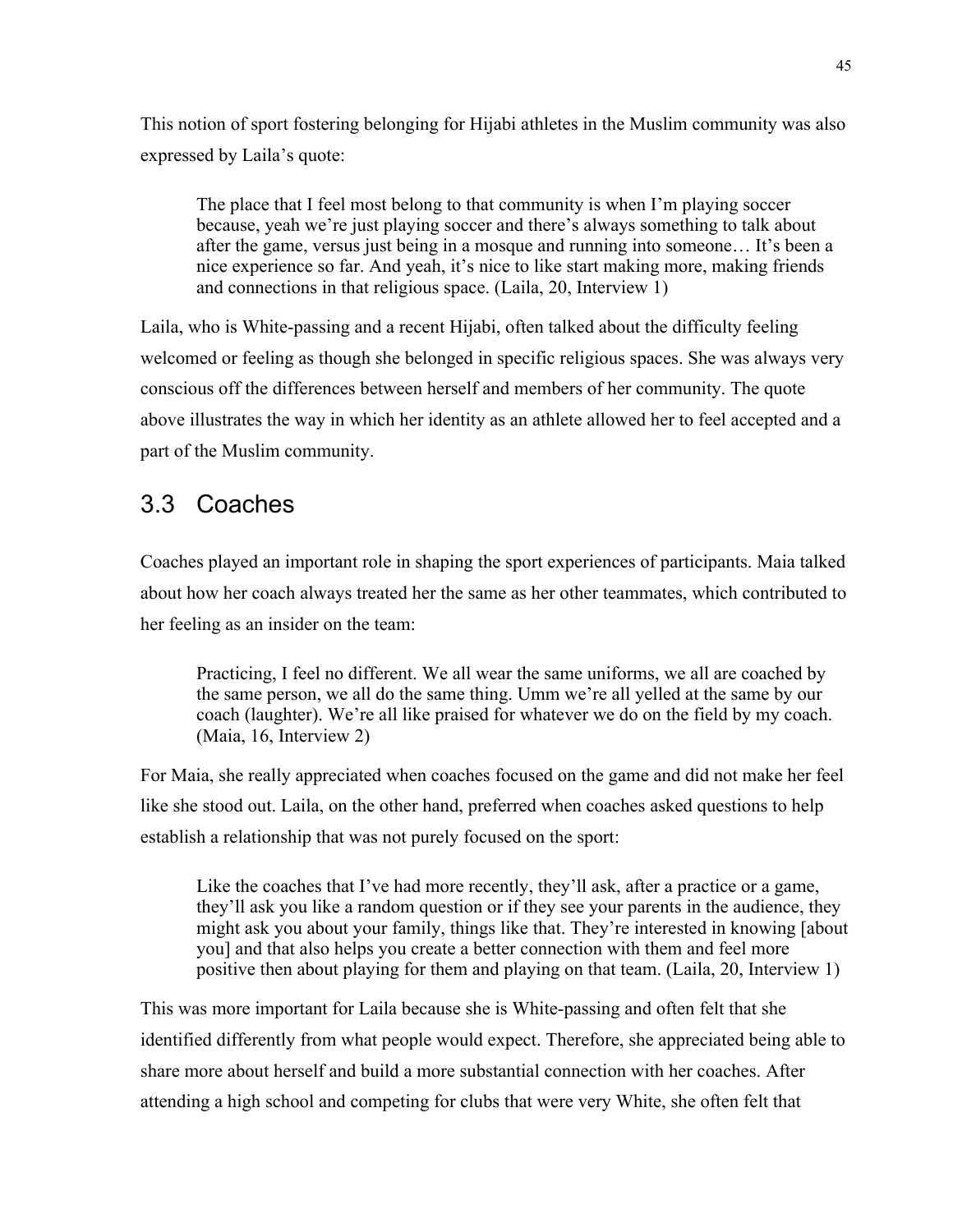coaches were not as aware of cultural and religious differences. She noted that since transferring schools in high school, she has had more diverse coaches. She said:

The coaches I've had since high school and university have been like diverse. Way more diverse than it was when I first started in Toronto… My high school is very diverse, [my university] is very diverse, and so like even if you have a coach that might not be from a racialized background they're still – because they're in a surrounding that's very diverse, they're more attuned to differences. (Laila, 20, Interview 2)

It is important to note that when Laila described her previous sport experience as "White", she was not referring to the race of her coaches and teammates but rather a normative culture that upheld Whiteness. As she noted, she had Caucasian coaches in university but because the social environment of the teams were racially, ethnically and religiously diverse, they were more aware of disrupting White, Christian norms that permeate Western sport culture.

Tasnim also talked about the awkwardness of having coaches who did not understand Islam or who have never interacted with Muslim female athletes before. Although she now has a great relationship with her basketball coach, their first encounter was uncomfortable for her:

I remember the first thing he asked me when I walked into tryouts. Me and my friend – she's also a Hijabi - the first thing he asked us was like, 'Oh you don't wear shorts?' That's the first thing he asked us. (Tasnim, 16, Interview 1)

Laila also described a similar situation, which unfortunately occurred well into the season:

At one of the games last year, my coach was like, 'So are you gonna keep that on?' We were getting ready for the game and I'm like, 'Yeah' … I think because the refs had it seemed like the refs had mentioned something to him because I saw the ref kind of watching us have our interaction. (Laila, 20, Interview 1)

Whereas Joy's teammates and coach had stood up for her when a referee had reservations about allowing her to wear the hijab, Laila's coach instead approached her and insinuated that she should take off her hijab. Laila did not seem think much of it but just said she found it "weird". She felt that this experience was not as bad as when a previous coach would actively try to convince her to wear a regular swimsuit rather than the more modest one she chose to wear:

People would ask sometimes. My swim coach would be like, 'You know if you just wore a regular suit, you'd probably be faster' … I remember staring – I was a very shy, and felt very uncomfortable talking about it. (Laila, 20, Interview 1)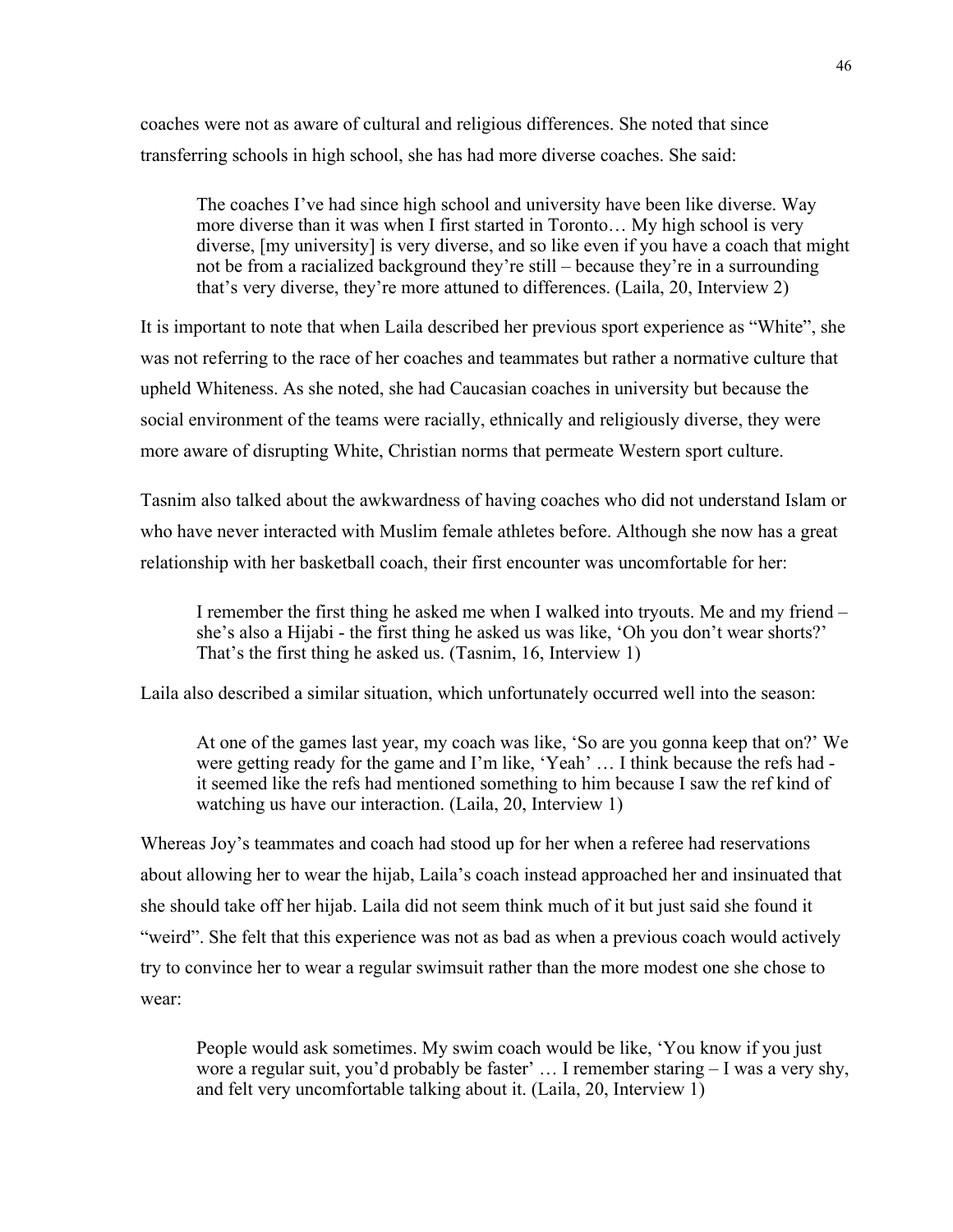## 3.4 Teammates

The data that was created through the interviews with participants highlighted the complexity of social relationships that the participants had with their teammates as a function of their identities as Muslim women who play sports. To better explain these relationships, various themes around participants' social interactions with teammates will be explored.

## 3.4.1 Supportive environment

Participants' relationships with their teammates were important to them but their significance was expressed in various degrees. Maia, who was the youngest participant and grew up playing competitive soccer, said "[Sport] occupies my time which means I don't have time to always spend with friends. So my soccer teammates become my sisters" (Maia, 16, Interview 1). In her audio-diaries, she often talked about her friends from her soccer team and the social events they had planned. Her mother was also quite involved with the team and is friendly with the other mothers on the team. Maia described her team as a warm and supportive environment.

Sarah also talked about the supportive atmosphere of her gym. She had switched over to this gym after some difficult experiences at her first gym and stated:

I was surprised by how nice everyone was, and how welcoming they were. I feel like that's what's interesting about Muay Thai. It's such a brutal sport, but everyone in it is so nice, generally. Everyone is so welcoming, so I really enjoyed it. I was happy that they were welcoming me. And they're all just, like, kind of family here. Like, everyone's like your brother or sister. (Sarah, 24, Interview 1)

For Sarah, who trained in a predominantly male environment (she is one of two female fighters in this gym), respect was the primary determinant of a supportive, social relationship:

You don't have to engage in actual physical contact often. If you're hitting pads, you're not actually touching anyone. Even if you're doing drills, like you have gear on, so you don't have to touch anyone. I don't like clinching, which is basically wrestling while standing up, you know? So, I pretty much only do that if I have a fight coming up in the next couple of weeks, and I feel like I need to practice. Um, but other than that, I usually don't engage in that… if I say I don't wanna clinch, [my teammates] will be okay with it because they all know why, and they understand, you know? They all understand why I wear a hijab and that I'm Muslim, and it has never been a problem. (Sarah, 24, Interview 2)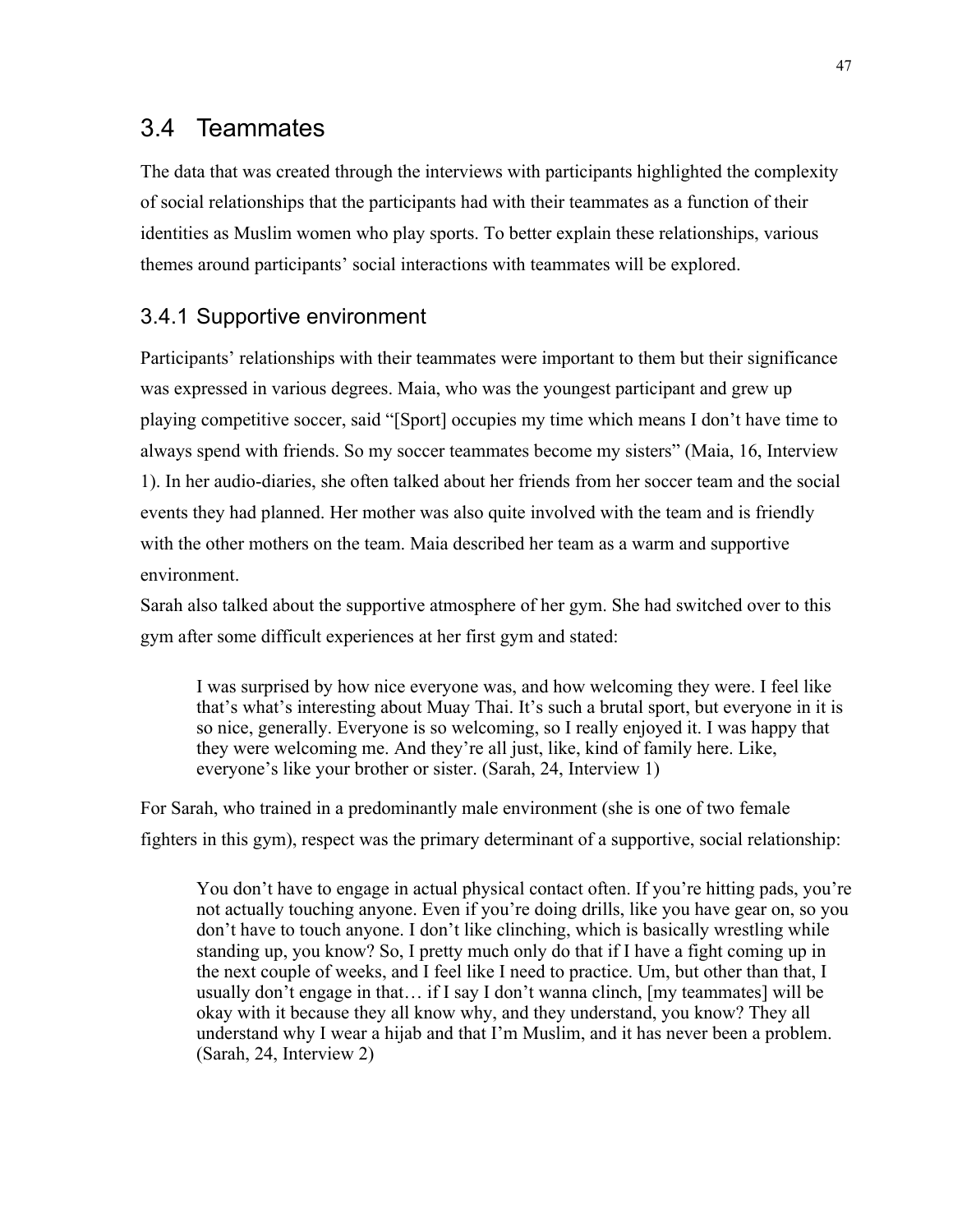Although not a space exclusively for Muslims, she feels comfortable at the gym because she knows that most of the fighters understand and respect her Islamic values. This experience can be juxtaposed with Alamri's (2015) study, which explored the physical activity experiences of female Muslim students in Australia. The students frequently needed to explain their "Islamic" actions (wearing the hijab or not participating in mixed-sex activities), which exposed them to ignorant and prejudicial comments (Alamari, 2015). For Sarah, the head coach educated his fighters but more importantly maintained an environment where respect is key, which decreased the likelihood of these negative encounters.

Tasnim did not have a lot to say about her teammates in our first interview together but she mentioned interactions with her teammates in her audio-diaries while away at OFSAA. When I asked her to talk about that experience, she stated:

We only had like two games a day and they were really spread out so we had a lot of time to hang out with each other. So we hung out at the hotel and at the mall. And even when we were just like driving from place to place, I was with the same girls in the car and in the hotel, so I got way closer to them than I had before during the season, so that was really fun. During the season, I didn't really feel close to any of them but then I got to spend so much time with them and it was just really fun. Umm, obviously like in the hotel, when I took off my hijab. They were like, 'oh my god, your hair. Like, I've never seen it before.' Stuff like that. (Tasnim, 16, Interview 2)

Although she had not mentioned any unpleasant or awkward encounters during our first interview, it seemed that she had initially felt uncomfortable and reserved with her teammates. After this trip, where they travelled to Guelph, it seemed that she was able to build a more substantial relationship with them outside of a sport and school setting. Notably, it appeared that showing them her hair was a big moment and helped them establish a bond. For Tasnim, it was a natural moment for her as she is accustomed to family and female friends seeing her hair, but it was a significant moment for her non-Muslim teammates who were seeing a different side of her for the first time. Literature to date on the experiences of Muslim women in sport has not explored this notion of vulnerability that may be associated with showing one's hair to their teammates, but it has interesting implications for relationships with teammates. In Tasnim's case, it made her feel closer to her teammates and established a bond that carried through to the rest of the season.

This interaction also highlights a phenomenon that Yegenoglu (1998) refers to as a "Western/colonial desire to see". By allowing her teammates to see and interact with her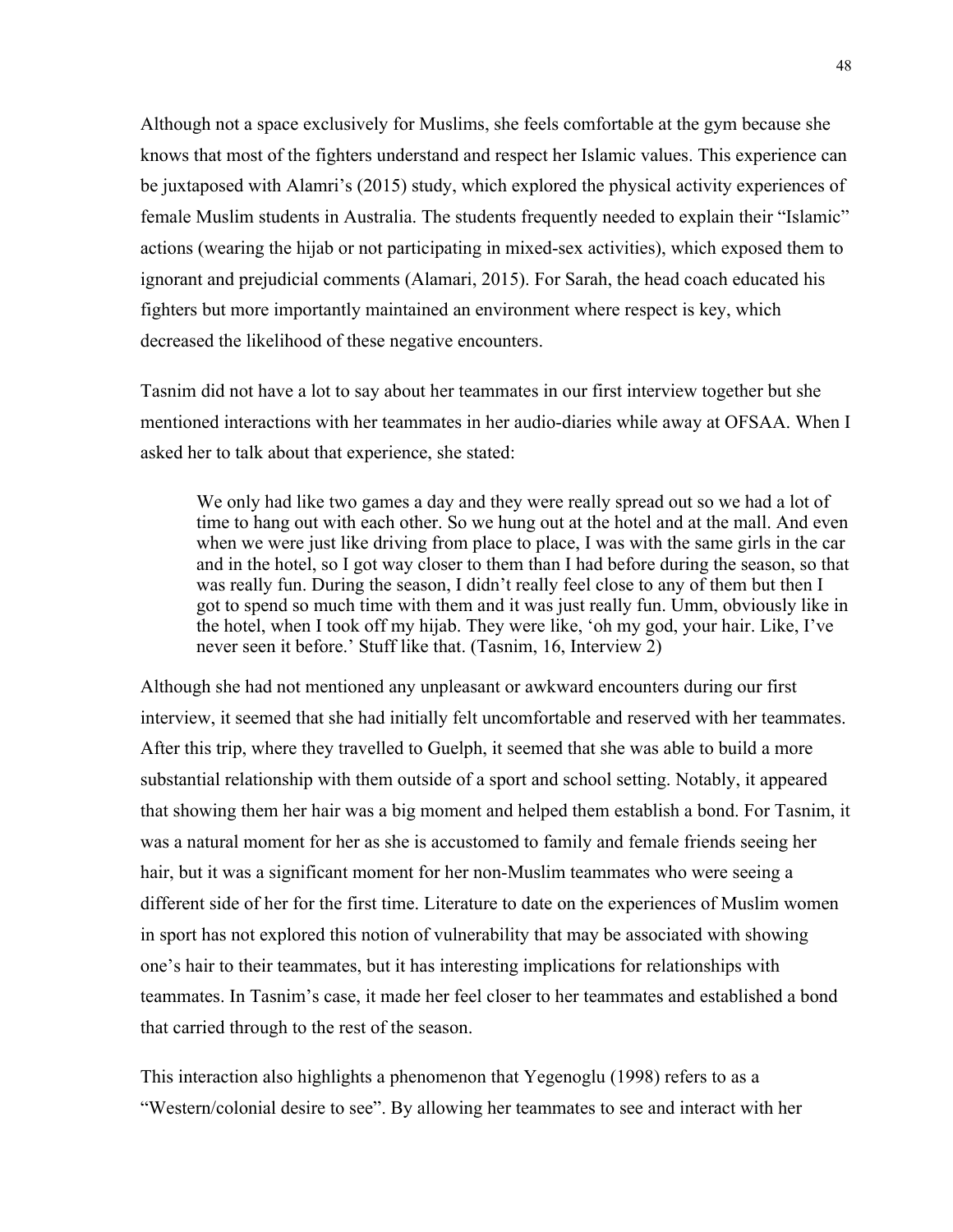without the hijab, Tasnim becomes less of a mystery. This desire to see and unveil Muslim women is understood as a way to make them more familiar in relation to dominant, Western notions of femininity (Samie & Sehlikoglu, 2015). In essence, this "desire to see" continues to objectify and perpetuate the Orientalization of Muslim women. This has important implications for Western sport settings, which tend to emphasize high visibility of the body. Although, Tasnim found unveiling was a bonding experience, other Hijabis may not feel as comfortable. The hijab is a crucial part of Muslim women's identity and they should not feel the need to unveil to satisfy other people's desire, even in female only spaces.

#### 3.4.2 Solidarity

Participants also described the way their teammates actively came to their defense during difficult moments with referees. At a national beach volleyball competition, a referee told Laila that she and her partner could not compete because they were not wearing identical outfits. Laila recounted being overwhelmed and said:

Some refs would let it go, I guess they would assume, or they'd ask and I'd be like, "It's religious" and they just let it go. But one ref was being really sticky about it, and I remember my partner having to like change what she was wearing to match what I was. (Laila, 20, Interview 1)

Laila's father came to speak with the referee, who refused to budge on his decision. Laila recounts her embarrassment and gratitude that her teammate chose to put on leggings and a long sleeve so they would not be disqualified. Laila also noted that her teammate was probably upset that she had to put on more clothes, but made the "sacrifice" in order to compete. Laila was accustomed to sport policies and regulations that dictate what she can and cannot wear as a Muslim woman, but felt more uncomfortable when her non-Muslim teammate was impacted by sport regulations. It seems that young Muslim women understand and have begrudgingly accepted external regulation of their bodies by sport organizations.

Joy also recalled a situation when her teammates stood up for her at a playoff game:

They [referees] do an equipment check before they start a game so they say, "Starting eleven, get on the line" and then they check our cleats and they make sure we're not wearing jewelry and stuff like that. And at that point he goes, "Oh I let you play in this [hijab] the last time but I can't let you play this time."... My teammates stood up for me and they got all sassy and everything and he eventually let me play…I think I was a bit taken aback initially just because I think I was in shock for a minute. Then once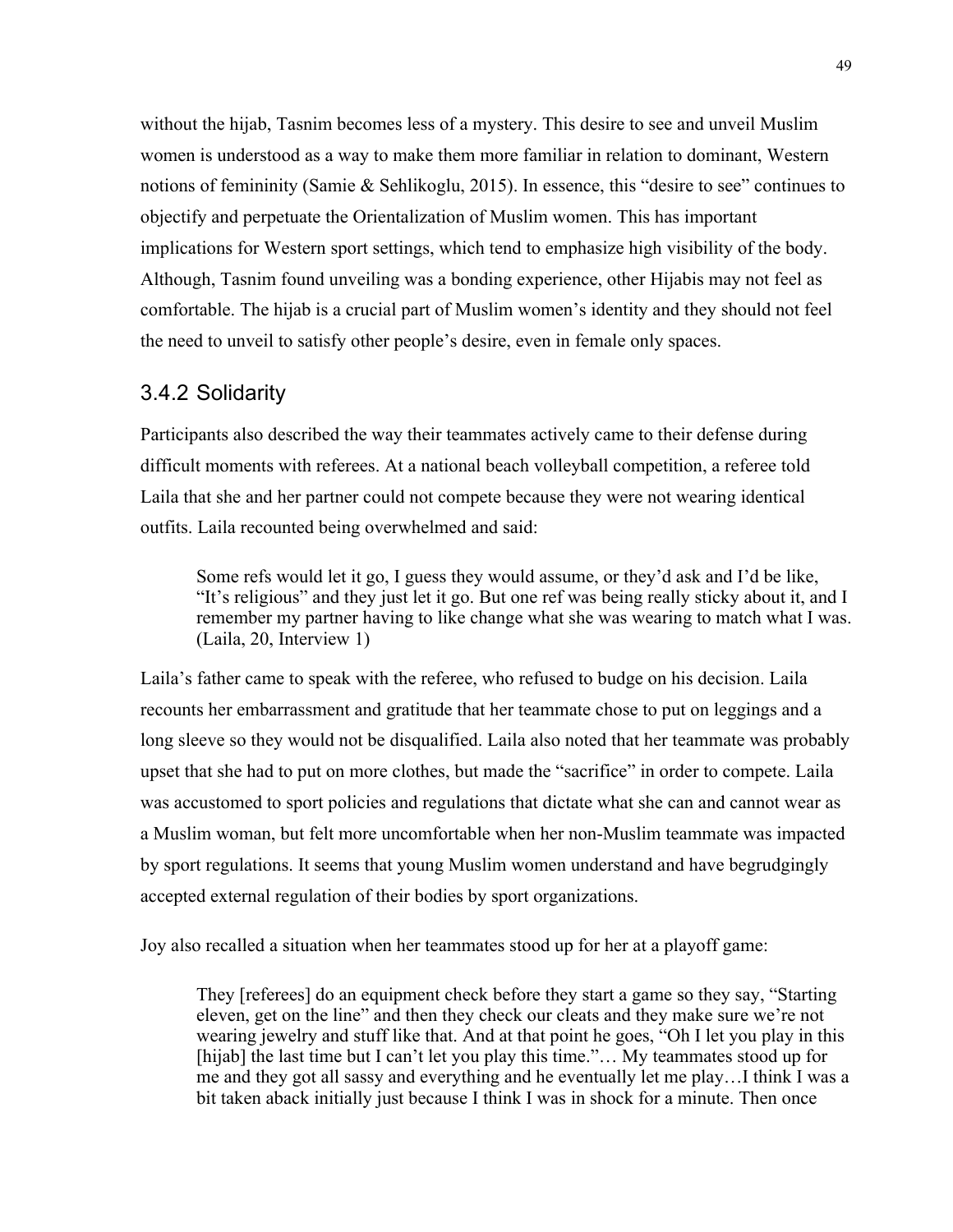everyone else started fighting for me I was like, "Okay get your act together and answer him" … You have to know the rules and the regulations. If I was in the wrong, I would have sat down or whatever. But I knew I was [right]. I always follow the rules so I was okay. (Joy, 26, Interview 1)

Despite knowing that she was not doing anything wrong, being told that she could not play caused Joy to panic. Her teammates stepped in to argue with the referee until she had a chance to regroup. She later talked about how it meant a lot to her to have them defend her in that way.

Khadija also talked about a particular instance where her hijab slipped off during a game:

Everyone on the team is super respectful about, you know, she needs two seconds to like fix [her hijab]. So that's nice. Also during the game once it [the hijab], came undone a little bit and I was like, freaking out… [my teammates] stopped the game. (Khadija, 19, Interview 1)

She talked about how her teammates were kind enough to stop their dodgeball game rather than having her step aside to fix it. The opposing team was angry at the interruption but her teammates ignored them and waited for her to finish fixing her hijab. Khadija later talked about how this display of solidarity strengthened her bond with her teammates and showed her that they "had her back". In this way, Khadija's teammates actively contributed to creating a sense of inclusion in her sport experiences.

### 3.4.3 Social exclusion

Despite these positive experiences with teammates, participants often described situations where they felt excluded within their sport environments. These instances of social exclusion were described in relation to social events containing alcohol and due to differences in sport attire.

#### 3.4.3.1 Alcohol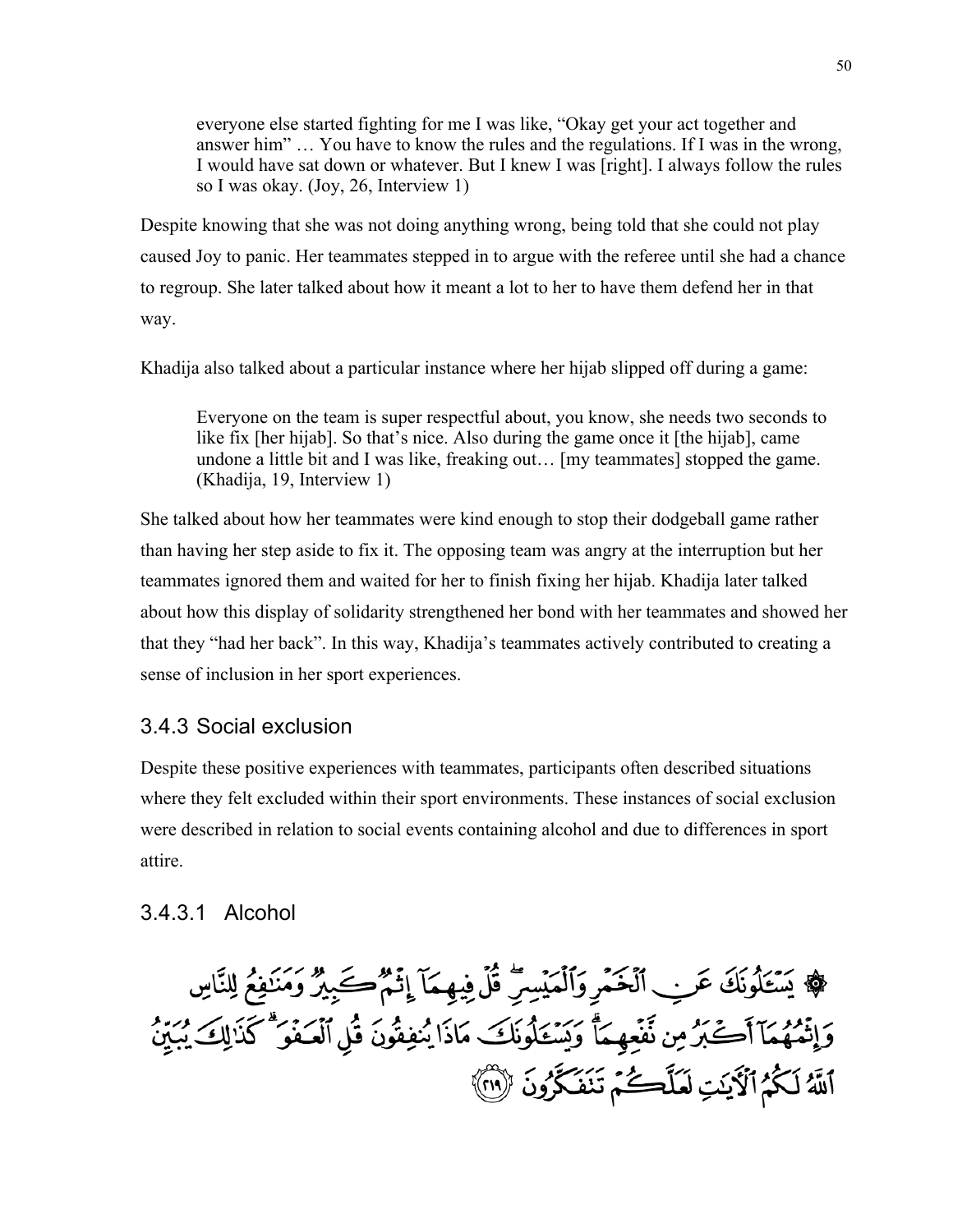They ask you about alcohol and gambling. Say, "In them is great sin and [yet some] benefit for people. But their sin is greater than their benefit." (2:219)

Joy, who immigrated to Canada five years ago, talked about struggling to make friends with her teammates in her first year due to team social events revolving around alcohol:

The captain of the team was like, "Oh I'm having a kegger" or something. I don't know, something at her place and she's like, "Oh you should come too". I'm like, "No, like I don't drink. And she's like, "No, but just come hang out and whatever." And I never went. And then that year, I don't know whether it was just the fact that I was a rookie on the team or whether this also played a part of it, but I did feel like an outsider that first year…Even at practice and whatever, you know, they knew each other because they got drunk together and they hung out together. They all went to that party and stuff. So that first year was a little difficult. (Joy, 26, Interview 1)

Within Islamic teachings, the use of intoxicants, such as alcohol, are prohibited. For many Muslims, this means that they do not drink, sell, serve, or even frequent environments where alcohol is being consumed (Tirmidhi and Ibn Majah). Although there are variations in interpretation of hadiths related to alcohol, it is commonly understood to be haram (forbidden) within all Islamic schools of thought. For Joy and other participants of this study, attending these types of team-bonding events was perceived to be contrary to their religious beliefs. She noted that not attending the party made her even more of an outsider on the team because the rest of the team was able to connect and form a relationship at that event. Years later, Joy said that being excluded from social team events did not bother her quite as much, but notes that it did still affect her overall relationship with her teammates:

Socializing in college is going to the bar, going out on the weekends and drinking and partying and that kind of thing. So there's a whole culture outside of here which I don't necessarily participate in. Sometimes we'll come back at practice or we'd be sitting in school, we're all hanging out and they're like, "Oh my God, you know last night blah blah blah this happened or that happened." Or like I'll see it on their snaps and stuff and it's just like "Oh". (Joy, 26, Interview 2)

Tasnim also talked about how members of her team have gotten to be close friends because of the bonds they formed at parties that she chooses not to go to:

[Drinking] is a big thing because obviously, going to parties and stuff. And you just have to say no. But it's much easier because I have my other friend too. It'd be kind of awkward if I was by myself. But they had like a couple parties on the weekend, basketball team parties and in the group chat, they were talking about all the alcohol they were gonna bring. Me and my friend were just like, "Mmm, no thanks." They had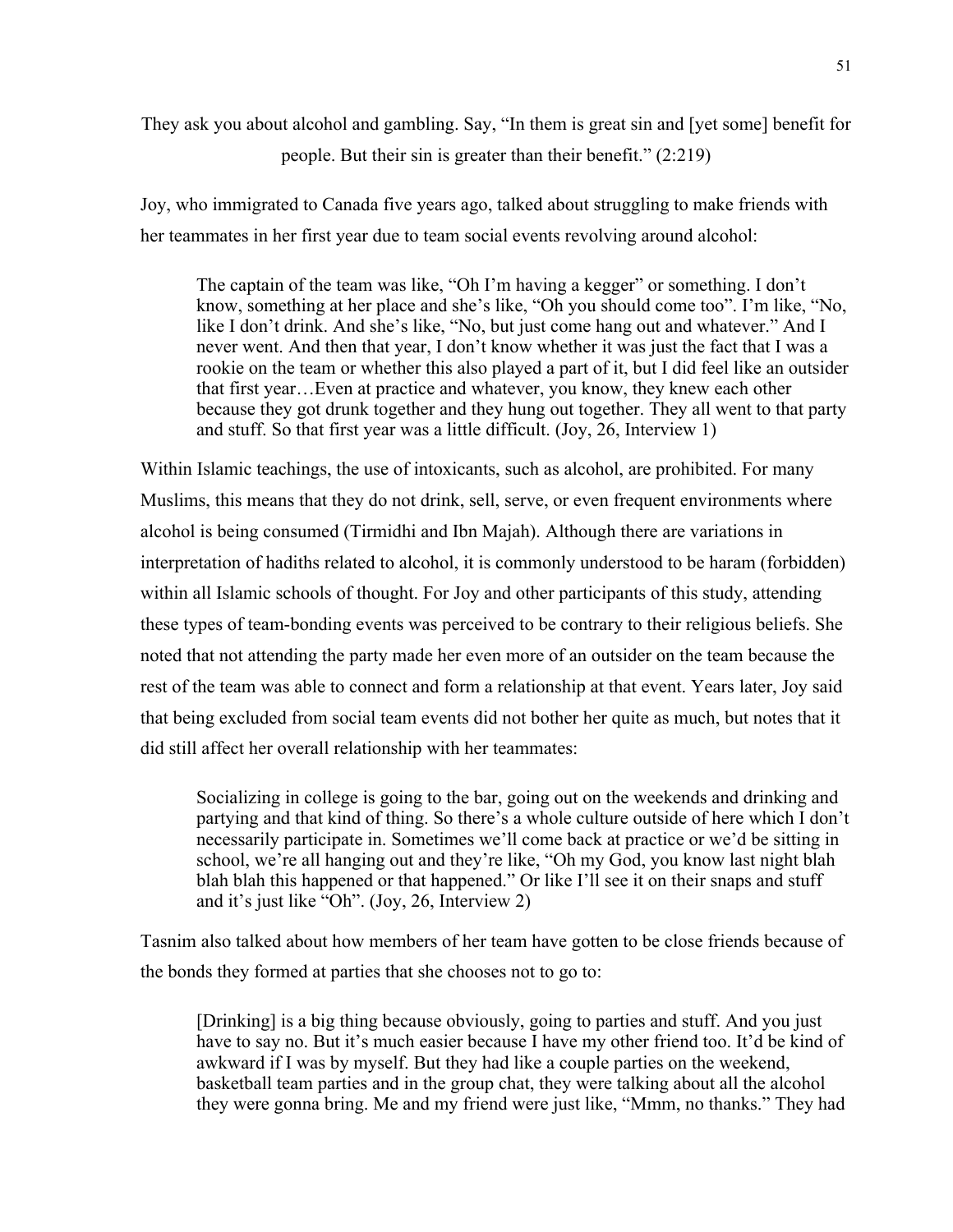a really good time. I remember seeing – well everyone was talking about it like on Snapchat and everything, umm they posted stuff. (Tasnim, 16, Interview 2)

Tasnim, who was still in high school, found it easier to avoid attending these parties because she had a friend on the team who was also Muslim. However, this often positioned both of them as the "Muslim outsiders" on the team.

While literature to date has not explored the experiences of Muslim women as pertaining to the place of alcohol in sport, broader research on sport-related drinking is useful to understand this issue. Burdsey (2010) explored the experiences of British Muslim cricket players and noted that they remain largely excluded due to their religious identity. Interestingly, he noted that English cricket players and fans that visited Pakistan for cricket matches complained of facing "an unbearable absence of alcohol" (Burdsey, 2010, p. 316). It is also important to note that sport-related drinking has historically been linked to a normative culture of heavy drinking among men (Palmer & Thompson, 2007). The participants of this study noted that sportrelated drinking also played an integral role in the lives of female athletes. Therefore, future research should address this gap in literature by deepening our understanding of women and sport-related drinking as well as how athletes who do not drink for personal or religious reasons are affected by this culture.

Laila also talked about how it was sometimes uncomfortable to explain her adherence to certain Islamic practices or ask for accommodation: "I would like feel a little weird to be like, 'Hey I have to step out to like go pray' or like, 'Yeah I'm fasting so like I'm not gonna eat right now'" (Laila, 20, Interview 2). She also talked about how following the Sunnah, by eating at halal restaurants and not drinking alcohol, often caused barriers to participating fully within her sport community:

[Our team] is planning a Secret Santa and then we're picking a place to go for food. And they're like, "Let's go to hotpot. Let's go to like all-you-can-eat sushi" and I'm like "the last time I went to all-you-can-eat sushi, it's like forty dollars and I can only eat vegetables." And like bars and places where there is alcohol or where a lot of people go. As I get into university – like even my TA was like, "Yeah like for the last tutorial like, let's go grab drinks at the pub we have on campus." And it was just like – you don't really realize like how those things are exclusive. (Laila, 20, Interview 2)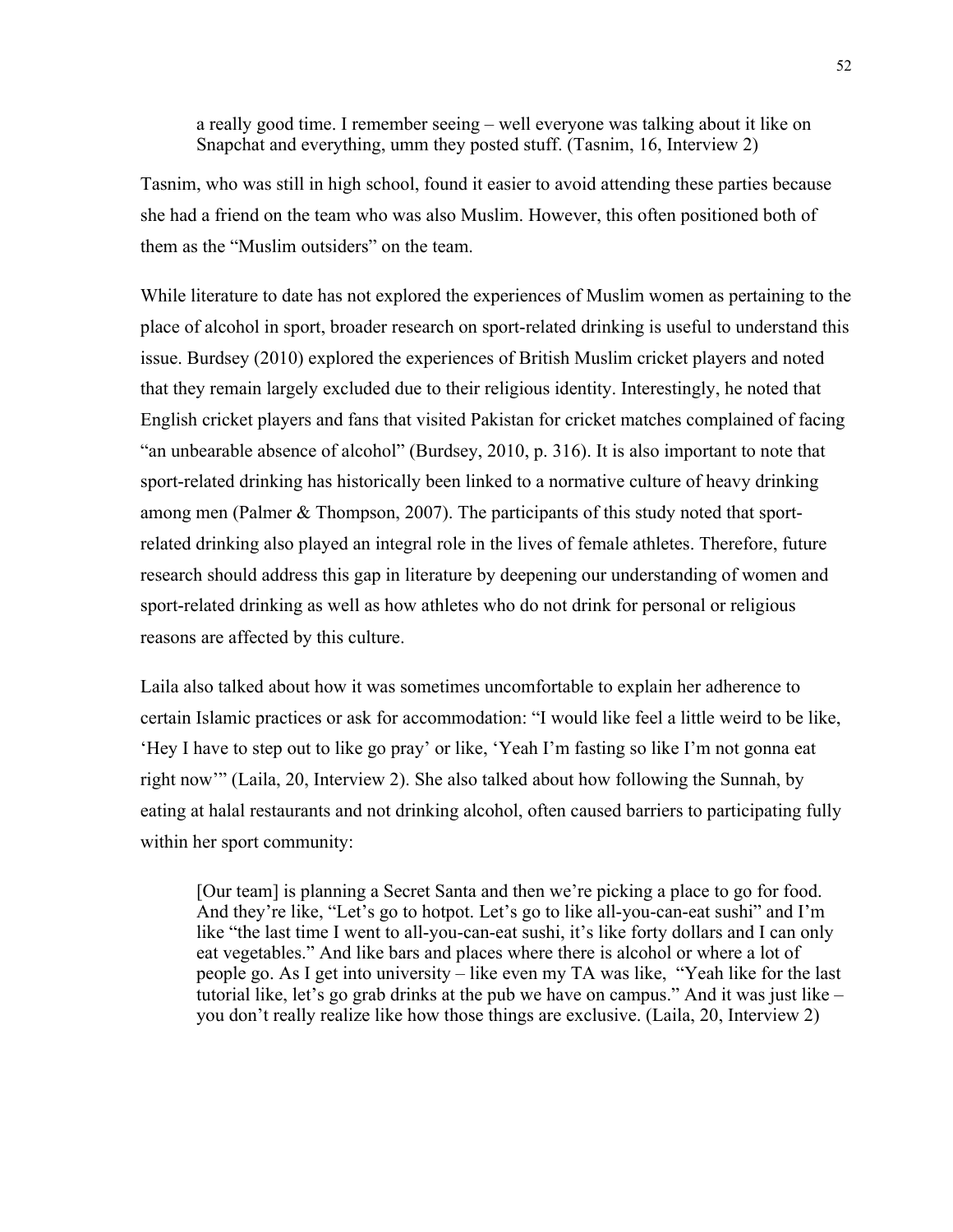Laila expressed her frustration for exclusionary social events that permeate sport and university life. When asked about how she felt as a Muslim woman playing volleyball at her university, she stated:

I think it reflects how even though our school has a lot of initiatives to sort of make environments inclusive and be aware of different religious accommodations, athleticism is still very far behind that. Just because those areas are still really dominated by non-Muslims so it is definitely a lot harder to feel included in those spaces when your needs are never really taken into account. (Laila, 20, Interview 2)

This quote highlights how Laila felt about the fact that sport environments in particular were more difficult spaces to navigate for Muslim women. She perceived that there was a lack of Muslim representation and an unwillingness to accommodate diverse needs, which led to feelings of social exclusion. In essence, the Muslim identities of the participants led them to avoid attending social events that did not accommodate their values, and this in turn led to feelings of isolation and disengagement from teammates. This finding has profound implications, as these social events are often not considered part of the sport context but play a large role in the dynamics of sport teams. Future research should explore how team activities, outside of the sport setting, affect the sport experiences of Muslim women.

#### 3.4.3.2 Sport attire

Participants' choice of modest sport clothing was also a frequent topic of conversation, which may have served to increase feelings of social exclusion in sport. Even at a young age, participants had to be prepared to answer questions in their sport community that related to their choice of clothing. Tasnim talked about how before she wore the hijab, people were often curious as to why she wore long sleeve shirts or pants rather than shorts:

I got a lot of comments on that [sport attire]. Even from little kids like, "Oh why are you wearing pants? Why aren't you wearing shorts?" And they'd like ask their parents and stuff, and I kind of just [needed to] explain since I was little. (Tasnim, 16, Interview 1)

Joy also talked about how her adherence to Islamic values of modesty affected her sport experiences. She mentioned one instance where the referee made her change her long-sleeved undershirt:

Another game I played, the ref made me change the shirt I had on. I had on a white long sleeve undershirt underneath my jersey and he made me change it to black because we had to all – again this idea of like being uniform and so we were wearing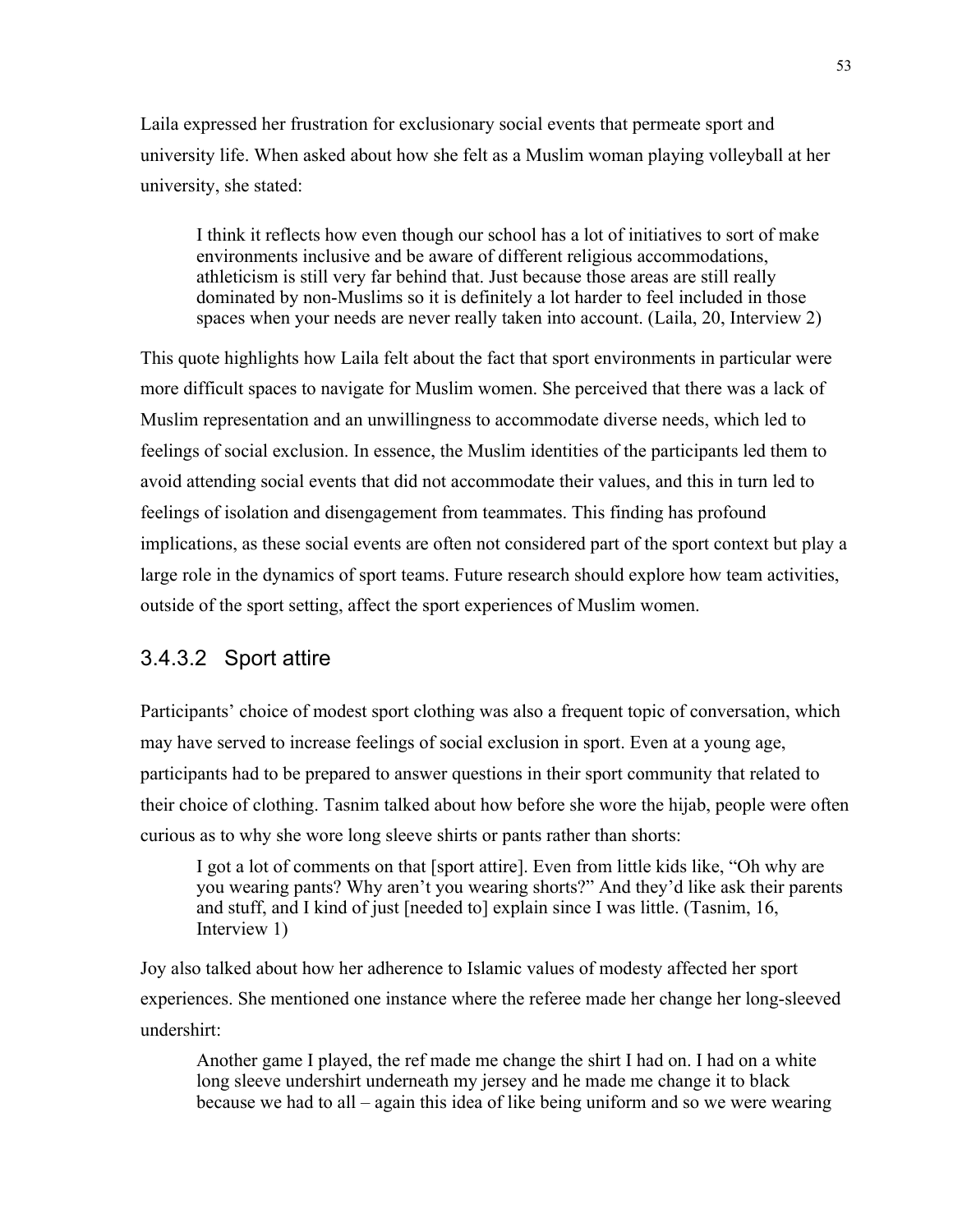black shorts so we had to all be wearing [black shirts]… why would that matter? (Joy, 26, Interview 1)

She expressed her frustration and embarrassment for repeatedly being called out by referees, and in some cases by teammates as well, for dressing differently. Laila also discussed how dressing differently affected her sport experience:

Now as it's getting colder, everyone's bundling up with their hoods and their scarves around their hood and long-sleeves and leggings. So I would say in terms of not really having conversations or interactions about Islam or my hijab specifically, you do sort of feel more like you belong, in that you're feeling less like an outsider when everyone else is kind of dressed at practice the same way, versus the times when it's hot and everyone's complaining about how hot it is. Then they kind of look at you in a way where it's like "oh, we don't know if we should complain in front of her because clearly she has it harder." (Laila, 20, Audio-diary)

In the summer outdoor soccer season, Laila felt that her teammates felt sorry for her because she was covered up while they wore shorts and t-shirts. As they transitioned into the Fall/Winter season, their sport clothing began to resemble hers. Her modest clothes and identity as a Muslim woman became slightly less visible, and made her feel like she belonged with her team. Although the issue of clothing and sport attire has widely been explored in the literature on the experiences of Muslim women, the notion of clothing as a symbolic expression of collective identity has been largely overlooked within a sport team setting. Much of the literature to date has focused on how Muslim women need to modify their sport uniforms to meet religious and cultural expectations. While this was evident in the interviews, participants also spoke of how their uniforms served to highlight the difference between them and their teammates. For young Muslim women who often wear a hijab and add leggings or long-sleeved shirts to their uniform, it may serve as a stark reminder that they are "outsiders" as Laila remarked. This is particularly relevant in light of research that has identified sport uniforms as an important aspect of creating team identity (Slater, Barker, Coffee & Jones, 2015; Biddle-Perry, 2012). Therefore, this theme highlights the need to move beyond focusing on sport attire as a passive barrier for Muslim women engaging in sport and instead reconceptualize clothing and sport uniforms as active symbolic tools that work to create boundaries and construct differences in sport environments.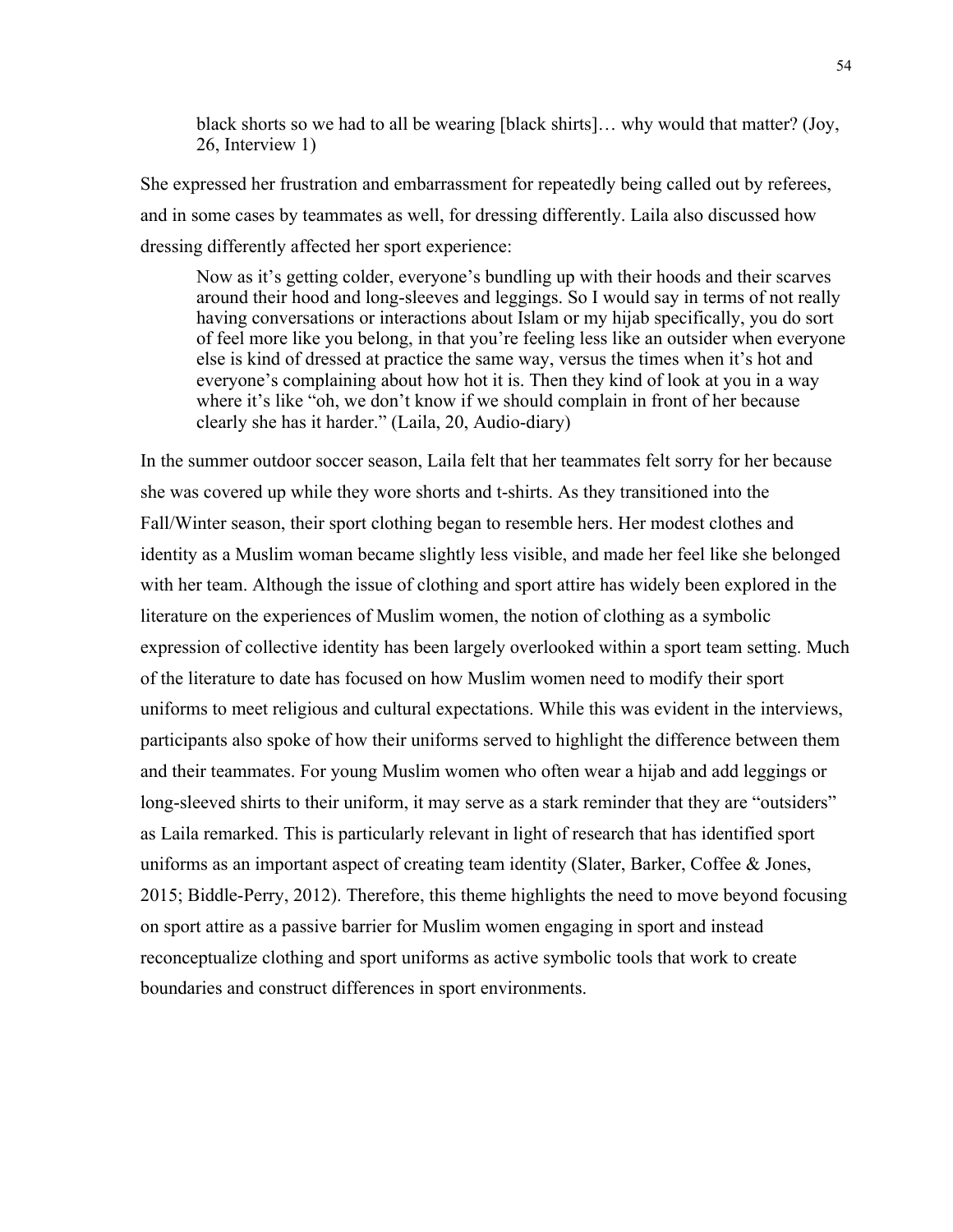### 3.4.4 Setting limits on relationships with teammates

It was evident in my interviews with all the participants that their decision to not attend social events they deemed incompatible with their Islamic values was a conscious and unapologetic one. Khadija talked about the relationship her teammates have with each other and stated:

Honestly, the bond they have centres around alcohol ninety percent of the time so I'm not that jealous… Spending that time together celebrating, it does create a little bit more of like a "yeah we're a team" dynamic between the other players, but then also it's like I don't wanna' participate in that to get that. Like if that's the way that I have to be to get that dynamic, I'm not gonna' do that. (Khadija, 19, Interview 2)

Joy echoed this sentiment when she said:

I don't want a social life because to me a social life over here is going out partying and drinking. Like that's not me. I've gone out with my teammates, these kids a couple of times and l just stand there looking at them and I'm like, 'Oh my God. This is what you wanted to do.' (Joy, 26, Interview 2)

The realization that social events revolved around alcohol led to participants expressing that they needed to set clear limits on their relationships with their teammates. Khadija talked about being friends on the court but not necessarily feeling the need to extend that relationship outside of sport:

Like on the court, we do work together. Yeah, we do work together and so it's like, "I'm okay with you." And then off the court I don't distance myself, but I wouldn't go out of my way to just communicate with you. (Khadija, 19, Interview 2)

Mel expressed the same feeling in our first interview when she said:

Basically we're just teammates. That's it. We just meet in the practice and then we just go our separate ways, and we meet in the practice every week. So we don't really know each other outside of the practices. Obviously I have like my one Hijabi friend that we have talked outside of the practice, but that's it. (Mel, 20, Interview 1)

When I asked her to elaborate in our second interview, she stated:

I wouldn't want a personal close relationship with them. Maybe we can practice more, but I wouldn't wanna like get to know them that much, because for me, friends are who you are. Like, whoever you hang around with, that's who you're gonna' be. So, your friends also encourage you and discourage you from stuff. For example, if you have friends that are always like "yo, let's catch salat" [prayer], you're gonna always catch salat. But if you have friends that are like "yo, it's okay, we'll pray at home or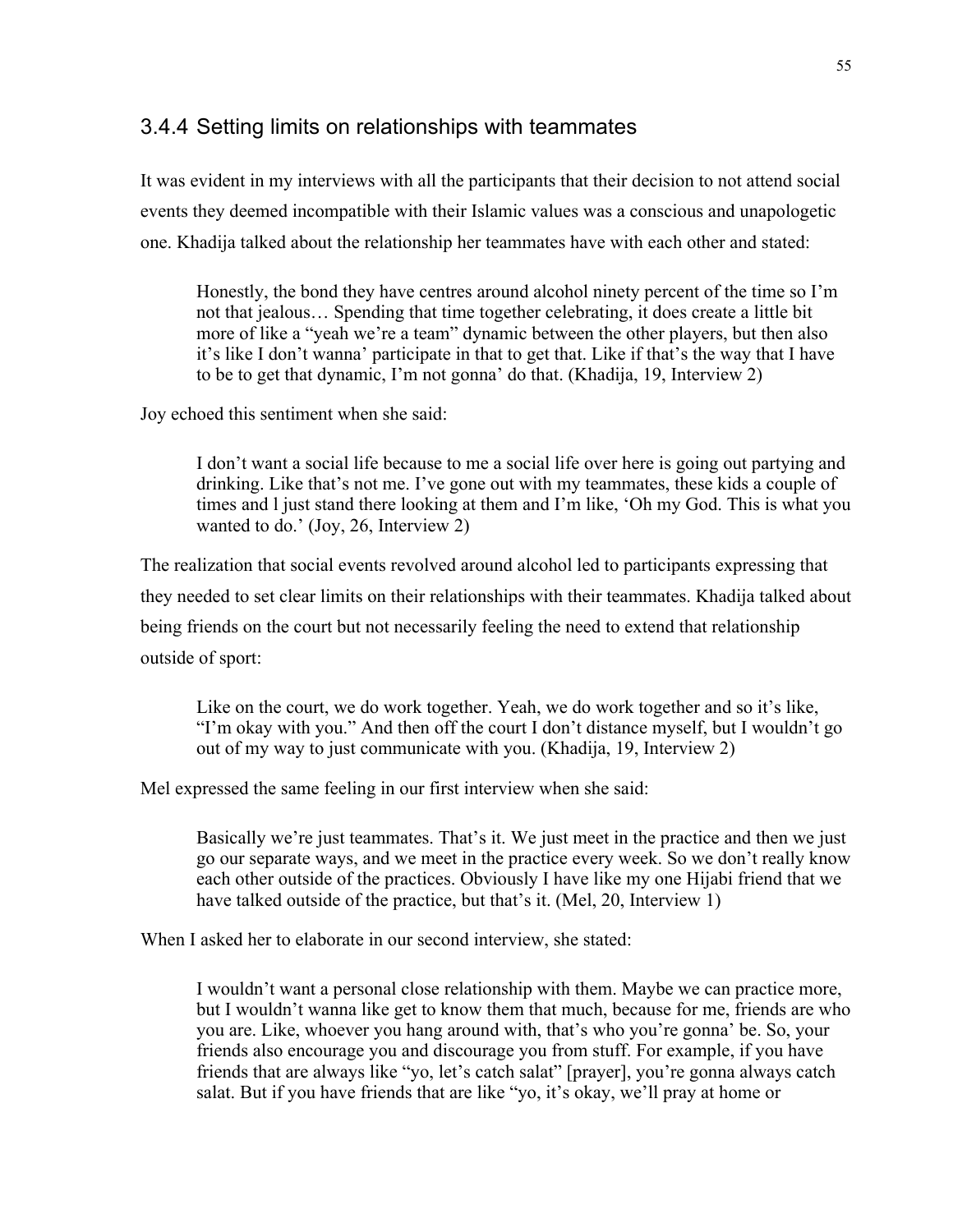whatever", and then you're gonna end up being like who you hang around with. So if I have close non-Muslim friends - I'm not saying they're bad people, but they don't have the same things that I have. Like they don't have prayer five times a day, so they wouldn't encourage me to pray five times a day. Why would they, when they don't do it? So why would they want me to do that, right? So it's just different goals, different paths in life, right? Like I don't mind being friends with them, but not like my close friends. (Mel, 20, Interview 2)

Mel felt that her relationship with her teammates could not extend off the court because they had different values and priorities in life. Although she did not see a problem with having acquaintances or surface-level friendships with her teammates, she expressed only wanting to closely befriend other Muslim people who will encourage her to practice her faith. She did not believe that her non-Muslim teammates would understand the importance of Islam in her life, and feared that they would lead her further away from her religion.

Sarah also felt most comfortable being friendly with her teammates without needing to consider them "close" friends. She stated:

It's like how close do I wanna be with them, you know what I mean? Like I feel like they're all closer to each other but I don't wanna be their best friend necessarily, you know? I feel like I kind of just wanna go in and I wanna have them respect me for how – like I want them to like me as a person also, but I want them to respect me firstly for how good I am and how hard I work at the sport. But I don't feel like I really need a relationship with them that extends beyond that. (Sarah, 24, Interview 2)

For Sarah, having the respect of her teammates was the most important thing. She too did not feel that her relationship with her training partners needed to extend outside of the gym. This finding is particularly interesting when considering numerous studies that aim to develop social capital within societies by promoting social integration via sport programming (Maxwell et al, 2013; Palmer, 2009). Although organizations may be using tools such as Bailey's social inclusion framework (2005) to make spaces more equitable and inviting for Muslim women, it seems that the resulting relationships may not translate outside of those sport spaces. For the young Muslim women in this study, they noted the many exclusionary social activities that their teammates partake in and it has led them to believe that a "close" relationship would not be possible outside of sport. Therefore, social inclusion within sport does not necessarily mean social integration on a societal level.

These findings echo past research on exclusion within the experience of Muslim women but are also reflective of larger patterns of social exclusions within sport. Although sport is often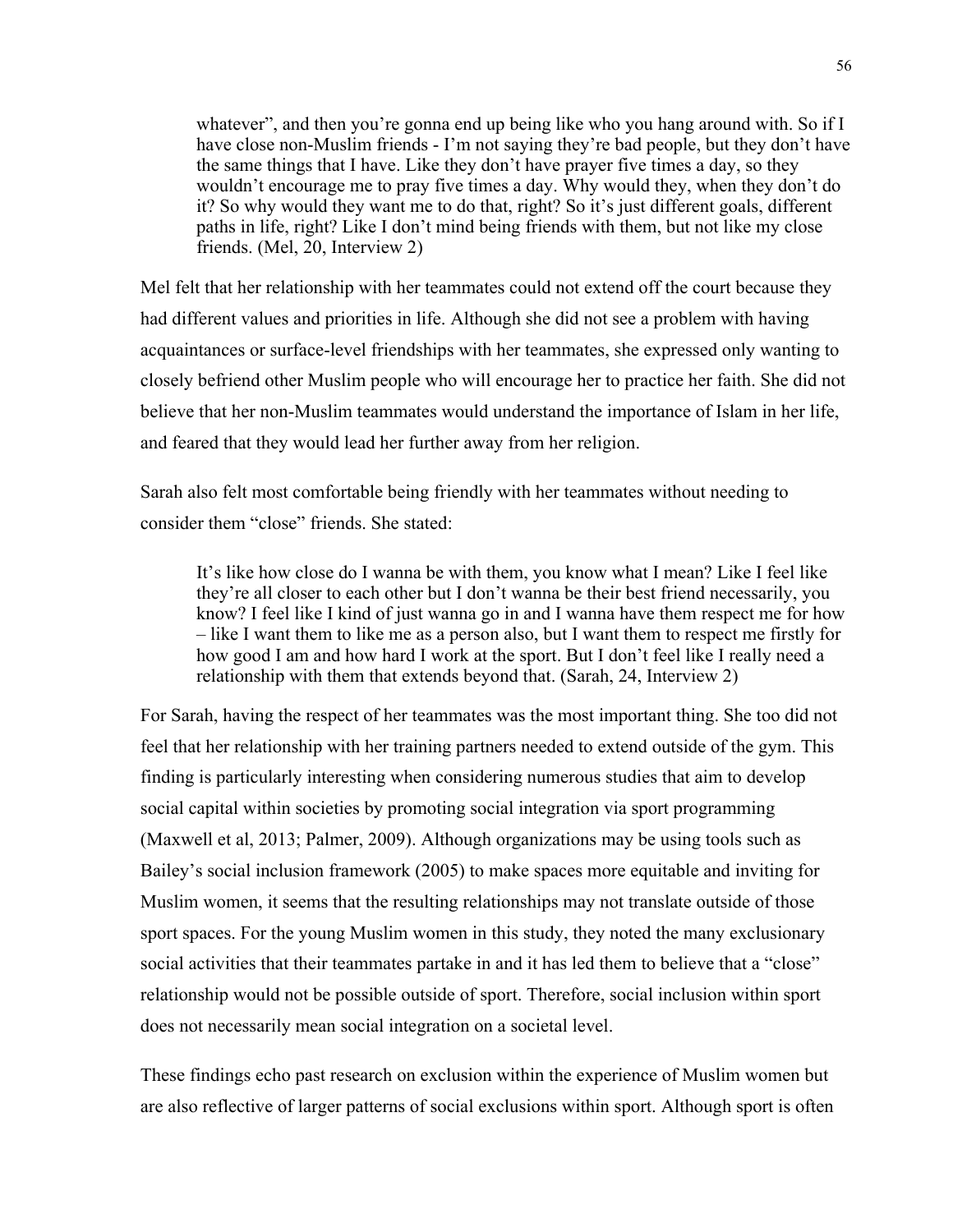positioned as a field where individuals are able to build character, gain confidence and learn to work together, sport spaces are often difficult and messy for marginalized populations. Past research has explored how anti-Black racism (Douglas, 2005; Valentine & Darnell, 2012), homophobia (Anderson, 2002), sexism (Krane, 2001), classism (Bruno Massao & Fasting, 2016; Gayles, Comeaux, Ofoegbu & Grummert, 2018) and transphobia (Semerjian & Cohen, 2006; Lucas-Carr & Krane, 2013) produce and exemplify social exclusion within sport spaces. Therefore, it is important to problematize this notion of sport for inclusion, particularly in sport spaces that are based on highly gendered, White, Christian ideals.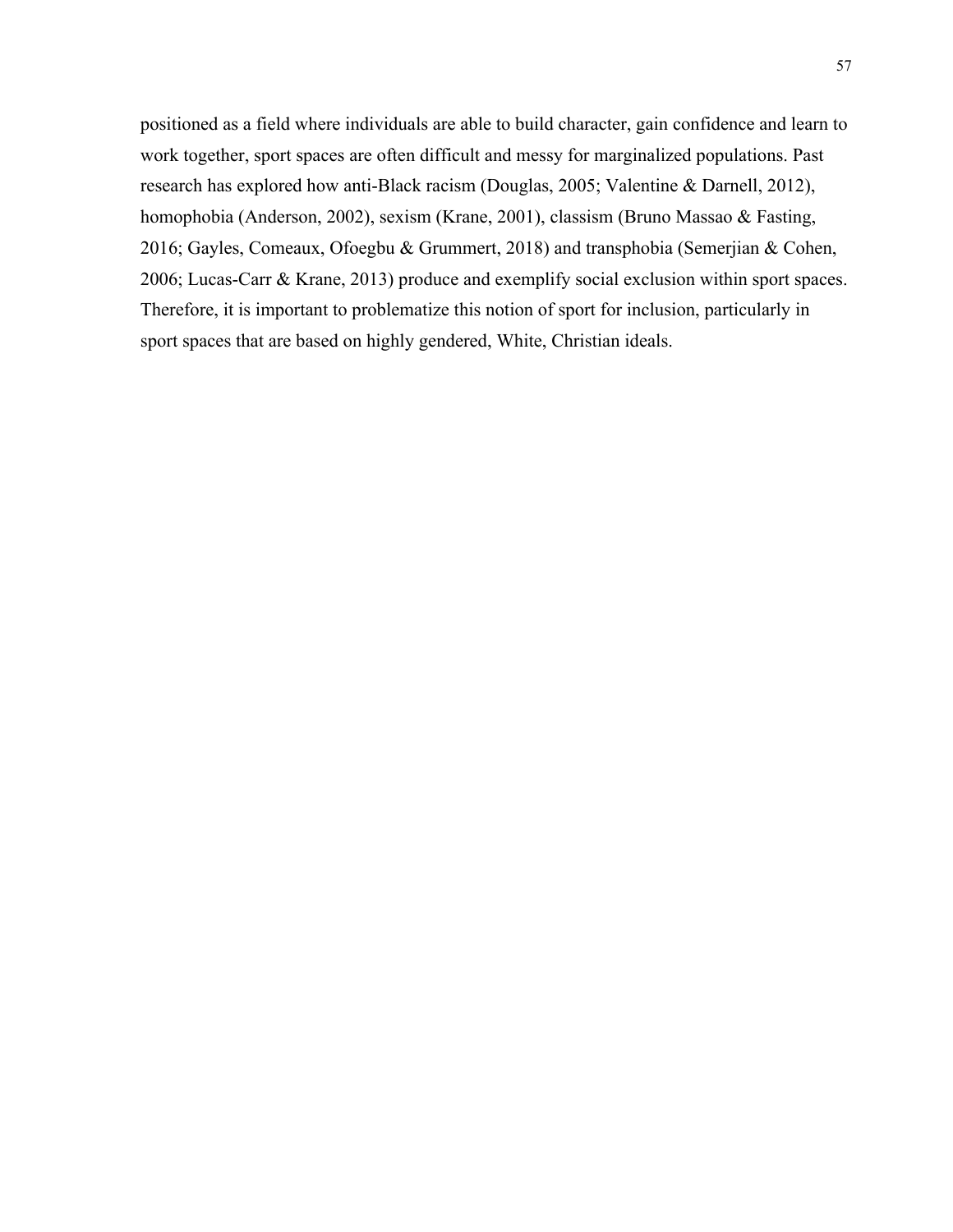## Chapter 4 Social Systems

#### $\overline{4}$ **Overview**

This section will focus more broadly on how the networks of relationships introduced in the last chapter (family, Muslim community, coaches and teammates) are structured and work to shape (or constrain) the sport experiences of the participants. This chapter will illustrate how surveillance (in Muslim and sport spaces) leads to participants modifying their behaviour in order to be socially accepted. Islamophobia and mainstream representations of Muslim women in the media will also be explored to better demonstrate how the participants understand and experience sport in a Western context.

## 4.1 Surveillance

وَأَقِيمُواْ ٱلصَّلَوٰةَ وَءَاتُواْ ٱلزَّكَوٰةَ ۚ وَمَا نُقَدِّمُواْ لِأَنفُسِكُمْ مِّنۡ خَيۡرٍ تَجِدُوهُ عِندَ ٱللَّهِ إِنَّ ٱللَّهَ بِمَا تَعْمَلُوبَ بَصِينٌ (١١)

*And be regular in prayer, and regular in charity: And whatever good you send forth for your souls before you (from this life), you shall find it with Allah: Surely, Allah sees well all that you do. (2:110)* 

Within the social context of sport and the relationships that participants had with their parents, family, coaches and teammates, a recurring theme of surveillance was identified. Participants reported feeling seen or under constant surveillance due to wearing the hijab. Sarah said, "I've been wearing a hijab since I was nine. So I'm very used to the reactions I get from people and, you know, just feeling kind of seen" (Sarah, 24, Interview 1). When I asked Laila about her transition to wearing the hijab two years ago, she stated, "I feel like now that I started wearing a hijab, I'm a lot more conscious about what it means to be a Muslim woman. And like, how I'm being perceived in different spaces" (Laila, 20, Interview 1). These quotes highlight not only the feeling of being seen or being under surveillance, but also the way in which participants were conscious of other people's perceptions of them. These quotes also suggest that their perceptions of surveillance differed depending on the spaces that they occupied.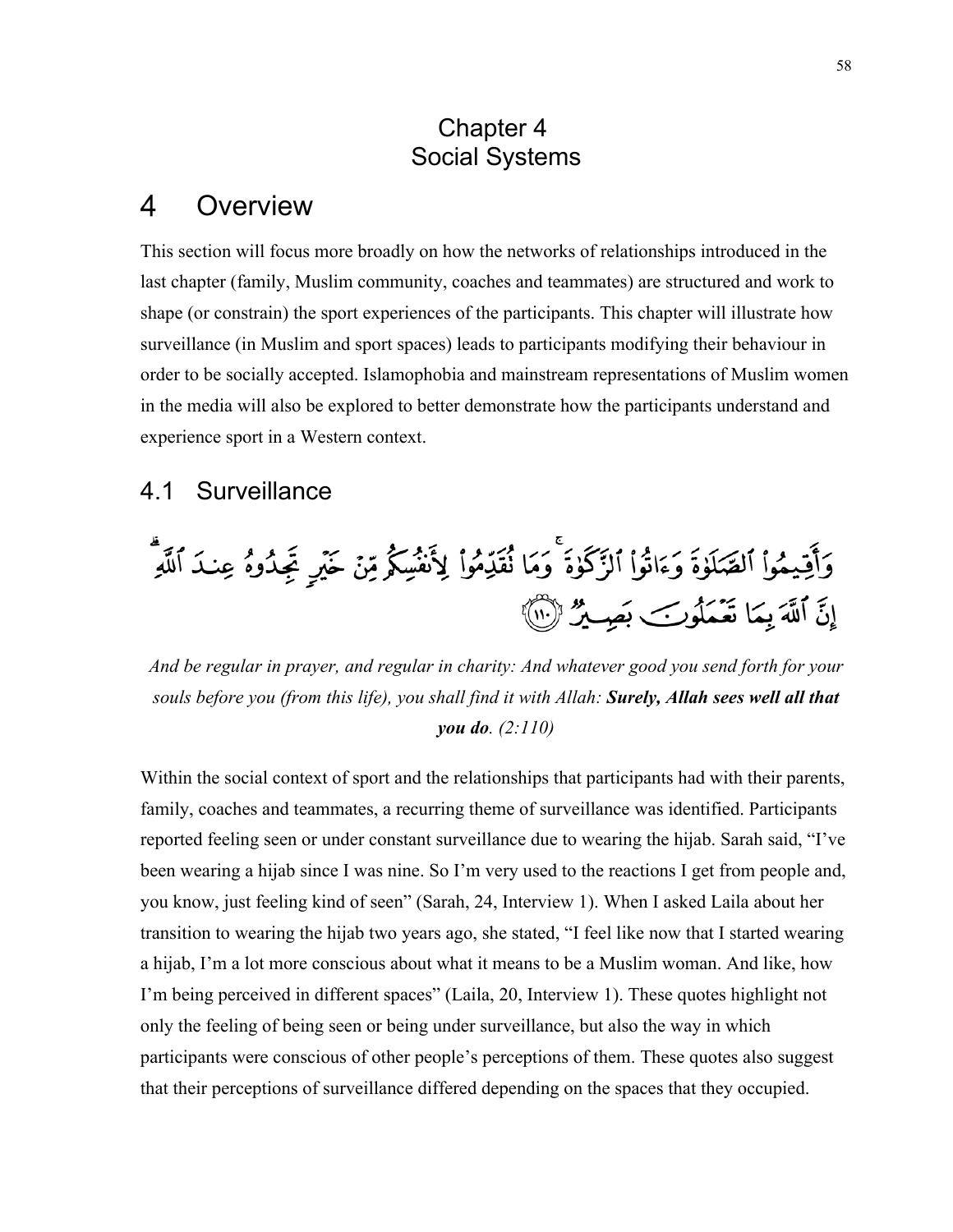This notion of surveillance is supported by research on Muslim women, South Asian, and "brown" folks in the sport literature and more broadly. The Othering of Muslim women through the association of terrorism with brown bodies and the hijab, in particular, has resulted in experiences of discrimination via surveillance of these bodies in public spaces (Finn, 2011). It is important here to understand that the body can be conceptualized as both a biological entity and a socially constructed phenomenon. As noted in the literature review, the veiled, brown female body serves as a symbolic representation of Islam (Ahmad, 2011). Perhaps for this reason, Muslims, and brown bodies in general, have been unduly subjected to authoritative surveillance in airports, public transportation and online (Finn, 2011). This new Orientalism which positions Islam as violent, anti-democratic and inherently anti-Western may serve to legitimize surveillance of Muslim bodies in public spaces (Hamdon, 2010). Interestingly, this authoritative surveillance is often paired with surveillance by "ordinary" public citizens. Participants of this study reported experiences of this everyday surveillance in sport spaces as well as among the Muslim community.

Foucault's theories of surveillance are a particularly helpful tool in order to better understand how these young Muslim women experienced and responded to this surveillance. In Discipline and Punish, Foucault builds on Jeremy Bentham's notion of the Panopticon to describe the function of discipline as an instrument of power (Foucault, 1979). The Panopticon is a circular building with an observation tower in the centre, which allows for increased security by allowing those in power, to effectively monitor everyone in the surrounding building from the central tower. By placing people in a state of constant visibility, the efficiency of the Panopticon is maximized, even when there is no one asserting their power: individuals in the building begin to self-police because they believe they are under surveillance (Foucault, 1979). As Foucault states, the Panopticon serves to "arrange things [so] that the surveillance is permanent in its effects, even if it is discontinuous in its action; that the perfection of power should tend to render its actual exercise unnecessary (Foucault, 1979, pp. 201). It is important to note that the Panopticon is a metaphorical representation of the way power works within society. The Panopticon works to discipline and control large groups of people in a way that is efficient and self-sustaining. As we will explore in the following few sections, the young Muslim women in this study constantly perceived that they were under surveillance in both their Muslim and sport communities. Their persistent social alertness, increased mindfulness,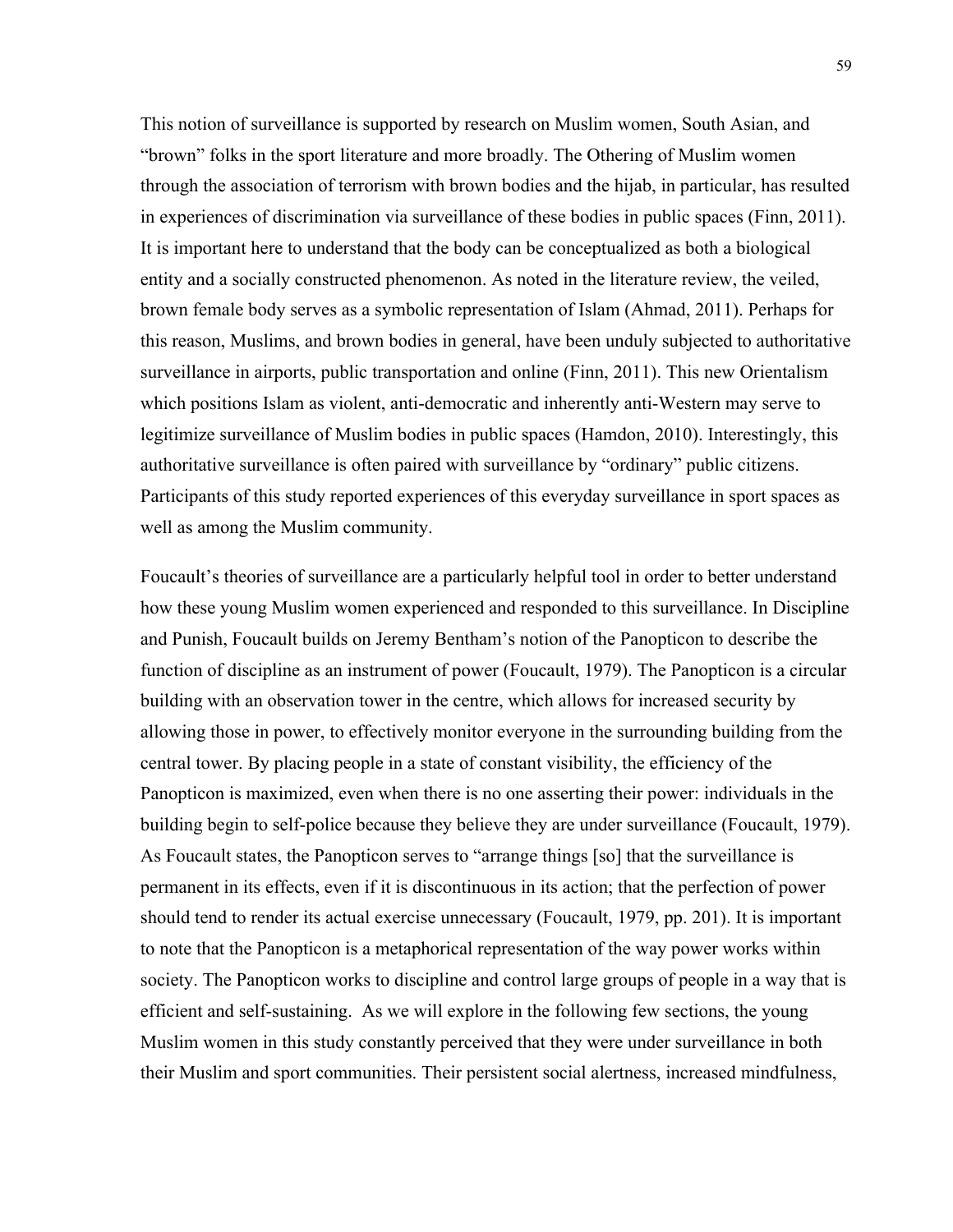and "reflection" forced these young Muslim women to self-monitor in order to behave in a socially acceptable manner.

#### 4.1.1 Surveillance in sport spaces

Participants expressed feeling visible and under surveillance when they were in sport spaces. When I asked Khadija to describe her first few sessions working out at the gym at her condo, she stated:

Umm, in the beginning I used to feel it a lot. I was like, "oh my God everyone's staring at me." Cause again like workout clothes they're not exactly the most loose things so everyone could see everything, and I'm not really comfortable with that. (Khadija, 19, Interview 1)

This quote highlights that wearing sport attire heightened her discomfort and feeling of being seen within sport spaces. When I asked her to expand on this feeling, she stated:

It's off-putting when people stare at you and you don't really know what they're staring at you for… and then the anxiety kicks in and you're like, " okay I'm just gonna like leave now. I'm just gonna go." (Khadija, 19, Interview 1)

Similar to Laila, Khadija thought about and questioned the perceptions that others had of her in those spaces by trying to figure out why she was being stared at. She left the gym because she felt that she did not belong in the space and began to feel anxious under the surveillance of other people in the gym. There has been research on South Asian and Middle Eastern immigrants that explores the way in which surveillance works to racialize individuals and reduce their mobility and access to public spaces (Omi & Winant, 1994; Finn, 2011). This was evidenced in Khadija's experience: feeling under surveillance at the gym made her so uncomfortable that she decided to leave. From her perspective, and perhaps from the perspective of the people who were staring at her, the gym is not a place for Muslim women.

Sarah also discussed this feeling of being under surveillance in sport spaces when she said, "I felt very obvious. I felt like everyone's looking at me 'cause it was mostly men in the gym, and then, if there were any women, there were definitely no Muslim women" (Sarah, 24, Interview 1). She expanded on this further:

'Cause I feel like anywhere I go, I'm just viewed more as a hijab than as a girl. You know, I feel like I'd be viewed as a Black woman if I didn't wear a hijab… The main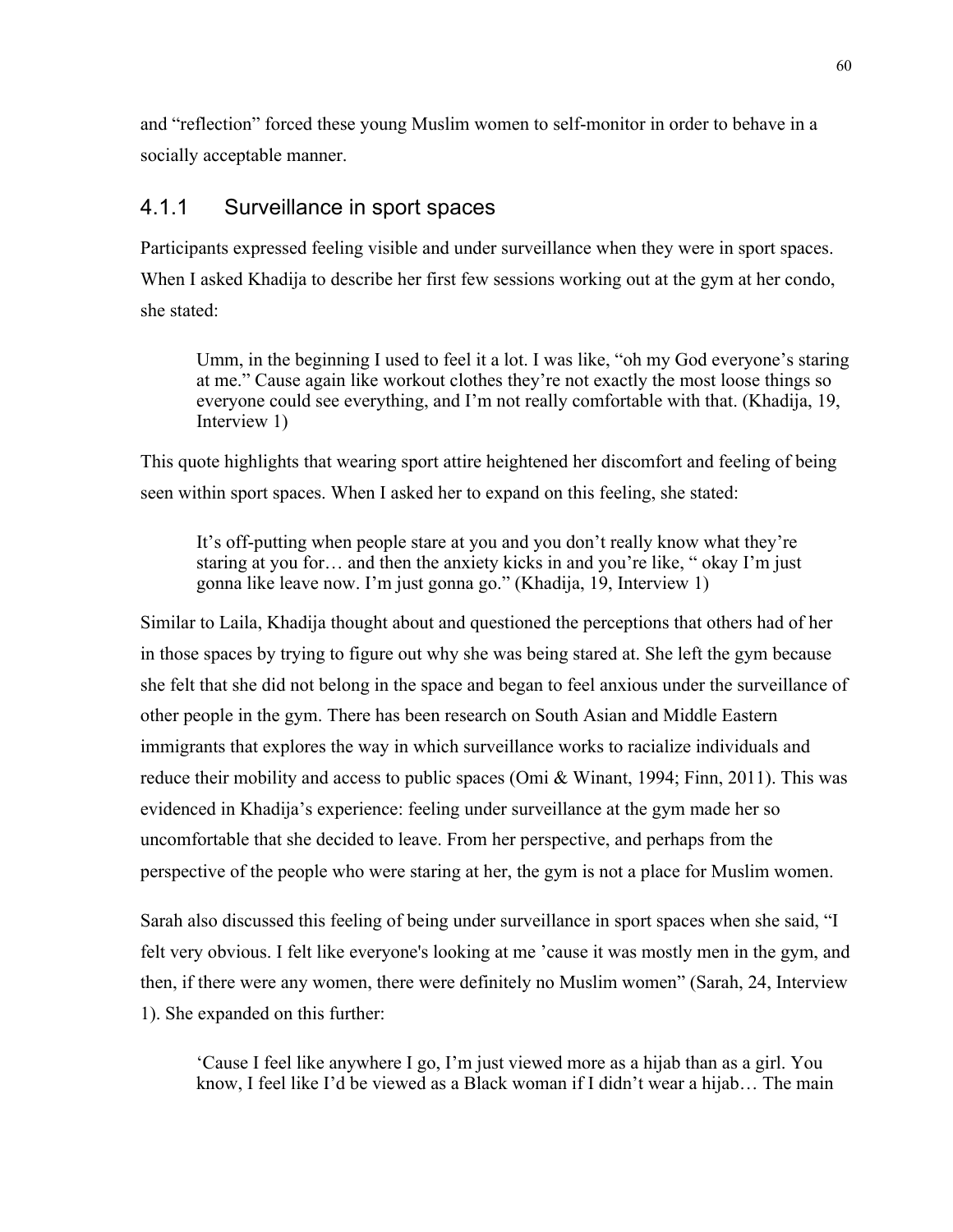thing that people see me as now - I feel like they see me as a hijab. (Sarah, 24, Interview 1)

Therefore, participants felt that they were being watched primarily due to the hijab and their identity as Muslims. It is important to note that "Muslim" often not only indicates a religious identity but also functions as a racial classification that homogenizes people from the Middle East, North Africa, South Asia, etc. (Shams, 2018). Ahmed (2011) also describes how within Western nations, racial identity acts as a major identifier of the "other". In a study that explored the surveillance experiences of college aged South Asian women in the U.S, participants described feeling watched by non-authoritative White Americans (Finn, 2011). The term "non-authoritative" is used to refer to ordinary citizens who are not in positions of relative power or authority. The Muslim women in Finn's (2011) study felt that being under surveillance marked them as potential terrorists and differentiated them from White Americans. In the present study, Sarah seemed to recognize this, and noted that her identity as a Black woman was essentially negated by her identity as "Muslim". In essence, being Muslim in the West, and in Eurocentric sport spaces in particular, served to erase other aspects of these young Muslim women's social and personal identities.

These quotes echo the sport experiences of other non-normative athlete's experiences. Douglas (2012) describes the way in which Serena and Venus Williams, two Black female athletes in a predominantly White, elitist sport of tennis, have been surveilled by the media in an attempt to observe and control their representation. Through racist and sexist media coverage of their lives, on and off the tennis-court, Serena and Venus have been under the watchful gaze of White tennis association (and fans) to quickly point out any signs of deviancy. This surveillance has also been noted with Black female athletes in collegiate athletes in the United States (Foster, 2003; Lee, Bernstein, Etzel, Gearity & Kuklick, 2018), racialized NBA players (Leonard, 2015) and female rugby players (Chase, 2006). Similar to these other marginalized populations, the participants of this study were cognisant of being under surveillance for trespassing on a space that was not designed for them. This research supports past data but also highlights the unique challenge that these young Muslim women faced as they navigated sexism, racism and Islamophobia in sport.

#### 4.1.2 Surveillance in the Muslim community

The feeling of being under surveillance was also mentioned in relation to the Muslim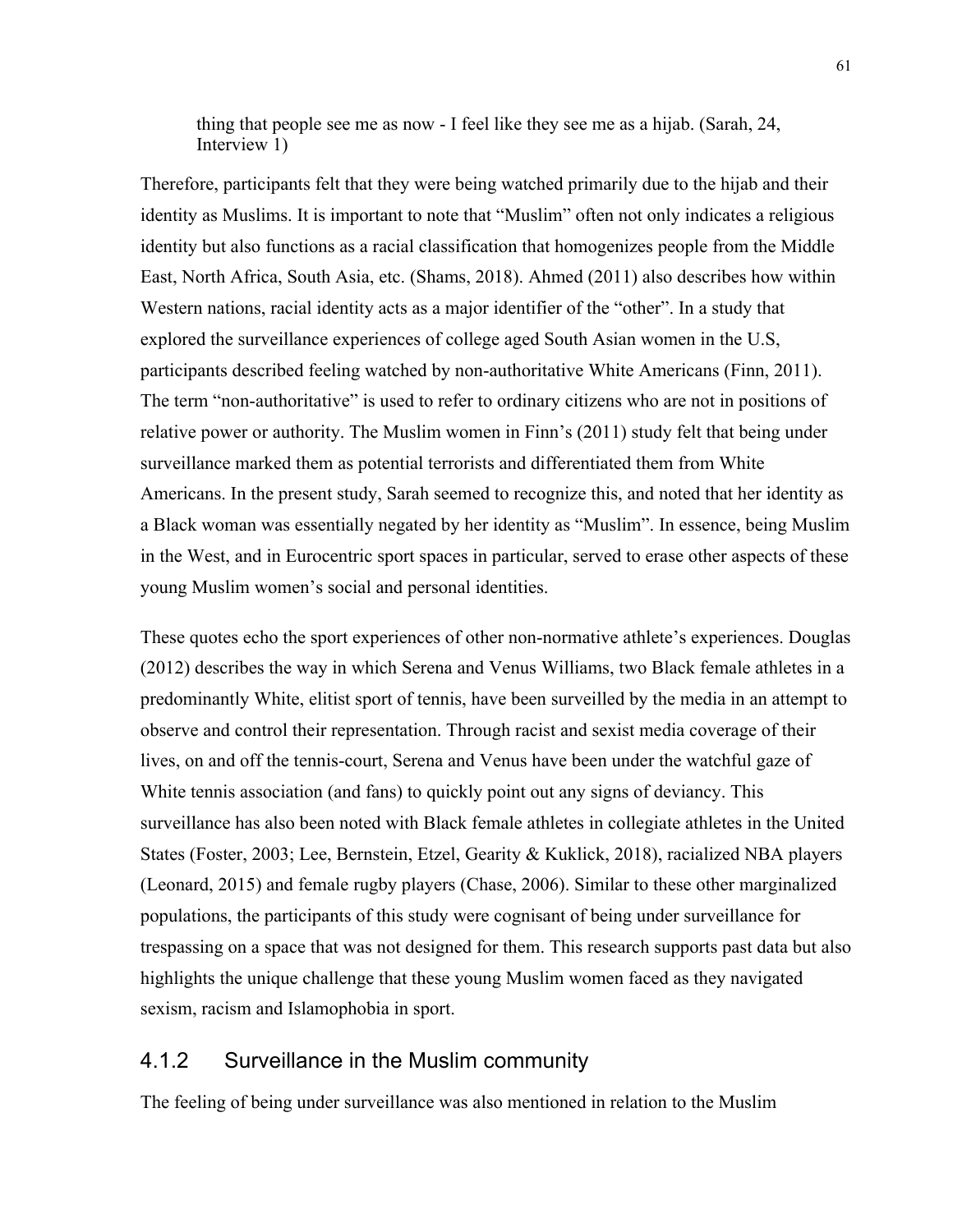community. Mel talked about how she was aware that although no one made direct comments to her, she felt that she was being watched. She stated:

I would wear Adidas pants and stuff, and then umm, no one [in my family or Muslim community] said anything to me directly, but you kind of know they can see it. And you know you're not supposed to wear tight stuff, you know what I mean? So, for example, when I leave the house, I can't leave the house wearing what I play sports in because I have to cover up. Then I can take off my jacket or whatever when I play. So like, no one said anything directly, but like, it's there. (Mel, 20, Interview 1)

Sarah also talked about feeling under surveillance by Muslim neighbours and community members:

I'm also always kind of worried about like who's watching me… Instead of worrying about if Allah is watching me, like I'm just thinking of what neighbour [is]. If I'm ever leaving the house to go to the gym, I always put sweatpants on top of my shorts and leggings because I know that certain neighbours will be like, "Why – What are you wearing blah blah blah?" (Sarah, 24, Interview 1)

It is interesting to note that Sarah juxtaposes this surveillance from her neighbours with the religious belief that she was under surveillance by God. While being watched by Allah is highlighted as important, Sarah expressed her annoyance that her neighbours concerned themselves with her sport attire. This may be due to the understanding that Allah's gaze is one of protection and love, while the gaze of her neighbours was perceived to be one of judgement. Furthermore, choosing Islam means that individuals submit themselves to Allah and willingly choose to be under His surveillance, whereas the surveillance by members of the Muslim community is unwanted and forced upon them. This notion of willingly choosing surveillance as a symbol of their faith but rejecting it when used by other people to restrict their actions may also be understood in relation to Muslim women's decision to wear the hijab. Hamzeh and Oliver's conceptualization of the physical hijab being accompanied by a spatial, ethical, and spiritual hijab in sport may serve as a useful framework to understand this phenomenon (Hamzeh & Oliver, 2012). In that study, the authors conceptualized the hijab as a gendering discourse, which acts as a boundary to constrain Muslim female mobility in public spaces (Hamzeh & Oliver, 2012). While this was evident in the sport experiences of the participants in the current study, it is also important to note that, like their choice to be under the surveillance of Allah, they willingly exercised their agency by wearing the hijab. It would seem that these young Muslim women conceptualized the hijab not only as a boundary that "restricts" them, but one that protects them. The decision to wear the hijab was a symbol of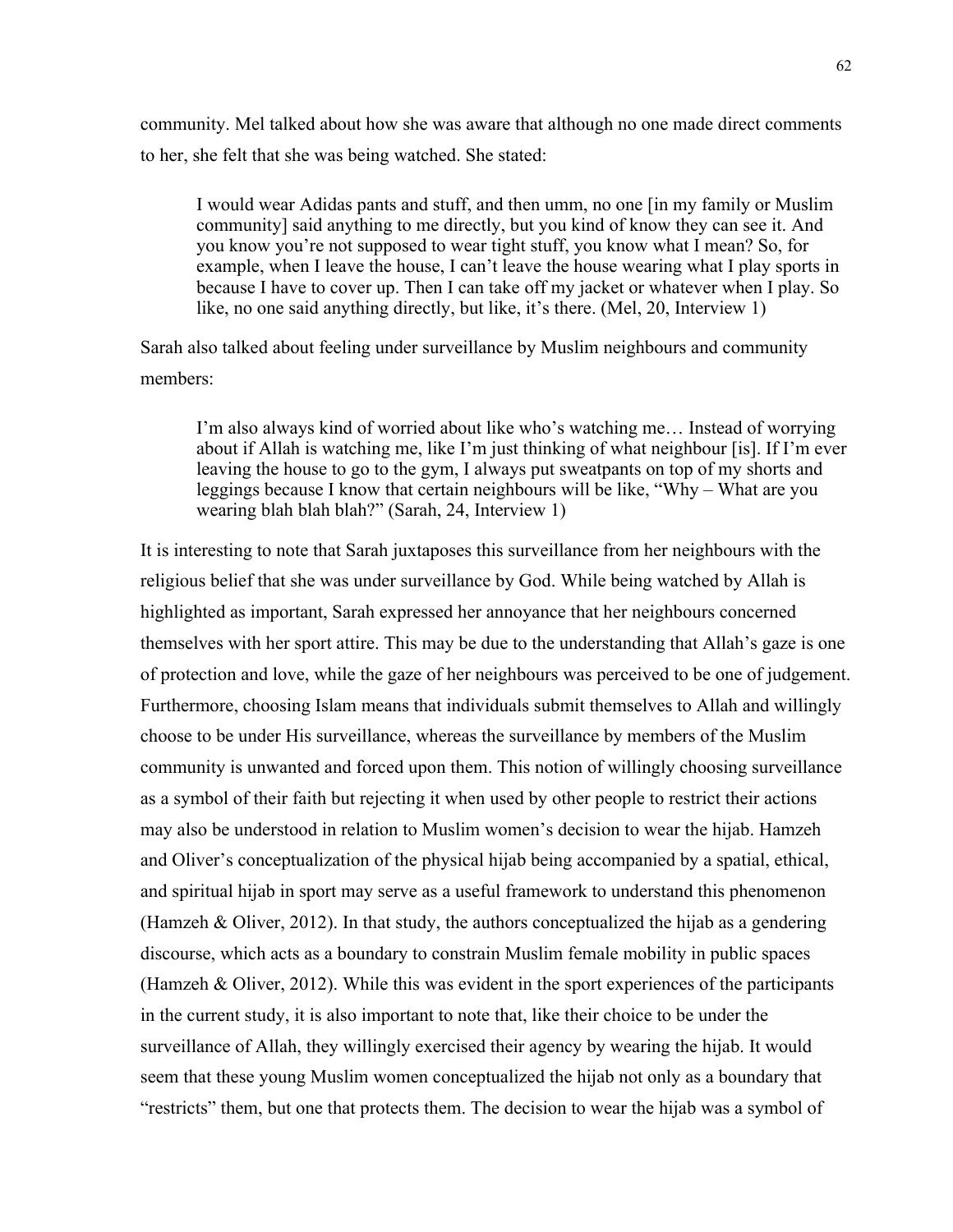their faith and relationship with Allah, as was their willingness to be under His surveillance or watch, and the hijab was viewed primarily as a protection rather than a tool to monitor cultural transgressions. Similarly, surveillance by Allah was viewed as protection, whereas surveillance by the Muslim community was experienced as a restrictive force.

In my second interview with Khadija, she talked about how seeing other members of the Muslim community on the street triggered a process of reflection. She stated:

If they're older and, you know, a big beard kind of guy then it kind of serves as the same reminder. I think seeing a physical reminder of your culture or religion helps trigger that reflection. (Khadija, 19, Interview 2)

To Khadija, being under surveillance was not always viewed negatively as she considered it a reminder to think about her Islamic values and reflect on whether she was living up to these values. It is interesting to note that she used an example of an older male figure as a positive reminder of her religion, rather than another female Muslim or Hijabi. In my conversations with Sarah and Laila, they often discounted the surveillance by men, brushing it off as "sexist". They felt that Muslim men could not understand the complexity associated with wearing the hijab in the West and therefore found it easier to ignore their judgement. They often spoke of surveillance by Muslim women as being more salient in their experiences. Therefore, it seemed that while participants were all aware of surveillance by the Muslim community, their perceptions and reactions to this surveillance differed. This is particularly interesting in light of the profound social support and participation from their fathers that they described. It highlights the heterogeneity of Muslim men's understanding and attitudes about Muslim, female sport.

Mel also talked about how this surveillance extended to issues of mixing with the opposite gender and sport. She stated:

It's such a taboo subject like mixing and talking to the other gender and stuff. Especially if they saw me playing with guys - if I did that, people would label me, they would call me a "ho". They would call me a bunch of stuff if I did that. (Mel, 20, Interview 1)

Previous literature on the sport experiences of Muslim women has highlighted the vastly complex issue of mixing between the sexes. While some Muslim women, such as Laila and Sarah, felt comfortable training and playing sport in mixed-sex sport environments, others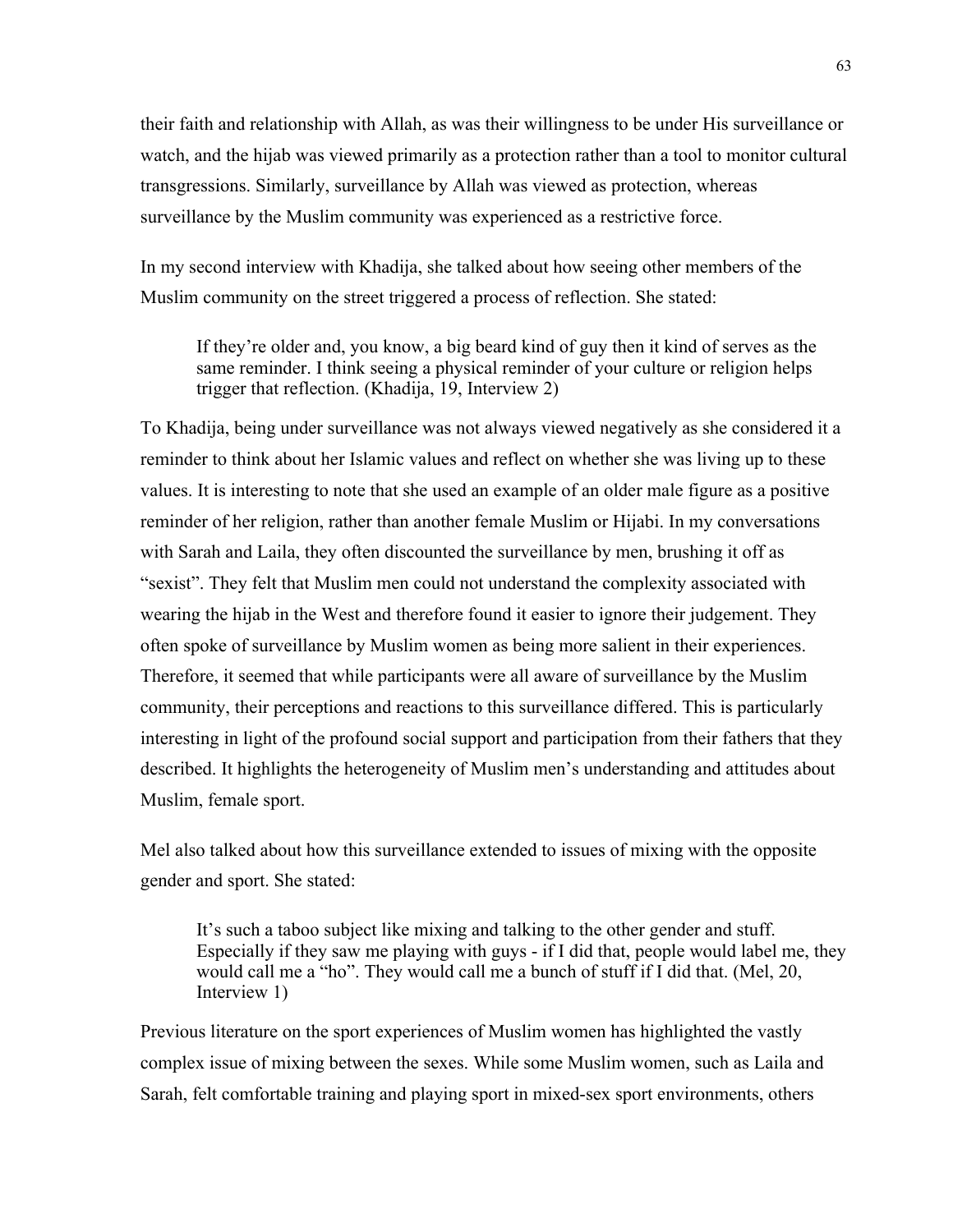were either uncomfortable with or forced to avoid these spaces (Benn et al., 2011). In our interviews Mel stated a desire to play with men, although she noted that members of her Muslim community would not consider this behaviour acceptable. Conservative interpretations of Islamic texts, cultural practices that emphasize the "honour" and reputation of women, in conjunction with increased surveillance of Muslim female bodies prevented Mel from feeling comfortable engaging in mixed-sex sporting environments. Specifically for Mel, her fear did not just lie in being seen engaging in a "unacceptable" behaviour, but that her transgression would stick with her. Therefore, playing sport with men was not worth risking her reputation within the Muslim community for life.

## 4.2 Representing More Than Yourself

مَثَّلُ الْمُؤْمِنِينَ فِي تَوَادِّهِمْ وَتَرَاحُمِهِمْ وَتَعَاطُفِهِمْ مَثَّلُ الْجَسَدِ إِذَا<br>اشْتَكَى مِنْهُ عُصْنْوٌ تَدَاعَى لَهُ سَائِرُ الْجَسَدِ بِالسَّهَرِ وَالْحُمَّى

*The similitude of believers in regard to mutual love, affection, fellow-feeling is that of one body; when any limb of it aches, the whole body aches, because of sleeplessness and fever. (Sahih Muslim)*

Along with the idea of feeling as though they were under surveillance, participants frequently mentioned how being visibly Muslim meant that they represented more than themselves when they were in public spaces. The hadith above is a quote of the Prophet Muhammad, narrated in a well-known book called Sahih Muslim. In this quote, the Prophet likens the global Muslim community (Ummah) to one body. The understanding here is that regardless of borders, languages, genders, or class, there should be love, compassion and support for one another. Any pain or oppression that one Muslim faces, hurts Muslims everywhere. This beautiful hadith serves to highlight the unity of the Muslim Ummah. However, this unity may prove to be problematic for more visible members of the Ummah, living in politically charged, Islamophobic times. Laila stated, "I'm a lot more aware of the sort of different umm ideas people might already have of me because of being a visible Muslim woman" (Interview 2). Maia also talked about how wearing the hijab affected how she felt she was being perceived by others. She stated:

When you're identifiably a Muslim - it changes things. Like before I was Hijabi, no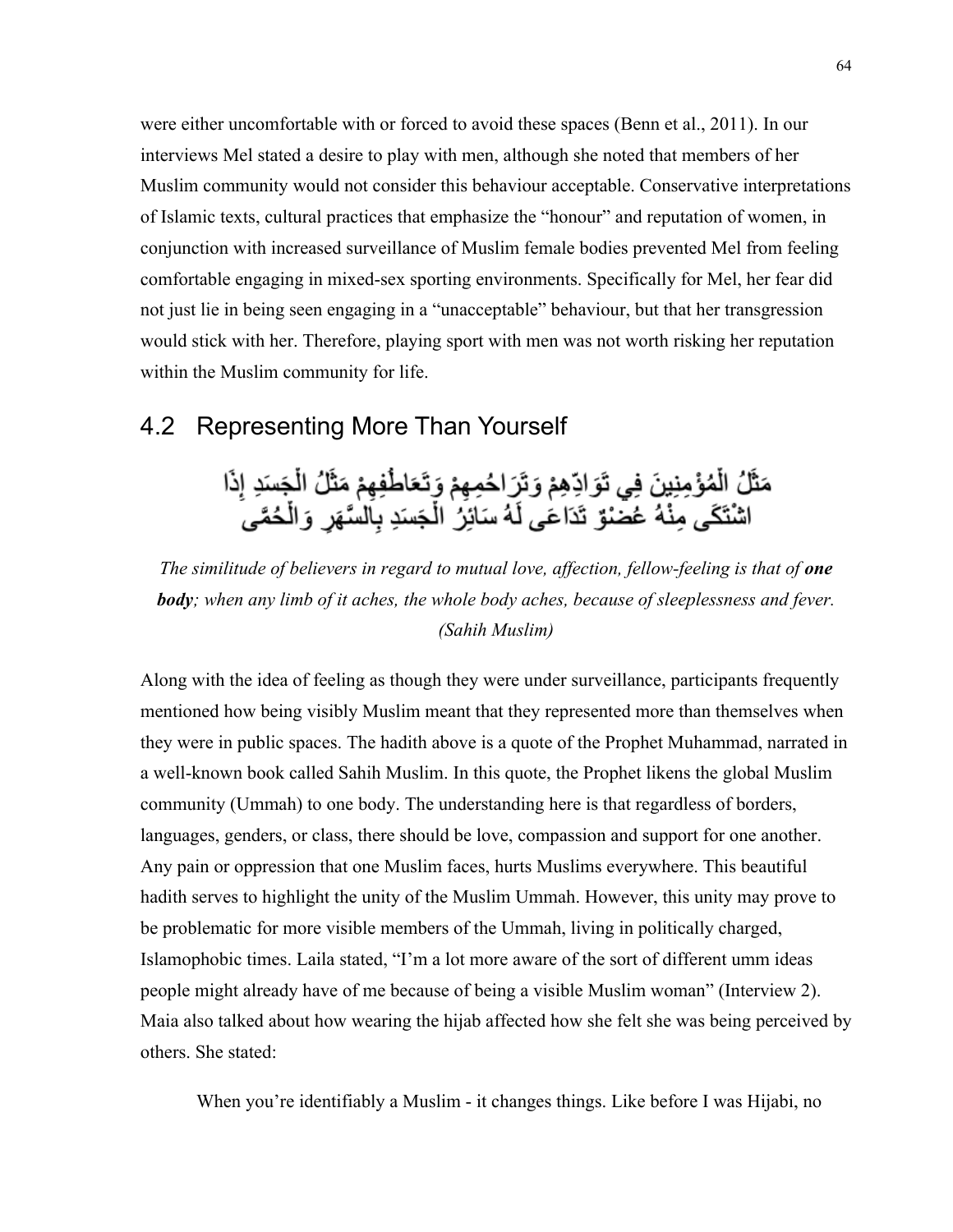one knew who my parents were sitting on the stands. Obviously, unless they knew me. And no one knew if I was Muslim. I was just a regular girl who wore shorts and t-shirt when I was younger… Then when you start wearing and start playing with it you [begin to] represent more people because you represent a group of people that don't necessarily get that representation all the time, especially in sport. (Maia, 16, Interview 2)

It seems that this notion of identifiability operated on various levels. On a micro-level, the hijab made participants more identifiable as Muslims and subjected them to increased surveillance on a daily basis. On a meso-level, the hijab also made Maia's parents identifiable within the stands and increased her awareness of representing them and other Muslims in the immediate vicinity during her sport competitions. Finally, on a macro level, the hijab resulted in making Maia feel that she represented the Muslim community as a whole due to her identifiability as a Muslim woman.

A recent study explored the metaphorical differences among dominant British culture and British Islamic subculture regarding the hijab by reviewing articles, interviews, and comments from online British newspapers (Allah, 2015). One notable finding was that within the dominant British culture, identity was understood to be "stolen" by the veil (Allah, 2015). While women who wear the full veil (burkah) are described as identity-less, mainstream British media also claim that it is also difficult to tell women who wear the hijab apart from one another (Khir Allah, 2015). In essence, the personal identity of women who wear the hijab, or other forms of the veil, is taken away. The participants of the current study highlighted their awareness of this phenomenon, by noting that once they put on the hijab, they become a "Muslim woman" more so than any other aspect of their personal identities. This was evident in Maia's quote above as she perceived herself to be a representation of her parents and the Muslim community, rather than herself as an individual. This phenomenon was also observed in Sarah's previous quotes when she described being perceived as a Muslim woman rather than a Black woman. As noted by the Quranic verse at the beginning of Chapter Four, Islamic societies emphasize ethnic and racial diversity and a sense of collectivism regarding identity. However, one could argue that contemporary Western societies are more geared towards individualism (MacDonald, 2018). Therefore, although being both Black and Muslim was important to Sarah, she acknowledged that in Western society, she would be seen as representing Islam alone.

Joy also highlighted the feeling of representing the Muslim community when she stated: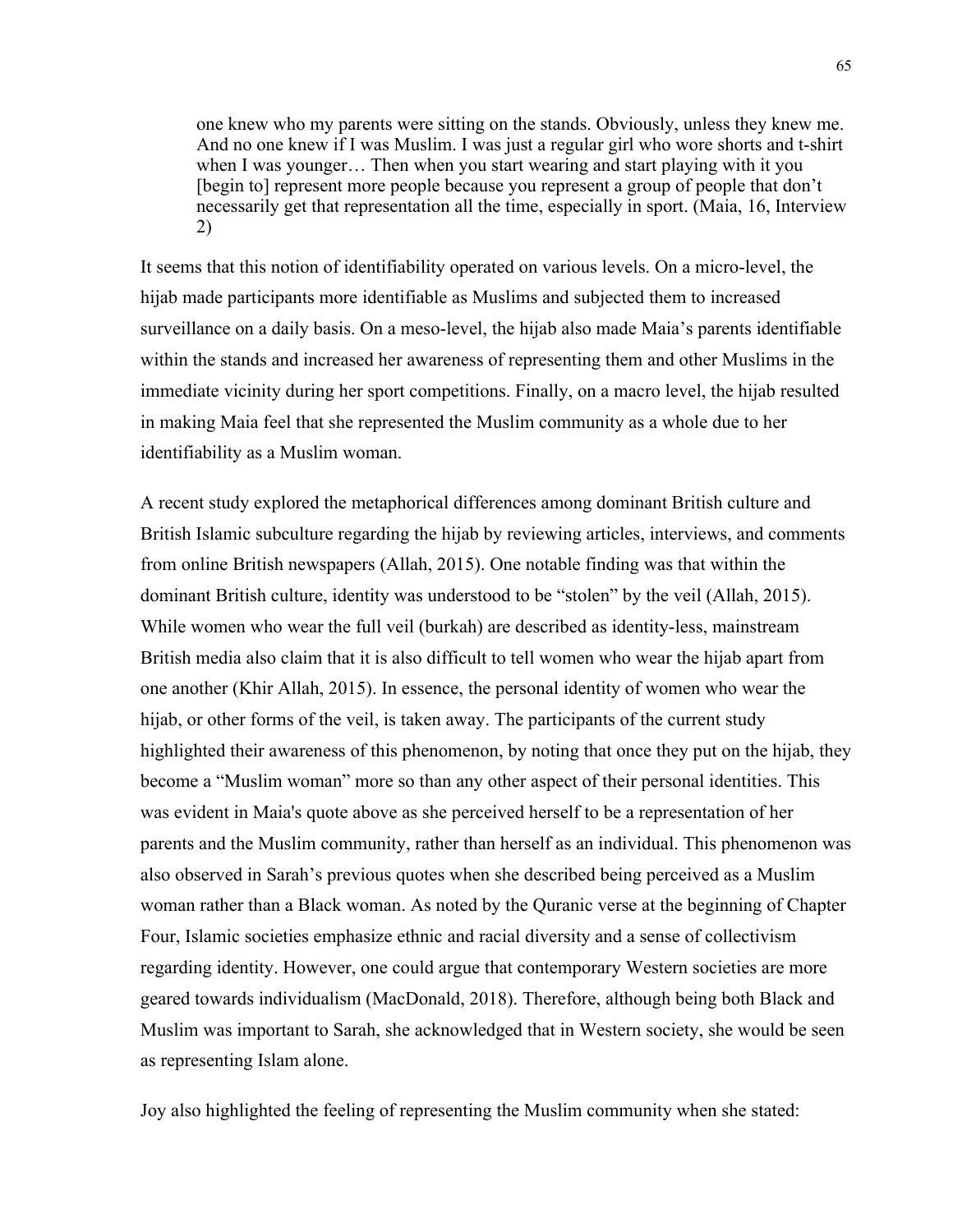Whenever I do stuff on the field, yes I do sometimes question whether situations happen because I am just the way I am, where I am, who I am, coloured or whatever. Or whether it's just part of the sport. (Joy, 26, Interview 2)

Joy talked about how she represented the Muslim community and individuals who are coloured, and she also questioned how other people responded to her in a sport setting. In this particular instance, she was talking about another player being aggressive towards her and not being sure if this player was responding to her as an individual or because she was representative of Islam. In our interviews, she noted a few instances where this aggressive behaviour occurred towards her but she was quick to dismiss it. Interestingly, in another study with female, Muslim participants it was noted that many of the participants rejected some racist or Islamophobic interactions as such and instead attributed them to ignorance (Sibai, 2015). Similar to Joy's experience here, they would dismiss or minimize the negative interactions because it was difficult to always consider themselves as victims of Islamophobia.

Tasnim also talked about the pressure that came with wearing the hijab and feeling like a spokesperson for Islam when she's on the court. She stated:

I feel like sometimes there's a lot of pressure to just represent our whole religion. But it's kind of hard, like I'm just one person... I kind of think of it as a good thing - putting awareness out there too, like showing people [Islam]. It's like killing two birds with one stone. You're playing basketball and then you're also spreading awareness [about Islam]. (Tasnim, 16, Interview 2)

It is interesting to note that Tasnim acknowledged the pressure of the situation but also viewed it positively. Due to the fact that she felt she represented the religion and was under surveillance, she was able to control the narrative and positively spread awareness about Islam. This relationship between surveillance and pushing back against dominant narratives about Islam is supported in the literature. A study on the experiences of young Muslim Americans found that their experiences of surveillance and discrimination affected their identity development (Sirin & Fine, 2008). Many of the participants reported a strengthening of their religious identity and began actively seeking to educate other Americans as an act of resistance to this surveillance and discrimination (Sirin & Fine, 2008).

Participants also pointed out that they felt they were seen as a representation of Islam on and off the court or field. Mel stated, "So umm I think it's the case for everything. Like not only on the court. I'm representing all of my religion, right? So, even when I walk outside. Like, I'm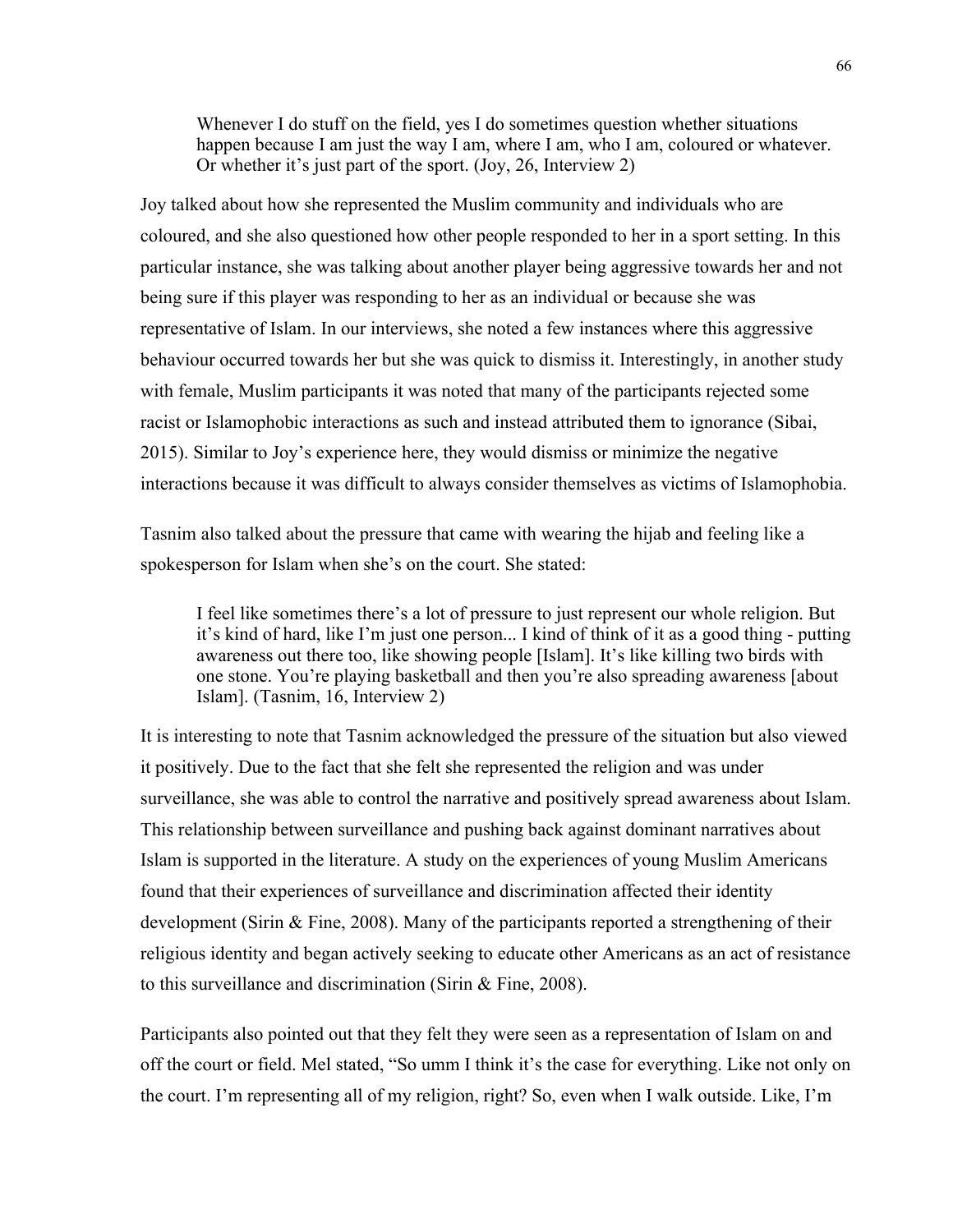not only representing myself, right?" (Mel, 20, Interview 2). Sarah echoed this sentiment when she pointed out, "I feel like anywhere I go in life, but also in the Muay Thai community, I feel like I'm representing Muslims" (Sarah, 24, Interview 2). When asked to expand on how she felt about representing an entire religious community rather than simply herself, Sarah stated:

I don't feel like we're represented very much, so it's difficult. I feel like if I'm ever at an event, like fighting, I feel like I have to represent myself well, because there's no one else to represent Islam, you know? If you act badly there's no one else to kind of uphold the image of Islam, so it's your responsibility to be patient, and be a good representation (Sarah, 24, Interview 2).

Once again, the quote highlights how participants felt that they represented the Muslim community at large. Sarah also acknowledged the pressure it placed on her, as she did not feel the Muslim community was often represented well or enough within certain spaces. Thus, it was up to her to positively represent her entire religious community.

# 4.3 Performing Identity: Behaviour Modification in Muslim and Sport Spaces

As participants expressed their awareness of being perceived as representatives of the Muslim community rather than as individuals, they also described how they subsequently modified their behaviours in Muslim and sport spaces. During our discussion about the hijab, Khadija stated:

On a day-to-day basis [the hijab] is kind of for creating that identity for myself. And then in the broader sense it like reminds me to protect myself… That's why I would never take it off. Even though I have those moments, I would never take it off because it reminds me to protect myself and not do dumb stuff. I don't remember this on a day to day basis, but thinking back I'm like "oh yeah, the fact that I was wearing [the hijab] and like was conscious of it on me is the reason why I didn't go with this group of friends to this place. (Khadija, 19, Interview 2)

Khadija described being visibly Muslim and wearing the hijab protected and kept her from going places that were not in line with her identity as a Muslim. She talked about having "weak" moments where she would think about not wearing the hijab, but felt that it served as a moral protection and reminder to act in ways that were Islamically responsible. This is supported by literature on the spatial hijab and the way in which Muslim women avoid spaces that are "forbidden" by Islam due to their decision to wear the hijab (Hamzeh & Oliver, 2012).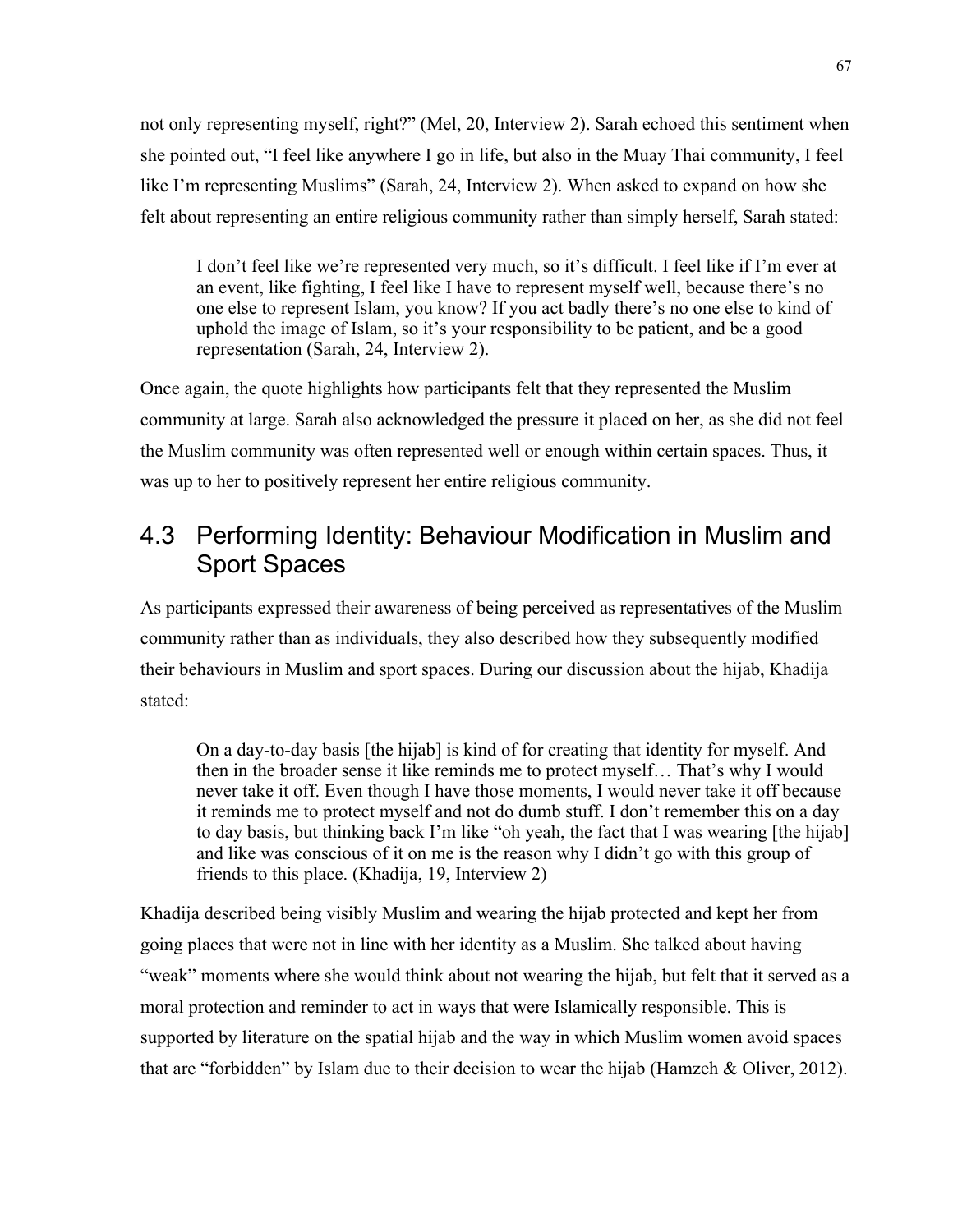Sarah echoed this statement in our second interview when she stated:

[The hijab] like it stopped me from doing things that I would have done that I probably shouldn't have done... I feel like it's prevented me from doing some negative stuff in my life though so I feel like it's something that I appreciate rather than dislike. (Interview 2)

It is important to note that most of the participants viewed this behaviour modification, and in many cases restriction, as positive because it kept them in line with what they considered Islamically ethical and moral values. I understood this behaviour modification to be internally imposed as they attempted to behave in ways that were in line with their chosen identity as Muslims, rather than an externally imposed action to placate others. This internally imposed behaviour modification can be understood through Tansin Benn's work on embodied faith. For young Muslim women, embodied faith is reflected by the physical representation of the body but also behaviour, social interactions, and speech that is representative of Islamic values (Benn, 2009). Therefore, these participants who chose to embody their faith by wearing the hijab often thought about and modified their behaviour so that their actions were also in line with their faith.

## 4.3.1 Performing "good Muslim" in sport spaces

The most frequently cited reason for behaviour modification was to positively represent Islam in public spaces. It seemed that this feeling of being under surveillance and being a representative of the entire religious community caused the participants to modify their behaviour when in public spaces. This was also exemplified in environments where Muslim people were not often present. Sarah stated:

I feel like a lot of the places I've been in my life, like when I used to horseback ride, was like all White people. Or in Muay Thai, there aren't that many Muslims around me. Sometimes there are guys – there's a lot of Muslim guys who do this sport but they're not visibly Muslims. So I feel like I'm one of the only ones in the area that wears a hijab, and so I have to represent and not, you know, do anything crazy and try to be as nice to people as I can, try to show people what Muslims are about with just my actions, you know? (Sarah, 24, Interview 2)

Sarah was conscious of the responsibility she carried as a visible Muslim as opposed to Muslim men who may not be as identifiable. She also illustrates in this quote how she felt she had to be the "nice" Muslim to ensure that people were left with a favourable impression of Muslims. Sarah, in particular, mentioned this notion multiple times throughout both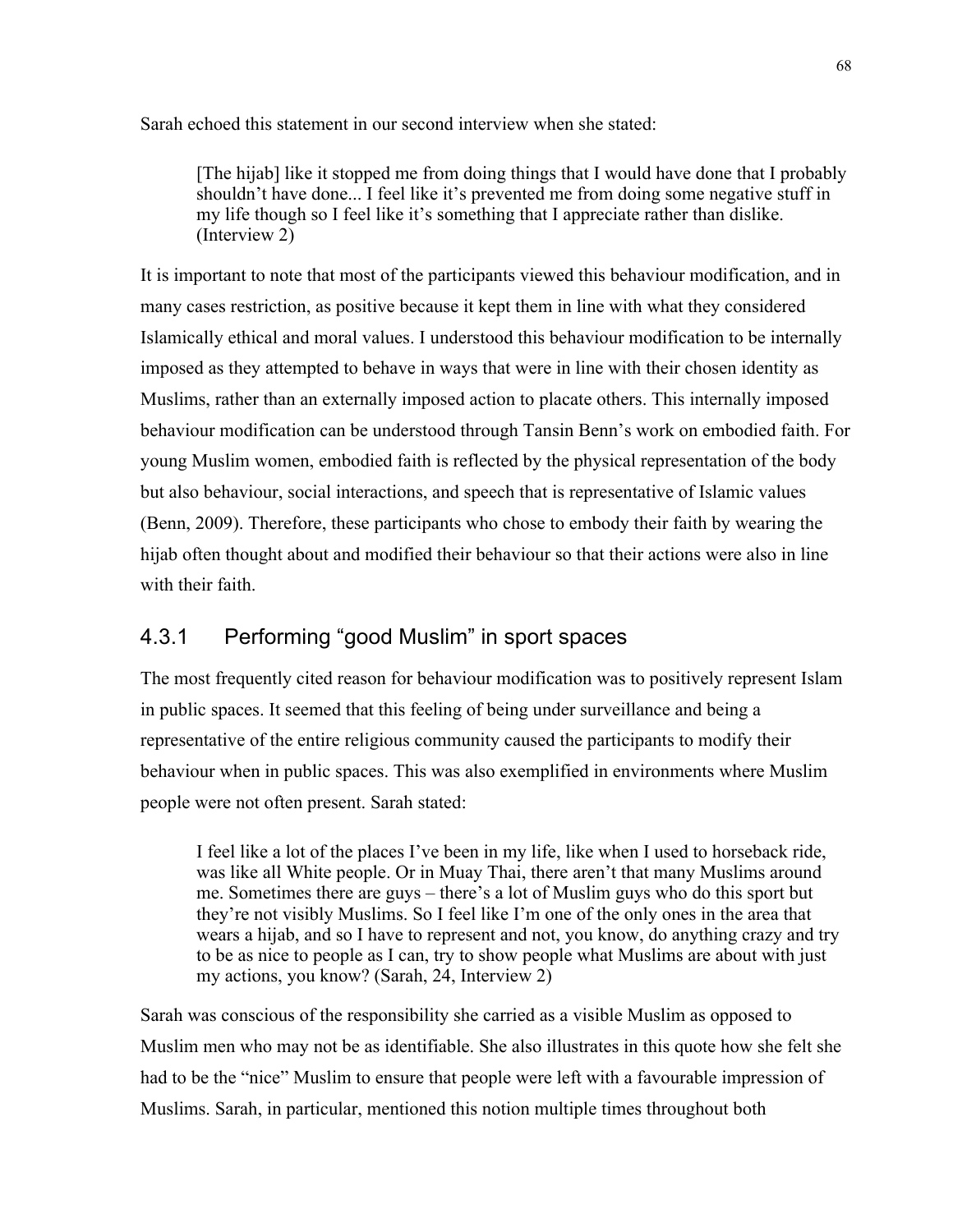interviews. Having grown up with her extended family that was non-Muslim, she seemed to be very aware of this pressure. This highlights the heterogeneity of Muslim women's experiences and how diverse cultural backgrounds may lead to differences in how this "responsibility" is understood. It is also important to note in this example that this self-surveillance and behaviour modification was undertaken in response to perceptions about others' expectations of Muslims, rather than arising from a desire to meet their personal, religious or ethical values.

Laila also echoed this sentiment when she talked about her transition to wearing the hijab:

I remember after I started wearing [the hijab], I was so conscious to be really nice. Like I was really worried that I would forget to open the door for someone and they would say something to me and I wouldn't know [how to respond]. And I don't know – I still don't know how I would respond. (Laila, 20, Interview 1)

As evidenced by this quote, Laila felt that she needed to be especially nice to everyone in the public sphere once she became identifiably and visibly Muslim. She also voiced her concern at not being able to properly respond to criticism or potential Islamophobia if someone deemed she was not being "nice" enough.

Mel also talked about the pressure and frustration associated with always having to be kind and respectful so as to represent Islam well, particularly in a sport context. She stated:

It definitely is a lot of pressure. For example, some games, I don't know, maybe a few years ago, I would get really mad and I always want to like yell at the refs or I'd wanna just like talk back and stuff. But then I was like, if I do that, it doesn't just mean that I'm like mad and whatever. It would make my whole religion look bad, like, "Oh, all these Muslims – like they're so mad about everything" or something like that, you know? (Mel, 20, Interview 1)

Therefore, even though she may have been angry at a particular call when playing basketball, she forced herself to modify and moderate her behaviour in order to positively represent Islam. She acknowledged that displaying angry behaviour may not be perceived simply as her reaction but become ascribed to Muslims generally. Therefore, as the "spokesperson" and representative of Islam in that space, she felt she had to behave respectfully and suppress her angry reactions. Therefore, the combination of Islamophobia, Othering and surveillance may work to render young Muslim women silent in sport spaces.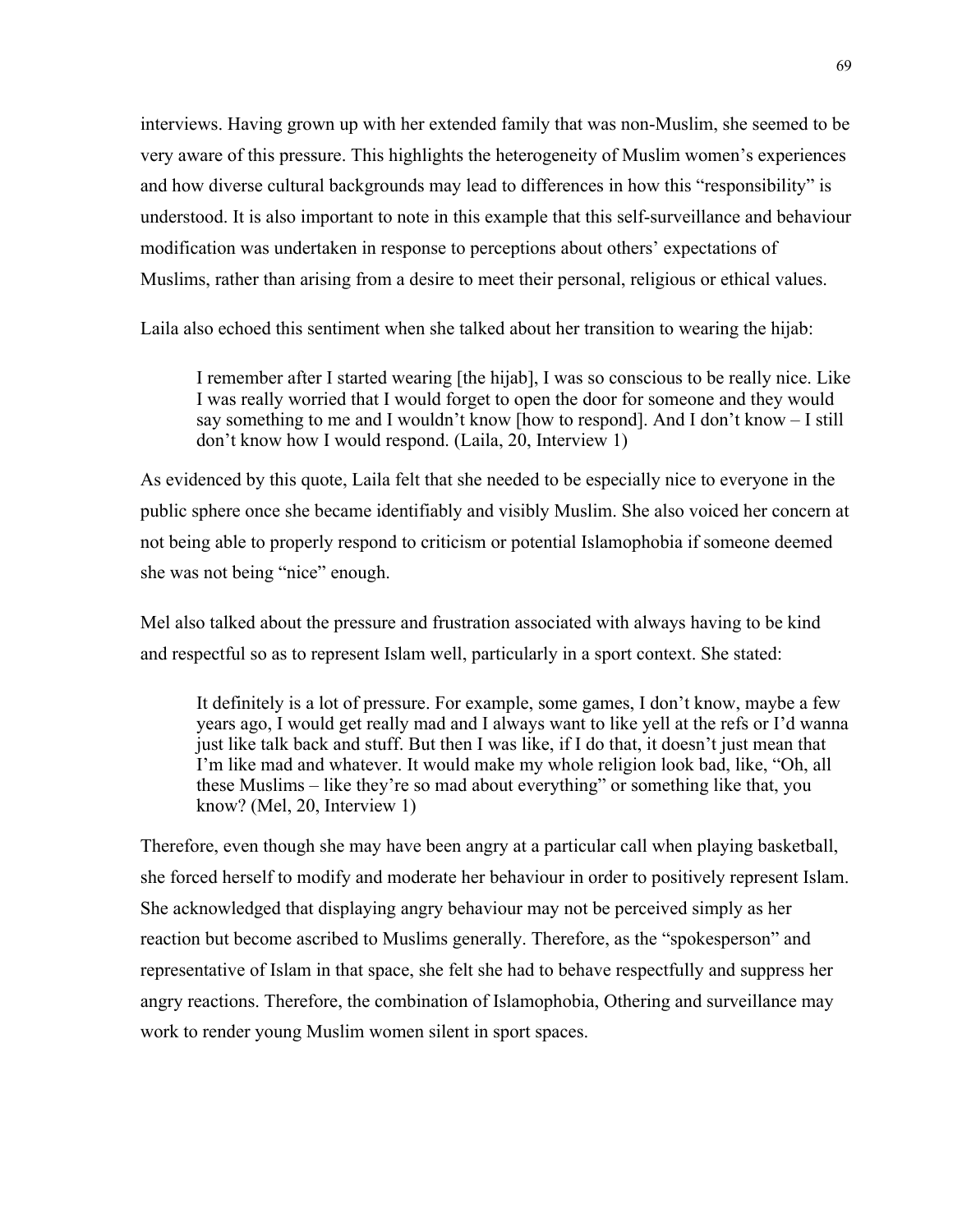These experiences are supported by Tahseem Shams' (2018) ethnographic data on the experiences of South Asian Muslim women and various Muslim organizations in Los Angeles, California. Through interviews and discourse analysis, she explored the ways in which individuals and collective Muslim communities understood and responded to their hypervisibility (Shams, 2018). It was noted that Muslim Americans actively engaged in self-policing to avoid being perceived as unwelcome outsiders, threats or generally anti-American (Shams, 2018). This self-policing came in the form of everyday practices to safeguard and prove themselves as innocent, moderate, "nice" Muslims. Similarly to the participants of this study, they felt that they needed to play the role of "model minority" in public spaces. This term, which has been most extensively used in research on the experiences of Asian Americans (Kim, 2014; Lee, 2016) is evident within the sport experiences of the participants of this study. The notion of a model citizen, or more specifically a model minority (as White and/or White- passing individuals are not required to demonstrate or validate their citizenship), refers to the way in which specific, culturally defined communities are pre-positioned through positive stereotypes to achieve success in Western societies (Kim, 2014). For example, seemingly positive stereotypes that Asian Americans are hard workers and highly intelligent positions them as "superior" to other minorities, such as Black Americans, but are still "inferior" to White, Christian citizens (Lee, 2016). This concept of a model minority is highly problematic as it homogenizes large groups of people, ignoring the diverse realities of individuals, and further establishes and solidifies a racial hierarchy (Lee, 2016). For many minority populations however, the status of the model minority is viewed as something to strive for, as being seen as a model minority may decrease the harsh realities of racism that they experience. However, it is important to note that while this approach provides Muslims with some safety in troubling, Islamophobia-filled times, it also renders them silent (Shams, 2018). For the participants in the current study, the fear of being subjected to potential Islamophobia was a source of anxiety which led them to try to portray the image of a model minority, but it ultimately worked to silence them in public spaces.

Participants also spoke about how particular sport spaces amplified their awareness of the need to modify their behaviour to positively represent Islam. In my second interview with Maia, I asked her if she ever felt that she had to modify her behaviour because of her identity as a Muslim woman. She replied: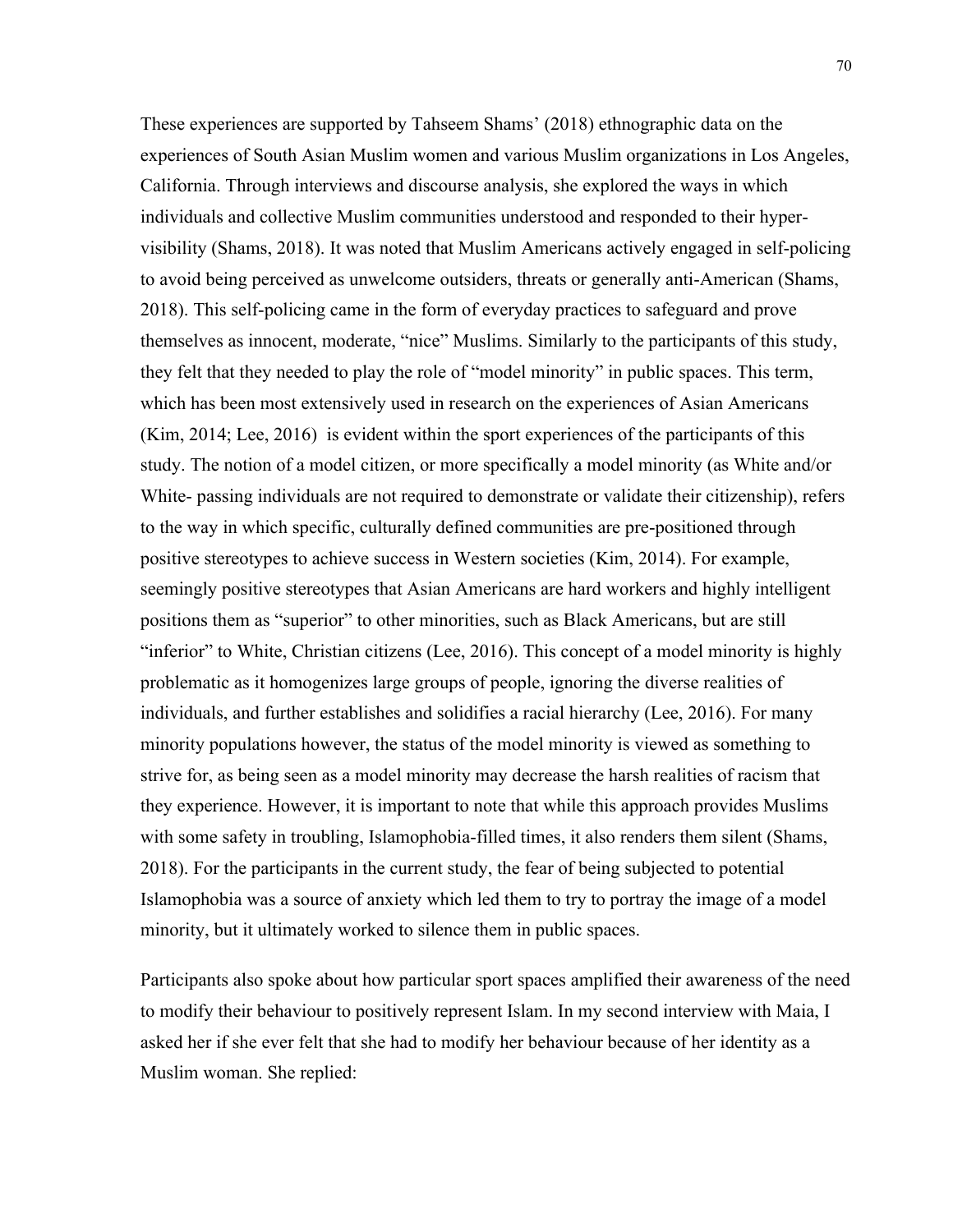It honestly depends on what crowd I'm with. If I know I'm in a crowd that doesn't necessarily see Muslims all the time, say I go to Northern Michigan. I'm obviously gonna modify my behaviour there. (Maia, 16, Interview 2)

Maia talked about visiting more rural towns for soccer tournaments and becoming more alert as she interacted with people who may not know many Muslims personally. In those environments, she felt it was more imperative to modify her behaviour to leave a positive impression of Islam that those people may not get otherwise. Once again, the participants of this study illustrated their awareness of being on front-stage and needing to perform their identity as "good" Muslims. They seemed to be high self-monitors and picked up cues from their social surroundings to help guide their performance.

Goffman's analysis of impression management is a particularly useful lens through which to understand these quotes. Goffmanian theory posits that life, and our construction of the self, is a series of performances. Through our body language, our facial expressions, our word choice, our dress, we attempt to control the impressions that other people have of us (Goffman, 1959). These impressions are managed within various contexts and to particular audiences (Goffman, 1959). Due to their perception of being constantly under surveillance, the participants of this study were keenly aware of being on stage and needing to perform their identity at all times. They engaged in self-monitoring and were very attuned to the reaction of others, and they described adjusting their behaviour accordingly to embody the notion of being a "good" Muslim in particular sport settings. Understandably, this behaviour modification occurred depending on their audience.

### 4.3.2 Performing "athlete" in Muslim spaces

يَتَأَيُّهَا ٱلَّذِينَ ءَامَنُواْ لَا يَسَخَّرُ قَوْمٌ مِّن قَوْمٍ عَسَىٰٓ أَن يَكُونُواْ خَيْرًا مِّنْهُمْ وَلَا نِسَآءٌ مِّن نِّسَآءٍ عَسَىٰٓ أَن يَكُنَّ خَيْرًا مِّنْهُمَّنَّ وَلَا نَلْمِزُوٓاْ أَنفُسَكُمْ وَلَا نَنَابَزُواْ بِٱلْأَلْقَدِيُّ بِئْسَ الِاَسْمُ ٱلْفُسُوقُ بَعْدَ ٱلْإِيمَٰنِ ۚ وَمَن لَّمۡ يَشُبُ فَأُوْلَٰٓئِكَ هُمُ ٱلظَّٰٓلِمُونَ ۚ (١) }

*"O' you who have true faith! Do not let men make fun of other men – perhaps they may be better than the other (group of men). Also, do not let women make fun of other women, as it may be that they are better than the other (group of) women. Do not find faults in yourselves and do not defame one another by using bad names. How bad it is after having true faith that a person (does these acts) but does not turn in repentance (to Allah) so then surely it is these*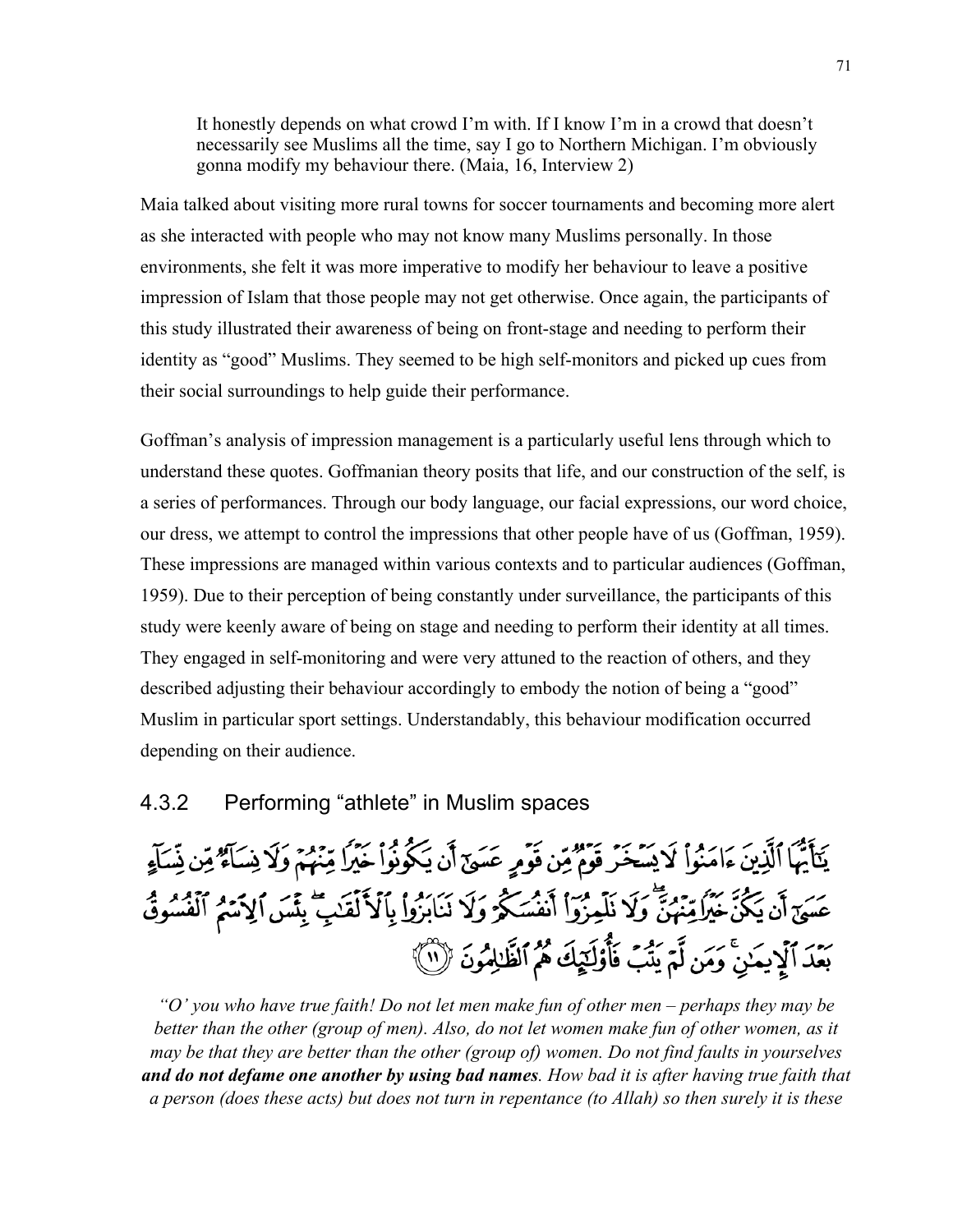### *people who are the oppressors." (49:11)*

Participants also described modifying their behaviour when they were among other members of the Muslim community as a way to fit in or avoid judgment. Within one of her audio diary entries, Laila talked about playing with a co-ed Muslim volleyball team for the first time:

It's the first time I'm playing co-ed in so long. So actually playing with guys, when the game's done, that awkwardness of do you shake the other guy team's hands if they're a guy and there's also a sense of, because I don't know the girls too well, I also feel like I'm worried, if I do shake their hands and then they don't, then I might receive some judgement on their end. (Laila, 20, Audio diary)

Although Laila would usually shake hands with the opposing team at the end of a match, she felt uncomfortable because she did not how she would be perceived by her Muslim teammates. Therefore, she refrained from initiating physical contact with the male players to prevent any negative judgment. In the audio diary she went on to state that the other Muslim girls shook hands with the male players. which then made her feel comfortable to also do so. Thus, behaviour modification occurred in order to behave appropriately while in the presence of other Muslims and to avoid their judgment. This quote highlights that young Muslim women may feel on front stage when they are in their Muslim community. This suggestion is supported by literature that Muslim women in North America negotiate their sense of self in a politically charged context, containing intolerance from both outside and within their communities (Sirin & Fine, 2008). This also highlights Foucault's notion of the panopticon as Muslim women perceive being under surveillance at all times, and are subsequently forced to behave in ways that are socially acceptable to avoid punishment (Foucault, 1979).

Maia also described modifying her behaviour in the Muslim community when she talked about "appropriate" clothing within different Muslim spaces:

If I'm hanging out with my older relatives - I'll wear a longer shirt…. Like, if all my grandmother's sisters and all my aunts and stuff were all wearing the traditional clothes and I walk in in a tight shirt and skinny jeans, which I don't, but like say I did - that would look different and that would just attract more attention. So I definitely think that girls who wear hijab know this. And they're like, "Okay, if you're going to this person's house you can wear stuff between this and this. And if you're at this person's house then it's okay, they're a bit more chill. (Maia, 16, Interview 1)

In this quote, Maia talked about an unspoken rule among Hijabis regarding attire. More traditional and modest clothing were deemed acceptable around certain family members,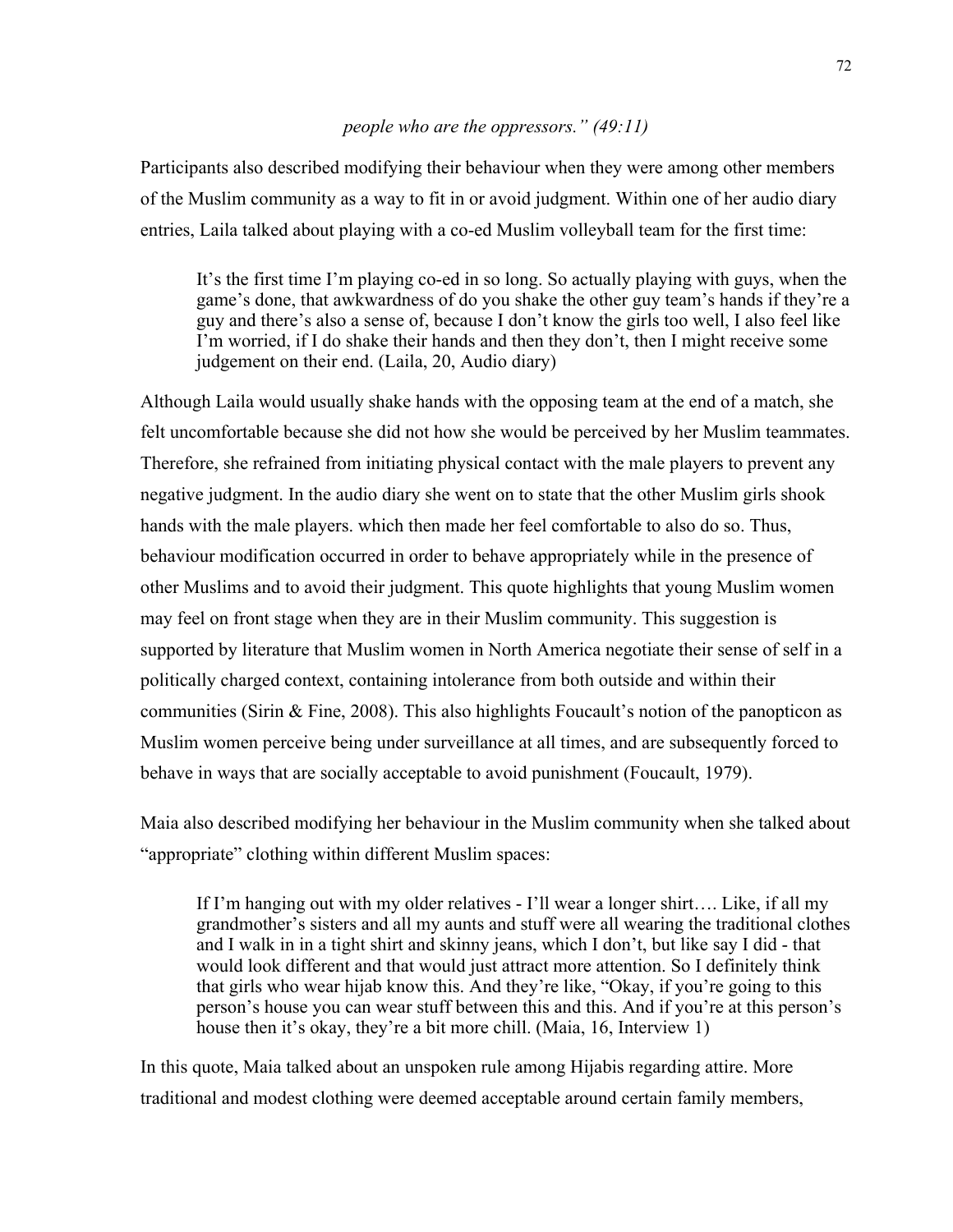particularly older relatives, whereas more form-fitting clothing was not acceptable. It is interesting that Maia felt that modifying behaviour in this regard was important to avoid attracting "more" attention. For these young women, who often felt that they were under surveillance, avoiding additional attention seemed preferable whenever possible.

Participants often felt that their sport identity directly increased the judgement they experienced by members of the Muslim community. When asked about how people reacted to her fighting, Sarah said that her identity as an athlete, and specifically as a fighter, opened her up to a lot of criticism from other Muslims:

I've had it said a few times to me outside of my Muay Thai that I shouldn't be training, and I shouldn't post videos and stuff on Instagram because it could prevent me from getting a husband, "No man is gonna want a woman who's that aggressive." (Sarah, 24, Interview 1)

The criticism Sarah faced came from people she knew personally as well as strangers online. When asked to elaborate on this criticism, she mentioned that other Muslims were quick to provide advice because they think they can help. However, she also said "A lot of times I've been advised by people who I know have good intentions, but their way of talking is really negative and it doesn't actually inspire you to do anything differently" (Sarah, 24, Interview 1). Although she acknowledged that the comments about an inability to get a husband because she fights were "ridiculous", she believed that people were trying to look out for her. In addition to illustrating the online surveillance that these young Muslim women experienced, this quote highlights the gendered way in which they navigated sport. As a Muay Thai fighter, Sarah was participating in a sport that transgressed cultural ideals of femininity. The aggressive nature of fighting was deemed to masculine and therefore held repercussions regarding future marriage prospects. As the family is central to Islamic life, this was viewed as an important concern. This supports past research, which has noted parents' fear of masculinization when their Muslim daughters participated in sport (Walseth, 2006a). However, it is important to note that Sarah mentioned being extremely proud of being strong and "aggressive". She also stated, "If a man is intimidated my being strong, then why would I want him?" (Sarah, 24, Interview 1).

Joy also talked about the comments she received from Muslim neighbours in Dubai when coming home from soccer practice: "So when I go for soccer or whatever in my shorts and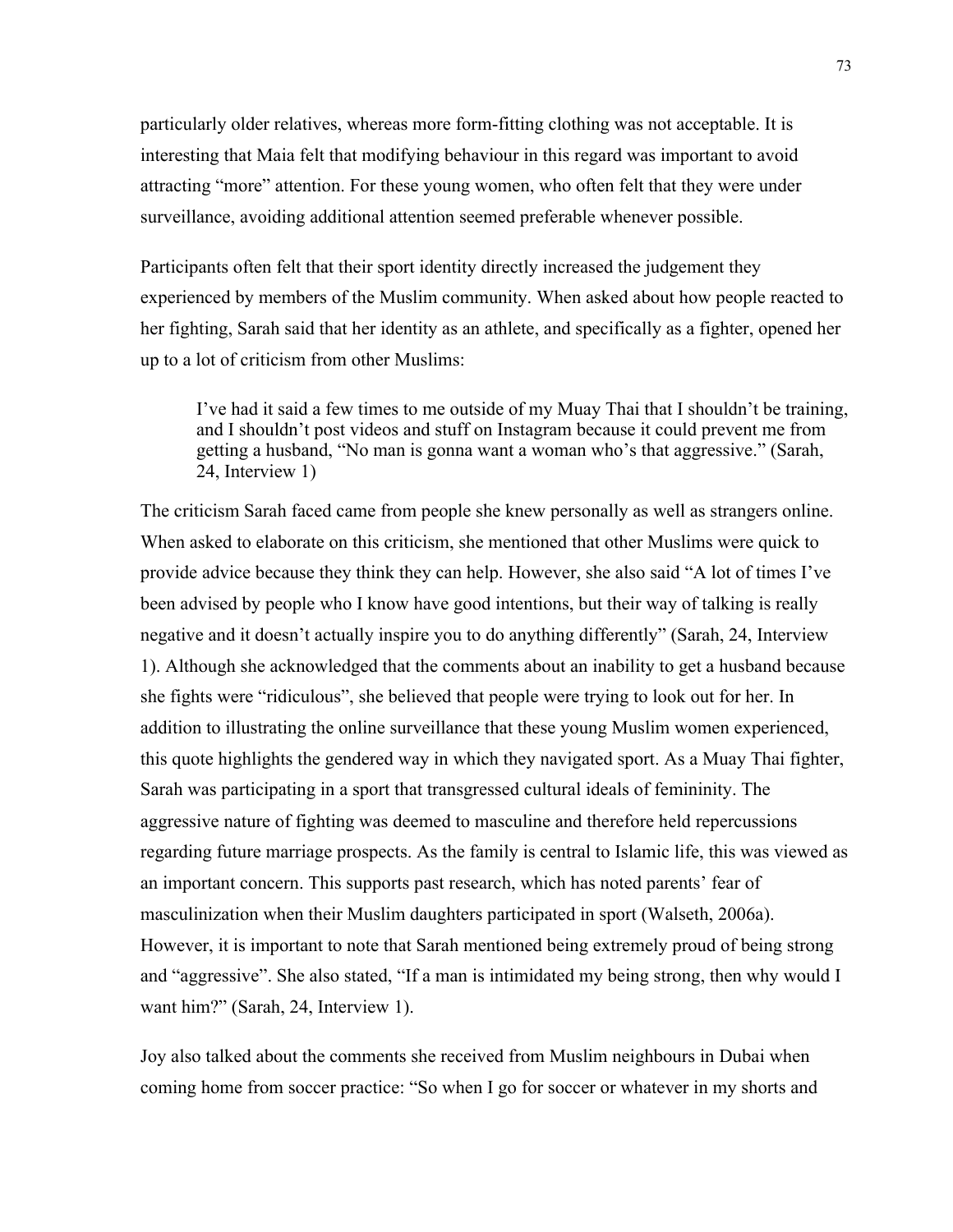come back and everyone is like you know, 'Oh haram, why are you walking around showing people' You know, that kind of thing" (Interview 1). Even before she wore the hijab, her neighbours reprimanded her for showing more skin than they deemed acceptable in her soccer shorts. Joy also talked about how her family members would try to get her to wear more feminine clothes instead of her sport attire:

Even when l go back home and I would be in my jeans and stuff, my aunts would all be like, "Why are you always wearing jeans, why don't you wear a dress" and I'm like "I don't want to. Like you can buy them for me, I'm not gonna wear them. I'll wear them if we're going for Jumaa or something but that's it." Obviously, I'm not gonna walk into the mosque with jeans on, but I'm not going to walk around the house with [a dress] when at any moment in time my cousin can call me and say there's soccer outside. I'm not gonna be good running around in a dress. (Joy, 26, Interview 1)

She would often conform to wearing more feminine clothes when going to the mosque for Jumaa (Friday prayers) but wanted to wear clothes that were more comfortable and conducive to playing soccer. Joy frequently described her extended family's frustration with her clothing in both of her interviews. Once again, it seemed that the Muslim community heavily monitored and surveilled young Muslim women for any sign that they were transgressing cultural and/or religious boundaries.

Laila also described how she faced criticism within the Muslim community due to her sport attire: "At mosque once, I was praying and my pants – I guess my pants had rolled up and someone said something to me… [They were] a little bit condescending about it" (Laila, 20, Interview 2). Although Laila understood that the individual in question was trying to let her know that her lower leg was exposed, she felt that their condescending tone implied that she did not understand her religion or the fact that she needed to cover her legs to the ankle when praying. As Laila often describes herself as "White-passing", she also felt that this woman assumed that she was a new convert to Islam or somehow less knowledgeable because she was White.

Mel described the criticism she has faced in the Muslim community in relation to the clothes she wore when playing basketball. However, she was also quick to point out that it was a symptom of a larger problem, regarding judgement and strict clothing guidelines in the Muslim community: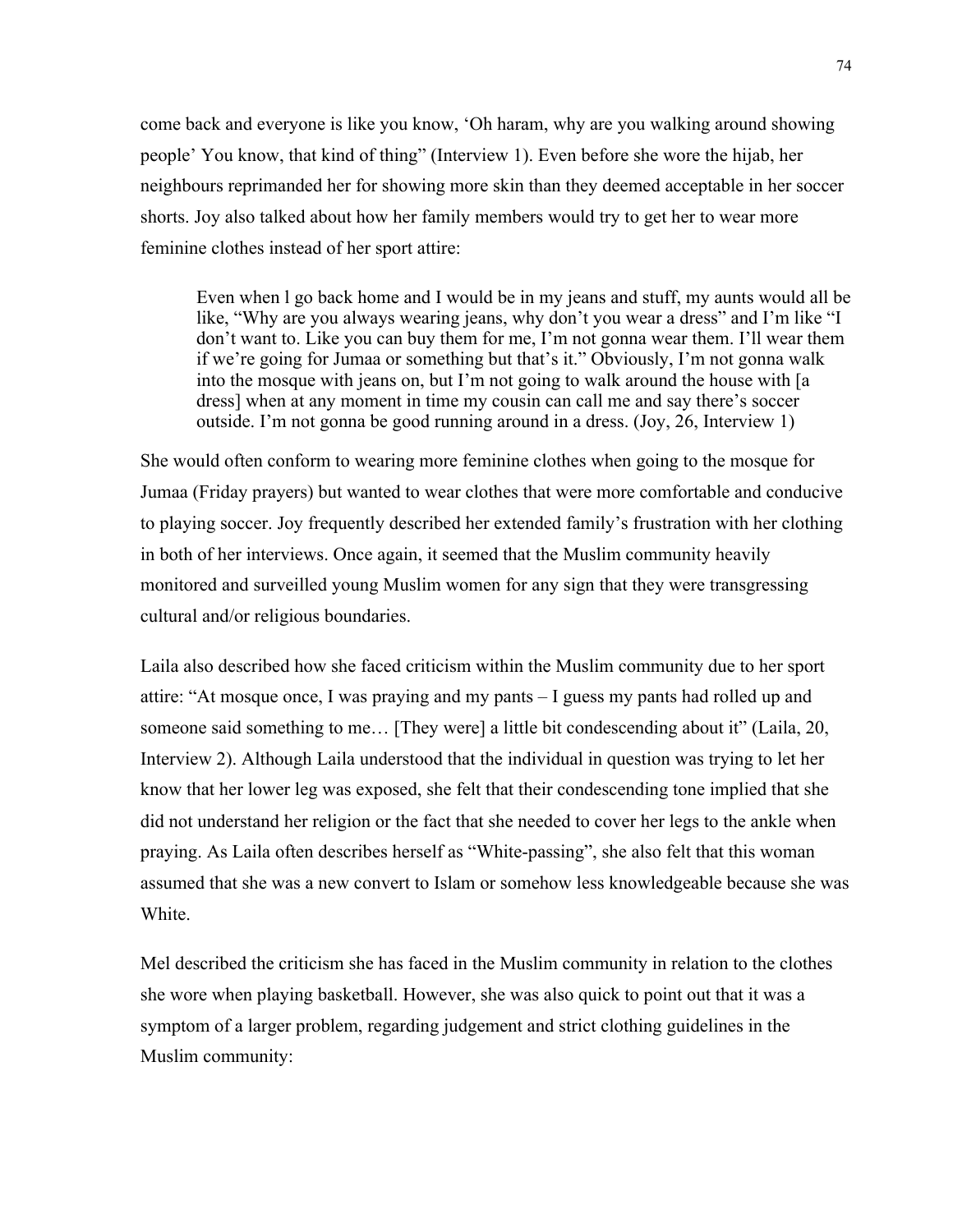A lot of people are taking it off, the hijab… I think society like, the Muslim community for example, they put too much pressure, like ISNA [Islamic Society of North America] for example. Either you wear an abaya or that's it… So then when people wear skinny jeans or something, they're like "oh what are you doing? That's hijab and skinny jeans? You can't do that." So then they feel discouraged. They just take off the whole hijab, like, "okay I'm not even wearing it right I might as well take it off so that I don't make the Muslims look bad" or whatever. (Mel, 20, Interview 1)

It is important to note that Mel went to an Islamic middle school and high school, and she often talked about the pressure she felt to wear an abaya and more modest clothing. This extended into her sport experience and contributed to her decision to stop playing sport for a number of years. She talked about how she felt she could not wear modest enough clothing when competing and receiving comments about how form fitting they were which led her to feeling discouraged. In the quote above, she highlighted that this was not simply an issue for female Muslim athletes, but for Muslim girls more generally who feel they do not live up to traditional Muslim standards of modesty. While Sarah shrugged off the potential impact that competing would have on her reputation, and ability to find a partner, Mel took this much more seriously and refused to engage in behaviours that transgressed these cultural boundaries.

## 4.4 Out of Place

The final theme, related to identity, that the participants of this study described was feeling out of place. As Mel stated in our second interview "We have a lot of ridicule and judgement from the non-Muslim community, but from the Muslim community as well. So it's like you can never really win" (Mel, 20, Interview 2). It seemed that surveillance, the need to represent more than oneself, and the complicated tensions between their identities as Muslims and athletes resulted in feelings of alienation in both sport and Muslim contexts. In my first interview with Laila, she talked about her experiences belonging to these different communities and said, "I think that I always kind of had to prove that I was the same. I always kind of had to prove to everyone - maybe I'm kind of getting tired of that" (Laila, 20, Interview 1).

Specifically, feeling out of place was most commonly described in relation to their sport community. Khadija talked about feeling out of place in her early experiences at the gym when she was "trying out" her sport identity: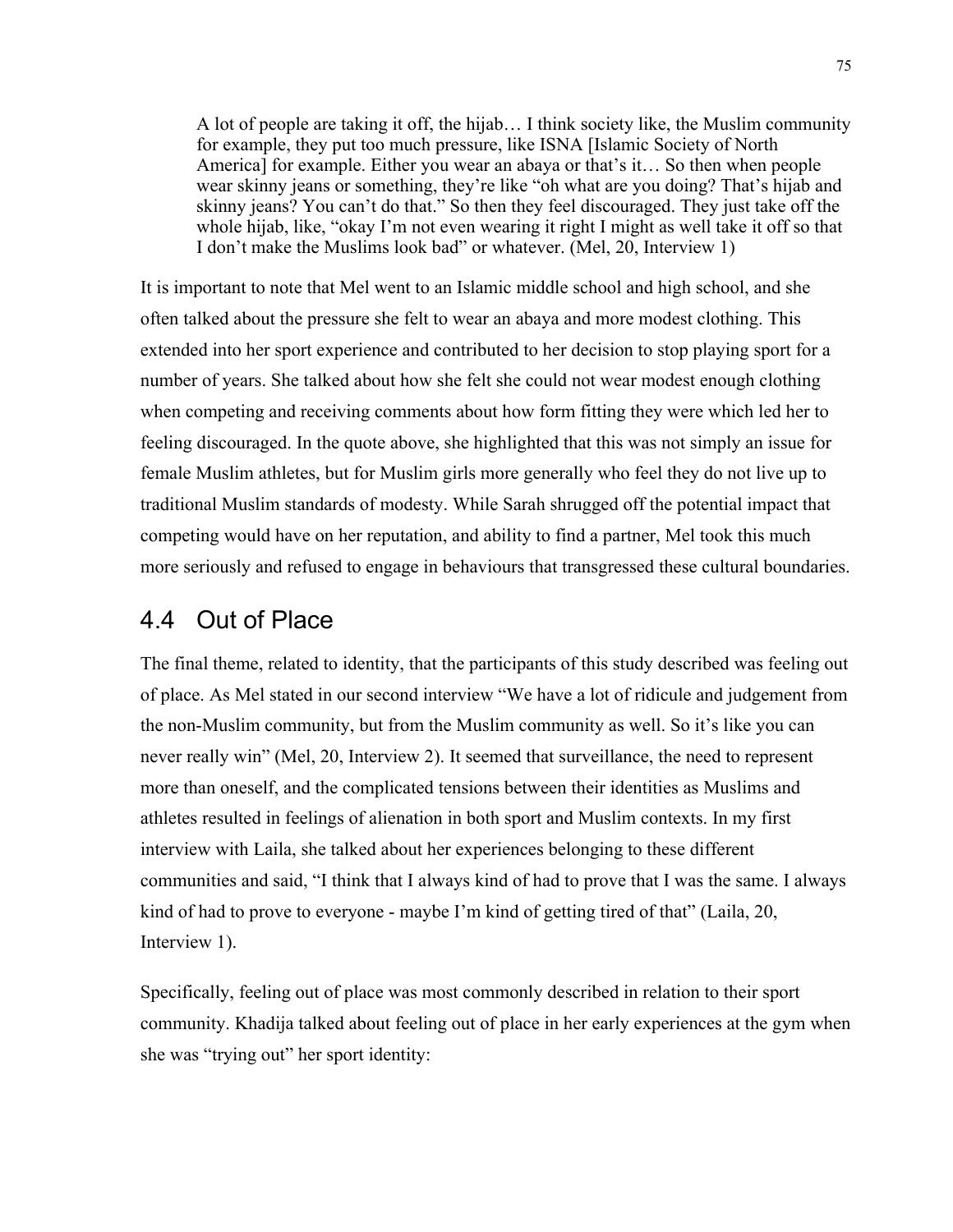I'm always the only one. I mean the ratio of guys to girls is pretty huge. And then add the fact that I'm a Hijabi and then it's like oh she's the only one here. (Khadija, 19, Interview 1)

Tasnim, who was been playing rep basketball for years, talked about how the feeling of being out of place has lessened but she is still aware that her presence draws attention:

I kind of think whenever I go on for the first time in a game … it's just a subconscious thing that's like, "Oh people are just gonna like see you for the first time." And obviously, you're gonna stand out. (Tasnim, 16, Interview 2)

Mel also talked about being the odd one out in her basketball team, despite being friendly with her teammates: "Even though I'm still like friends with everyone on the team- I still stand out a lot. So they don't treat me differently. But I just like feel like the odd one out, right?" (Mel, 20, Interview 2)

Joy also talked about feeling very visible and out of place when she said:

So along with the nerves that come before the start of the game, I always feel like the oddball, you know? I'm stepping on the field with all this gear on me, you know? I've got my hijab on, I've got my tights on. The long sleeves, everyone has the long sleeves, but you know like - I'm always a little conscious in the beginning but then once the game starts it's like, 'You know what, whatever, you know?' (Joy, 26, Interview 2)

Similarly to Tasnim, Joy talked about becoming more comfortable when the game started and she can focus on being an athlete. However, she cannot help but feel different and on display. This feeling of being uncomfortable on the field is especially interesting in Joy's case because she has been competing in soccer for most of her life and has played at an elite level. She considered soccer one of the most important aspect of her life, yet she still begins each game feeling like an "oddball." These quotes illustrate how identity and exclusion based on identity are dynamic constructs, and how belonging to a particular group changes depending on the context. When training or practicing with their team, participants' identities as athletes take centre stage and they often do not perceive any conflict. However, when stepping out to play at the beginning of a game, they become more aware of the different positions and multiple identities they carry. The audience, the crowd, serves to highlight the multiple roles that they need to simultaneously perform. The athlete, the Muslim woman, the model minority. They are forced to negotiate different aspects of identities that are constructed within specific discourses and are meant to be performed to different audiences (Ramadan, 2004; Goffman,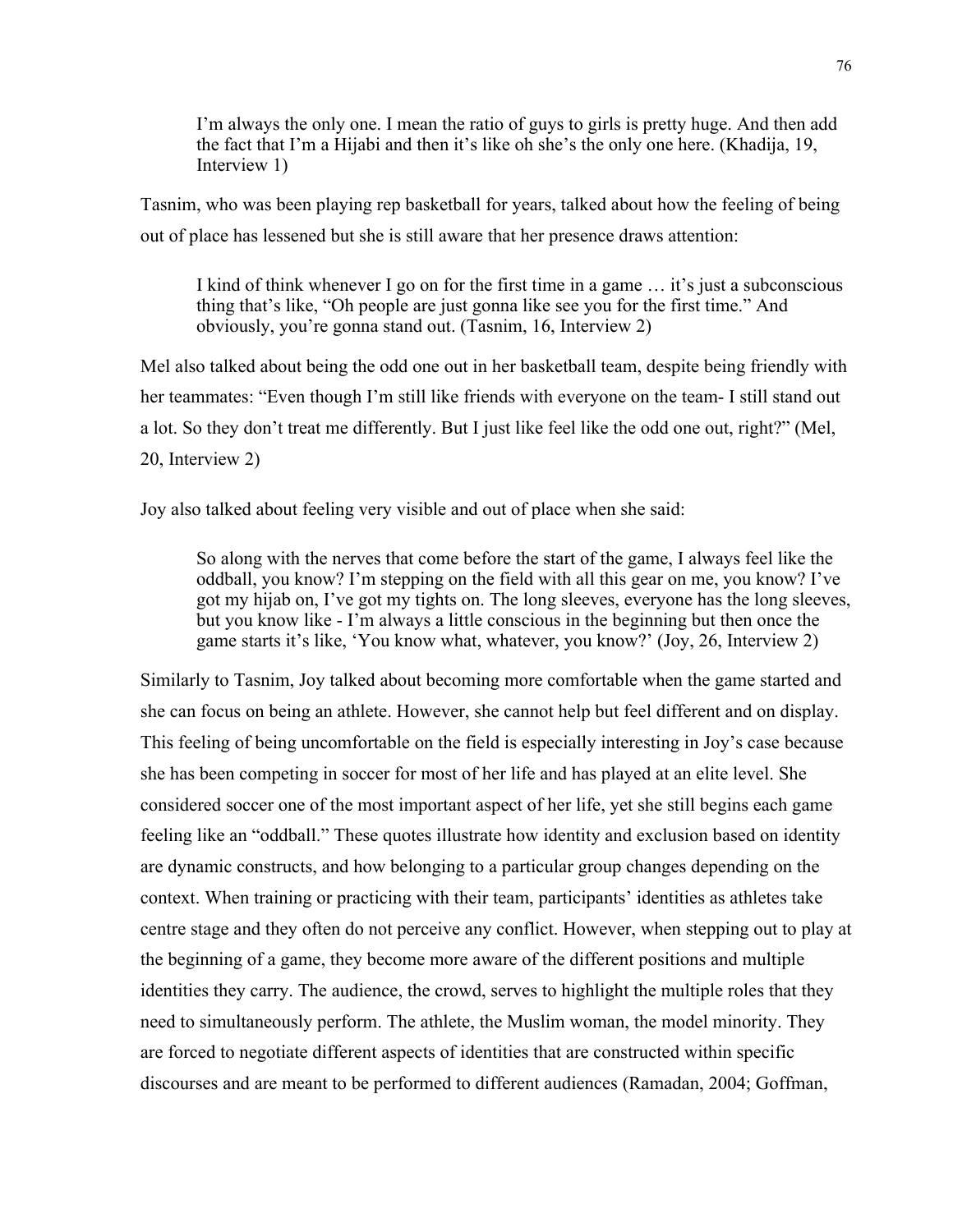1959). This experience seems to highlight the differences between their teammates and themselves and contribute to their feeling like an "odd ball".

In addition to talking about how they felt out of place in their sport community, participants also talked about not fitting in with their Muslim community. For example, Laila said:

I also go to a mosque with a very Indian and East African community. And so like, I also really feel out of place there a lot of the time. But I really enjoy going to the mosque and being a part of that. So I like push myself to go, but I still – I am very aware that people are like looking at me, especially if I go with my mom, that you know, we look different. (Laila, 20, Interview 1)

Laila talked about being half-White, half-Indian, and feeling out of place at her mosque because she is White-passing. She also expressed her discomfort growing up in a White neighborhood and feeling that she did not completely fit in there because she was Muslim. In the following quote she discussed this complicated tension:

Actually in grade ten we had to do a project that we make a slogan for a life challenge we went through or something. And I remember I chose, "Buried between two worlds" or something very melodramatic like that. Basically me realizing I have all these really different parts of my life. Like, two very different families, two parents who came from very very different backgrounds and understandings of the world. And sort of trying to reconcile all these pieces of my identity. (Laila, 20, Interview 1)

Sarah echoed this sentiment of always feeling out of place, but she did so in a positive light. This last quote highlights and sums up the complex reality at living at the intersection of competing identities:

I'm half white, half black, and my mom is white. She's the one that I've always like looked up to the most in life - But she has had a very different life than me, because she was white and Catholic until she turned 30. So she doesn't know what it's like to be a Muslim teenager, a Muslim child and a Muslim young adult. And I'm not black, and I'm not white, so I've never felt like I fit in exactly with white people or black people. Then I went into Muay Thai, and I was one of the only girls, one of the only girls who wanted to fight, and then I'm a Hijabi. So I just have always kind of felt out of place, so I'm comfortable feeling out of place. (Sarah, 24, Interview 2)

All these quotes highlight the way in which these young Muslim women felt alienated and dissimilar from both their sport and Muslim communities. In Durkheim's description of anomie, individuals experience unhappiness, stress and unrest when there is a weakening of social bonds and the collective conscience of the social group (Durkheim, 1897). This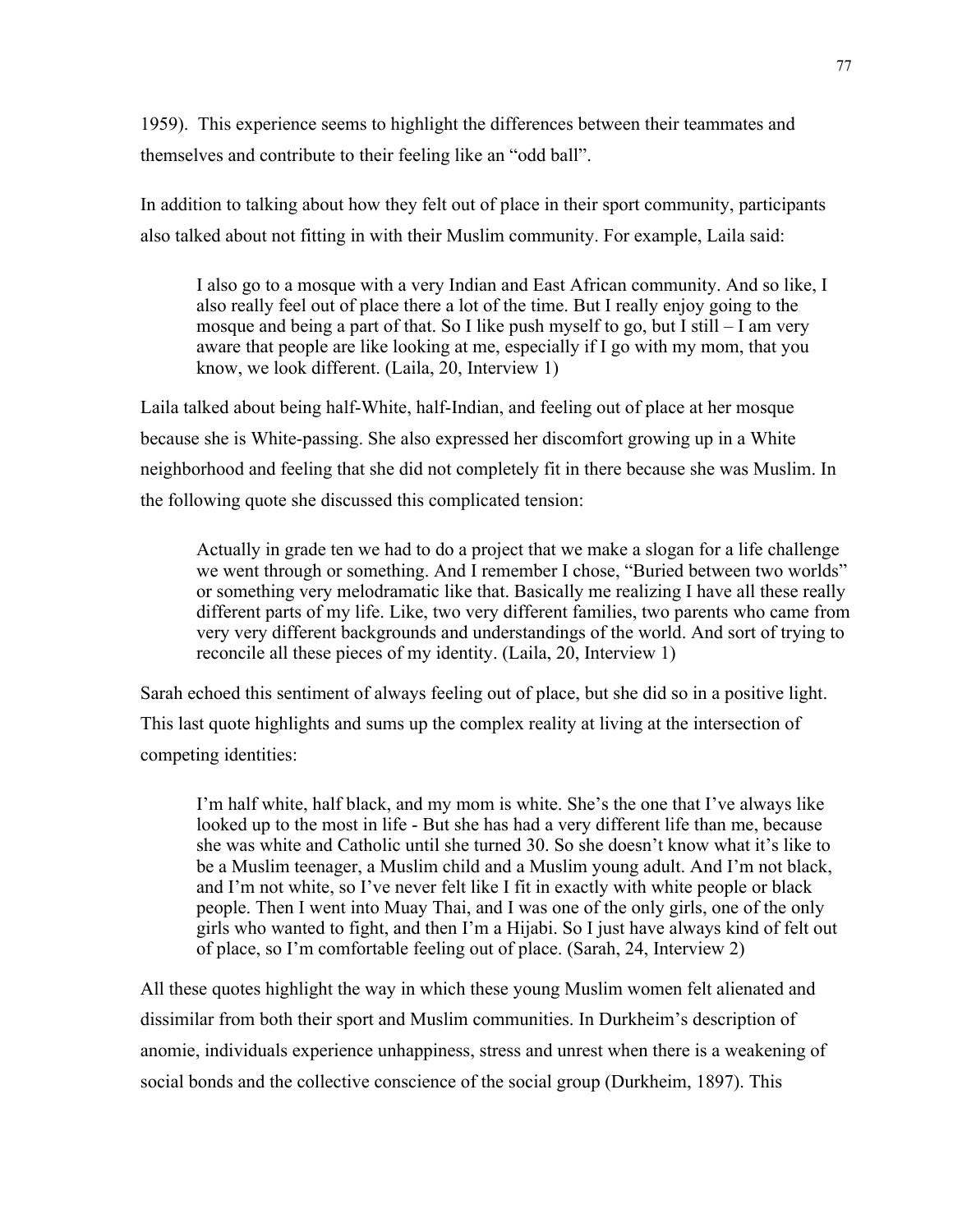collective conscience refers to the ideological values, beliefs and norms of a social group (Durkheim, 1897). For Muslim women, this alienation can be understood in two contexts. Firstly, the participants of this study continuously referred to differences in values and ideological differences between themselves and their sport communities. Social activities that contained alcohol, visibly looking different due to alterations to sport uniforms, and being asked to leave a game due to wearing the hijab all contributed to participants' feelings of weakened social bonds and belonging to their sport team. Participants also felt dissimilar from their ethnic and religious communities due to their sport involvement. As athletes, they sometimes dressed and engaged in behaviours that were considered taboo by their Muslim communities. For example, wearing leggings to practice or engaging in aggressive sports like Muay Thai were deemed problematic in the Muslim community. Similar to the idea of organic solidarity, the Muslim community in Canada is extremely complex which has led to a decrease in the collective conscience of the Ummah (Durkheim, 1897). As these young Muslim women are performing roles that were not traditionally held in the Ummah, they begin to experience alienation from the community as they struggle to maintain a social bond with their community. For the participants of this study, it appeared that they were experiencing alienation as they challenged what it means to be an athlete in a Western sport context and what it means to be a Muslim woman in the Ummah.

# 4.5 Islamophobia



*"O you who have believed, seek help through patience and prayer. Indeed, Allah is with the patient." (Qur'an, 2:153)*

Participants reported that issues of Islamophobia and a negative portrayal of Islam in the West affected their sport experiences, and it is important to situate the participants' experience within these experiences that occurred in the broader context of their lives. Joy recounted an Islamophobic event that occurred with a teammate after a social event:

She was really, really drunk. So I'm like, "Okay, let's go, I'm taking you home." Put her in my car, I dropped her to the station and then one of my teammates went with her. Then, in the night, everyone was talking about, 'I hope everyone got back okay.' And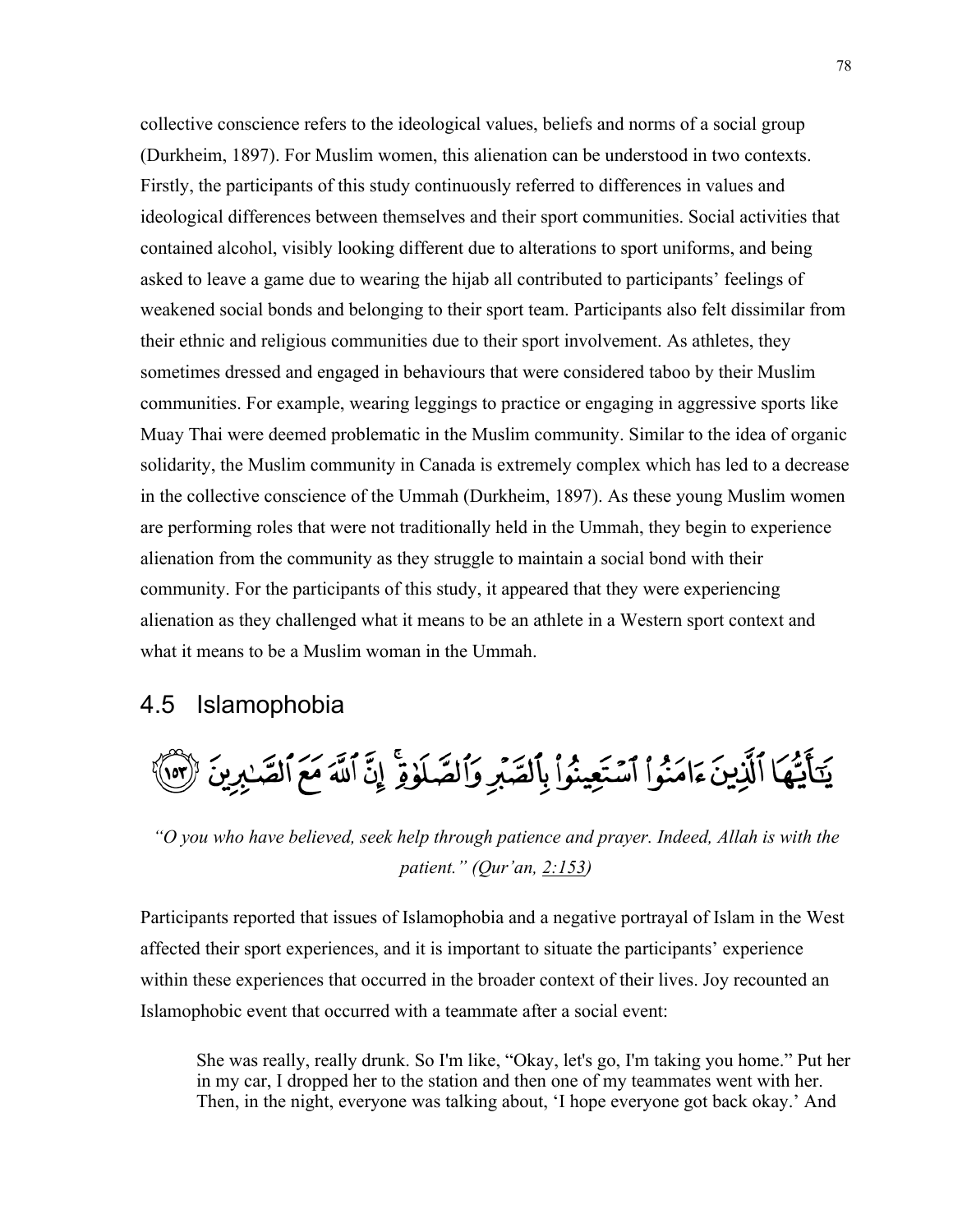and then [the drunk teammate that I dropped off] said "Yeah, thanks to the Muslim terrorist 'that dropped me home. I got home okay. Thanks." Something like that and she used a bunch of profanity in there. And I'm thinking, "where did that come from?" So my friends started texting me, like the other people on the team. This was in the group chat, right? So, they started texting me on the side like, "Are you okay?" I'm like, "Yeah, I'm fine she's drunk. Just leave her. It's not, like, she's not affecting me. She is what she is." And she's like the whitest of white like she's from- Sudbury and she's just used to small town, you know? (Joy, 26, Interview 1)

Despite this blatant Islamophobic attack, Joy was quick to make excuses for her teammate. Once again, it seems that these young Muslim women found it easier to ignore Islamophobic speech and practices than address them full on and have to deal with the consequences. It may also be that it is easier to downplay these hurtful comments than assuming the role of victim or acknowledging the pain that these comments cause. It is important to note that Joy was a recent immigrant to Canada and assumed that these Islamophobic comments were "normal" for Muslims in the West. She recounted her experience with a summer placement:

The office was here and we had the shop out back, where trucks would park. On the corner of the complex, there was an Islamic school - and the teachers were all in their hijabs...They would wear their abayas and they would have their ninjas on. And [my supervisor] found it absolutely ridiculous. I found myself having lots of conversations with them about it, I was like "Yes, it's a little extreme - but it's what they're comfortable with. This is where it comes from. It's about being modest you cover this blah blah blah". So I was like I was giving them these Islamic lectures almost every other day…. I would be out with these other white guys during our lunch break, when we were not doing stuff, we'd sit at the back of the truck and they're eating. And they're like, "Would you like something?" I'm like, "No no no, I'm good," because it'd be like meat and stuff… Then Ramadan kicked in. And I couldn't eat and they're like, "Why are you doing this to yourself? Have some water it's really hot outside." I'm like, "I know it's summer, I can feel the heat. Thank you. But I can't, this is why I'm doing this blah blah blah". So I felt like that year was a test for me. (Joy, 26, Interview 1)

This placement experience occurred during her first year in Canada. For Joy, she felt that she had to assume the role of patient educator to the older White men that she worked with. She felt that it was her responsibility as a Muslim to be patient and kind when dealing with their ignorance and intolerance. It is interesting that she described this experience as a "test" for herself. As noted in the Quranic verse at the beginning of this section, being able to deal with injustice and hardship while maintaining patience and dignity is a fundamental value of Islam. Therefore, Joy began to understand her role as a Muslim woman in the West as an educator, which aligns with her Islamic values but also the need to be the model citizen in her new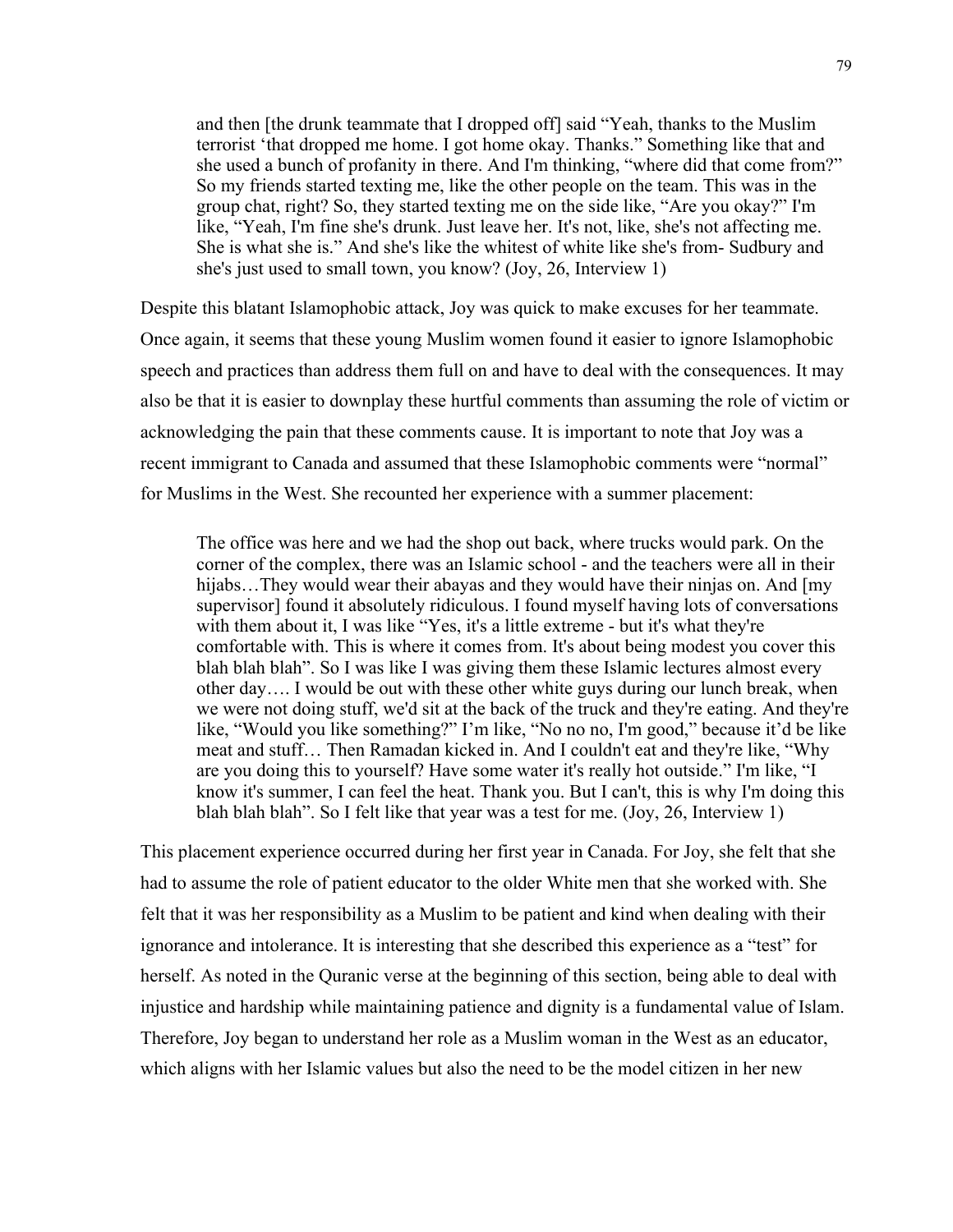country. The participants of this study seem to adopt this role as educator in sport settings, even in the face of Islamophobic incidents with teammates, coaches and referees.

For Laila, talking about Islamophobia was difficult because she did not know what could be considered an Islamophobic incident. She recalled a moment where her father was asked to speak on a panel about Islamophobia:

When my dad was preparing for the talk the night before, I was saying, "You know, [Islamophobia] is more implicit" and he was like, "Yeah, okay." And I know my dad has faced Islamophobia. He just like constantly pretends like he hasn't. … I was like, "Dad, your speech was such BS… 'Cause I know you have like bosses that have been racist, I know you experienced that." But he's like, "Yeah, but if I say something and my boss gets a hold of that, like that's my company, that's my reputation, so I can't say anything". [People in the audience] knew that my dad was a panelist and they were asking me like, "Oh, so how do you experience Islamophobia?" And I felt like they were waiting for [something blatant]. But I think the way that – not just Islamophobia, but any sort of discrimination that usually works in Canada, is more like subliminal, more implicit. (Laila, 20, Interview 2)

As Laila had started wearing the hijab only two years ago, she was keenly conscious of the different and often subtle ways that people began to treat her differently. This echoes previous literature which has explored the way in which the veil makes Muslim women, particularly in Western societies, more susceptible to targeted victimization due to their hypervisibility (Chakraborti & Zempi, 2012). This victimization occurs in the form of verbal or even physical assaults that target an individual's "core identity". It is interesting to note that despite her frustration with her father for not calling out and condemning racist and Islamophobic comments as such, she was often quick to discount Islamophobic events in her own life. When recounting an instance where a soccer opponent kept giving her dirty looks and making rough plays, she stated, "You can't assume someone was mean to you because they know you're Muslim, but you can't assume that they weren't either" (Laila, 20, Interview 1). There has been some evidence in the literature on Muslim women in the West that describes the way in which individuals protect themselves from the painful reality of discrimination they are facing by downplaying or minimizing these incidents (Sibai, 2015). This serves as a defense mechanism and allows individuals to explain away Islamophobic events as a result of ignorance or fear rather than discriminatory xenophobia and hatred. Or, in Laila's case, to focus on the possibility that the aggressive behaviour was not a result of her identity as a Muslim. When I asked her on how she responded to these looks, comments and aggressive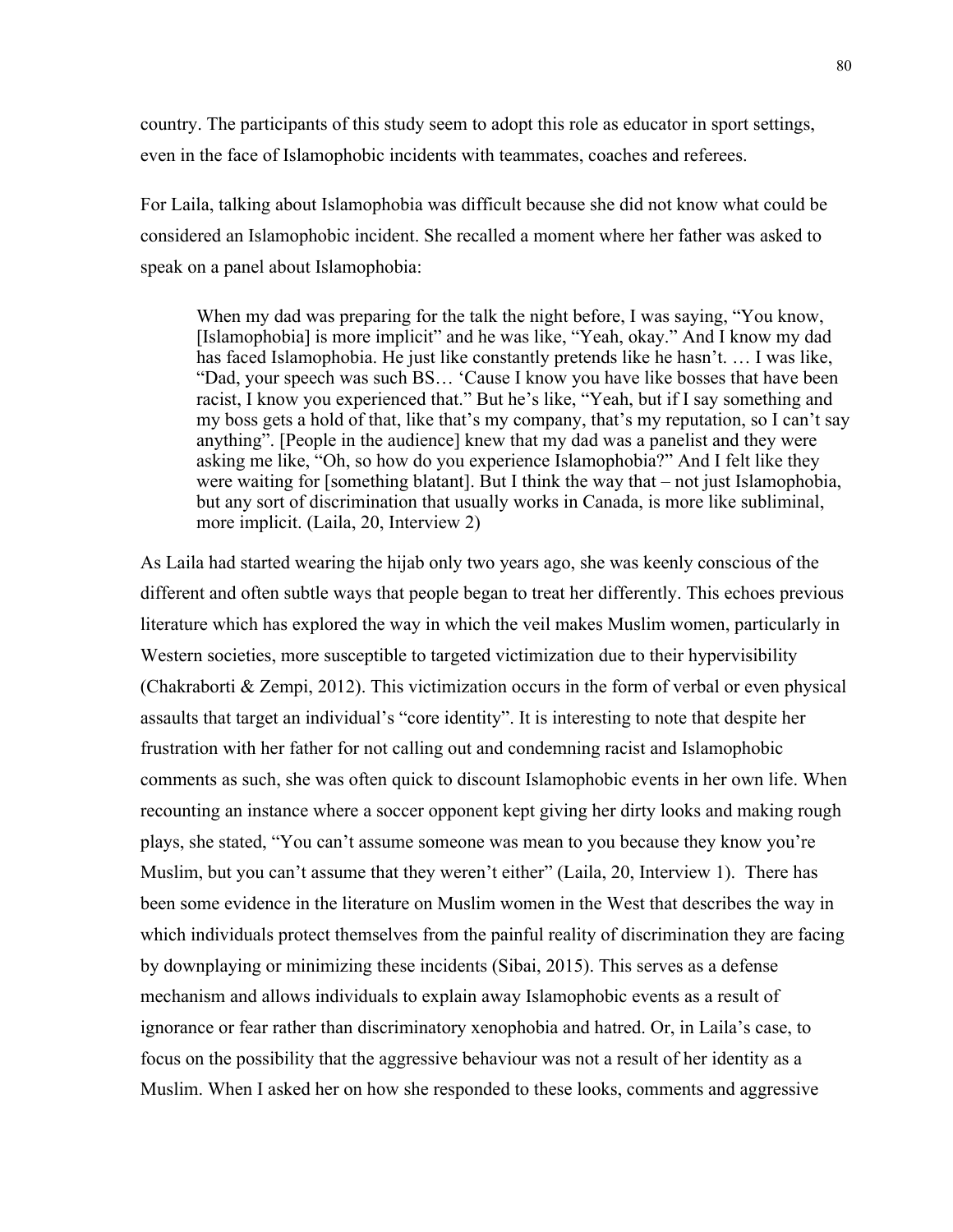behaviour that she has begun experiencing since wearing the hijab, she commented:

I still don't know what the appropriate response is for me. Like, should I ignore it? But I feel like ignoring it isn't like addressing it. But to address it, I don't want to escalate it. (Laila, 20, Interview 1)

Laila was very cautious about addressing Islamophobia in her day-to-day life because she was worried about confrontations getting out of hand. She was also aware that as a Muslim woman, under surveillance, she needed to be the model citizen. Once again, it seemed that a culture of surveillance and a need to prove oneself to be the innocent or unthreatening Muslim citizen in the West rendered young Muslim woman silent and powerless in the face of adversity.

Khadija recounted an incident where a man stopped her mother at a line in Starbucks:

She was in line for Starbucks and this guy kept glancing at her apparently, and then he was like "oh nice weather isn't it?" And my mom's like "yeah, it was, it's amazing weather'. And then he fully turns to her, he was behind and then he fully comes around and he was like "oh, I'm not supposed to talk to you otherwise your husband or your brother will come and kill me." He was a fairly older man and so she knew she couldn't rant, and so she had to take it step by step and be logical with his arguments. (Khadija, 19, Interview 1)

Once again, in the face of Islamophobia, these Muslim women forced themselves to be patient and educate the individuals who were attacking them. Khadija, an international student, noted that despite understanding the need to be level-headed because she did not believe people in Canada were as accustomed to Muslim people, she did not think she would have been able to remain calm in that moment. Although she had "weird" conversations and comments from teammates about Islam, she did not believe she had ever faced obvious Islamophobia. She did note that she has had positive comments from strangers:

I've also had a positive experience after the Manchester attacks, six months ago I think. Some guy came up to me and my cousins and my sisters while we were at Shoppers and he was like, "just so you know, you are welcome here, you're part of the community." (Khadija, 19, Interview 1)

It is interesting to note that although the comments were kind, they still serve to highlight the tension that exists for Muslim women in the West. Strangers understand that women who wear the veil are publicly labelling themselves as Muslim in a time where that identification leaves them susceptible to victimization (Afshar et al., 2005). Although people may be making kind gestures to make Muslim women feel more "welcome", doing so further highlights their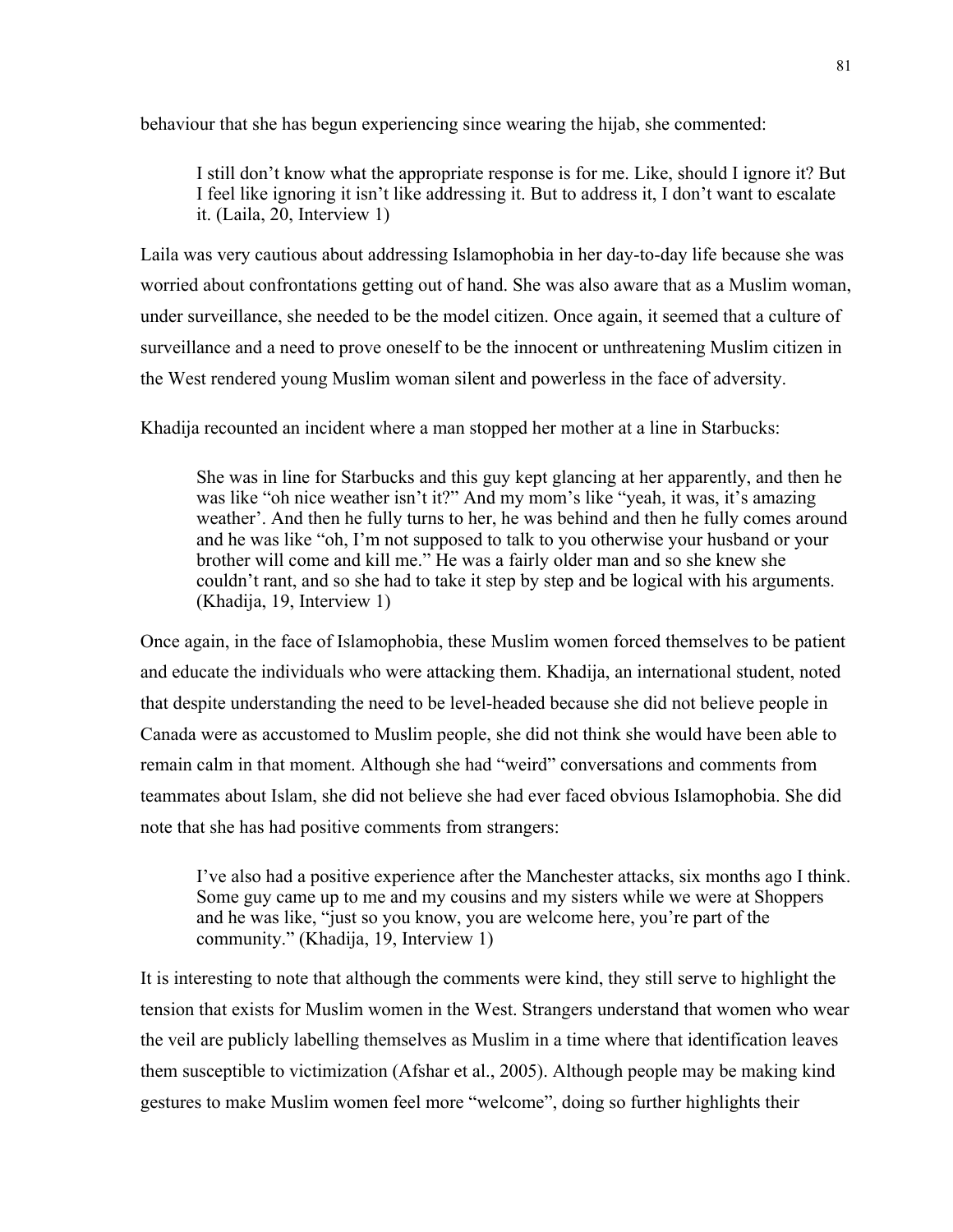Otherness in public spaces.

## 4.6 Safety

فَإِنَّ مَعَ ٱلْعُسْرِيْسُرًا ۚ

*Indeed, after hardship there is ease. (94:6)*

Participants were often very cognisant about issues of safety. They understood that veiling in Western societies rendered them more vulnerable to victimization. Khadija talked about her fear of coming to Canada as an international student. She explained that she felt safer back home in Dubai:

[I felt] safer, yeah. I mean, physically. I could walk around the mall and be one hundred percent more comfortable because I know that no one's gonna step out of line. And the authorities would back me up in two seconds. Here, I mean I'm on my own a lot more here, which also adds to that whole, in general, scared-ness. (Khadija, 19, Interview 2)

It is interesting that for some participants, including Khadija, sports culture was considered an inherently unsafe environment. Khadija stated:

With sports, my mom's like "just be careful." 'Cause there's that whole sports culture that she is aware of and doesn't really like. For example, in hockey, there's a reputation that comes with the players and she wants me to like steer clear of that. She knows I'm on a co-ed team and the majority of them are guys and she just says, "be careful" because as a girl, that in itself is crazy. I'm a pretty small girl and then add to the fact that I'm a Muslim Hijabi, that kind of ups the stakes and the chances of something bad happening, like a bad experience or a rival team member coming up to me and not being the politest. That just ups the chances of that. (Khadija, 19, Interview 1)

For Khadija and her mother, there were multiple layers of safety issues that needed to be addressed in sport. As a woman, there was a fear of sexualisation and sexual violence that Khadija and her mother associated with Western sport culture. When combined with potential Islamophobia and a sport environment of hockey that was perceived to promote aggressive behaviour and a culture of drinking, sport was deemed as an unsafe place for Muslim women. This speaks to broader issues of violence and sexualisation of women in sport (Frisby, 2017). However, this research contributes to that work by demonstrating the intersection of Islamophobia and Orientalization that these women also experience when navigating sport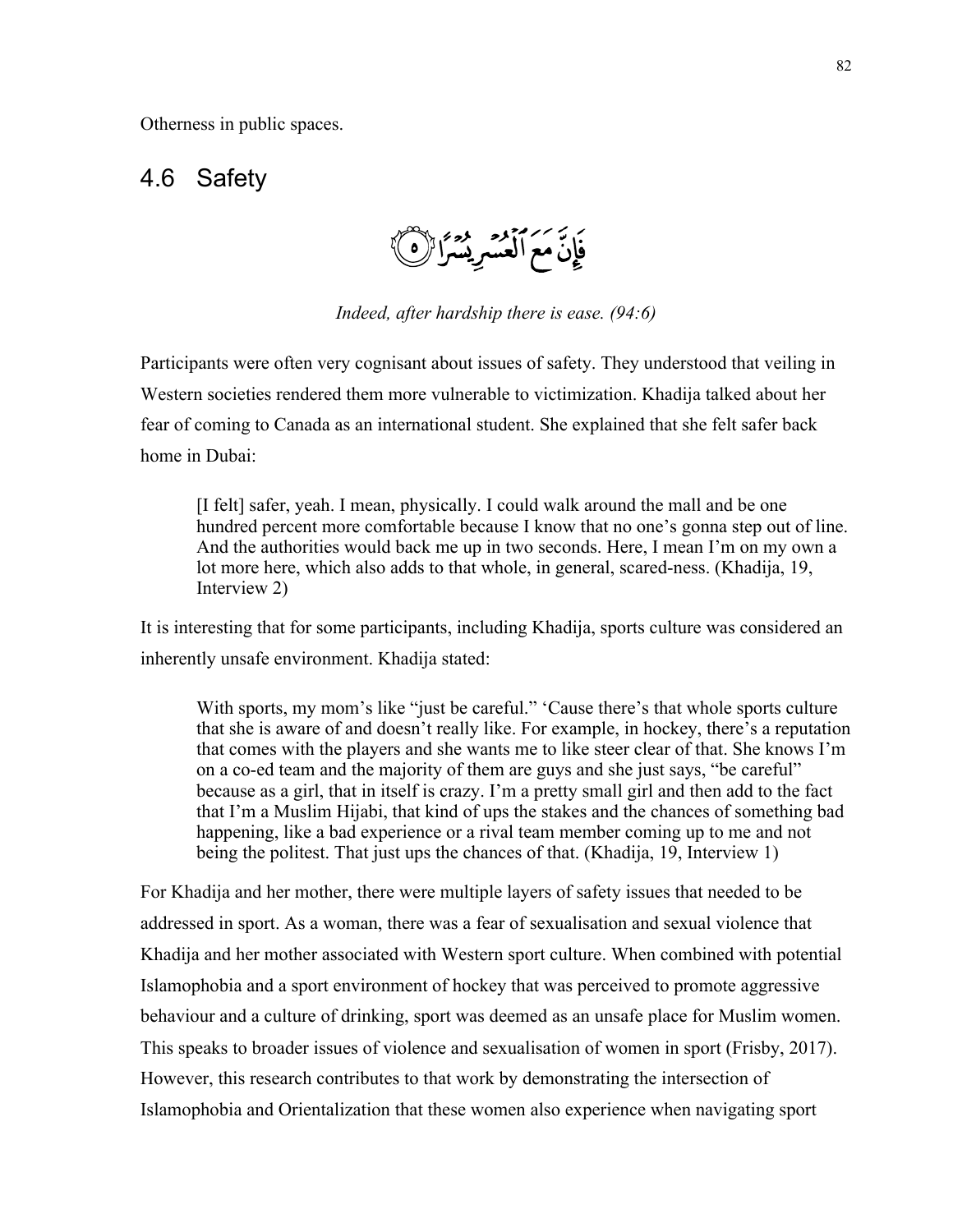spaces. This also highlights the way in which media coverage that provides a sexualized portrayal of sport, and stresses high visibility of the female body, may work to drive Muslim women away from mainstream sport. The fear of safety issues can lead to parental withdrawal of support.

Although Maia did not understand sport as an unsafe venue in general, she did note that she became heavily aware of safety issues when travelling for sport tournaments:

For [directions], like I lean more towards [asking] women as opposed to men, just because of the nature. And I know women can be racist too - But I'd rather ask like a young girl or like a teenager that maybe looks my age or in her twenties. As opposed to asking like, a forty year old man in Northern Michigan (Maia, 16, Interview 2).

Maia would often avoid asking middle aged, White men for directions or instructions because she felt unsafe. It is interesting to note that despite her admission that anyone could potentially be racist, she backtracked and stated that this may just be her perception and a result of her heightened awareness of being an outsider in certain spaces. Again, participants hesitated to call out Islamophobia or racism, but still behaved in ways that illustrated their awareness of this reality.

Perhaps the most striking feature of living with systemic Islamophobia was the nonchalant manner in which the participants recounted their experiences. Joy shrugged off her teammate calling her a terrorist, laughing it off as a silly, unimportant moment. Tasnim passingly remarked about a previous coach questioning her choice to wear the hijab. Laila considered it normal to be vigilant and practice arguments should an Islamophobe berate her about her identity as a Muslim woman. For these young Muslim women, feeling unsafe and facing Islamophobia in sport spaces was accepted as normalized in the current social and political climate.

As stated in the literature review, the experiences of Muslim women in the West are complicated due to geopolitical and ideological discourses that frame them as "other" and "alien" (Yegenoglu, 1998; Chakraborti & Zembpi, 2012). These alienating and potentially violent discourses are integral in understanding the lived experiences of Muslim women in the West. An examination of the sport experiences of Muslim women in the West cannot be adequately conducted if removed from this broader understanding. These Islamophobic encounters that occurred both in and out of sport settings, influenced how the participants of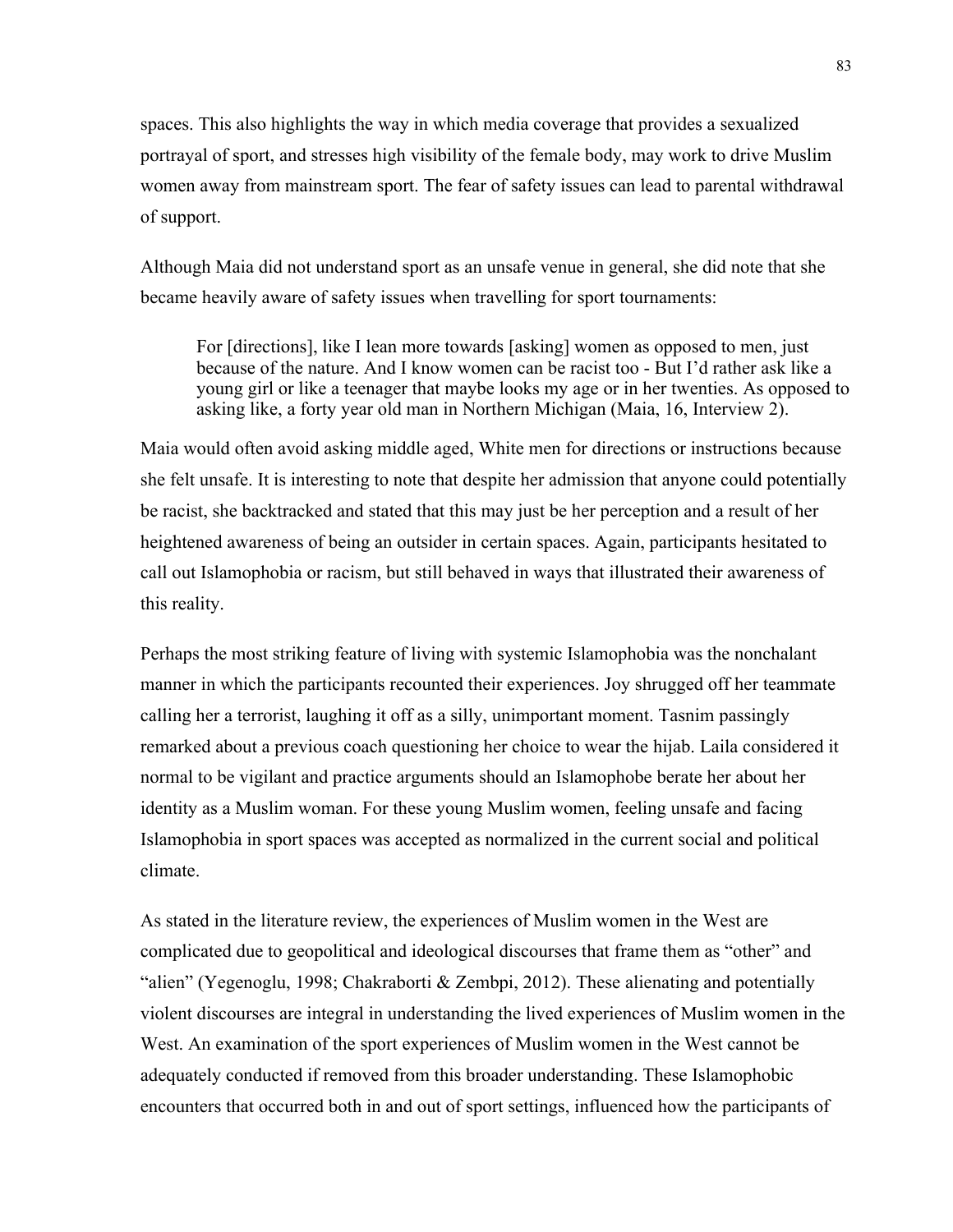this study understood their place in the West and consequently conducted themselves in public. For many of the participants, such as Joy and Laila, negative past experiences pushed them to be the moderate educator and model citizen. When interacting with teammates, coaches and referees, these young Muslim women were consciously on guard and prepared to defend themselves from Islamophobic attacks.

# 4.7 Muslim Women in the Mainstream Media

A final theme that was identified as contributing to the women's sport experiences was the representation of Muslim women in the mainstream media. For the participants of this study, the way Muslim women were represented was a source of frustration. Sarah highlighted her dissatisfaction with being used as a tool to demonstrate a nation or often a corporation's "multiculturalism":

In the media, I feel like Muslim women are treated as - I can't think of the word I want to use, but it's like when they want to display multiculturalism, throw a Hijabi in there. Like in a commercial or whatever. In the Cover Girl commercials, where it's like, "We're all about multiculturalism", and there is a gay guy wearing their mascara, and a Hijabi wearing the mascara. We're shown as some symbol of multiculturalism, you know and nothing else. Like no, we're not athletes, we're not businesswomen, lawyers or anything else. We're just multicultural. (Sarah, 24, Interview 1)

Although Sarah thinks there has been a subtle increase in the representation of Muslim women in mainstream media, she noted that this portrayal is flat and does not adequately cover the diverse roles and social identities that Muslim women hold. As noted in the results of this study, there is a great deal of heterogeneity in the experiences of Muslim women, although Muslim women are often portrayed as a homogeneous group in research and in the media. Sarah also felt that Muslim women were being used by companies to gain economic and social capital, rather than a sincere desire to give them a platform. She went on to state: "I don't go looking for Muslim women in the media" (Sarah, 24, Interview 1).

Laila echoed this sentiment when she stated:

I feel like media is trying to do a better job of being more politically correct and trying to be more inclusive. I don't know if they're genuine in that, but I think they're trying. And I follow a lot of social media that is more inclusive and so it represents Muslim women in a more positive light. But I think traditionally, and like growing up, ... I don't know why Muslim women would be on news story other than you might see for something to do with terrorism. Like there wasn't really – There's never really any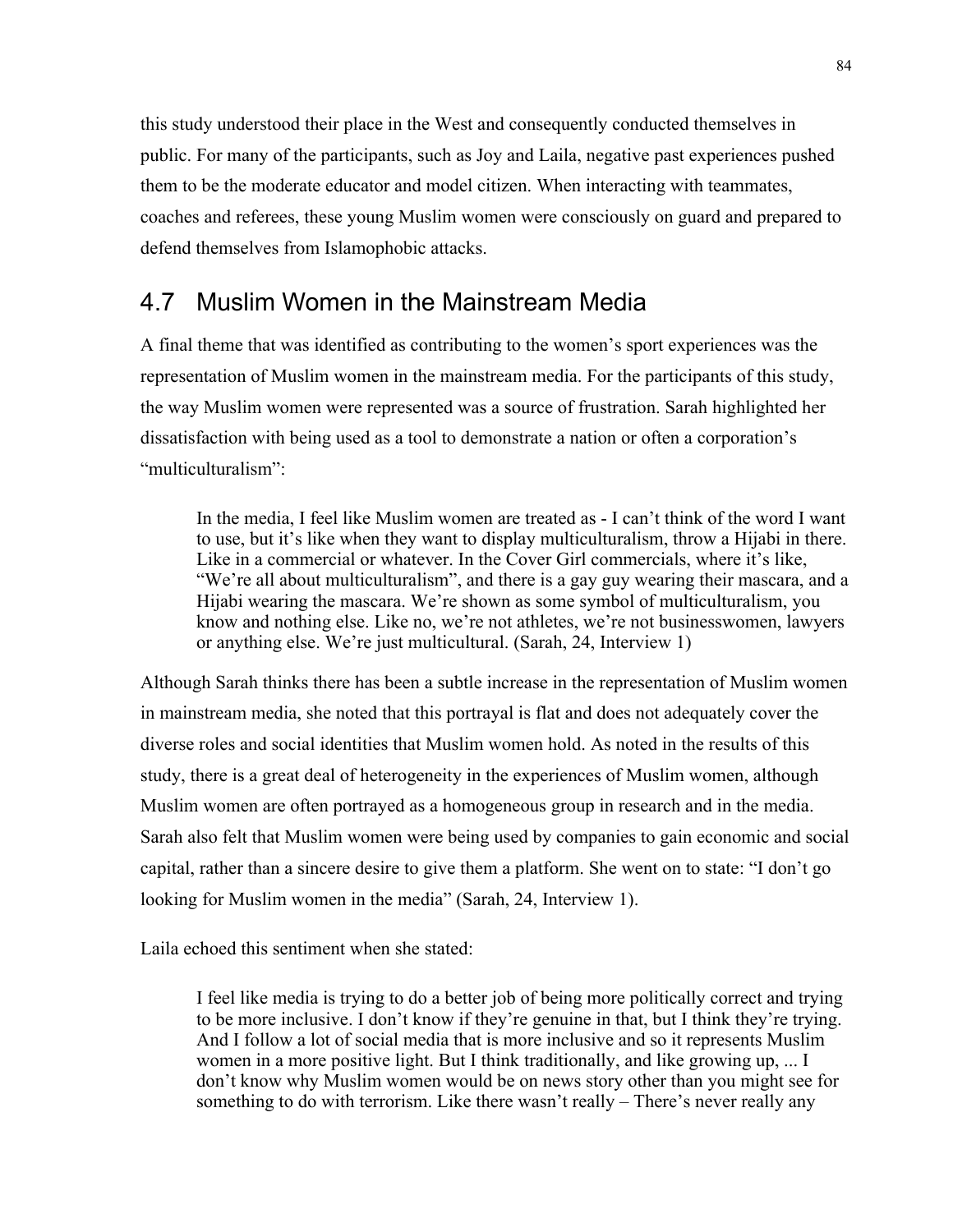Muslim women in movies or TV shows that you watch. (Laila, 20, Interview 1).

Once again, participants were quick to acknowledge that mainstream media was "trying" to provide more representation of Muslim women, but they seemed distrustful of the intentions behind doing so. For Laila, the xenophobic, Islamophobic, and Orientalized portrayals of Muslim women as oppressed or terrorists was much more commonplace and salient and she had a difficult time coming up with a scenario where she would see Muslim women portrayed in any other way. She noted that a lack of representation regarding Hijabi athletes in the media affected her own opinions on Muslim athletics. In one of her audio diaries, she stated:

This week, I was at a dodgeball tournament and it was me and my team – I was the only Hijabi here, and it's a packed tournament… It was kind of just like, "Oh, that's kind of crappy." I was just thinking there's no way that every single Muslim girl is bad at sports. Or like doesn't wanna do sports. There's no way. (Laila, 20, Audio-diary)

The idea that Muslim women are inherently incompetent or "bad at sports" is a frequently used trope within sport media coverage. In the media analysis of the London 2012 games, it was noted that sport journalists in the West often focused on Hijabi athletes who were novices in their sport to demonstrate how they were "out of place" (Samie & Sehlikoglu, 2015). This study referenced an article in the Chicago Tribune entitled: "You Shaherkani, You Go, Girl . . . But not too far!" and a National Post article which referred to one of the Hijabi Saudi athletes as a "naïve kid" (Samie & Sehlikoglu, 2015). This representation of Hijabi athletes as incompetent serves to perpetuate the idea that sport is not a space for Muslim women and the idea that being a Hjiabi athlete is an oxymoron. For the young Muslim participants in the current study who already described feeling out of place in sport, this misrepresentation is even more hurtful and damaging.

Samie and Sehlikoglu's (2015) analysis of mainstream media coverage at the London 2012 Olympic games found that in addition to Orientalist, Islamophobic and nationalist framings of Muslim women competing at the games, the plain "desire to see" was an argument used by media outlets in objection to the hijab. The following is a direct quote from a conversation on BBC Radio 4 that occurred with the lead author:

JM: "When will we see Muslim women running in the courts without veils?"  $\frac{1}{15}$ Sehlikoglu: "We already did" (alluding to more than a dozen Muslim women who competed without head veils). JM: "I mean, Saudi women . . . when will we see them running without veils?"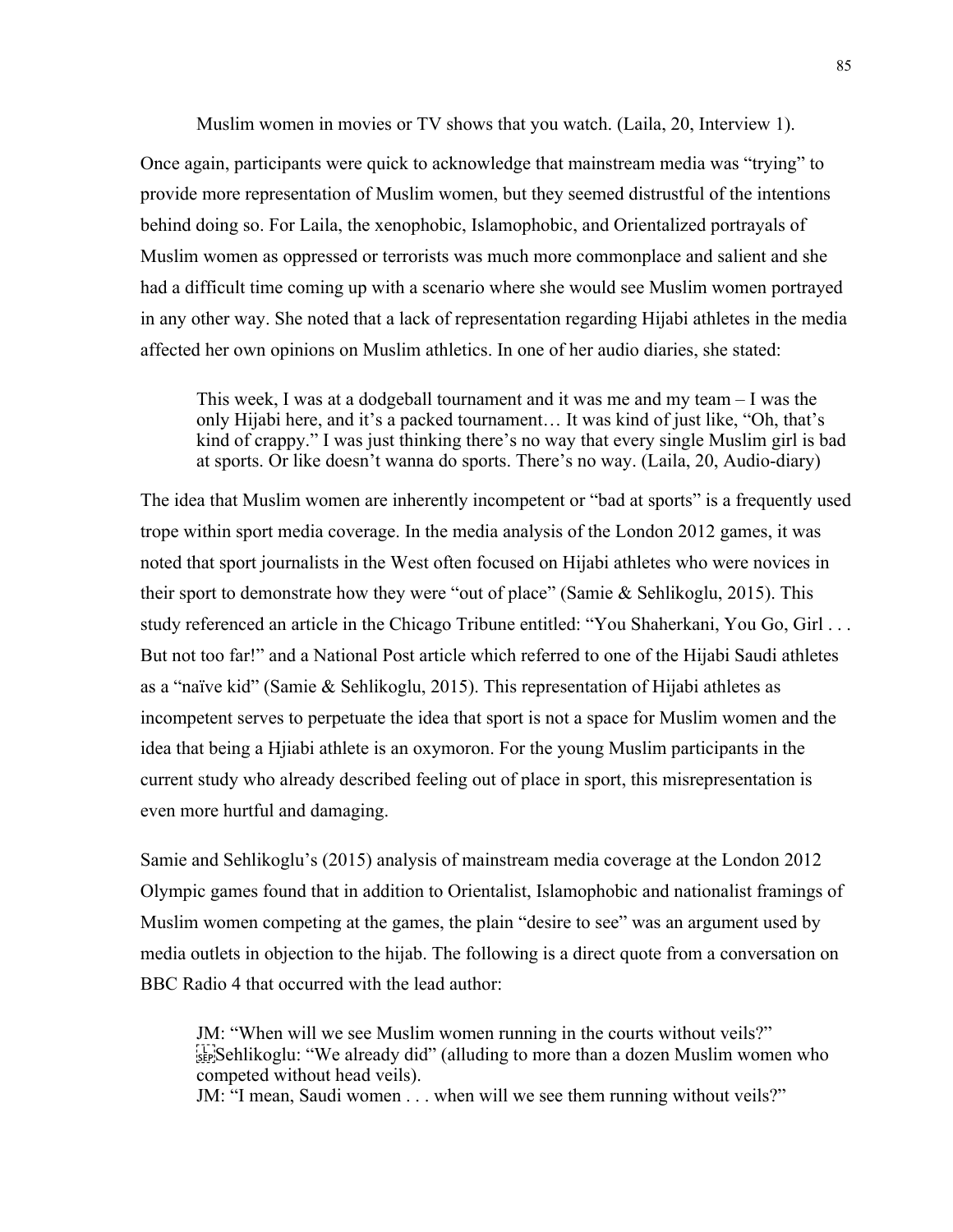Sehlikoglu: "Why do you want to see them without the veil?" JM: "So that they will look like everyone else."

As the authors noted, this argument against the hijab has nothing to do with safety or feminist readings of the veil as oppressive (as is usually the case). This is simply a yearning to see Muslim women without their hijab so that they are more "normal" and familiar to Western audiences. This has profound implications because these young Muslim women desire media representation that adequately reflects their lived experiences as athletes, rather than an Orientalized and fetishized image of what dominant western media expects of Muslims.

However, not all participants viewed the media representation of Muslim women negatively. For example, Mel appreciated seeing recent Nike commercials featuring Muslim women and was looking forward to purchasing the Nike hijab:

They're starting to show more representation, like the Nike pro hijab. I don't know if that's just for some opening, like demographics for business or what, but I don't mind it. (Mel, 20, Interview 1)

Although she acknowledged that although Nike's intentions may be profit driven, she viewed the change as a good one overall because it had the potential to bring more attention to Hijabi athletes. She also explained that although she did not like the design of the Nike hijab, she would buy one to encourage them to continue providing hijabs and modest clothing options for Muslim women. However, it is important to note that Muslim companies such as Capsters, Asiya Sport, and Raqtive have been creating sport hijabs, swimwear, and attire for over ten years.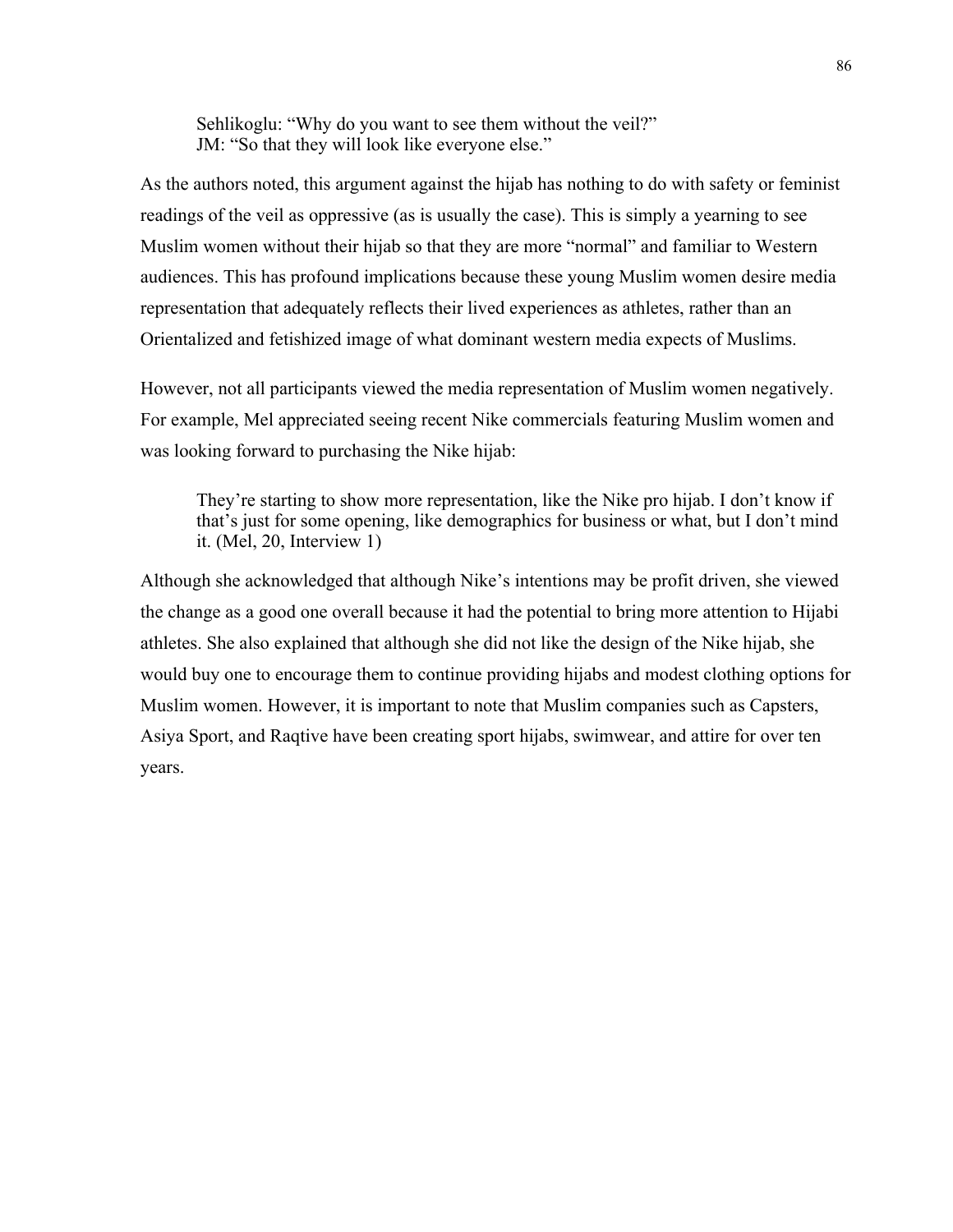# Chapter 5 **Conclusion**

#### 5 **Conclusion**

# 5.1 General

The purpose of this research study was to explore how young Muslim women who wear the hijab experience inclusion or alienation within their sport involvement in Canada. The specific research questions addressed were: 1) How do young Muslim women negotiate their identity in relation to their sport involvement? 2) How does social support, or lack thereof, from teammates, coaches, and parents affect the sport experiences of young Muslim women? and 3) How does the place of Islam in the West affect the ways in which young Muslim women navigate their sport experiences in Canada?

The findings demonstrated that athletes often experienced inclusion and alienation from both their sport and Muslim communities. The participants of this study often described feeling out of place as they tried to negotiate their identities as Muslims in sport spaces and as athletes in Muslim spaces. As analyzed through a Durkheimian lens, the young Muslim women who participated in this study experienced alienation from their sport and Muslim communities as they challenged the boundaries and norms of those communities (Durkheim, 1897). Differences in values, ideas, and behaviours led to a weaker collective conscience and identification with both communities. Interestingly however, sport was also reported as a catalyst to increase feelings of inclusion in the Muslim community, when carried out in ways that conformed to Islamic values and standards. Therefore, it seems that for these participants, their sport involvement led to feelings of both inclusion and alienation in their respective communities.

Regarding social support, parental influence was shown to be an integral source of support and influence for these young Muslim women. As reported by previous literature, parents served a key decision-making role in the lives of Muslim women regarding their sport experiences (Kay, 2006). However, the parents of participants of the current study were all avid supporters of sport and physical activity. They provided their daughters with emotional and instrumental support to ensure they were able to pursue their goals in sport. Many of these parents were also physically active, which may influence their decision to push their daughters into sport. For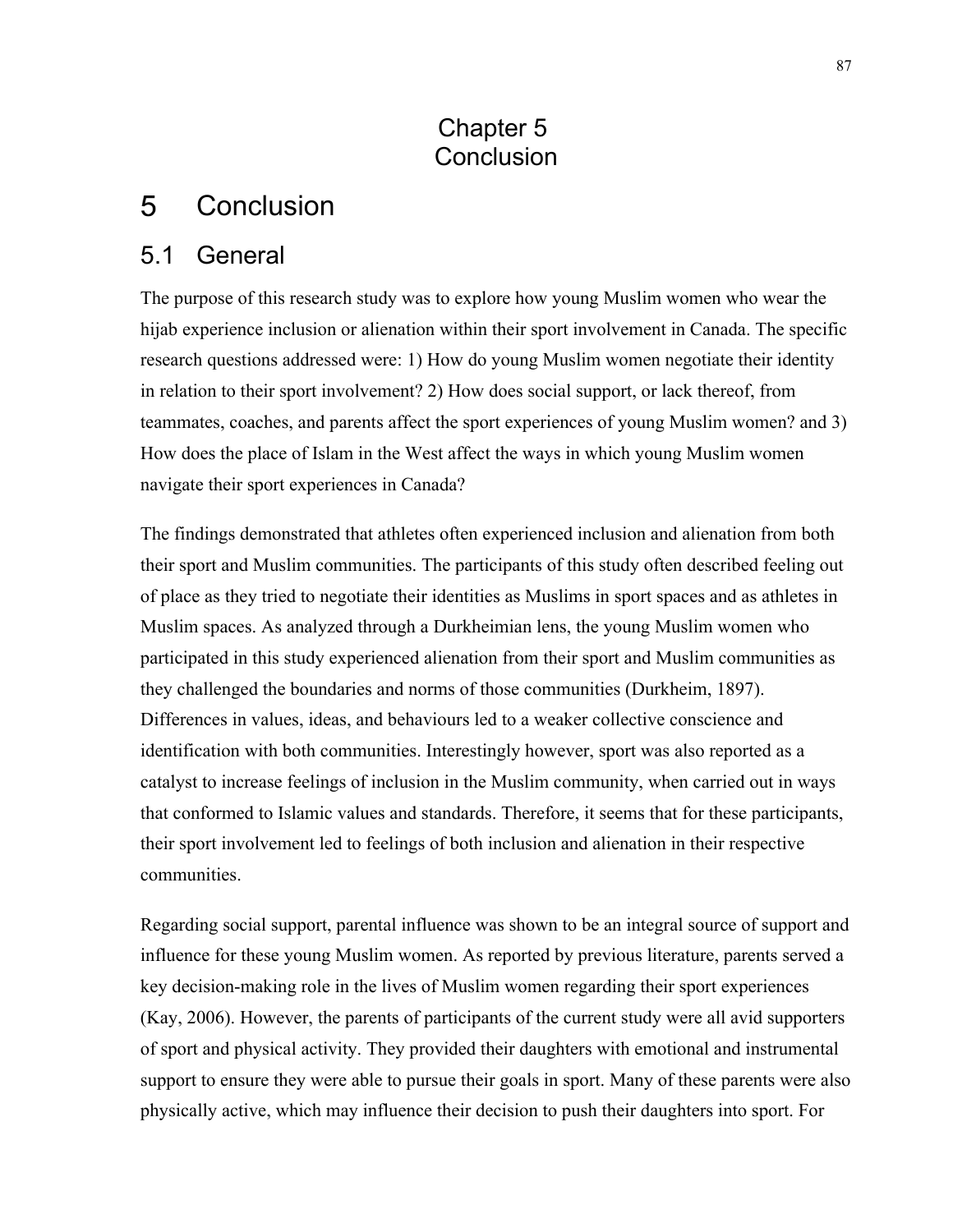first generation immigrants and people from lower socioeconomic classes, sport is often viewed as a luxury and a potential waste of time when juxtaposed with school or work life (Benn, 1998). Many of the participants in the present study had parents who were secondgeneration immigrants and/or had the financial resources available to participate in sport programs outside of school. This research study has extended previous literature on the social support of young Muslim women and demonstrates how Muslim parents negotiate supporting their daughter's in non-normative sport spaces. Future research should involve parents and caregivers to better understand their feelings about sport participation as well as the barriers and facilitators they face when supporting their children's activities.

The participants of this study had very complex relationships with their non-Muslim teammates. For some of the younger participants, especially those whose parents were very involved with their sport team life, the relationship was easy and extremely important to their sport experience. They considered their teammates to also be friends, and one participant even described them as her "sisters". Other participants described their relationship as friendly and important to their success as a team, but were conscious of differences in religious values and social activities outside of sport. Team social events that involved alcohol or nightclubs were often cited as reasons why participants felt excluded and unsure that they could maintain a close relationship, outside of a sport setting. It is important to note that participants' decisions around developing relationships with their teammates was driven by their Islamic values. This has profound implications for research and sport organizations that aim to promote social integration through sport (Spaaij, 2015; Walseth, 2008). Islamic values shape the way many Muslim women, and the participants of this study in particular, participate in sport. Although Muslim women may build relationships through sport that can help foster social inclusion in particular communities, they are unwilling to give up their values and beliefs to become more integrated in Western societies. Therefore, it may be more beneficial to address and highlight the diversity of values that exist within Western sport and societies and promote inclusion rather than "integrate" religious and ethnic minorities into a Western sport structure.

The experience of surveillance within sport and Muslim communities proved to be one of the most significant findings of this study. Participants often described their actions and behaviour modification in relation to others, and their awareness of being under surveillance was central to their performative identity. I use that term purposefully, for their identity often was a fluid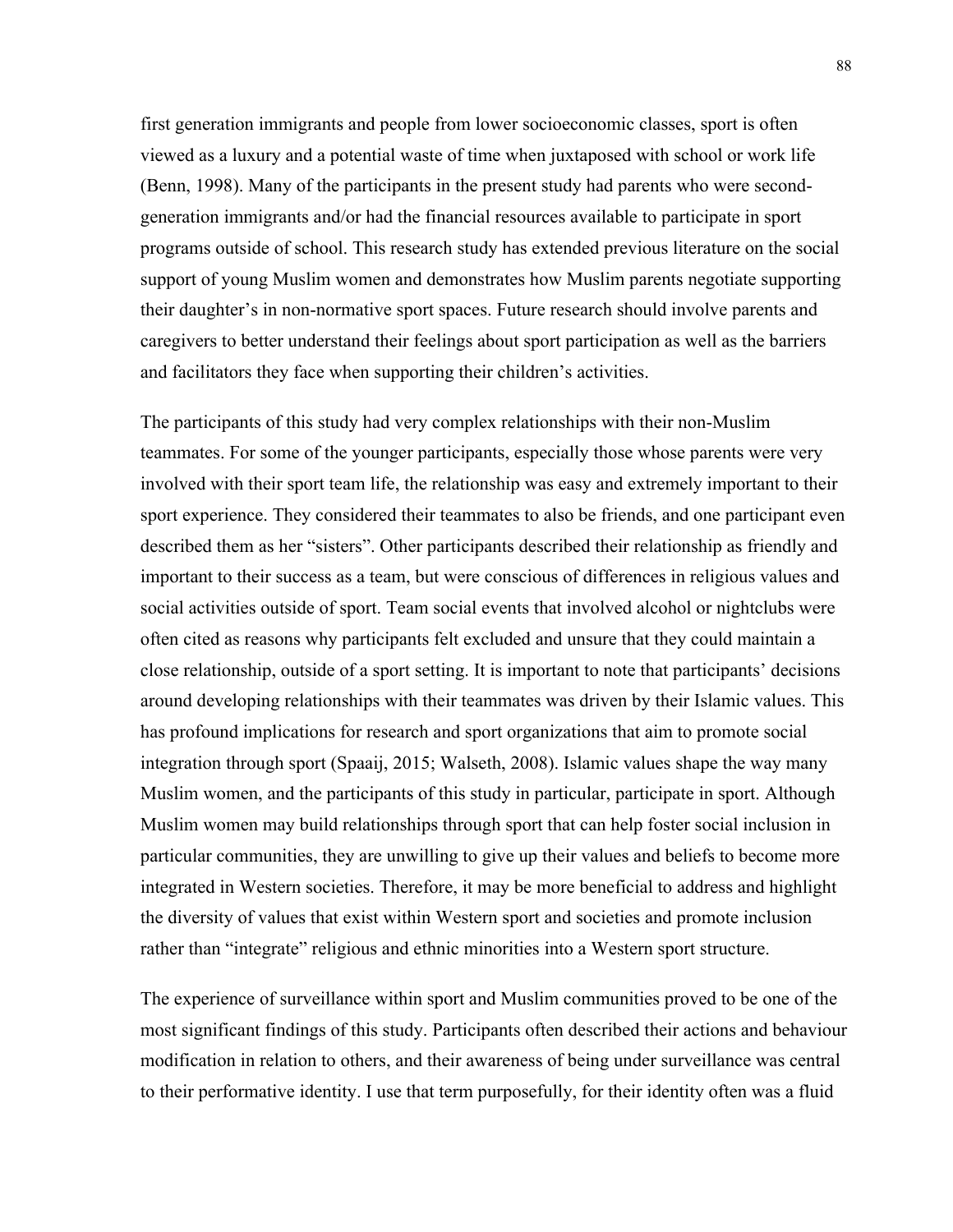and dynamic performance. Participants would prepare for their roles by choosing the appropriate outfit, deciding on the suitable setting, and even rehearsing potential arguments in case of Islamophobic encounters. They perceived being under surveillance in all aspects of their daily functions but it became even more pronounced in sport spaces. The dominant, Western sport culture for them is one that they understood as emphasizing high visibility of the body, alcohol consumption, and mixing between the sexes – all issues which are highly contested and frowned upon in Islamic cultures. For Muslim women, issues of surveillance became more intense and significant as they tried to navigate these sport spaces and prove they were Western enough to be accepted by their teammates, referees, and coaches. They also simultaneously needed to prove they were Muslim enough by not transgressing religious or cultural boundaries set by their parents and community.

Issues of gender normativity in sport played a central role in how participants understood, and challenged, their identity as sporting women. It is important to note that these issues of hypersexualization of women's bodies and the fear of masculinization are not unique to the Muslim population. It is well noted in the sport literature that women more generally deal with sexism in sport as their athletic contributions are often trivialized or sexualized. However, Muslim women are uniquely positioned as they deal with oppressive forces of Islamophobia, racism, and patriarchal interpretations of Islam, in addition to sexism from a mainstream, Western perspective. As visibly Muslim women, their experience of sexism becomes more complicated as we begin to consider the Orientalized, politicized, and racialized nature of the hijab. In a recent study, Samie (2018) highlighted how the same issue of revealing sport uniforms were simultaneously portrayed as an issue of sexism when reported by White, Western women, and as an issue of problematic, restrictive Islamic principles when reported by Muslim women. Therefore, it is clear that Muslim women athletes face a unique challenge in Western sport spaces. As stated in the beginning of this thesis, no discussion on the experience of Muslim women in sport can be had without considering the status of Islam in the West. The participants' narratives of this study frequently demonstrated how Orientalized assumptions of Muslim women as simultaneously oppressed and weak, yet enticingly dangerous by their association with Islam, affected their lived experiences. In sport settings, they attempted to show their strength and athletic prowess while being aware of surveillance and the need to be a model minority and representative of Islam. As a result, they were often silenced and cautious about appearing too aggressive in arguments with referees or opponents.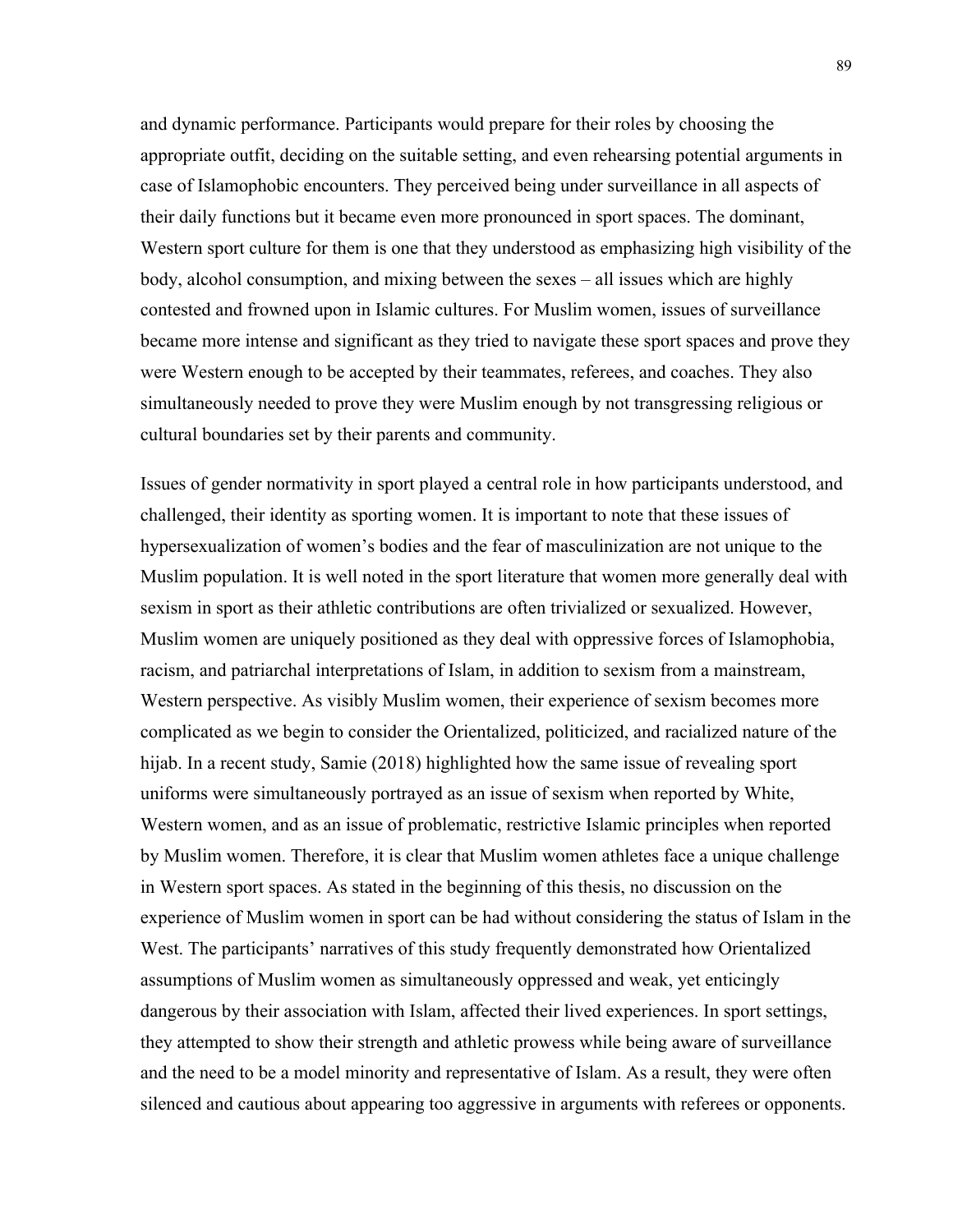Intersectionality, the concept that some individuals are positioned differently and must navigate multiple oppressive forces, is a particularly helpful lens to understand these participant's experiences (Crenshaw, 1991). As evidenced by these participants, their experience of sexism is complicated, and often heightened, by their experiences of Islamophobia and racism within sport spaces.

Political, social and cultural practices do not cease to exist when one steps on a basketball court. Presumptions do not disappear when one puts on a uniform. Sport cannot and does not erase the values, stereotypes and discriminatory biases that one holds. It does not operate in a vacuum – it is value-laden and complex, just as human beings are. It is imperative that in attempts to understand and read about sport, that the broader social, political, cultural, racial and gendered discourses that exist in and shape participants' environments be centred. For Muslim women who are navigating sport spaces that highlight political or religious "neutrality" or "passivity", this ignorance can be hurtful and dangerous. Their embodied faith, often outwardly expressed through their wearing of the hijab, makes it impossible to be religiously neutral. The highly politicized nature of the hijab also makes it impossible for Muslim women to be regarded, by some, as politically neutral. However, one thing that has become abundantly clear in this current research study, and previous work, is that Islam is central to the lives of Muslim participants. If they are not able to participate or compete in sport in a way that satisfies their Islamic values, they will not participate. For the participants of this study, some expressed a desire to fight the system that aimed to exclude them, as evidenced by speaking out against policies regarding the hijab. Others expressed a desire to find Muslim sport spaces and organizations, while others still considered dropping out of sport. None of the participants mentioned, or even considered, removing the hijab to satisfy the demands of Western sport rules and conditions. I hope that these findings have profound implications for international sport associations, community-level organizations and researchers alike: Islam cannot be separated from the sport experiences of Muslim women, and the sport experiences of Muslim women cannot be separated from Islam. Whether the discussion concerns creating policies within sport federations, administering sport programs in Muslim-majority neighborhoods, or trying to understand the sport experiences of Muslims, it is important to recognize that Islamic values and principles are often at the core of how Muslim women make their decisions and affect their day-to-day interactions with coaches, teammates, referees, parents, and members of their Muslim and non-Muslim communities.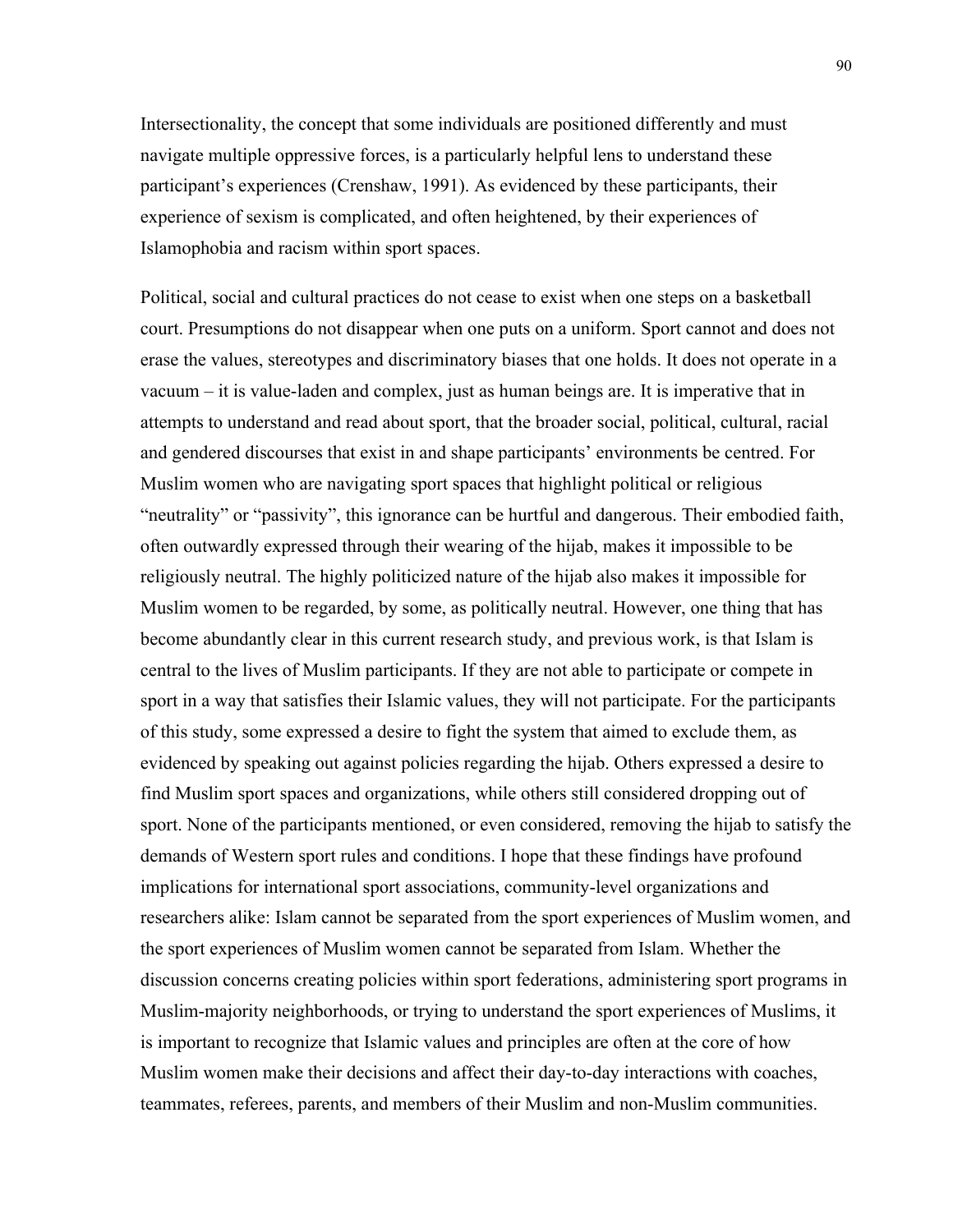# 5.2 Methodological Implications

As a Muslim woman, my insider position proved to be both valuable and a challenge as I conducted this research study. Throughout this project, I grappled with the issue of reflexivity and how my positionality affected the data being produced with my participants. Prior to beginning the data collection phase, I wrote a reflexive statement that highlighted my own sport experiences as a Muslim woman and the reasons behind my desire to research this topic. I initially kept a reflexive journal that I wrote in but subsequently switched to recording audiodiaries as a way to experience this process along with my participants and keep track of my thoughts. The following are some reflections that emerged from this practice.

### 5.2.1 Researcher positionality

The topics of surveillance and judgement from the Muslim community were the first major themes that I began to think about during the data collection phase. As early as my first interviews with the participants of this study, I realized that they often felt on display and as though they had to perform the role of the "perfect Muslimah". This became especially evident when they talked about being in the presence of other Muslims. I began to worry that participants may be only sharing particular experiences or aspects of their personality that they deemed Islamically acceptable. As a researcher operating from a social constructionist paradigmatic position, I acknowledged that I would be playing an active role in constructing the knowledge generated in this research study (Schwandt, 2003). However, I was initially uncomfortable with the thought of my participants only sharing specific experiences with me and hiding others. Through conversations with my thesis supervisor and as the data collection phase progressed, I realized that all data and meanings constructed in qualitative research are actively being constructed in specific contexts. Therefore, my job as a researcher was to understand and (re)present the experiences of the participants of this study and how they described them to *me* rather than try to remove myself from the data. That being said, I realized that establishing a strong, trusting relationship with my participants was vital to having honest conversations about their experiences. The longitudinal nature of this study was helpful in this regard. For example, in our initial interview Joy mentioned that she never attended team social events where alcohol was present. However, in a later meeting, she admitted that she had once gone to a party where her teammates were drinking. It was absolutely crucial that Joy and I had built a relationship, or she would not have felt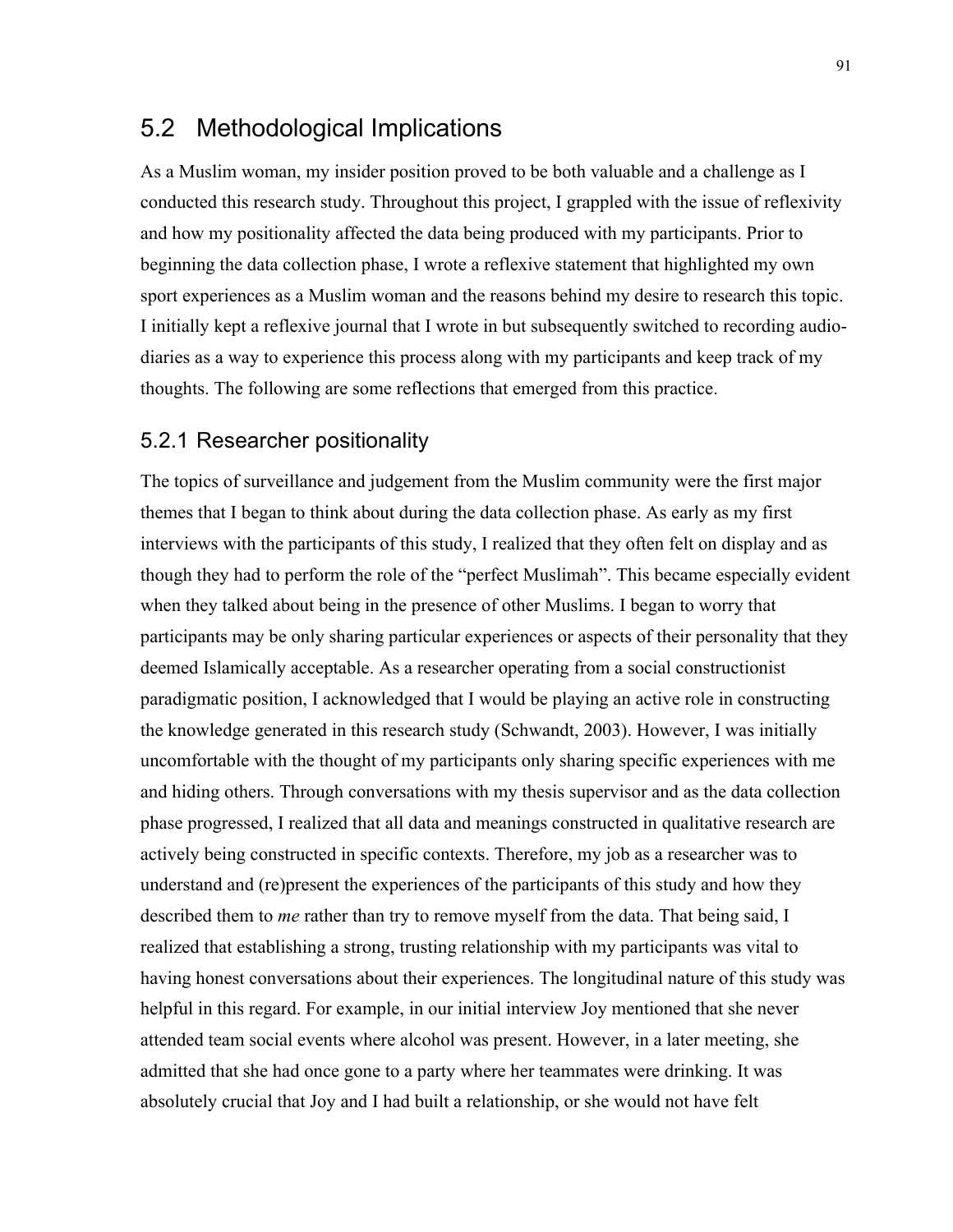comfortable sharing this information with me. The use of multiple interviews and the audiodiaries being collected longitudinally over a span of at least 4 weeks proved to be extremely helpful because it allowed the participants to get to know and trust me. Much of this data would not have been produced if the research designed had relied on a one-off interview.

Due to my insider position as a Muslim woman, I often found that participants would not elaborate on particular topics because they assumed that I inherently understood what they were talking about. Although it was a benefit to be able to understand and use Arabic phrases, "Muslim slang", and share similar experiences with my participants, I often had to step back and ask them to clarify or elaborate in order to obtain rich, in-depth accounts of their experiences. Despite my initial wariness that this would disrupt the flow of conversation, the discussions we had were enriched by not glossing over what we as Muslim might consider mundane, or the ordinary. For example, Mel would frequently say, "You know how it is" when talking about wearing tight clothes in the Muslim community. It was only after I asked her to explain what this felt like, as if she were explaining it to someone who was not Muslim, that she described her negative experiences in a past Islamic school with me. Yet again, this highlights the importance of acknowledging one's position within one's research and how that will affect relationships with research participants and consequently, the data that one creates with them.

It was also important for me to recognize that this reflexivity needed to continue into the data analysis and writing phases of this thesis. My participants often talked about how important it was that I was a Muslim woman, doing this research. In one of our interviews, Laila stated:

Again like with representation - I feel like I really like your study, like it's a good thing to like get our voices out there and do a study on Muslim women where we're given our side of it… you're Muslim like, you can relate to everything we're saying. (Interview 2)

They felt that aspect of my identity was significant and would help me "accurately" describe and shed light on their experiences. Mel, in particular, spoke about how White/Western feminists often thought of Muslim women as individuals in need of saving. She stated:

Every Muslim is like portrayed as a terrorist, obviously like this is like the long story like I don't know, from how long, but I mean like Muslim men are portrayed as terrorists or like violent or whatever. And then Muslim women are like submissive, oppressed, and all that. And then umm, one weird thing like all the feminist movements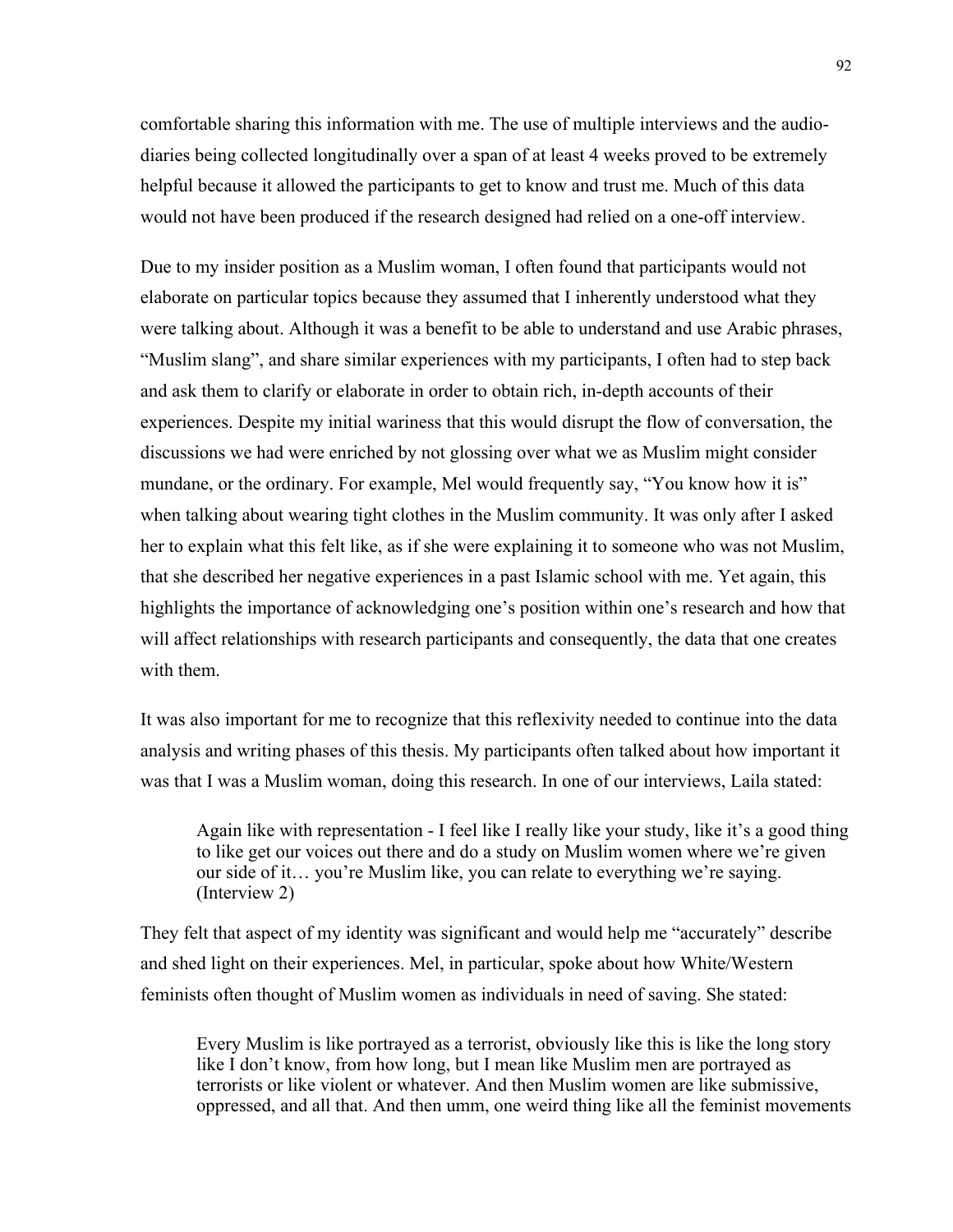and stuff, like umm they try to like, liberate you like, a lot of people are saying 'take off your hijab', like 'you don't need it, you don't need to like conform, you don't need to be like oppressed by the men and stuff'. But they don't understand like, it's not for the men. (Interview 2)

In light of these conversations with participants and noting the overwhelming persistence of White, Eurocentric feminist frameworks used in sport literature on Muslim women, I felt that it was imperative to centre Islam in my analysis and representation of this data. For the participants of this study, Islam is the lens through which they view their experiences. Their Islamic values shape their decisions, regarding where they go, what they wear, and with whom they formed meaningful relationships. It is an essential aspect of their lived experiences and for that reason, I could not justify pushing it to the periphery as simply a "theme". Instead, I decided to use Quranic verses and hadiths in my analysis to better understand how my participants may be ascribing meaning to various situations and contexts. Indeed, in many of my conversations with participants, they quoted or alluded to some of the same verses I have included in the discussion section.

I believe these issues have important methodological implications for researchers conducting sport research with Muslim women. Data generation is a two-way process where data are produced through a dialogue between the interviewer and the interviewee, rather than something that is simply collected (Schwandt, 2003). Therefore, the data produced will be influenced by the researcher's background, experience, and location. All knowledge is produced from a position. Therefore, I believe it is critical for researchers to acknowledge their location within their research, especially when conducting research with marginalized populations. This is particularly critical when conducting research with Muslim women who have been historically silenced and/or represented in a homogenous, Orientalized manner. These women often do not view themselves or their experiences through a Western lens or frame of thinking, yet researchers have continued to highlight the voices of Western feminist researchers in this work (Harkness, 2012; Walseth & Fasting, 2004; Dagkas & Benn, 2006). I believe it is crucial for Western researchers to not only acknowledge their positionality and be reflexive, but also to look towards post-colonial or Muslim feminist theories when trying to give voice to their Muslim participants.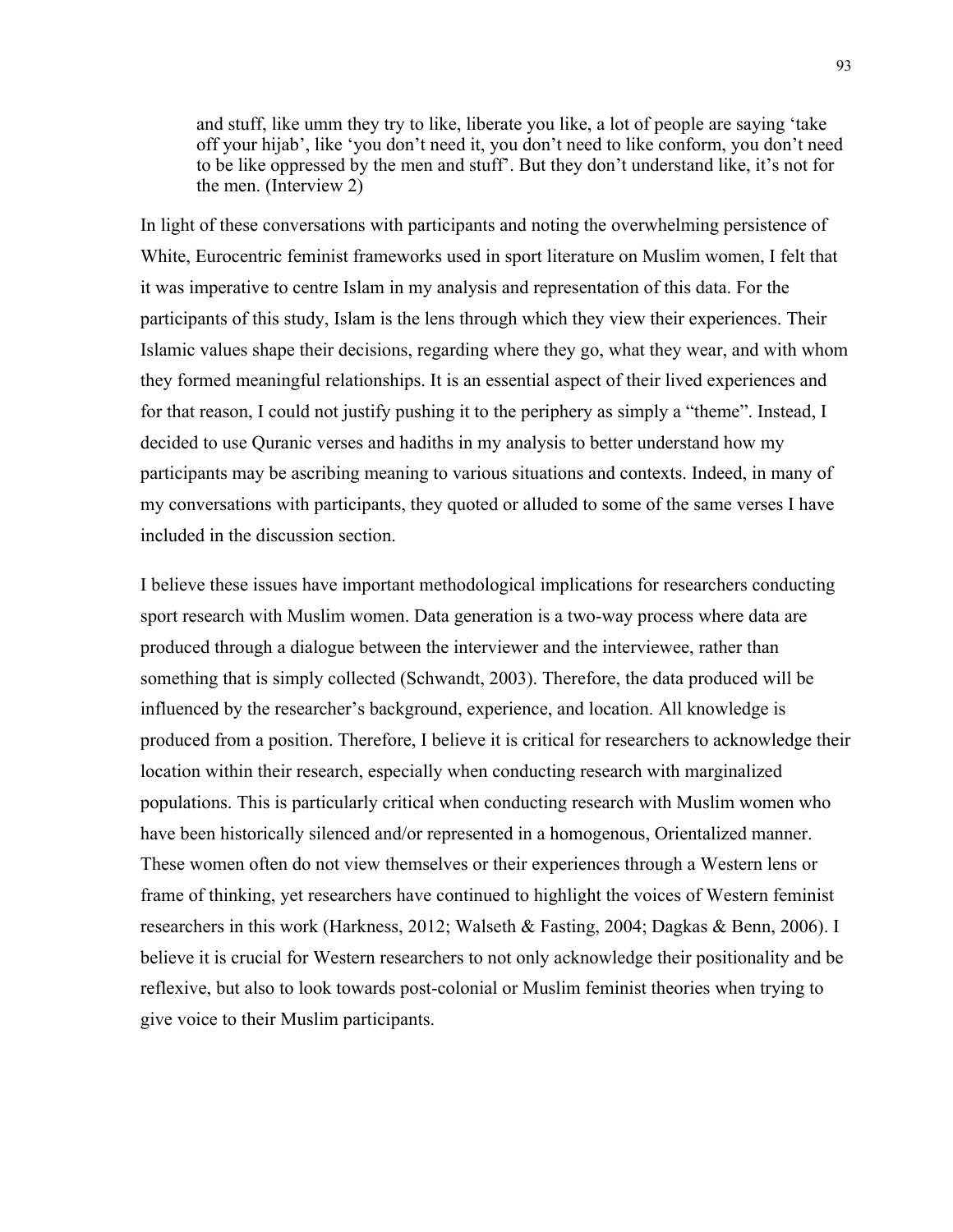### 5.2.2 Reflexivity – an ongoing process

In addition to acknowledging my multiple roles and positions within this research, it is important to discuss how I practiced reflexivity. I understood reflexivity to be an ongoing process that began prior to data generation – hence, the inclusion of a reflexive statement to better understand the underlying assumptions that I brought with me into this work. I also acknowledge that it was important to be reflexive in understanding my positionality and the power I held as a Muslim woman and researcher during the interview process. However, perhaps the greatest instances and challenges of doing "reflexive research" came about in the analysis and writing stages of this project. I began to question the ways in which inserting myself into this research affected the knowledge being produced and how it was (re)presented in this document (Day, 2012). Despite my identity as a Muslim woman, my training (as a student and researcher) has been conducted in Canada. Many of the theories and concepts that I considered "legitimate" and appropriate for conducting research in this field privileged Eurocentric, Western understandings of identity, community, and sport. Although it may seem natural that a Muslim woman would choose to center Islam within such work, I found this process to be quite uncomfortable and foreign to me, as I have been accustomed to separating those two aspects of my life: faith and academia were not two areas that I felt comfortable intertwining. However, the conversations that I had with my research participants pushed me to think more critically about who has traditionally been allowed to "know" and whose voices have been represented in the literature. Therefore, I began to feel that I had an ethical and moral obligation to my participants to portray their experiences using the language that they used to understand their lives. My inclusion of Quranic verses and Hadiths to understand and represent various themes in this research was the outcome of engaging in this reflexive questioning.

### 5.2.3 Audio diaries

Audio-diaries as a method of data collection proved to be extremely valuable because it allowed participants to reflect on their experiences in a private, comfortable space without the presence of a researcher. Although, of course, they knew that I would eventually be listening to what they recorded, it allowed them to speak freely without being given immediate feedback by my facial expressions and reactions. In Goffmanian terms, they were able to speak without an (immediate) audience, which may have provided a safe space for them to reflect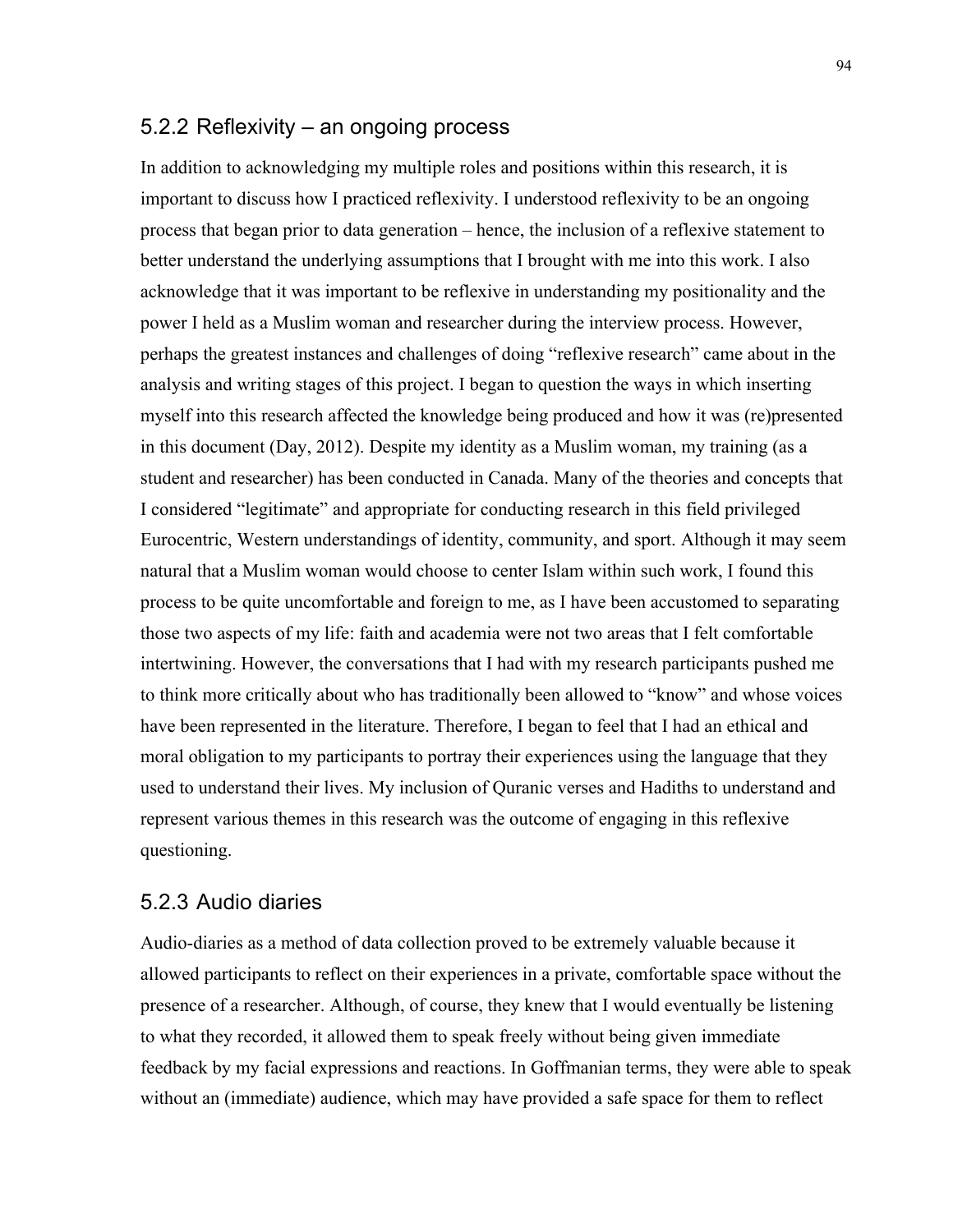and disclose their private thoughts (Goffman, 1959). They did seem to speak more freely and frankly in the audio-diaries. In Khadija's case, I noticed that she cursed quite a bit in her audio diaries, which she did not do in our initial interview. Perhaps, she felt that I was the "older" Muslim woman to whom she needed to portray her most Islamic self when we were face to face, but felt free to be more herself when she was recording the audio-diary. I also noted that she was a bit more relaxed and comfortable using curse words in our second interview, once she realized that I did not react negatively to them.

The use of audio-diaries was also a valuable method of data collection in that they helped to generate data on everyday, ordinary situations that participants may not have deemed important to mention in an interview setting (Monrouxe, 2009). For example, Laila recorded an audio-diary about worrying that her Muslim teammates would judge her for shaking her male opponents' hands at the end of a game. This situation was likely not one that she would have recalled or deemed significant in an interview setting, but was brought to her attention due to the audio-diary prompts. The immediacy and fluid nature of recording audio-diaries helped to capture phenomena as they unfolded, which was particularly important when exploring the social interactions that participants had with their teammates and coaches during practice (Bernays, Rhodes & Terzic, 2014).

## 5.3 Strengths and Limitations

There were a number of strengths of this research. Firstly, this study adopted a multiple case study approach to explore the sport experiences of seven participants. This approach allowed the researcher to gain a more in-depth understanding on how young Muslim women negotiated their identity in various spaces. Due to the multiple interactions between participants and the researcher, a more trusting relationship was formed. The use of audio-diaries was also a strength of this study. This method of data collection allowed participants to capture and selfreflect on meaningful experiences as they occurred. In this way, ordinary social interactions that participants may have considered insignificant in an interview setting were capture and became part of the discussion in subsequent interviews. Keeping a reflexivity journal and having frequent conversations with my supervisor, who acted as a critical friend, was also a strength of this study. These practices helped establish methodological rigor by ensuring that I maintained a "disciplined subjectivity" and that data collection and analysis were congruent with my paradigmatic position (Wolcott, 1995; Sparkes & Smith, 2014).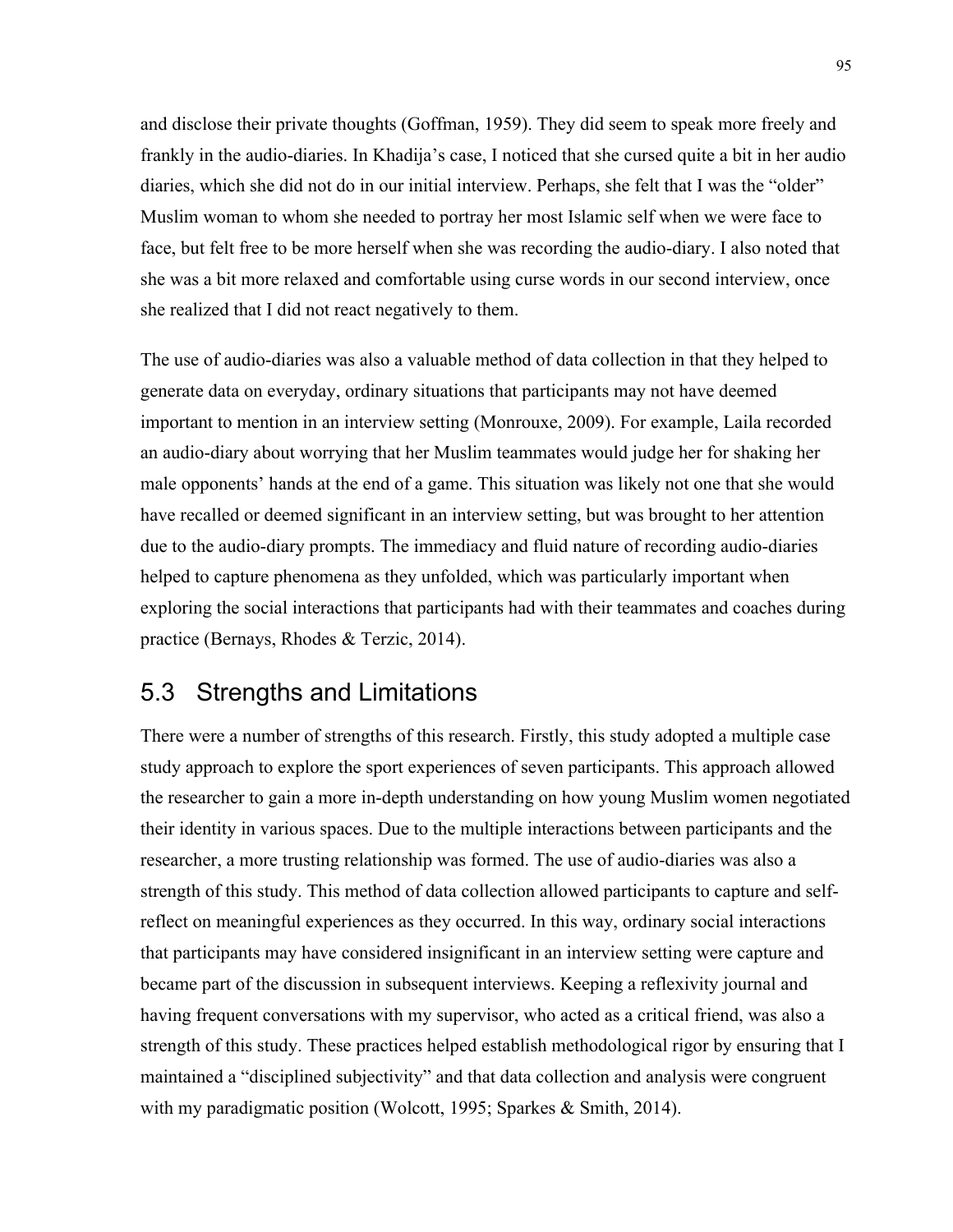Another strength of this research study is the culturally rich and diverse sample. Much of the sport literature on Muslim women to data has focused on culturally homogenous samples. For example, studying the experience of South Asian Muslims or East African Muslims. In this research study, Muslims from any denomination or cultural background were recruited. The participants of this study included Shiaa and Sunni Muslims as well as individuals from many different ethnic backgrounds. This provided for rich data that is reflective of the highly diverse Muslim Ummah.

This research study aimed to address a number of gaps in the current literature on Muslim woman. Firstly, this study explored the role of non-Muslim teammates and coaches on the sport experiences of Muslim women. Past research on social support has tended to focus on parental and family influence (Kay, 2006). Secondly, this study provided new insight by focusing on the experiences of young Muslim women who are actively engaged in competitive sport in Canada rather than focusing on community level sport and/or physical activity (Palmer, 2009; Walseth & Fasting, 2004). Finally, this research study also explored how Orientalized views of Muslim women may contribute to inclusion or alienation for young Muslim women competing in a Western sport structure. This was important in order to shift the conversation away from social integration and how identification with Islamic and cultural values may restrict young Muslim women from being more active in the West (Walseth  $\&$ Fasting, 2004; Walseth, 2006a).

There are a number of limitations of this research study. Firstly, I did not conduct a class analysis in this research study. The role that classism and socio-economic status plays on the sport experiences of ethnic minorities is well documented and would have been an interesting lens through which to understand my participant's experiences. Although I did not explicitly ask questions related to class during my interviews, I acknowledge that my participants were middle class and talked about their parent's ability to provide them with access to elite opportunities, hijab-friendly sport attire and training. Young Muslim women who are from a lower socio-economic class group may have experienced other challenges that I did not explore in this research study because it was not accounted for in my inclusion criteria. Future research should take classism into consideration, both in sampling and analysis, of this work.

Methodologically, the audio-diary prompts that were provided to the participants may have been too general, and more specific questions or self-reflective prompts may have been helpful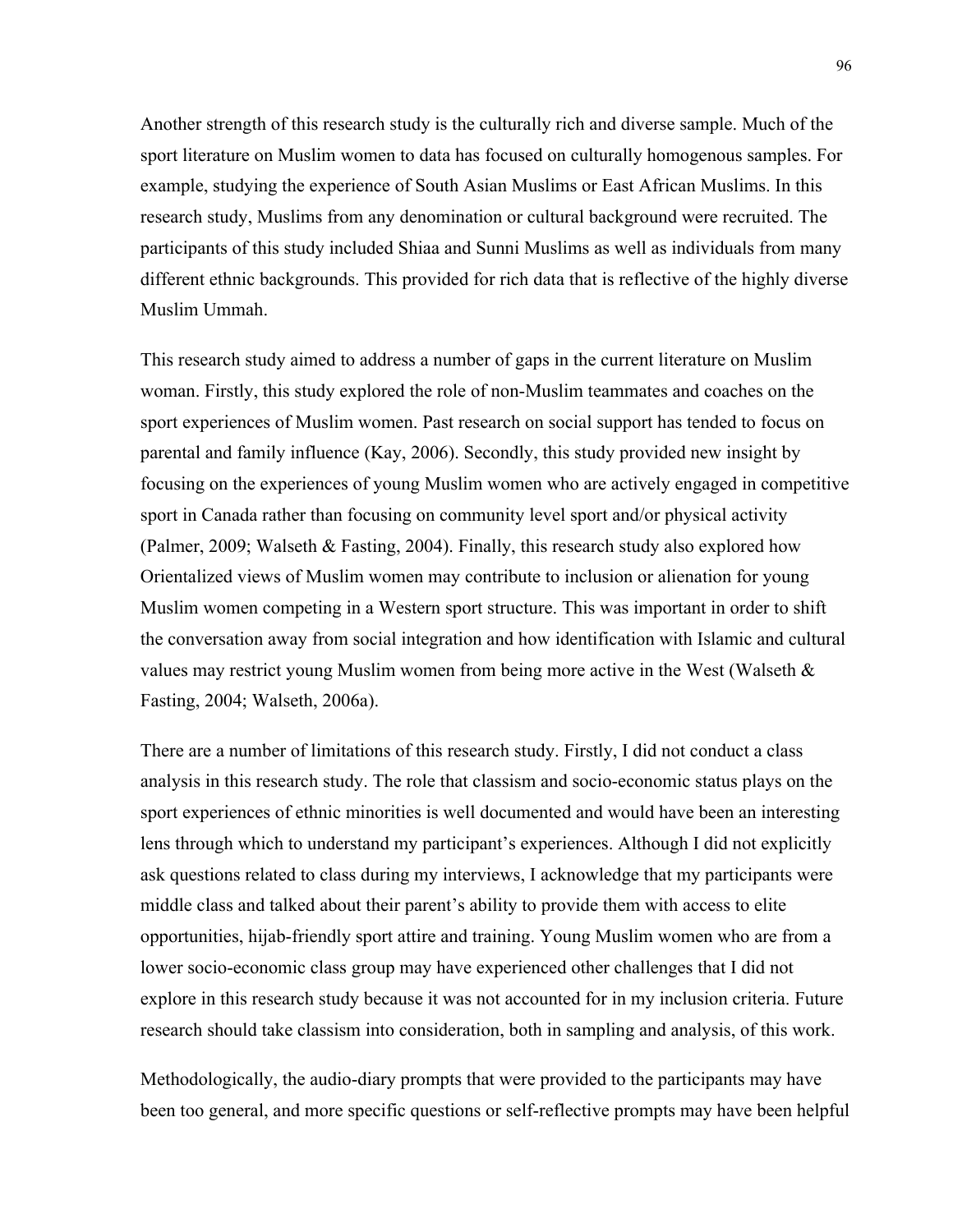to ensure participants had a starting point for their audio-diary entries. Another potential limitation was the retrospective nature of this study. Some of the research questions asked in the interview related to experiences in the past (childhood and adolescence) that they may have had difficulty recalling. The audio diaries were used to better understand participants' experiences as they occurred, but this limitation needs to be considered as most of the data was constructed during the interview phase. Another limitation of this study was the fact that I only spoke with the young Muslim women themselves. It may be beneficial to interview other people (parents, coaches or teammates) to help shed light on the environment and overall experiences of the participants. The final limitation of this study was the lack of member checking. Although the second interview was used as a mid-way member check to involve the participants in the interpretation of the data, it may have been helpful to include a member check when the study was completed. It is important to note that the function of this member check would not have been to check for the accuracy of the data, but to help elaborate and include participants in the research study.

## 5.4 Future Directions

There are a number of possible directions for future research. First of all, this research study demonstrated some of the ways in which sport participation of young Muslim women can affect their parents' lives. Future research should involve parents to better understand the barriers and costs they experience as support providers. A second possible direction for research is to better understand the role that referees play in the sport experiences of young Muslim women. Although referees were not a main focus of this study, it quickly became apparent that they had a considerable influence on the participants' experiences. Referees act as the maintainers, or gatekeepers, of the sport community. Unfortunately, for Hijabi soccer and basketball players who have had hijab bans issued by FIFA and FIBA respectively, being questioned about their hijab or even asked to leave a game by a referee was a common occurrence. Future research could explore the role of referees, being asked to act as enforcers of sport policy, guarding against the overexpression of Muslim symbols (hijab) in sport.

This research has also shown the way in which social activities outside of the sport context led to feelings of social exclusion for the participants. Future research should explore how accommodation of values is reflected in the broader aspect of sport organizations and the effect that this has on the sport experiences of young Muslim women. This is particularly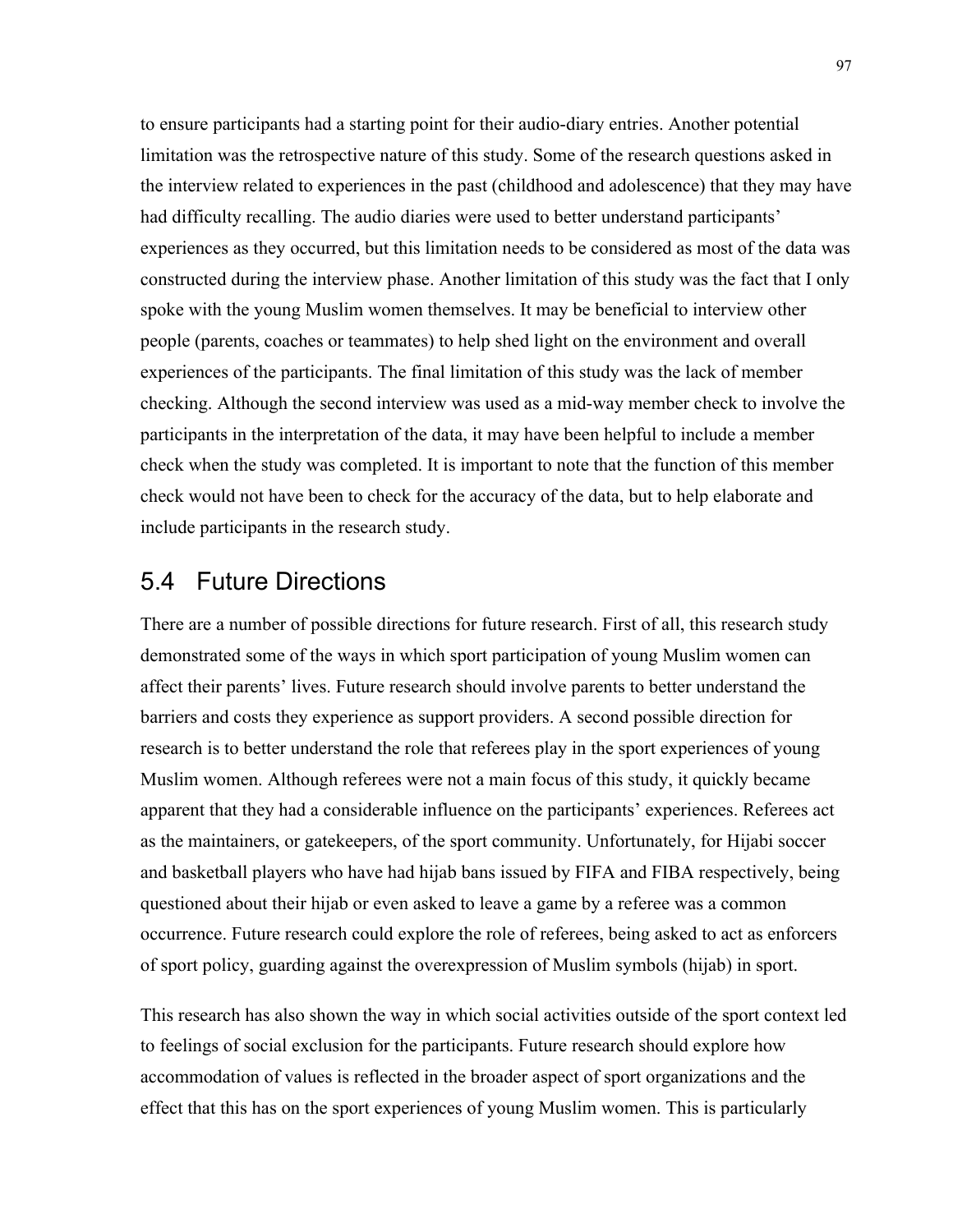relevant when considering research studies that aim to promote social capital within ethnically and religiously diverse societies (Maxwell et al, 2013; Palmer, 2009).

It is also important to note that much of the research to date has focused on the sport and physical education participation of school-aged Muslim girls (Benn & Pfister, 2013; Walseth, 2015). The understandings and meanings that older Muslim women attribute to physical activity and sport have been greatly overlooked. This is problematic because the family, and mothers in particular, have often been cited as having a key decision-making role in their daughters' sport participation (Walseth, 2015; Kay, 2006). However, few studies to date have focused on the mothers' understanding of sport but rather have explored the girls' perceptions of those attitudes. This is particularly important within a Canadian context where the Muslim population is largely comprised of immigrants (Chui, 2013). It is well documented that there can be significant differences in identity and cultural ideals between first and secondgeneration immigrants (Ramadan, 2004). Therefore, it is important to engage older members of the family who may have different values and beliefs in order to gain a holistic understanding of the Canadian-Muslim sport experience. Future research should seek to better understand the family and generational differences by centering Muslim mothers and examining the attitudes and beliefs that they hold with regards to physical activity and sport. It is also important to recognize that there are multiple ways that Muslim women can experience sport. As Toffoletti and Palmer (2017) noted, it is important to broaden the focus and better understand the experiences of Muslim women as sports writers, sport policy makers, and fans.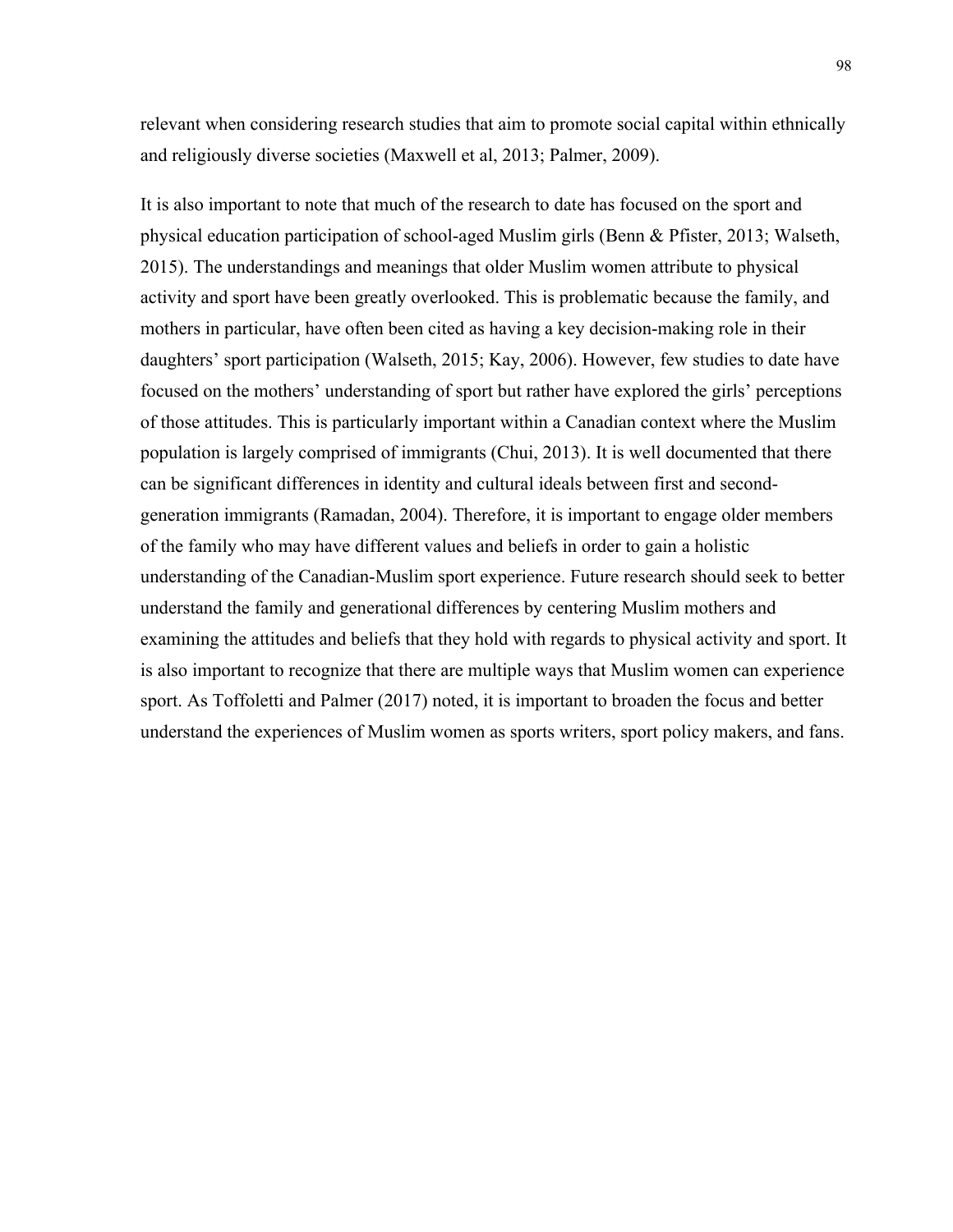- Afshar, H., Aitken, R., & Franks, M. (2005). Feminisms, Islamophobia and identities. *Political Studies*, *53*(2), 262-283. doi:10.1111/j.1467-9248.2005.00528
- Agergaard, S. (2011). Development and appropriation of an integration policy for sport: How Danish sports clubs have become arenas for ethnic integration. *International Journal of Sport Policy and Politics, 3*(3), 341-353. doi:10.1080/19406940.2011.596158
- Agergaard, S. (2016). Religious culture as a barrier? A counter-narrative of Danish Muslim girls' participation in sports. *Qualitative Research in Sport, Exercise and Health*, 8(2), 213-224. doi:10.1080/2159676X.2015.1121914
- Ahmad, A. (2011). British football: Where are the Muslim female footballers? Exploring the connections between gender, ethnicity and Islam. *Soccer & Society, 12*(3), 443-456. doi:10.1080/14660970.2011.568110
- Ahmed, L. (1992). *Women and gender in Islam: Historical roots of a modern debate*. New Haven, CT: Yale University Press.
- Alamri, A. A. (2015). How Australian female Muslim students interpret challenges in high school sports. *Journal of Muslim Minority Affairs, 35*(2), 215-229. doi:10.1080/13602004.2015.1051752
- Alloula, M. (1986). *The colonial harem*. Minneapolis, MN: University of Minnesota Press.
- Amara, M. (2008). An introduction to the study of sport in the Muslim world. In B. Houlihan (Ed.), *Sport and society: A student Introduction* (pp. 532–553). London, England: Sage.
- Amara, M. (2013). Sport, Islam, and Muslims in Europe: In between or on the margin? *Religions, 4*(4), 644-656. doi:10.3390/rel4040644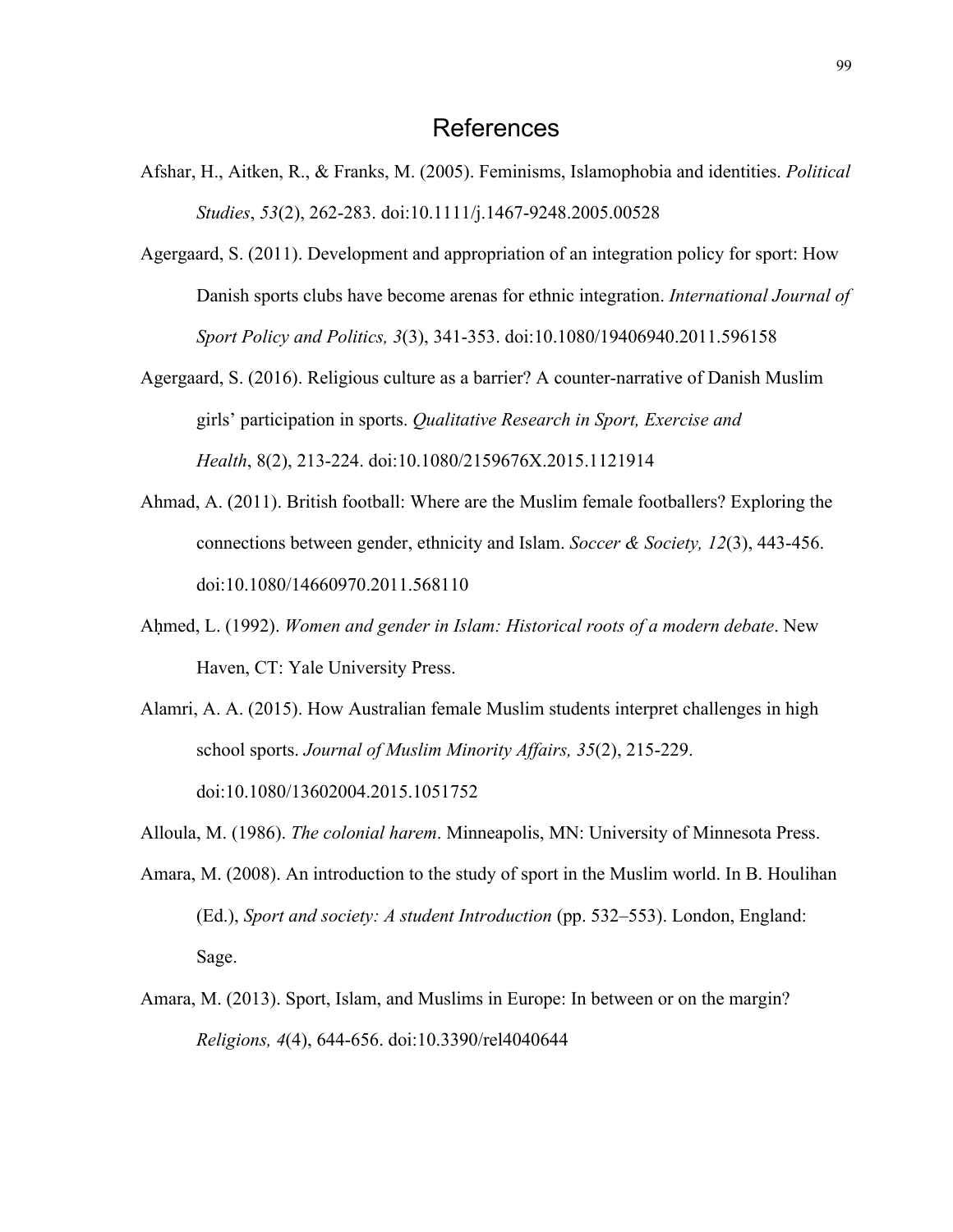- Amara, M., & Henry, I. P. (2010). Sport, Muslim identities and cultures in the UK, an emerging policy issue: Case studies of Leicester and Birmingham. *European Sport Management Quarterly, 10*(4), 419-443. doi:10.1080/16184742.2010.502743
- Anderson, E. (2002). Openly gay athletes: Contesting hegemonic masculinity in a homophobic environment. *Gender & Society, 16,* 60-877.
- Andersson, M. (2002) Identity work in sports: Ethnic minority youth, Norwegian macrodebates and the role model aspect. *Journal of International Migration and Integration, 3*(1), 83–106. doi:10.1007/s12134-002-1004-9

Asad, T. (2007). *On suicide bombing*. New York, NY: Columbia University Press.

- Ayub, A. (2011). A closer look at FIFA's hijab ban: What it means for Muslim players and lessons learned. *SAIS Review, 31*(1), 43-50. doi:10.1353/sais.2011.0010
- Badran, M. (1995). *Feminists, Islam, and nation: Gender and the making of modern Egypt*. Princeton, NJ: Princeton University Press.
- Bailey, R. (2005). Evaluating the relationship between physical education, sport and social inclusion. *Educational Review, 57,* 71-90. doi:10.1080/0013191042000274196
- Benn, T. (1996). Muslim women and physical education in initial teacher training. *Sport, Education and Society, 1*(1), 5-21. doi:10.1080/1357332960010101
- Benn, T. (2009). Muslim women in sport: A researcher's journey to understanding embodied faith. *International Council for Sports Science and Physical Education, Bulletin*, 55, 48–56.
- Benn, T. & Ahmed, A. (2006). Alternative visions: International sporting opportunities for Muslim women and implications for British youth sport. *Youth & Policy, 92,* 119–132.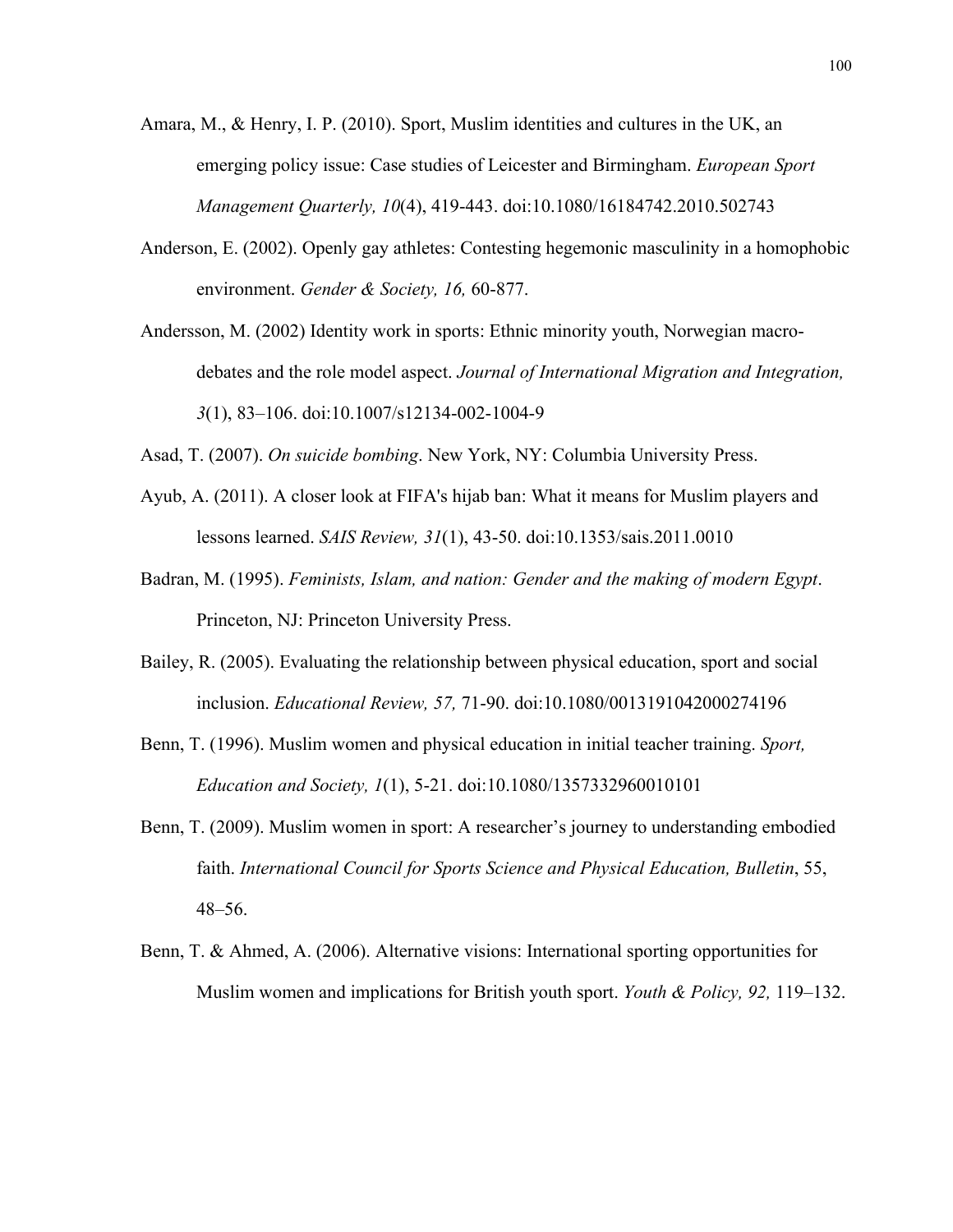- Benn, T., Dagkas, S., & Jawad, H. (2011). Embodied faith: Islam, religious freedom and educational practices in physical education. *Sport, Education and Society, 16*(1), 17-34. doi:10.1080/13573322.2011.531959
- Benn, T., & Pfister, G. (2013). Meeting needs of Muslim girls in school sport: Case studies exploring cultural and religious diversity. *European Journal of Sport Science, 13*(5), 567-574. doi:10.1080/17461391.2012.757808
- Bernays, S., Rhodes, T., & Terzic, K. J. (2014). Embodied accounts of HIV and hope: Using audio diaries with interviews. *Qualitative Health Research*, *24,* 629–640. doi:10.1177/1049732314528812
- Braun, V., & Clarke, V. (2006). Using thematic analysis in psychology. *Qualitative Research in Psychology, 3,* 77-101. doi:10.1191/1478088706qp063oa
- Bruno Massao, P. & Fasting, K. (2014). Mapping race, class and gender: Experiences from black Norwegian athletes. *European Journal for Sport and Society, 11*(4), 331-352. doi:10.1080/16138171.2014.11687971
- Biddle-Perry, G. (2012). Fair play and fascism: The development of British Olympic team uniforms, 1908–1948. *Sport in History, 32*(2), 231-256. doi:10.1080/17460263.2012.681353
- Burdsey, D. (2010). British Muslim experiences in English first-class cricket. *International Review for the Sociology of Sport*, *45*(3), 315–334. doi:10.1177/1012690210371041

Canada, Parliament, Senate. Standing Senate Committee on Social Affairs, Science and Technology. (2013). *In from the margins, part II: Reducing barriers to social inclusion and social cohesion*. Retrieved from the Parliament of Canada website: https://sencanada.ca/content/sen/Committee/411/soci/rep/rep26jun13-e.pdf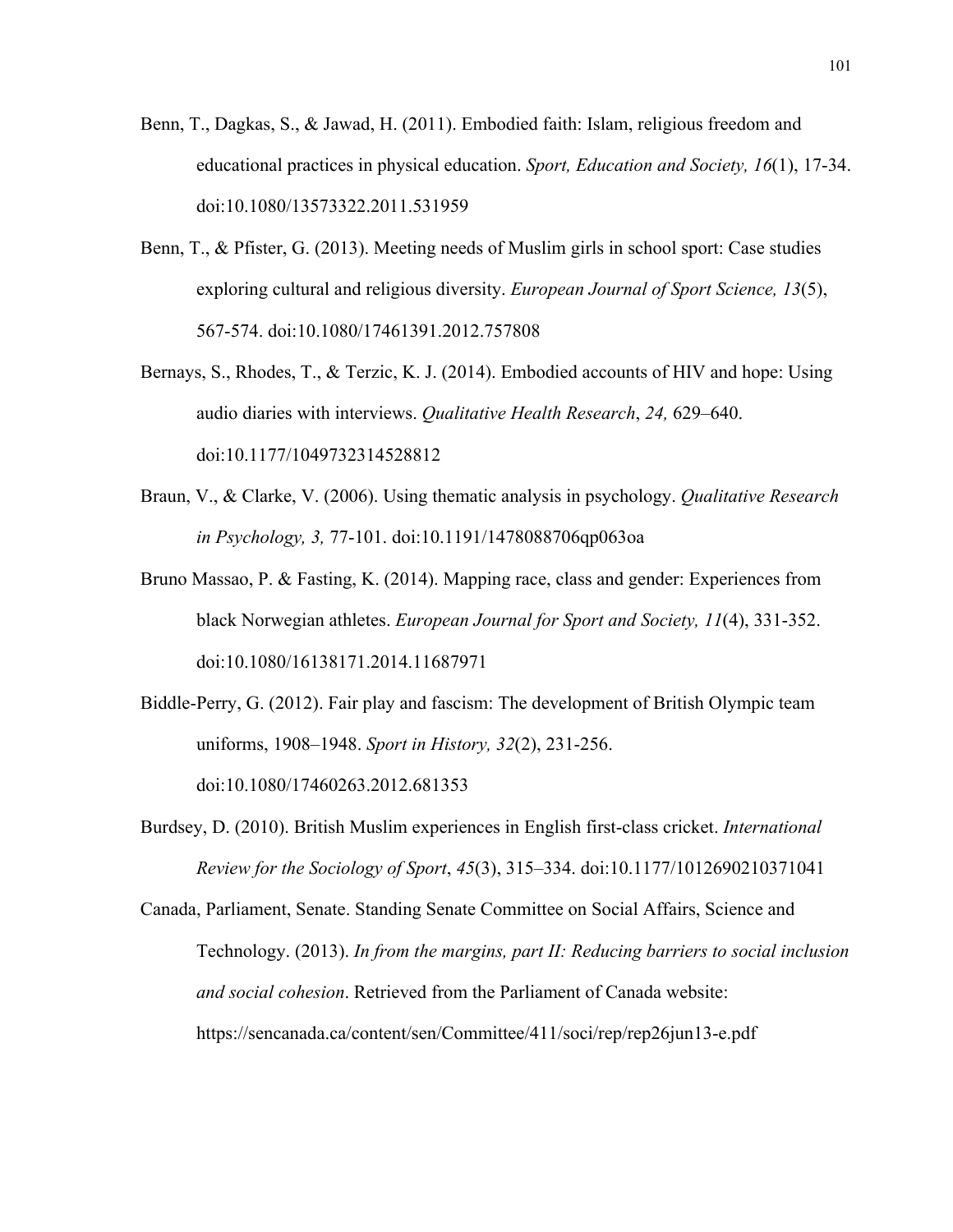- Carroll, B. & Hollinshead, G. (1993). Equal opportunities: race and gender in physical education: a case study. In J. Evans (Ed.) *Equality, education and physical education*  (pp. 154-169). London, England: Falmer Press.
- Chakraborti, N., & Garland, J. (2009). *Hate crime: Impact, causes and responses.* London, England: SAGE Publications.
- Chakraborti, N., & Zempi, I. (2012). The veil under attack: Gendered dimensions of Islamophobic victimization. *International Review of Victimology, 18*(3), 269-284. doi:10.1177/0269758012446983
- Charmaz, K. (2004). Premises, principles, and practices in qualitative research: Revisiting the foundations. *Qualitative Health Research, 14,* 976-993. doi:10.1177/1049732304266795
- Chase, L. F. (2006). (Un)disciplined bodies: A Foucauldian analysis of women's rugby. *Sociology of Sport Journal, 23(3)*, 229-247. doi:10.1123/ssj.23.3.229
- Chrisafis, A. (2009, June 22). Nicolas Sarkozy says Islamic veils are not welcome in France. *The Guardian*. Retrieved from http://www.theguardian.com
- Cobb, S. (1976). Social support as a moderator of life stress. *Psychosomatic Medicine, 38*(5), 300-314. doi:10.1097/00006842-197609000-00003
- Côté, J., & Fraser-Thomas, J. (2007). Youth involvement in sport. In P. R. E. Crocker (Ed.), *Sport psychology: A Canadian perspective* (3rd ed., pp. 270–298). Toronto, ON: Pearson.
- Crenshaw, K. (1991). Mapping the margins: Intersectionality, identity politics, and violence against women of color. *Stanford Law Review*, 43(6), 1241-1299. doi: 10.2307/1229039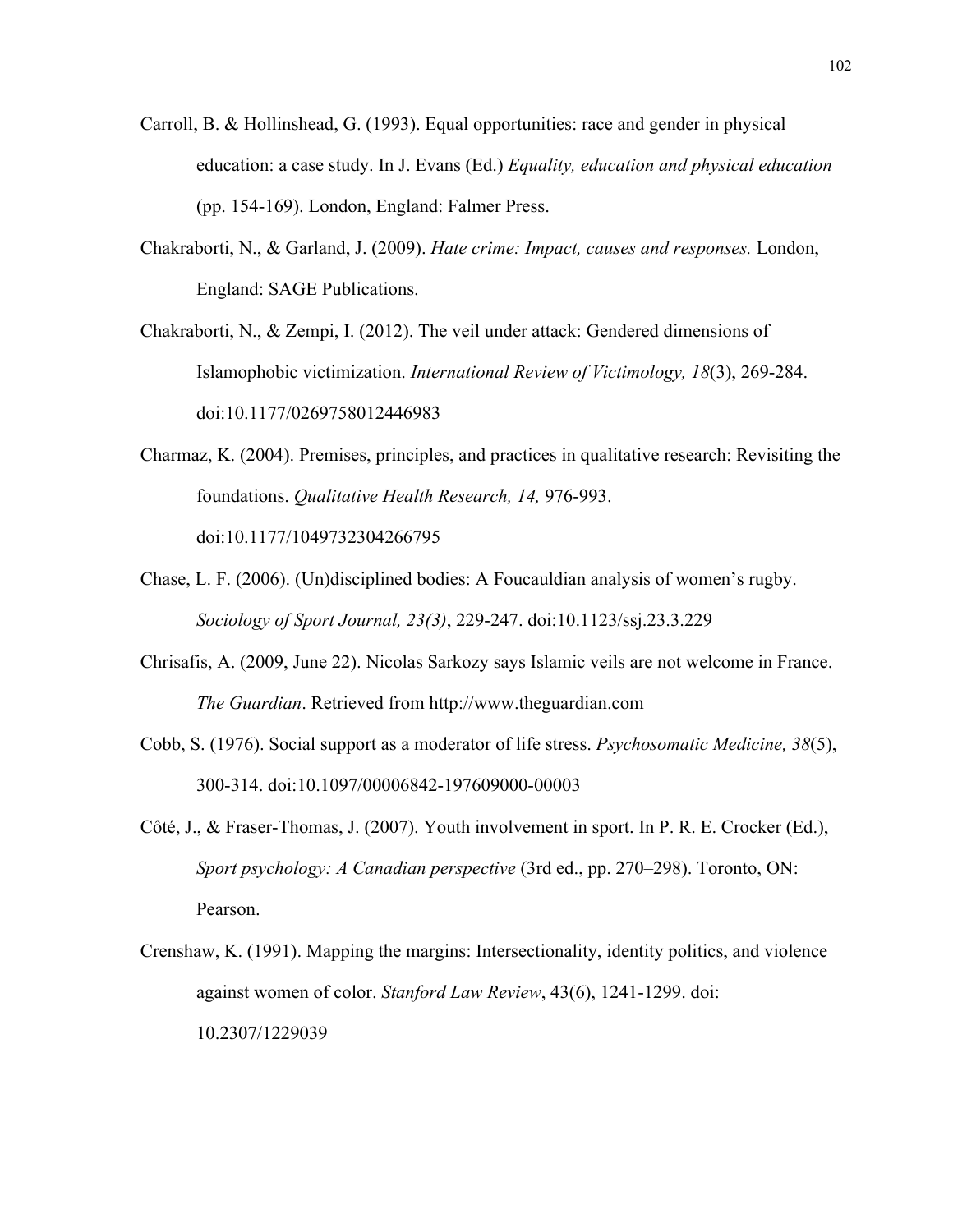- Donnelly, P. (1996). Approaches to social inequality in the sociology of sport, *Quest*, *48*, 221– 242. doi:10.1080/00336297.1996.10484192
- Donnelly, P. & Coakley, J. (2002) *The role of recreation in promoting social inclusion*. Retrieved from http:// http://laidlawfdn.org
- Dagkas, S. & Benn, T. (2006). Young Muslim women's experiences of Islam and physical education in Greece and Britain: A comparative study. *Sport, Education and Society*, *11*(1), 21-38. doi: 10.1080/13573320500255056
- Dagkas, S., Benn, T. & Jawad, H. (2010). Multiple voices: improving participation of Muslim girls in physical education and school sport. *Sport, Education and Society, 16*(2), 223- 239*.* doi:10.1080/13573322.2011.540427
- Dagkas, S., Jahromi, M., & Talbot, M. (2011). Reaffirming the values of physical education, physical activity and sport in the lives of young Muslim women. In T. Benn., G. Pfister., & J. Haifaa (Eds.), *Muslim women in sport.* (pp. 13-24). New York. Routledge.
- Daiman, S. (1995). Women in sport in Islam. *ICHPER-SD Journal*, *32*(1), 18-21.
- de Knop, P., Theeboom, M., Wittock, H., & de Martelaer, K. (1996). Implications of Islam on Muslim girls' sport participation in western Europe. Literature review and policy recommendations for sport promotion. *Sport, Education and Society, 1*(2), 147-164. doi:10.1080/1357332960010202
- Douglas, D. D. (2005). Venus, Serena, and the Women's Tennis Association: When and where "race" enters. *Sociology of Sport Journal, 22*(3), 255-281. doi:10.1123/ssj.22.3.255
- Douglas, D. D. (2012). Venus, Serena, and the inconspicuous consumption of blackness: A commentary on surveillance, race Talk, and new racism(s). *Journal of Black Studies, 43(2)*, 127-145. doi:10.1177/0021934711410880

Durkheim, E. (1893). *The division of labour in society.* New York, NY: Simon and Schuster.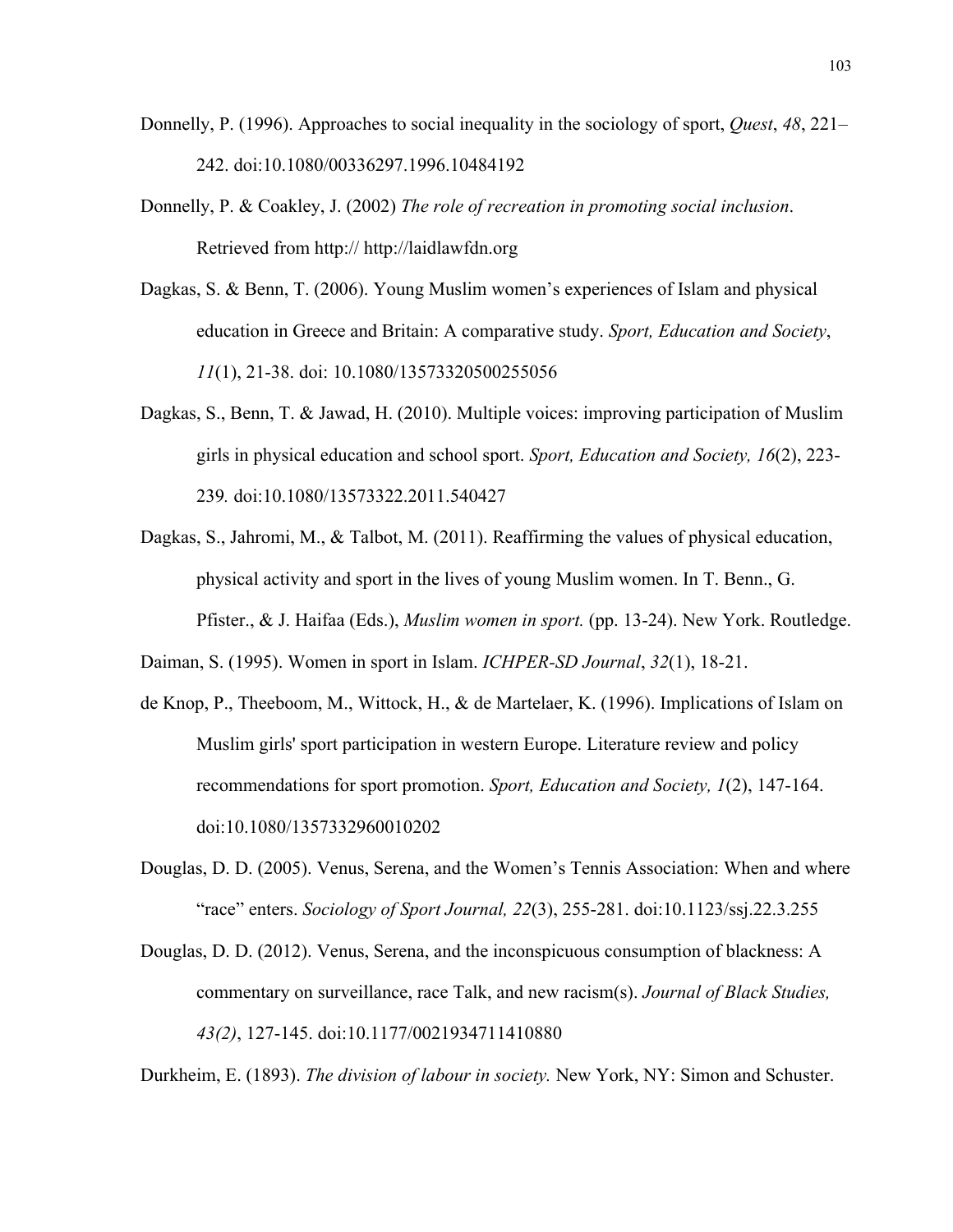- el-Aswad, E. (2013). Images of Muslims in western scholarship and media after 9/11: Images of Muslims. *Digest of Middle East Studies, 22*(1), 39-56. doi:10.1111/dome.12010
- Eime, R. M., Young, J. A., Harvey, J. T., Charity, M. J., & Payne, W. W. (2013). A systematic review of the psychological and social benefits of participation in sport for children and adolescents: Informing development of a conceptual model of health through sport. *International Journal of Behavioural Nutrition and Physical Activity, 10*(1), 98-119*.*  doi:10.1186/1479-5868-10-98
- Esposito, J. L., & Ibrahim, K. (2011). *Islamophobia: The challenge of pluralism in the 21st century*. New York, NY: Oxford University Press.
- Esposito, J. L., & Mogahed, D. (2007). *Who speaks for Islam?: What a billion Muslims really think*. New York, NY: Gallup Press.
- Fekete, L. (2009). *A suitable enemy: Racism, migration and islamophobia in Europe*. London, England: Pluto.
- Findlay, L. & Coplan, R. (2008). Come out and play: Shyness in childhood and the benefits of organized sports participation. *Canadian Journal of Behavioural Science, 40*(3),153- 161. doi:10.1037/0008-400X.40.3.153
- Fine, R. L. (2011). Surveillant staring: Race and the everyday surveillance of South Asian women after 9/11. *Surveillance and Society, 8*(4), 413-426. doi: 10.24908/ss.v8i4.4179
- Foster, K. M. (2003). Panopticons: The control and surveillance of black female athletes in a collegiate athletic program. *Anthropology & Education Quarterly, 34*(3), 300-323.
- Foucault, M. (1979). *Discipline and punish: The birth of the prison.* New York, NY. Random House.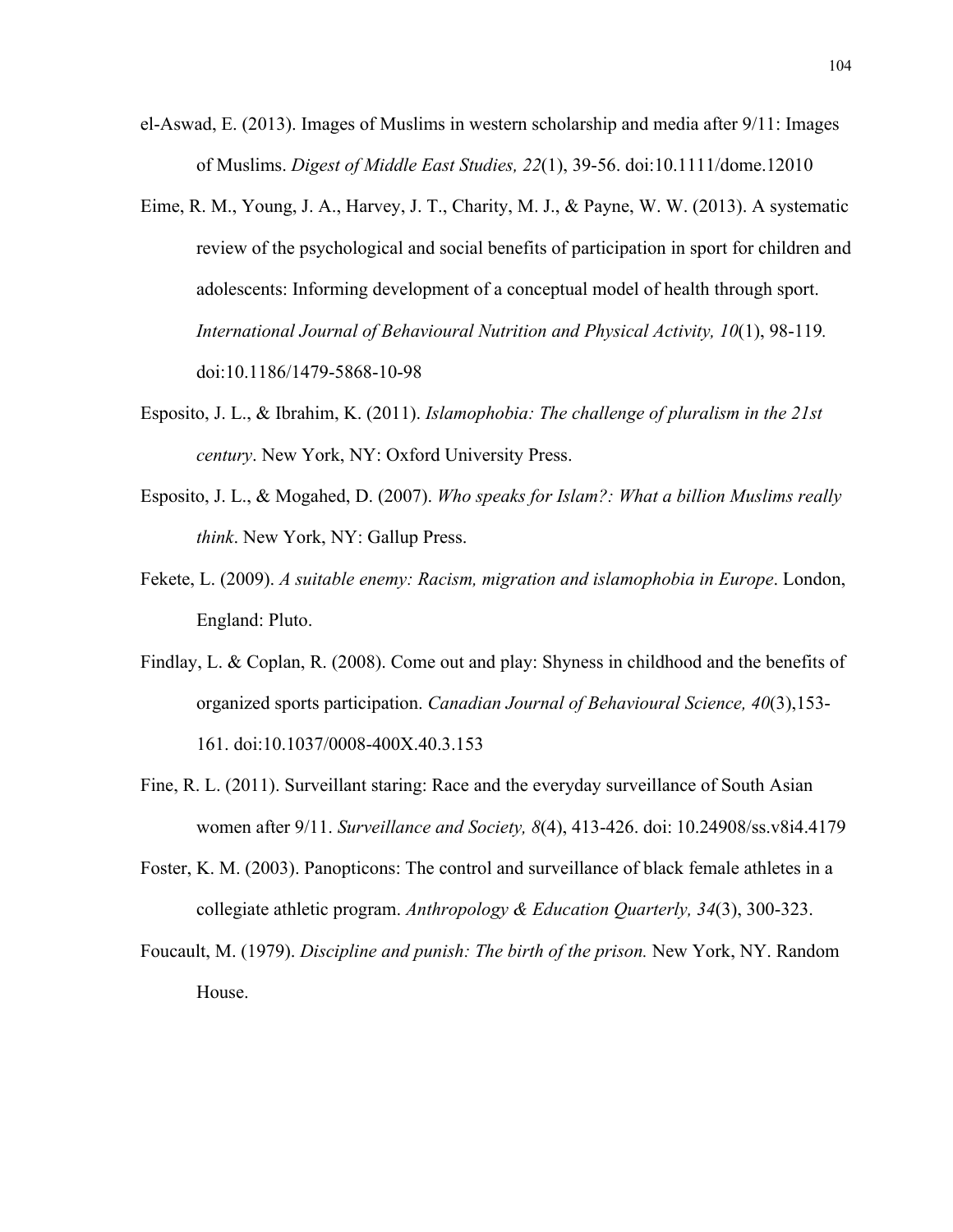- Foulger, T. S. (2010). External conversations: An unexpected discovery about the critical friend in action research inquiries. *Action Research, 8,* 135-152. doi:10.1177/1476750309351354
- Garrett, R. (2004). Gendered bodies and physical identities. In J. Evans, B. Davies, & J. Wright (Eds.), *Body, knowledge, and control: Studies in the sociology of physical education and health* (pp. 140-156)*.* London, England: Routledge.
- Gaston Gayles, J., Comeaux, E., Ofoegbu, E. & Grummert, S. (2018). Neoliberal capitalism and racism in college athletics: Critical approaches for supporting student-athletes. *New Directions for Student Services, 2018(*163), 11-21. doi: 10.1002/ss.20266
- Gieß-Stüber, P., Kremers, S., Luft, S., & Schaller, J. (2011). Palestinian women's national football team aims high: A case study to explore the interaction of religion, culture, politics and sports. In T. Benn., G. Pfister., & J. Haifaa (Eds.), *Muslim women in sport* (pp.169-184). New York: Routledge.
- Goffman, E. (1959) *The presentation of self in everyday life*. London, England: Penguin Books.
- Gottshalk, P., & Greenberg, G. (2008). *Islamophobia: Making Muslims the enemy*. Lanham, MD: Rowman & Littlefield Publishers.
- Haddad, Y. (2007). The post-9/11 "hijab" as icon. *Sociology of Religion, 68*(3), 253-267. doi:10.2307/20453163
- Hall, S. (2000) Who needs 'identity'? In P. D. Gay, J. Evans, & Redman, P. (Eds.), *Identity: A reader* (pp. 15–31). London, England: Sage.
- Hamdon, E. L. (2010). *Islamophobia and the question of Muslim identity: The politics of difference and solidarity*. Halifax, NS: Fernwood Publishing.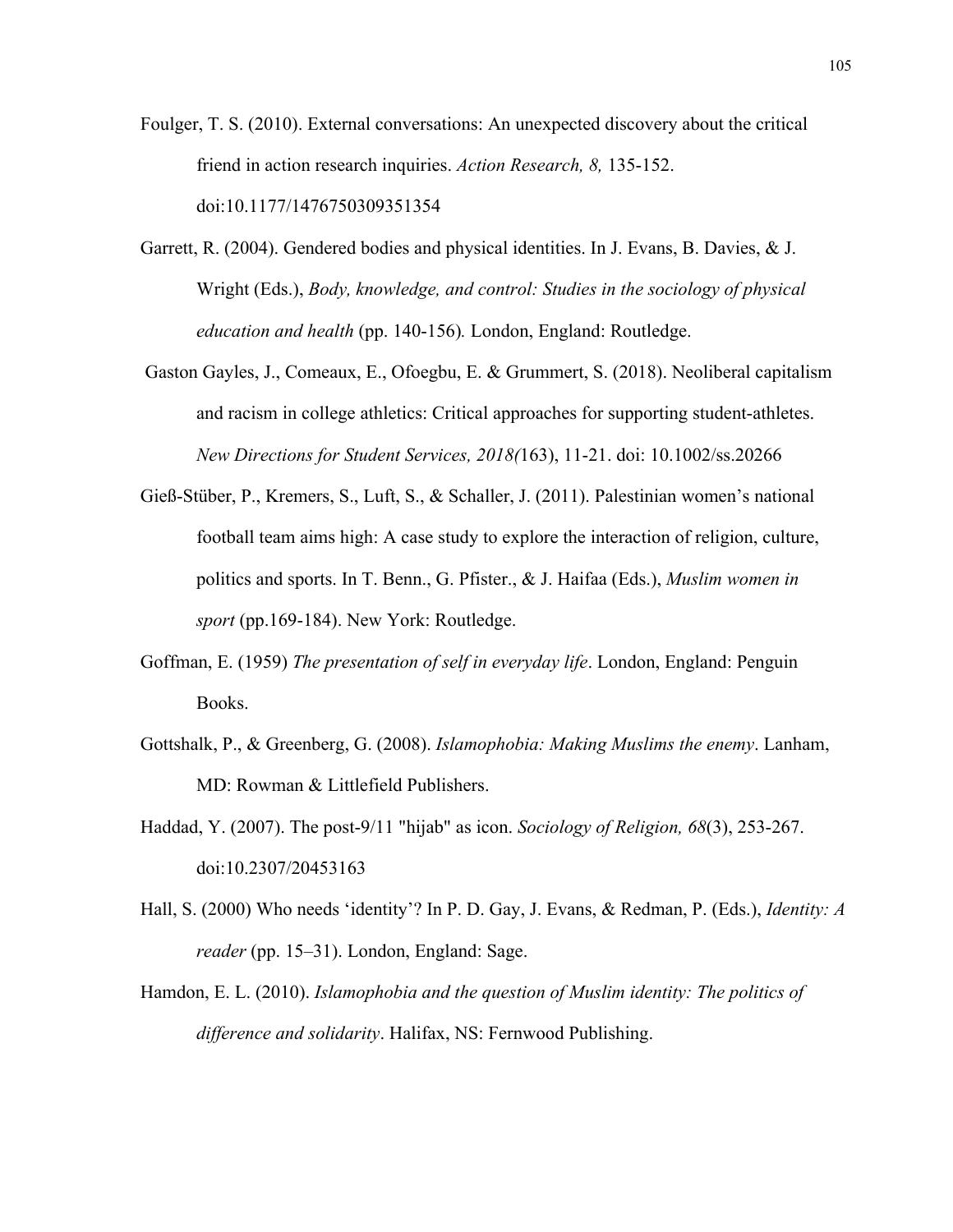- Hammersley, M. & Gomm, R. (1997). Bias in social research. *Sociological Research Online*, 2(1). Retrieved from http:// http://www.socresonline.org.uk
- Hamzeh, M., & Oliver, K L. (2010). Gaining research access into the lives of Muslim girls: Researchers negotiating Muslimness, modesty, inshallah, and haram. *International Journal of Qualitative Studies in Education, 23,* 165-180. doi:10.1080/09518390903120369
- Hamzeh, M. (2012). *Pedagogies of deveiling: Muslim girls and the hijab discourse*. Charlotte, NC: Information Age Press.

Hamzeh, M., & Oliver, K. L. (2012). "Because I am Muslim, I cannot wear a swimsuit": Muslim girls negotiate participation opportunities for physical activity. *Research Quarterly for Exercise and Sport, 83*(2), 330-339. doi:10.1080/02701367.2012.10599864

- Hargreaves, J. (1994). *Sporting females: Critical issues in the history and sociology of women's sports.* New York, NY: Routledge.
- Harkness, G. (2012). Spring forward: female Muslim soccer players in Iraqi Kurdistan. *Soccer and Society, 13*(5), 720-738. doi: 10.1080/14660970.2012.730775

Iganski, P. (2008). *Hate crime and the city*. Bristol, England: The Policy Press.

- International Football Association Board (2010). *FIFA: Laws of the game.* Retrieved from http://www.fifa.com/mm/document/affederation/generic/81/42/36/lawsofthegame\_201 0\_11\_e.pdf
- Jawad, H. (1998). *The rights of women in Islam: An authentic approach*. New York, NY: Macmillan Press.
- Jawad, H., Al-Sinani, Y., & Benn, T. (2011). Islam, women and sport. In T. Benn., G. Pfister., & J. Haifaa (Eds.), *Muslim women in sport* (pp. 25-40). New York, NY: Routledge.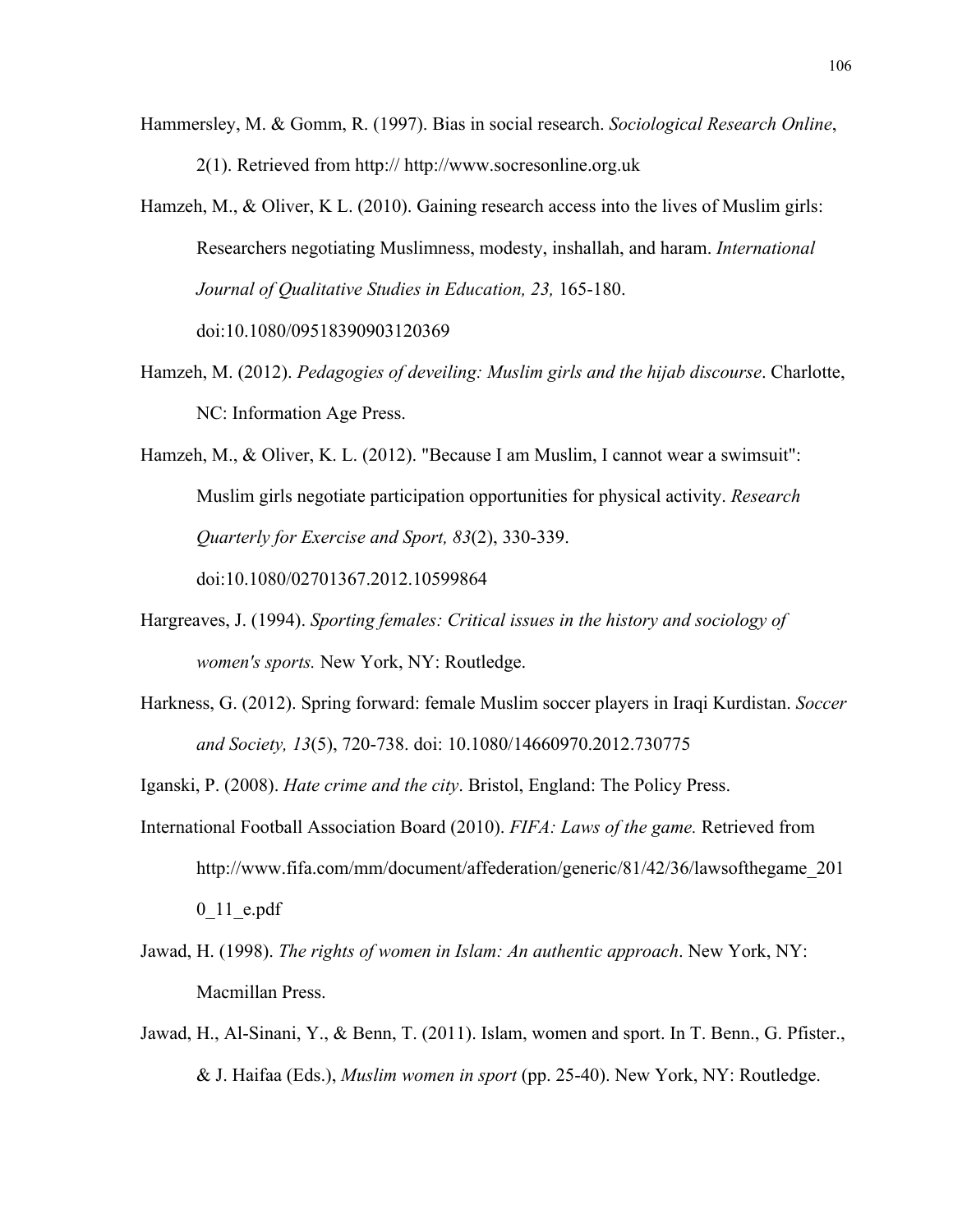- Jiwani, Y. (2004). Gendering terror: Representations of the Orientalized body in Quebec's post‐September 11 English‐language press. *Critique Critical Middle Eastern Studies, 13*(3), 265-291. doi:10.1080/1066992042000300657
- Jiwani, Y. (2010). Doubling discourses and the veiled other: Mediations of race and gender in Canadian media. In S. Razack, M. Smith, & S. Thobani (Eds.), *States of race: Critical race feminism for the 21st century* (pp. 59–86). Toronto, ON: Between the Lines.
- Jowett, S., & Poczwardowski, A. (2007). Understanding the coach-athlete relationship. In S. Jowett & D. Lavallee (Eds.), *Social psychology in sport* (pp. 3–14). Champaign, IL: Human Kinetics.
- Karim, H. (2006). American media's coverage of Muslims: The historical roots of contemporary portrayals. In E. Poole & J. E. Richardson (Eds.), *Muslims and the news media* (pp. 116– 127). London, England: I.B. Tauris.
- Kay, T. (2006). Daughters of Islam: Family influences on Muslim young women's participation in sport. *International Review for the Sociology of Sport, 41*(3), 357-373. doi:10.1177/1012690207077705
- Khir Allah, G. (2015) Veiling and revealing identity: The linguistic representation of the Hijab in the British press. In M. La Barbera (Eds.), *Identity and migration in Europe: Multidisciplinary perspectives* (pp. 229-249). Switzerland: Springer Cham.
- Kim, H. H. (2014). How the model minority thesis became a transcendent meaning. *Christian Scholar's Review, 43(2),* 109-129.
- Klaus, E. & Kassel, S. (2005). The veil as a means of legitimization: An analysis of the interconnectedness of gender, media and war**.** *Journalism, 6*(3), 335-355. doi:10.1177/1464884905054064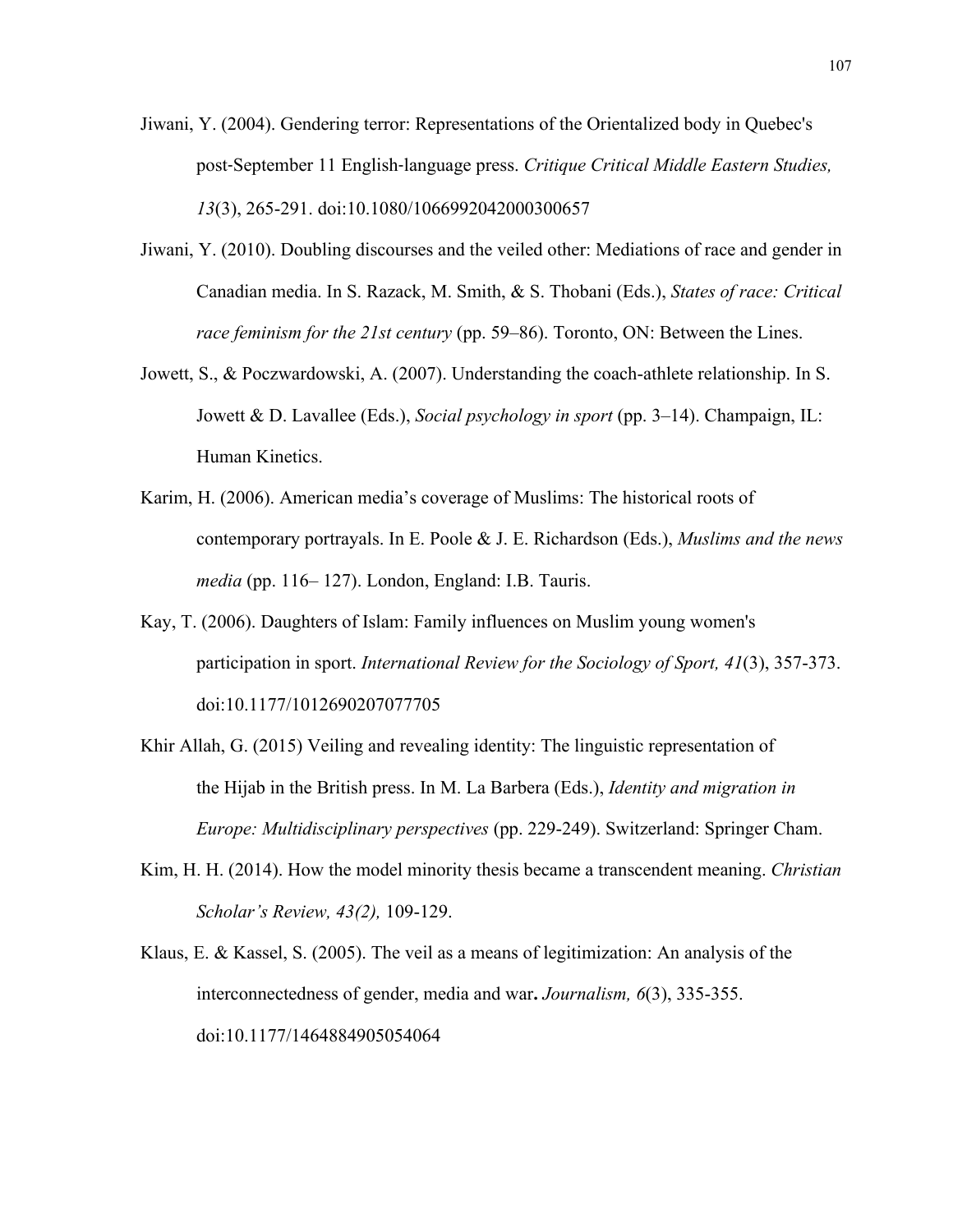- Kleindienst-Cachay, C. (2011). "Balancing between the cultures…": Sports and physical activities of Muslim girls and women in Germany. In T. Benn., G. Pfister., & J. Haifaa (Eds.), *Muslim women in sport.* (pp. 92-108). New York: Routledge.
- Krane, V. (2001). We can be athletic and feminine, but do we want to? Challenging hegemonic femininity in women's sport. *Quest*, *53*, 115-133. doi:10.1080/00336297.2001.10491733
- Langford, C., Bowsher, J., Maloney, J., & Lillis, P. (1997). Social support: A conceptual analysis. *Journal of Advanced Nursing, 25(*1*),* 95-100. doi:10.1046/j.13652648.1997.1997025095
- Le Bars, H., Gernigon, C., & Ninot, G. (2009). Personal and contextual determinants of elite young athletes' persistence or dropping out over time. *Scandinavian Journal of Medicine and Science in Sports*, *19*, 274–285. doi:10.1111/j.1600-0838.2008.00786
- Lee, S. , Bernstein, M. B., Etzel, E. F., Gearity, B. T., & Kuklick, C. R. (2018). Studentathletes' experiences with racial microaggressions in sport: A Foucauldian discourse analysis. *The Qualitative Report, 23(5)*, 1016-1043. Retrieved from https://nsuworks.nova.edu/tqr/vol23/iss5/1
- Lee, Y. (2016). From forever foreigner to model minority: Asian American men in sports. *Physical Cultural and Sport Studies and Research, 72*(1), 23-32. doi:10.1515/pcssr - 2016-0025
- Leonard, D. J. (2015). It's gotta be the body: Race, commodity, and surveillance of contemporary black athletes. *Studies in Symbolic Interaction, 33,* 165–190*.* doi: 10.1108/S0163-2396(2009)0000033013
- Lewis, B. (2003). *What went wrong? The clash between Islam and modernity in the Middle East*. New York, NY: Harper Perennial.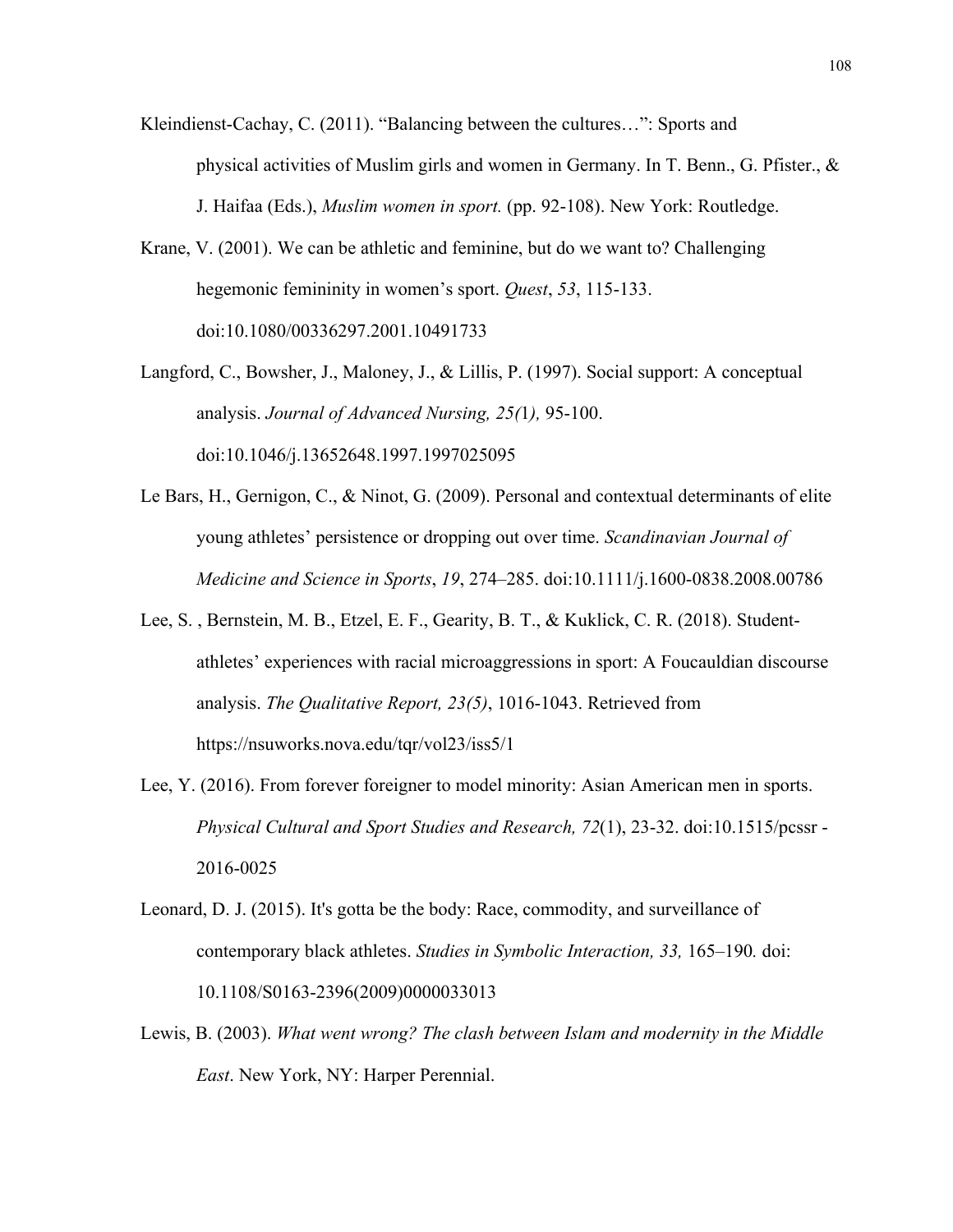- Lincoln, Y. S., Lynham, S. A., & Guba, E. G. (2011). Paradigmatic controversies, contradictions, and emerging confluences, revisited. In N. K. Denzin &Y. S. Lincoln (Eds.), *The SAGE handbook of qualitative research* (pp. 97-125). Thousand Oaks, CA: Sage.
- Lucas-Carr, C. & Krane, V. (2013). Troubling sport or troubled by sport. *Journal for the Study of Sport and Athletes in Education, 6*(1). 21-44. doi:10.1179/ssa.2012.6.1.21
- MacDonald, K. (2018). The familial origins of European individualism. *Journal of Social, Political and Economic Studies, 43(1-2),* 77-108.
- Markham T., & Couldry, N. (2007). Tracking the reflexivity of the (dis)engaged citizen: Some methodological reflections. *Qualitative Inquiry*, *13*, 675–695. doi:10.1177/1077800407301182
- Maxwell, H., Foley, C., Taylor, T & Burton, C. (2013). Social inclusion in community sport: A case study of Muslim women in Australia. *Journal of Sport Management. 27(6)*, 467-481. doi:10.1123/jsm.27.6.467
- Mernissi, F. (1991). *The veil and the male elite: A feminist interpretation of women's rights in Islam*. (M. J. Lakeland, Trans.). Lakeland, Cambridge: Perseus Books.
- Mohanty, C. T. (1991). Under Western eyes: Feminist scholarship and colonial discourses. In C. Mohanty, A. Russo, & L. Torres (Eds.), *Third world women and the politics of feminism* (pp. 51–80). Bloomington, IN: Indiana University Press.
- Monrouxe L. V. (2009). Negotiating professional identities: Dominant and contesting narratives in medical students' longitudinal audio diaries. *Current Narratives*, *1*, 41– 59. doi:10.1111/j.1365‐2923.2009.03440.x
- Morse, J. M. & Richards, L. (2002). *Readme first for a user's guide to qualitative methods*. London, England: Sage.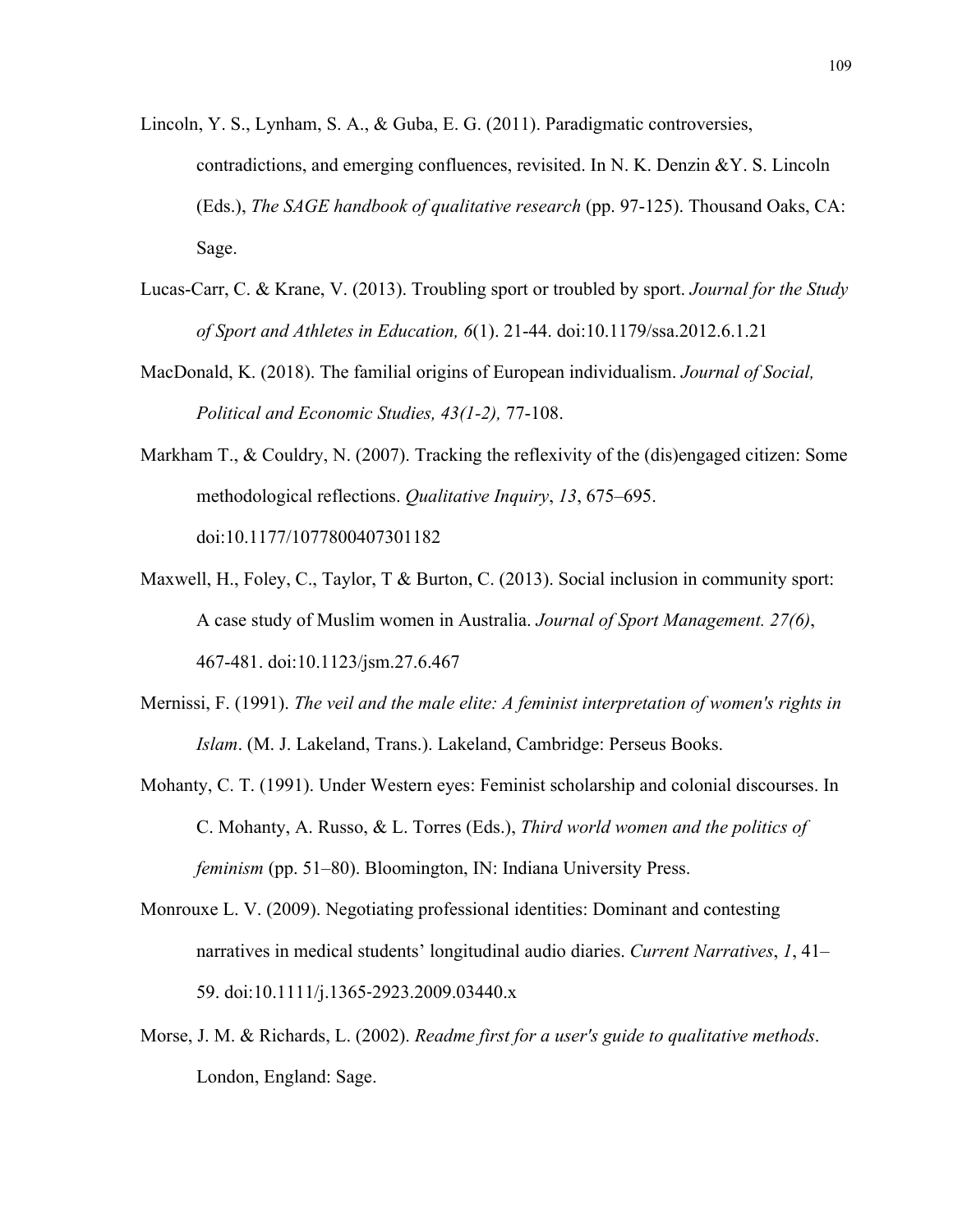- Nakamura, Y. (2002). Beyond the hijab: Female Muslims and physical activity. *Women in Sport & Physical Activity Journal, 11*(2), 21-48. doi:10.1123/wspaj.11.2.21
- Odeh, L. A. (1993). Post-colonial feminism and the veil: Thinking the difference. *Feminist Review, 43*(1), 26-37. doi:10.2307/1395067
- Omi, M. and H. Winant. 1994. *Racial Formation in the United States: From the 1960s to the 1990s*. London, England: Routledge.
- Palmer, C. (2009). Soccer and the politics of identity for young Muslim refugee women in south Australia. *Soccer & Society, 10*(1), 27-38. doi:10.1080/14660970802472643
- Palmer, C. & Thompson, K. (2007). The paradoxes of football spectatorship: On field and on line expressions of social capital among the 'Grog Squad'. *Sociology of Sport Journal 24*(2)*,* 187–205. doi:10.1123/ssj.24.2.187
- Peshkin, A. (1988). In search of subjectivity one's own. *Educational Researcher, 17*(7), 17- 21. doi:10.3102/0013189X017007017
- Powers, L. (2015, October 02). Conservatives pledge funds, tip line to combat 'barbaric cultural practices'. CBC News. Retrieved from http:// http://www.cbc.ca
- Pfister, G. (2011). Muslim women and sport in diasporas: Theories, discourses and practices analysing the case of Denmark. In T. Benn., G. Pfister., & J. Haifaa (Eds.), *Muslim women in sport.* (pp. 41 -76). New York, NY: Routledge.
- Rahman, O., Fung, B., & Yeo, A. (2016). Exploring the meanings of hijab through online comments in Canada. *Journal of Intercultural Communication Research, 45*(3), 214- 234. doi:10.1080/17475759.2016.1171795
- Ramadan, T. (2004). *Western Muslims and the future of Islam*. Oxford, England: Oxford University Press.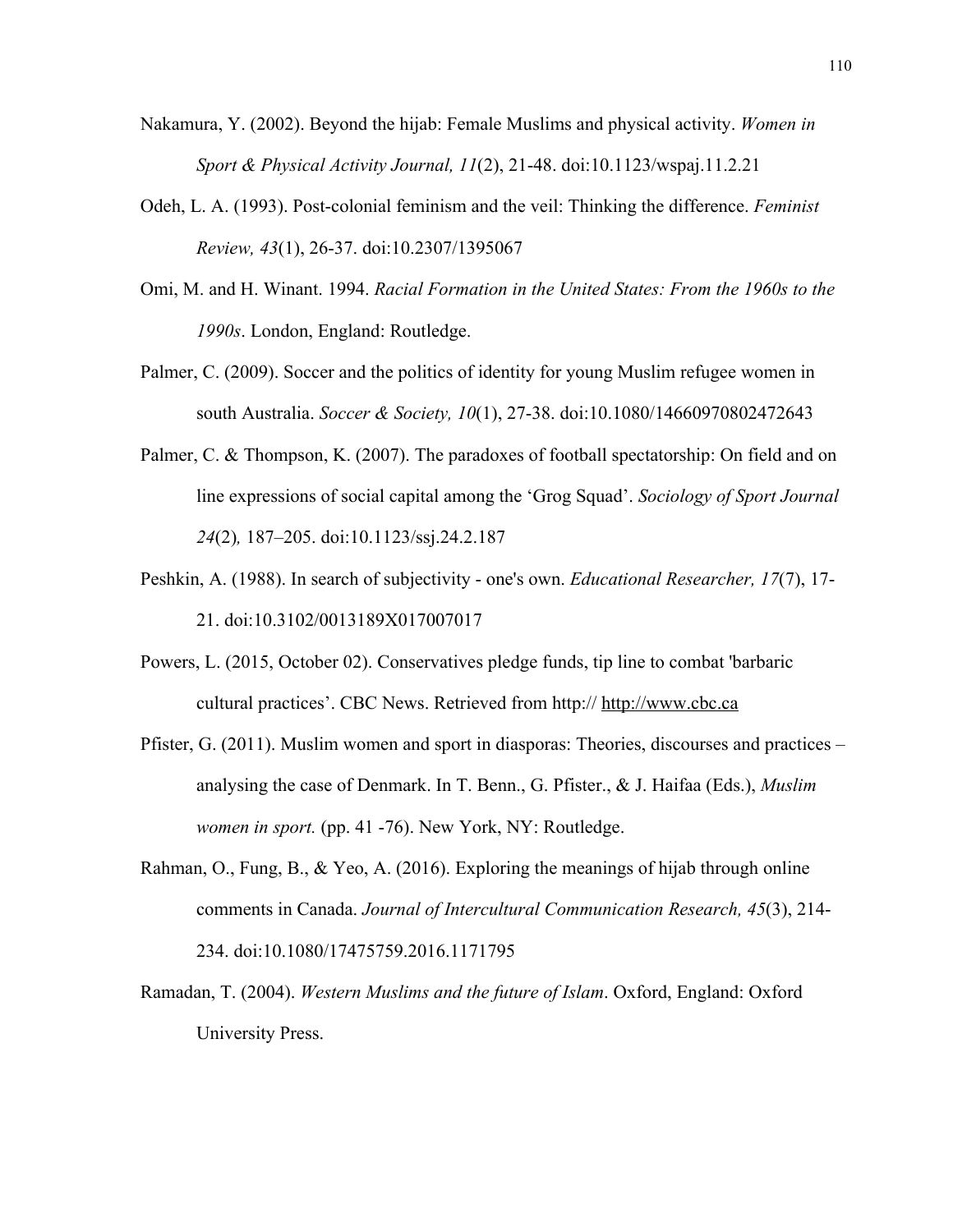- Rodriguez, M. S. & Cohen, S. (1998). Social support. *Encyclopedia of Mental Health, 3*, 535- 544.
- Sadr, S. (2012). Veiled transcripts: The private debate on public veiling in Iran. In A. Hélie, & H. Hoodfar (Eds.), *Sexuality in Muslim contexts: Restrictions and resistance* (pp. 182– 207). London, England: Zed Books.

Said, E. W. (1978). *Orientalism*. New York, NY: Pantheon Books.

- Samie, S. F. & Sehlikoglu, S. (2015). Strange, incompetent and out-of-place. *Feminist Media Studies*. *15*(3), 363-381, doi:10.1080/14680777.2014.947522
- Schwandt, T. A. (2003). Three epistemological stances for qualitative inquiry: Interpretivism, hermeneutics, and social constructionism. In N. Denzin & Y. S. Lincoln (Eds.), *The landscape of qualitative research: Theories and issues* (pp. 189-213). Thousand Oaks, CA: Sage.
- Sfeir, L. (1985). The status of Muslim women in sport: Conflict between cultural tradition and modernization. *International Review for the Sociology of Sport, 20*(4), 283-306. doi:10.1177/101269028502000404
- Shams, T. (2018). Visibility as resistance by Muslim Americans in a surveillance and security atmosphere. *Sociological Forum*, 33(1), 73-94. doi:10.1111/socf.12401
- Schmitt, E. & Shanker, T. (2005, July). U.S. officials retool slogan for Terror War. *The New York Times.* Retrieved from https://www.nytimes.com/2005/07/26/politics/us-officialsretool-slogan-for-terror-war.html.
- Sheridan, D., Coffee, P., & Lavallee, D. (2014). A systematic review of social support in youth sport. *International Review of Sport and Exercise Psychology, 7*(1), 198-228. doi:10.1080/1750984X.2014.931999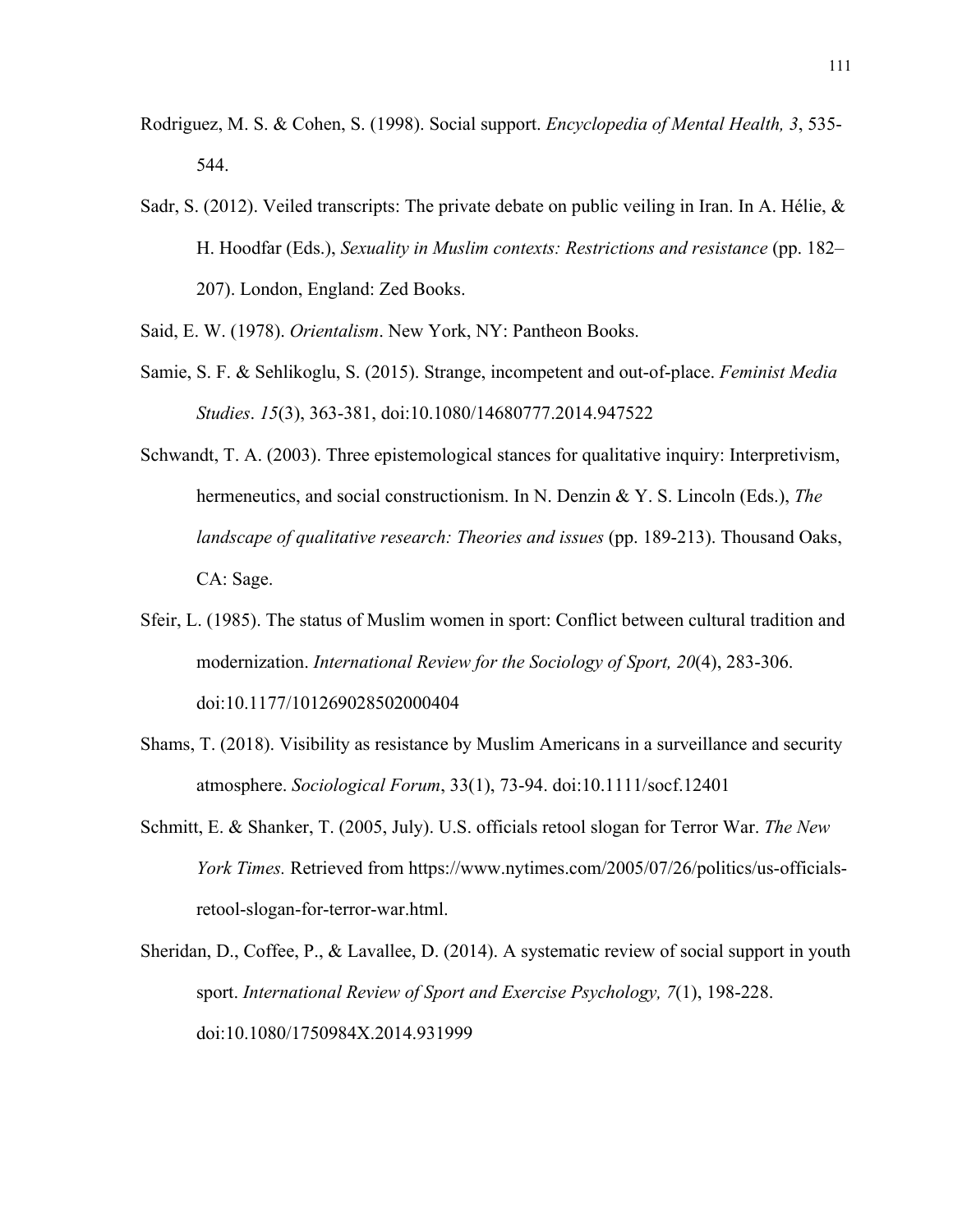- Sibai, S. (2015). Narratives of Spanish Muslim women on the Hijab as a tool to assert identity. In M. C. La Barbera (Ed.), *Identity and migration in Europe: Multidisciplinary perspectives* (pp. 251-268). Springer.
- Sirin, S., & Fine, M. (2008). *Muslim American youth: Understanding hyphenated identities through multiple methods*. New York, NY: University Press.
- Slater, M., Coffee, P., Barker, J., & Evans, A. L. (2014). Promoting shared meanings in group memberships: A social identity approach to leadership in sport. *Reflective Practice, 15*(5), 672-685. doi:10.1080/14623943.2014.944126
- Spaaij, R. (2015). Refugee youth, belonging and community sport. *Leisure Studies, 24*(2), 303- 318. doi:10.1080/02614367.2014.893006
- Sparkes, A. C., & Smith, B. (2014). *Qualitative research methods in sport, exercise, and health.* New York, NY: Routledge.
- Semerjian, T. Z. & Cohen, J. H. (2006). "FTM means female to me": Transgender athletes performing gender. *Women in Sport and Physical Activity Journal, 15*(2), 28-43. doi:10.1123/wspaj.15.2.28
- Stake, R. E. (1995). *The art of case study research.* Thousand Oaks, CA: Sage.
- State multiculturalism has failed, says David Cameron. (2011, February). *BBC News.*  Retrieved from https://www.bbc.com/news/uk-politics-12371994.
- Strandbu, A. (2005). Identity, embodied culture and physical exercise: Stories from Muslim girls in Oslo with immigrant backgrounds. *YOUNG, 13*(1), 27-45. doi:10.1177/1103308805048751
- Tamminen, K. A., Holt, N. L., & Neely, K. C. (2013). Exploring adversity and the potential for growth among elite female athletes. *Psychology of Sport and Exercise, 14,* 28-36. doi:10.1016/j.psychsport.2012.07.002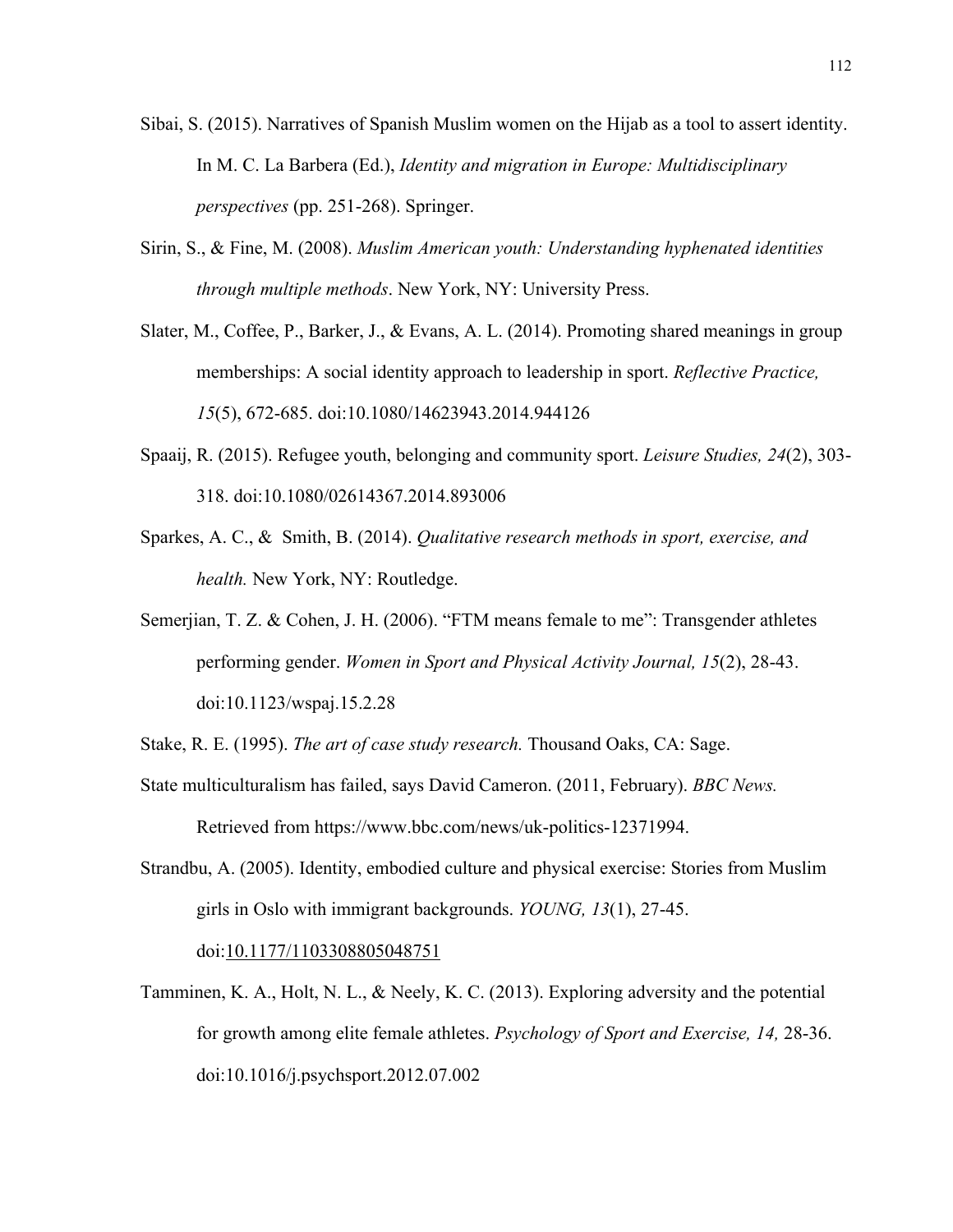- Thoits, P. (1982). Life stress, social support, and psychological vulnerability: Epidemiological considerations. *Journal of Community Psychology, 10(4),* 341-362. doi:10.1002/1520- 6629(198210)10:4<341::AID-JCOP2290100406>3.0.CO;2-J
- Toffoletti, K., & Palmer, C. (2017). New approaches for studies of Muslim women and sport. *International Review for the Sociology of Sport, 52*(2), 146-163. doi:10.1177/1012690215589326
- Ullrich-French, S., & Smith, A. L. (2006). Perceptions of relationships with parents and peers in youth sport: Independent and combined prediction of motivational outcomes. *Psychology of Sport and Exercise, 7,* 193–214. doi:10.1016/j.psychsport.2005.08.006
- Valentine, J. & Darnell, Simon. C. (2012). Football and "tolerance": Black football players in 20th-century Canada. In J. Joseph, S. C. Darnell, & Y. Nakamura (Eds.), *Race and sport in Canada: Intersecting inequalities.* Toronto: Canadian Scholars' Press Inc.
- Velloso, A. (1996). Women, society and education in Palestine. *International Review of Education / Internationale Zeitschrift Für Erziehungswissenschaft / Revue Internationale De l'Education, 42*(5), 524-530. doi:10.1007/BF00598518
- Walseth, K. (2006a). Sport and belonging. *International Review for the Sociology of Sport*, *41*(34), 447-464. doi:10.1177/1012690207079510
- Walseth, K. (2006b). Young Muslim women and sport: The impact of identity work. *Leisure Studies, 25*(1), 75-94. doi:10.1080/02614360500200722

Walseth, K. (2008). Bridging and bonding social capital in sport-experiences of young women with an immigrant background. *Sport, Education and Society, 13*(1), 1-17. doi:10.1080/13573320701780498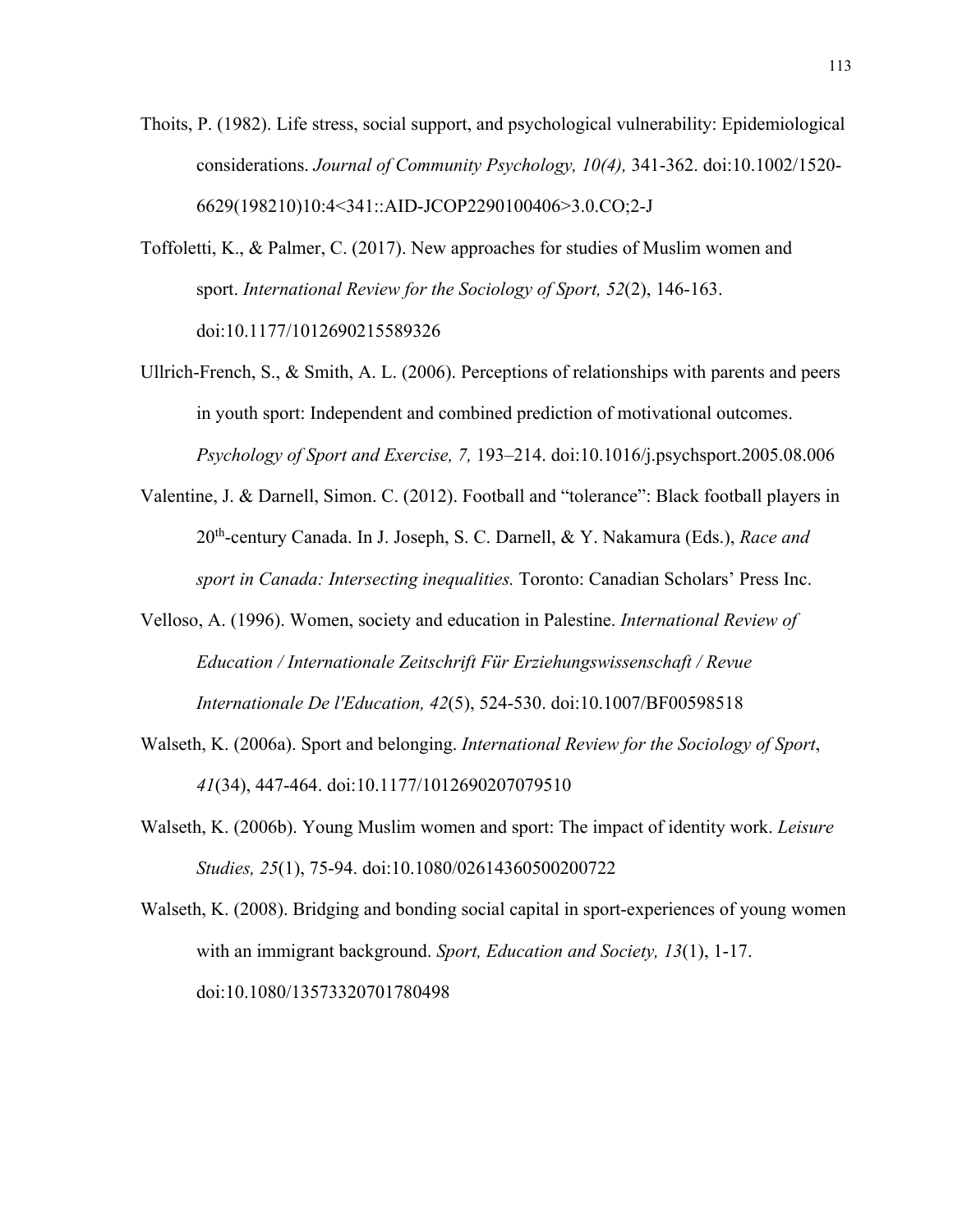- Walseth, K. (2015). Muslim girls' experiences in physical education in Norway: What role does religiosity play? *Sport, Education and Society, 20*(3), 304-322. doi:10.1080/13573322.2013.769946
- Walseth, K., & Fasting, K. (2004). Sports as a means of integrating minority women. *Sport in Society, 7*(1), 109-129. doi:10.1080/1461098042000220218
- Williamson, M., & Khiabany, G. (2010). UK: The veil and the politics of racism. *Race & Class 52*(2), 85-96. doi:10.1177/0306396810377003

Wolcott, H. (1995). *The art of fieldwork.* London, England: AltaMira Press.

- Wright, O. & Taylor, J. (2011, February 05). *Cameron: My war on multiculturalism*. Independent. Retrieved from http://www.independent.co.uk
- Yegenoglu, M. (1998). *Colonial fantasies: Towards a feminist reading of orientalism*. Cambridge, England: Cambridge University Press.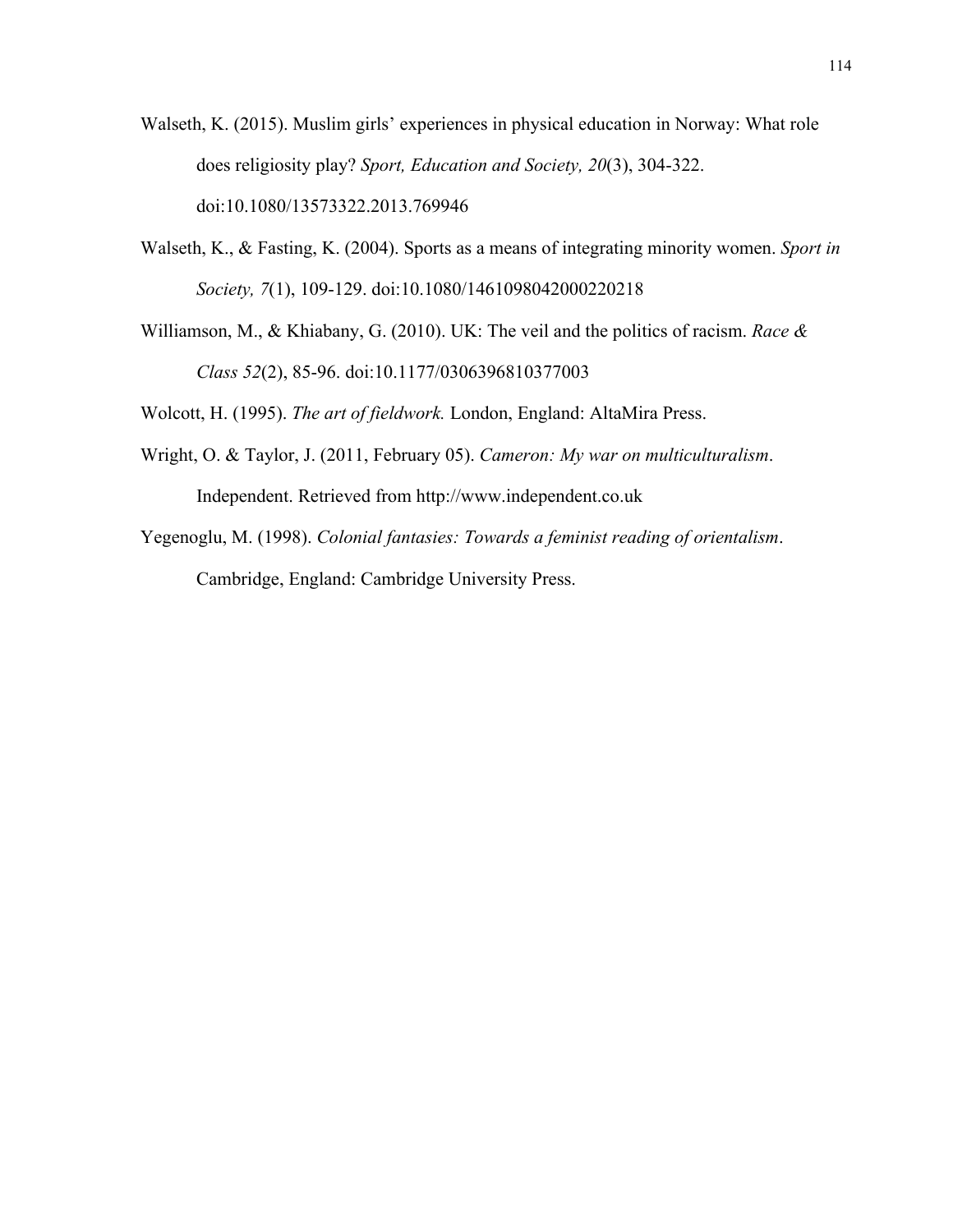# Appendices

### **Appendix A: Informed Consent Form**

#### **Primary Investigator: Research Supervisor:**

Asma Khalil University of Toronto Faculty of Kinesiology and Physical Education 55 Harbord Street Toronto, ON M5S 2W6

Katherine Tamminen University of Toronto Faculty of Kinesiology and Physical Education 55 Harbord Street Toronto, ON M5S 2W6

#### *Study Overview:*

You are invited to participate in a study about the sport experiences of Muslim female athletes in Canada. The purpose of this present study is to explore how young Muslim women who wear the hijab may feel about their sport experiences in Canada. Before you decide to participate in this study, it is important that you understand why the research is being done and what it will involve. Please take the time to read the following information carefully. Feel free to ask the researcher if there is anything that is not clear or if you need more information.

## *What is involved in the study?*

We are asking female Muslim athletes aged 18-25 who wear the hijab to participate in our study. Our study consists of pre-and post- interviews as well as keeping an audio diary for 4 weeks. The interviews will be audio-recorded and will last approximately 45 minutes to 1 hour. During the interview, we will ask questions about your past sport experiences, the social support you receive from parents, teammates and/or coaches, as well as your identity as a Muslim female athlete. You will then be asked to record two diary entries per week, after a practice or game for the span of one-month. The total time commitment is approximately 3 hours.

## *What are the benefits of this study? Are there any risks?*

Participants may experience a therapeutic effect through reflecting on their experiences. They may gain new knowledge and insight on their emotions, identity and social relationships. We hope that the results of this study will lead to a greater understanding of the feelings of inclusion or alienation that Muslim women may experience due to their sport involvement. We hope that this information will lead to interventions that help promote and facilitate a more positive sport experience for young Muslim women in Canada.

We may discuss potentially negative interactions that you have faced during your sport experience. This may cause some psychological discomfort. You do not have to answer any question that makes you uncomfortable. You may also request that any information, whether in written form or audiotape, be omitted from the project.

Your responses during the interviews and audio-diaries will be confidential. Your identity will only be known by the members of the research team and we will assign a pseudonym (of your choice) to your interviews and audio-diaries so that you cannot be identified. You have the option of withdrawing from the study up until the data is analyzed (up until February 1, 2018). If you would like to withdraw from the study, you can contact the research supervisor, Dr. Katherine Tamminen or the primary investigator, Asma Khalil.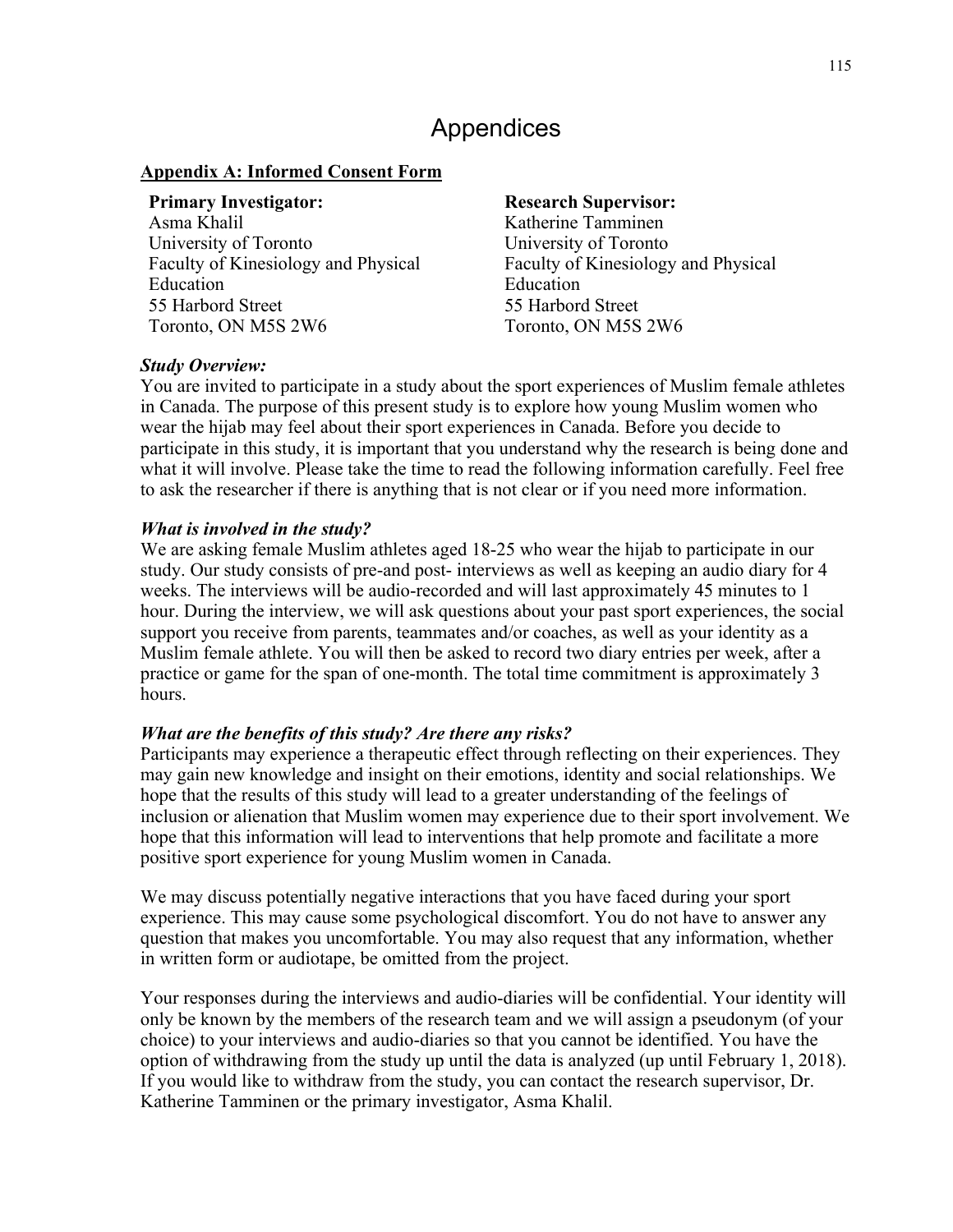### *What will happen with the information I provide?*

All of the interviews and audio-diaries will be recorded and then later transcribed. All audio recordings will be deleted after transcription. The information obtained in the interview will be kept in strict confidence and stored on a secure computer at the University of Toronto in the Faculty of Kinesiology and Physical Education. Only the researchers will have access to information collected from the interviews and audio diaries. The Human Research Ethics Program (HREP) may have to access study-related data and/or consent materials to review the study for quality assurance. However, all information will be reported in such a way that individual persons and communities cannot be identified. All raw data, such as transcripts and memos, will be destroyed five years after the completion of the study. Once we have completed the study, members of the research team will present the results at a conference. They may also write a paper, which will be published in an academic journal. If the results are presented at a conference or in a paper, you will not be identified by name. A summary of the results and copies of any resulting publications will be provided at your request.

If you have questions about this study, or about the information used for research purposes, you may contact Dr. Katherine Tamminen, an assistant professor at the University of Toronto, Faculty of Kinesiology, and Physical Education, as well as the primary investigator for this study. You may also contact the Office of Research Ethics at ethics.review@utoronto.ca or 416-946-3273 if you have questions about your rights as a participant.

#### *Compensation:*

Participants will be offered \$20 (\$5.00 per week for 4 weeks of data collection) as a token of appreciation for their time and participation. Compensation will be given at the end of each week of audio-diary collection. If you choose to withdraw prior to the completion of that week, you forfeit compensation for that week.

## *Consent:*

By signing below, I confirm that I have read and understood the information and have had the opportunity to ask questions. I understand that my participation is voluntary and that I am free to withdraw at any time, without giving a reason and without cost. I understand that I will be given a copy of this consent form. I voluntarily agree to take part in this study.

| Name: | Signature: |  |
|-------|------------|--|
| Date: |            |  |

**Researcher signature: \_\_\_\_\_\_\_\_\_\_\_\_\_\_\_\_\_\_\_\_\_\_\_**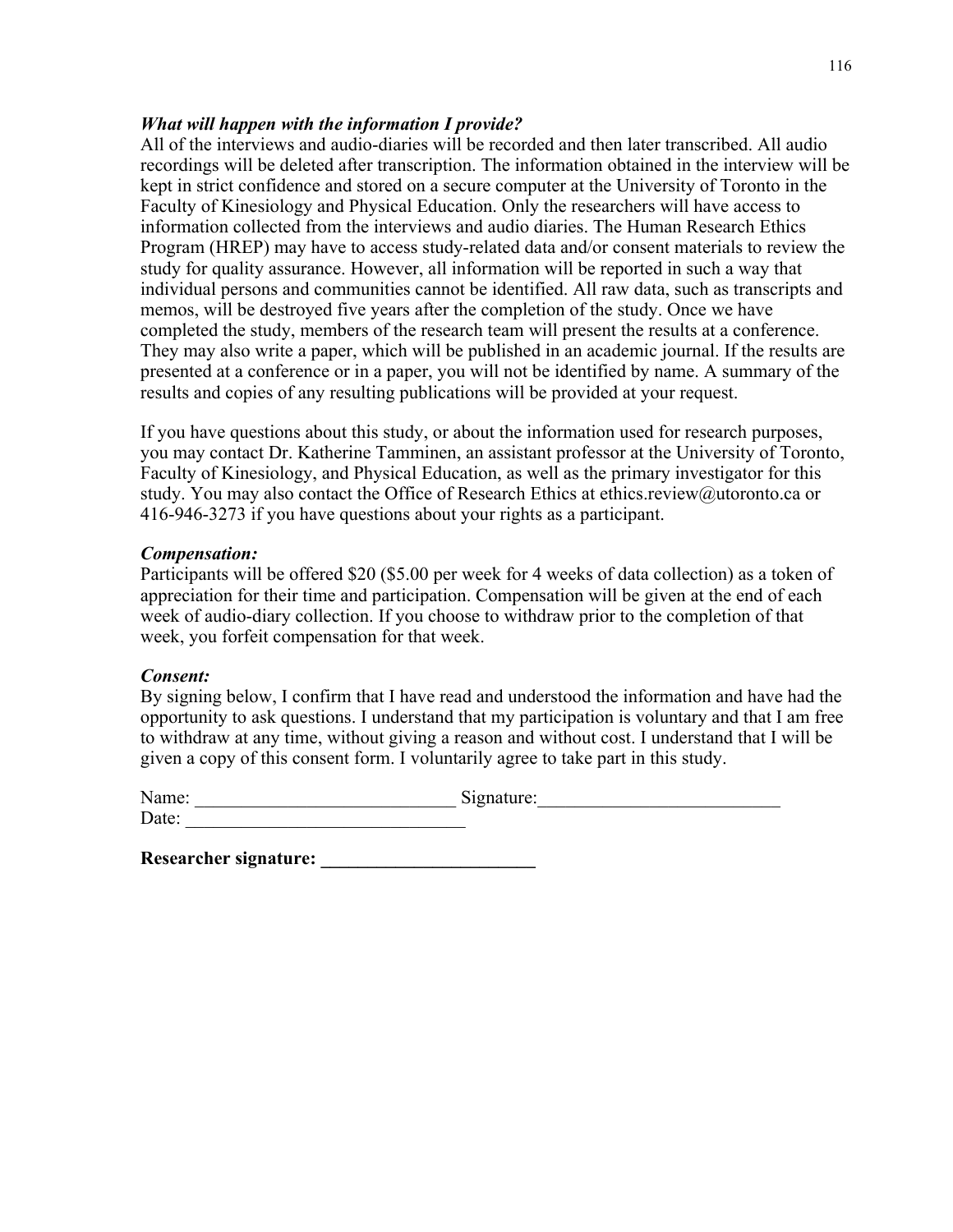## **Appendix B: Interview Guides**

*Athletes will be asked to read and sign a consent form prior to beginning the interview.*

## **Initial Interview**

I am interested in asking you about your experience as a Muslim athlete here in Canada. I want you to know that if you don't know how to, or would rather not, answer a question, that is completely fine. I am interested in your personal experience, so please know that there are no right or wrong answers. Your participation is also completely voluntary, so you may withdraw from the study at any point. Your information will be kept confidential and we can choose a pseudonym to ensure that you feel comfortable. Do you have any questions before we begin the interview?

## **1. Icebreaker Questions**

- a. Can you tell me a little bit about yourself? (ex. hobbies, interests)
	- b. Inquire about physical activity level of other family members

## **2. Background Information**

- a. How did you get involved with (insert sport)? How long have you been competing?
- b. Do you play other sports?
- c. What is your favourite thing about your sport?
- d. What is your least favourite thing about your sport?
- e. Does playing ever impact your life outside of sport?

## **3. Identity**

- a. If you were to use a few keywords to describe yourself, what would they be?
- b. What does it mean, to you, to be a Muslim woman?
- c. What does it mean, to you, to be a Muslim athlete?
- d. Have you had any positive experiences/comments from people about being Muslim?
	- **i.** Negative experiences/comments?
- e. Have you had any positive experiences/comments from people about being an athlete?
	- **i.** Negative experiences/comments?

## 4. **Space**

- a. Do you train or compete in a sex-segregated environment?
	- **i.** How does that feel? Do you feel comfortable?

## **5. Social Support**

- a. What are your relationships like with your teammates?
	- i. Can you tell me about a positive experience that you've had with any of your teammates?
	- ii. Can you tell me about a negative experience that you've had with any of your teammates?
- b. What are your relationships like with your coaches?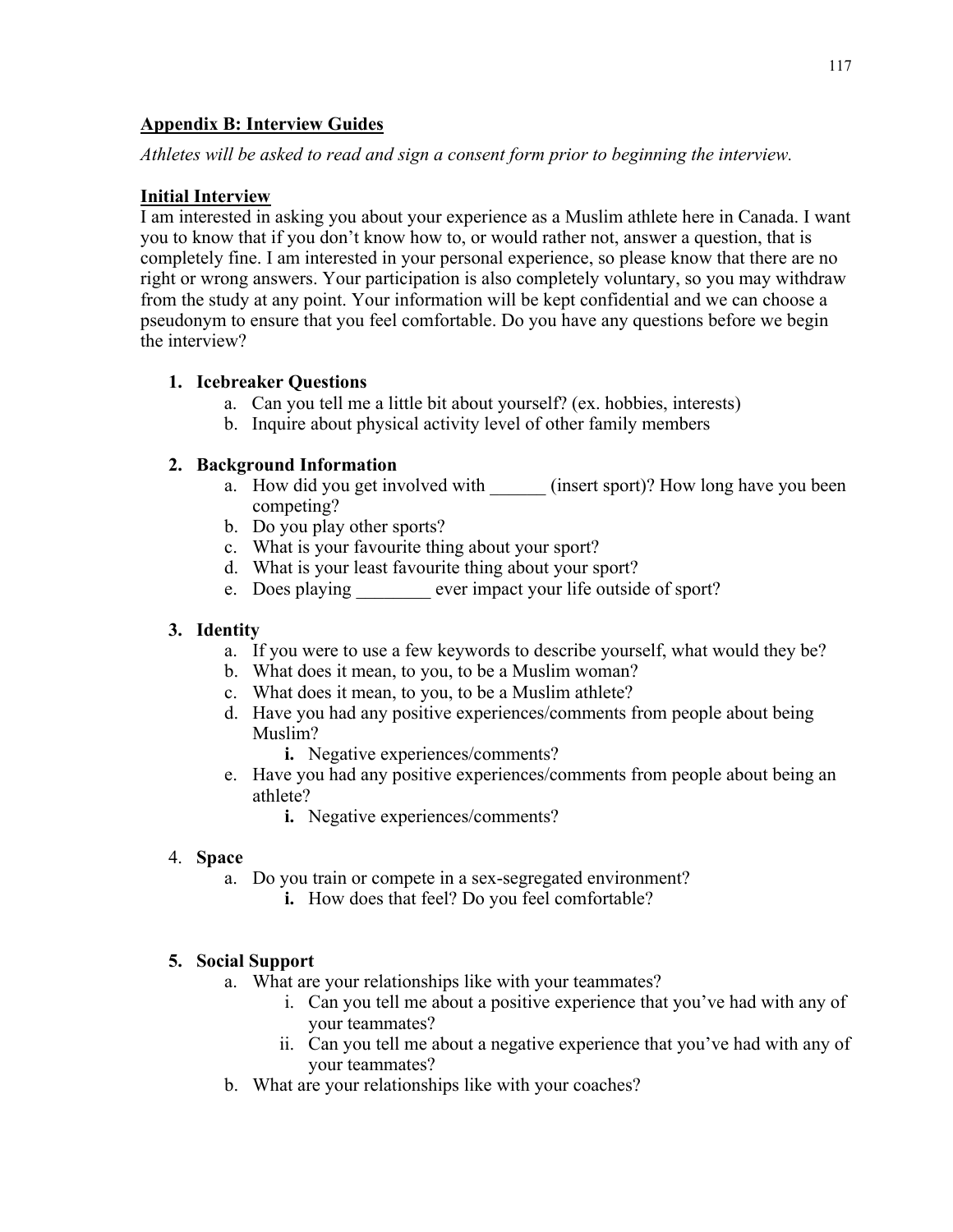- i. Can you tell me about a positive experience that you've had with any of your coaches?
- ii. Can you tell me about a negative experience that you've had with any of your coaches?
- c. How do your parents feel about your sport participation?
- d. Are your relationships with your sport friends different from your relationship with friends outside of sport?
- e. Have you ever experienced negative comments about your sport participation?

#### **6. Policy/Broader Discourses**

- a. How do you feel about the portrayal of Muslim women in the media?
- b. Does the media portrayal influence your experience when competing in sport?
- c. Are you aware of any rules that would prevent you from participating in sport?

#### **7. Wrap Up**

a. Is there anything else you would like me to know?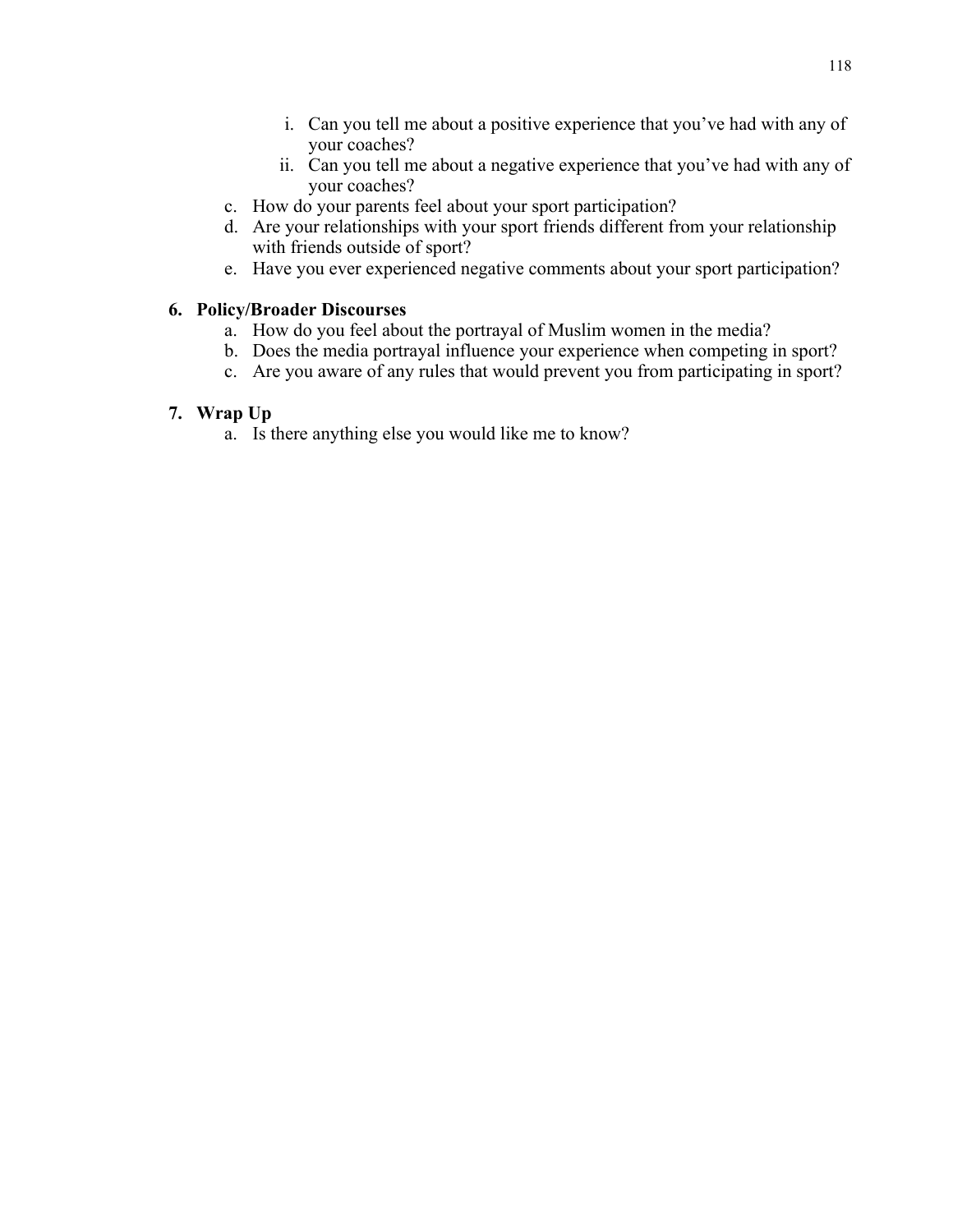## **Final Interview**

I am interested in asking you about your experience as a Muslim athlete here in Canada. I want you to know that if you don't know how to, or would rather not, answer a question, that is completely fine. I am interested in your personal experience, so please know that there are no right or wrong answers. Your participation is also completely voluntary, so you may withdraw from the study at any point. Your information will be kept confidential and we can choose a pseudonym to ensure that you feel comfortable. Do you have any questions before we begin the interview?

## **1. Introduction**

- a. How has the season been going since I last saw you?
- b. Can you tell me how it felt to complete the audio-diaries?

## **2. Identity**

- a. In our first interview you mentioned \_\_\_\_\_\_\_\_\_\_. Can you tell me more about that?
- b. In your audio diary, you mentioned\_\_\_\_\_\_\_\_\_\_\_. Can you tell me more about that?

## **3. Social Support**

- a. In our first interview you mentioned . Can you tell me more about that?
- b. In your audio diary, you mentioned . Can you tell me more about that?

## **4. Policy/Broader Discourses**

- a. In our first interview you mentioned \_\_\_\_\_\_\_\_\_\_\_. Can you tell me more about that?
- b. In your audio diary, you mentioned Can you tell me more about that?

## **5. Wrap – Up**

a. Is there anything else that you think I should know?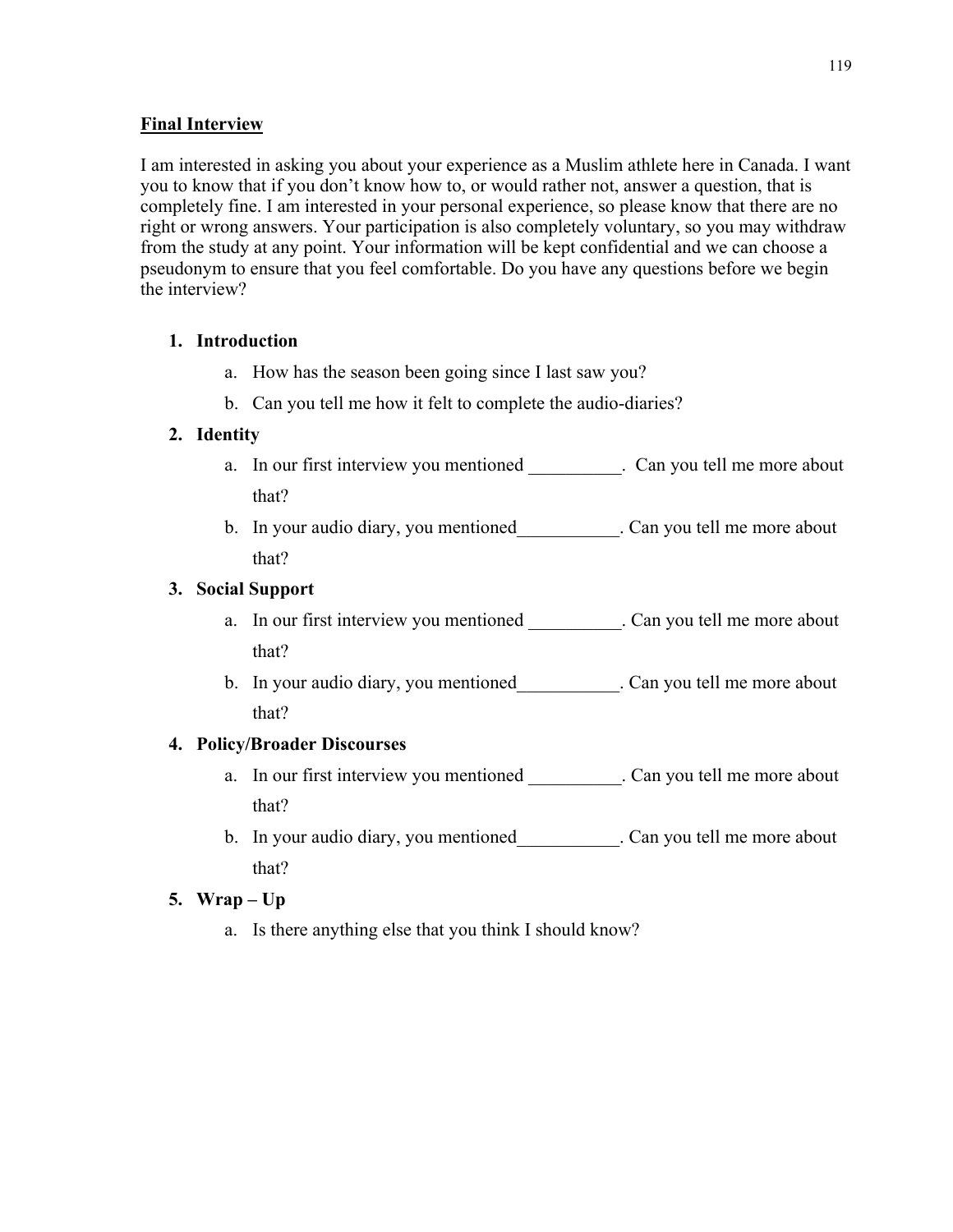## **Appendix C: Audio-diary Guide**

## **Audio-diary Guidelines**

**Purpose:** I am interested in learning about your experiences in sport, as well as your relationships with your teammates and coaches.

**Information:** You will be given an audio-recorder for the duration of this study. The purpose of the audio-recorder is for you to reflect on your experiences shortly after they occur. I am interested in hearing and learning about your sport experience from your perspective. You are asked to record two audio-diaries per week, after a practice/game. The diary can be as long or as short as you would like. Please note that there are no right or wrong answers. Feel free to reflect and express yourself as you wish. These audio-diaries will be kept confidential. Do not feel that you need to answer these questions in any particular order. They are merely here to spark some thoughts and reflections.

- How was practice today? Where did you practice? Describe the setting. o Who was there? What did you do?
- Did anything interesting happen?
- Did you have any positive interactions with your coaches and teammates?
- Did you have any negative interactions with your coaches and teammates?
- Did you have any interactions or conversations with anyone during practice about Islam or the hijab?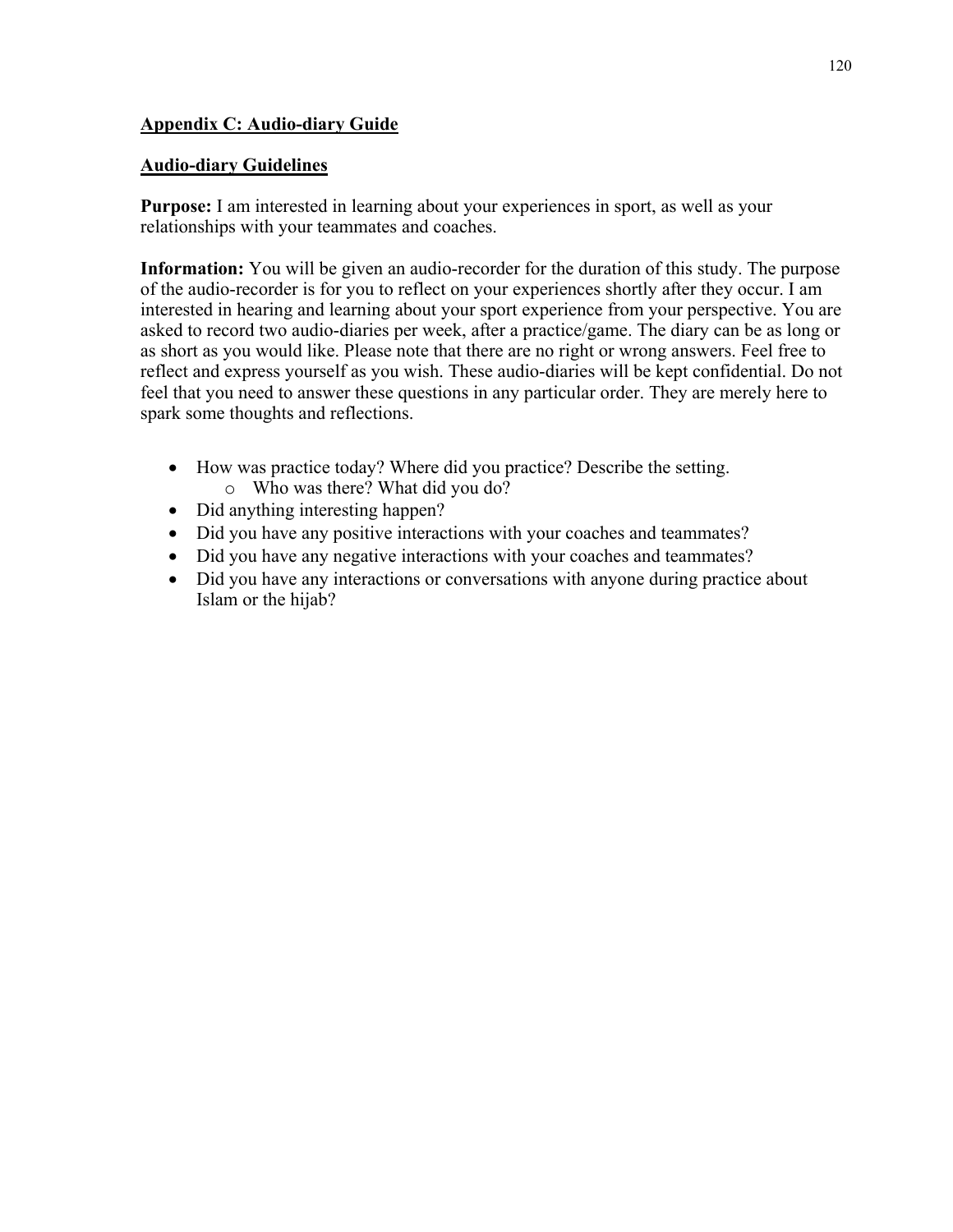## **Appendix D: Recruitment Script**

Assalamu Alaikum,

My name is Asma Khalil and I am a Master's student at the University of Toronto. For my Master's thesis, I am conducting research on the experiences of young Muslim women in sport. The purpose of this study is to explore how young Muslim women who wear the hijab may feel about their sport experience in Canada.

I am asking female athlete to participate in two interviews and to record audio-diaries for four weeks. I will be inquiring about their sport experience, identity as a Muslim female athlete in a Western sport context as well as the social support they receive from parents, teammates and coaches. Participants will receive \$20 as a token of appreciation for their time and contribution. This study is open to any Muslim woman between the ages of 18-25 who is actively competing in sport within a league or environment that is not exclusively-Muslim.

If you, or anyone you know, would be interested in being a part of this research, please contact me.

I would greatly appreciate it if you could circulate this information to your constituents. Please let me know if you have any questions.

Thank you,

Asma Khalil

Master's student Sport and Performance Psychology Lab Faculty of Kinesiology and Physical Education University of Toronto